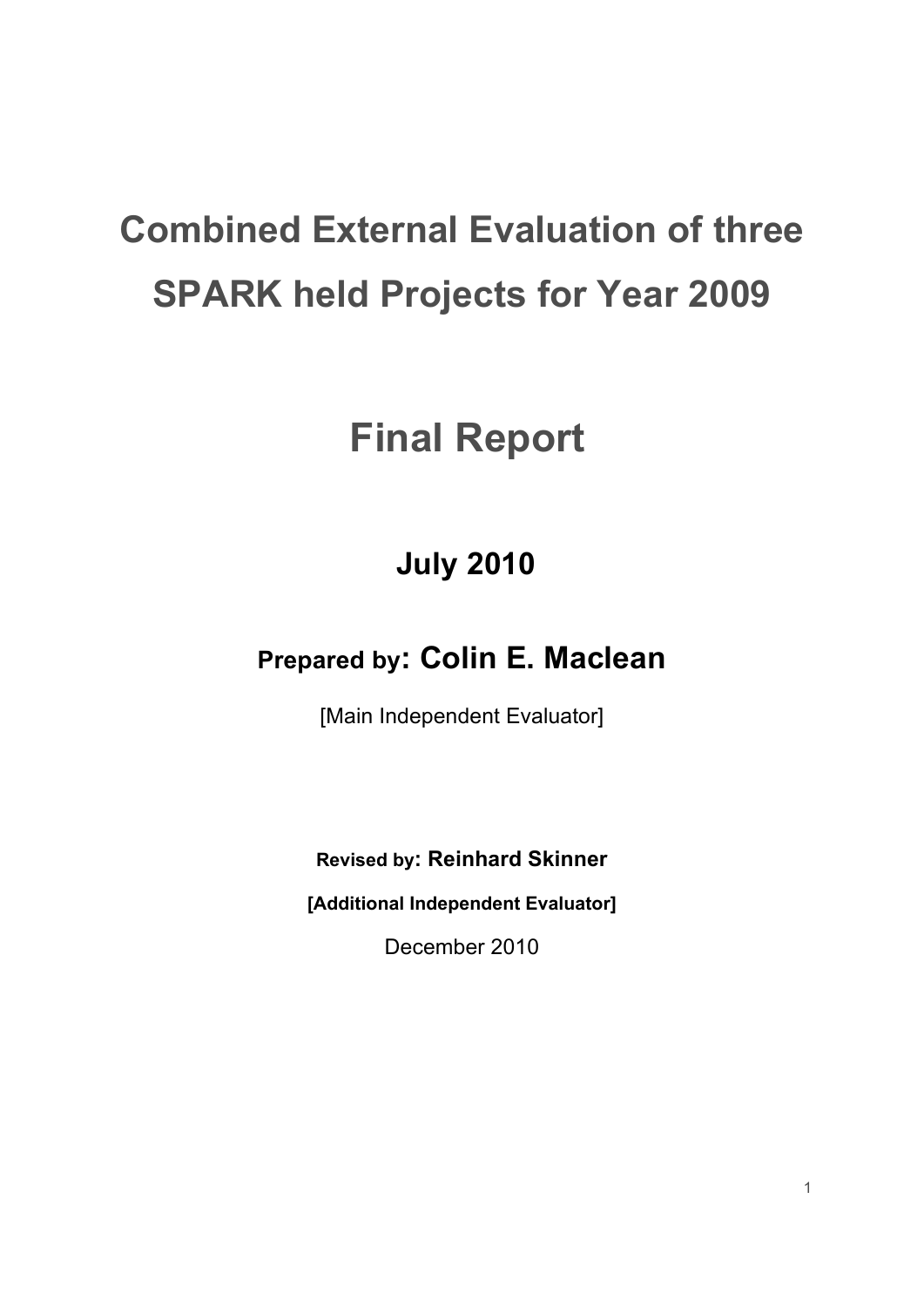## **TABLE OF CONTENTS**

| $\mathbf{1}$   |                                                                              |
|----------------|------------------------------------------------------------------------------|
| $\overline{2}$ |                                                                              |
| 2.1            |                                                                              |
| 2.2            |                                                                              |
| 3              |                                                                              |
| 3.             |                                                                              |
| 3.2            |                                                                              |
| 4              | SOUTHEAST EUROPEAN BUSINESS START-UP NETWORK (SEBSN)  14                     |
| 4.1            |                                                                              |
| 4.2            |                                                                              |
| 4.3            |                                                                              |
| 4.4            |                                                                              |
| 4.5            |                                                                              |
| 4.6            |                                                                              |
| 5              |                                                                              |
| 5.1            |                                                                              |
| 5.2            |                                                                              |
| 5.4            |                                                                              |
| 5.5            |                                                                              |
| 5.6            |                                                                              |
| 6              | MA Program and BACHELOR Course in Entrepreneurship - Novi Sad University  71 |
| 6.1            |                                                                              |
| 6.2            |                                                                              |
| 6.3            |                                                                              |
| 6.4            |                                                                              |
| 6.5            |                                                                              |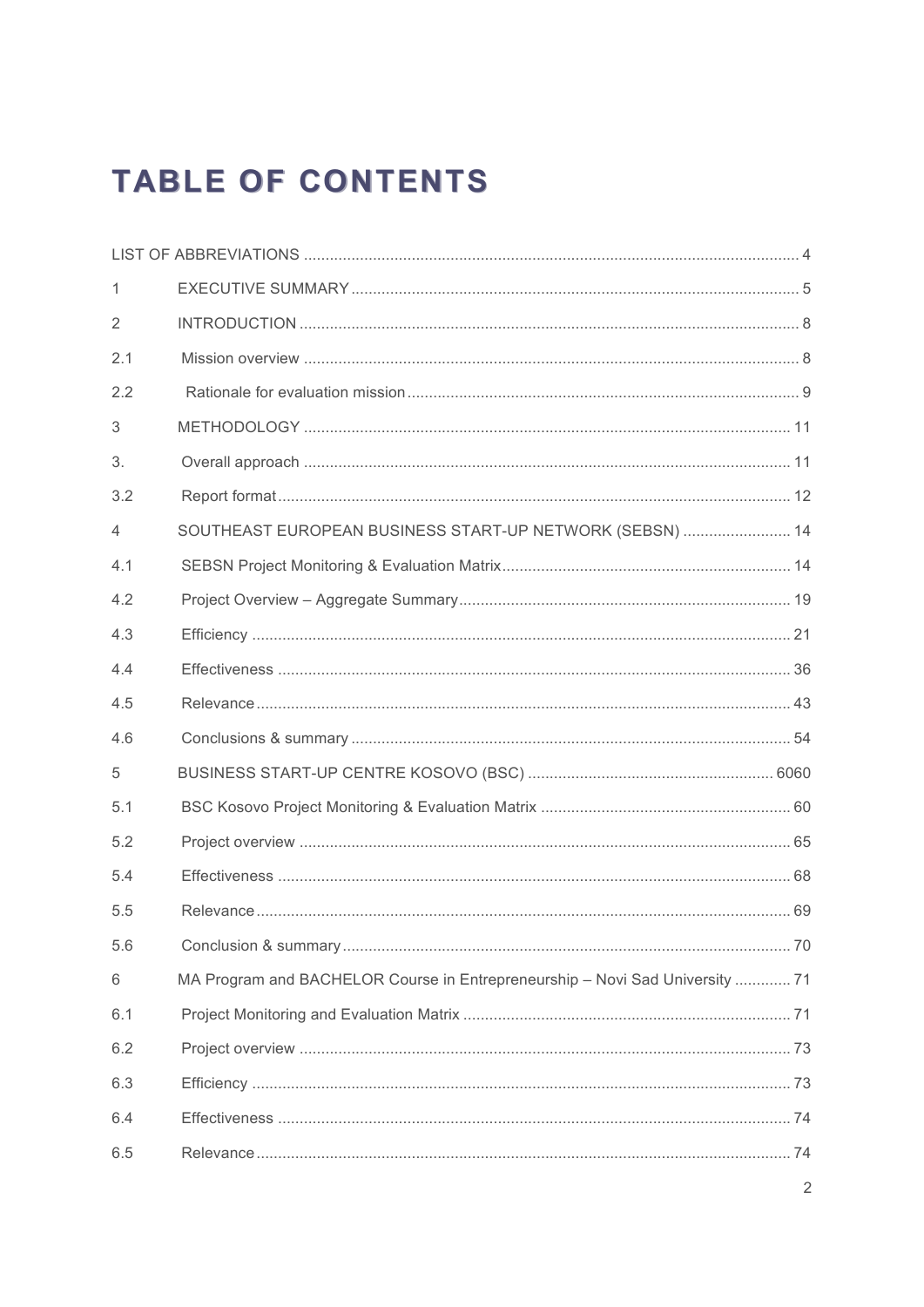| 7 |  |
|---|--|
|   |  |
|   |  |
|   |  |
|   |  |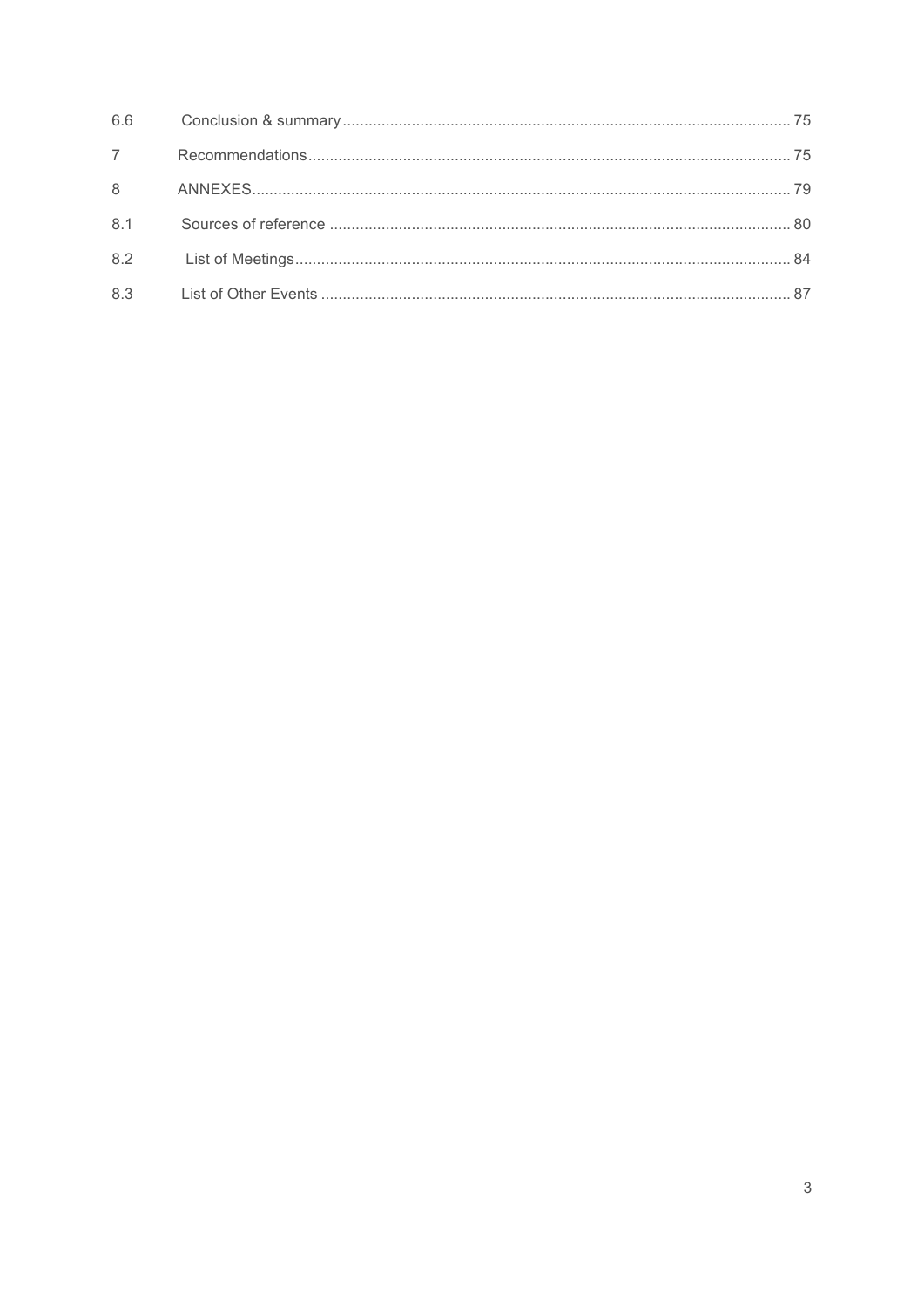## LIST OF ABBREVIATIONS

| <b>BPC</b>       | <b>Business Plan Competition</b>                                 |
|------------------|------------------------------------------------------------------|
| <b>BSC</b>       | <b>Business Start-up Centre</b>                                  |
| <b>BSCK</b>      | <b>Business Start-up Centre Kosovo</b>                           |
| EU               | European Union                                                   |
| <b>ICT</b>       | Information & Communication Technology                           |
| <b>LED</b>       | <b>Local Economic Development</b>                                |
| <b>M &amp; E</b> | Monitoring & Evaluation                                          |
| <b>MOU</b>       | Memorandum of Understanding                                      |
| <b>NLMFA</b>     | The Netherlands Ministry of Foreign Affairs                      |
| <b>PSD</b>       | <b>Private Sector Development</b>                                |
| <b>SEBSN</b>     | Southeast European Business Start-up Network                     |
| <b>SEE</b>       | South East Europe                                                |
| <b>SENSI</b>     | Southern European Network of Start-up Centres & Incubators       |
| <b>SME</b>       | Small & medium size enterprise                                   |
| <b>TOR</b>       | <b>Terms of Reference</b>                                        |
| ToT              | <b>Training of Trainers</b>                                      |
| <b>UNS</b>       | University of Novi Sad                                           |
| <b>USAID</b>     | United States Agency for International Development               |
| <b>ZEDA</b>      | Zenica Economic Development Agency                               |
| <b>ZE-DO BSC</b> | Business Service Centre of the Government of Zenica-Doboj Canton |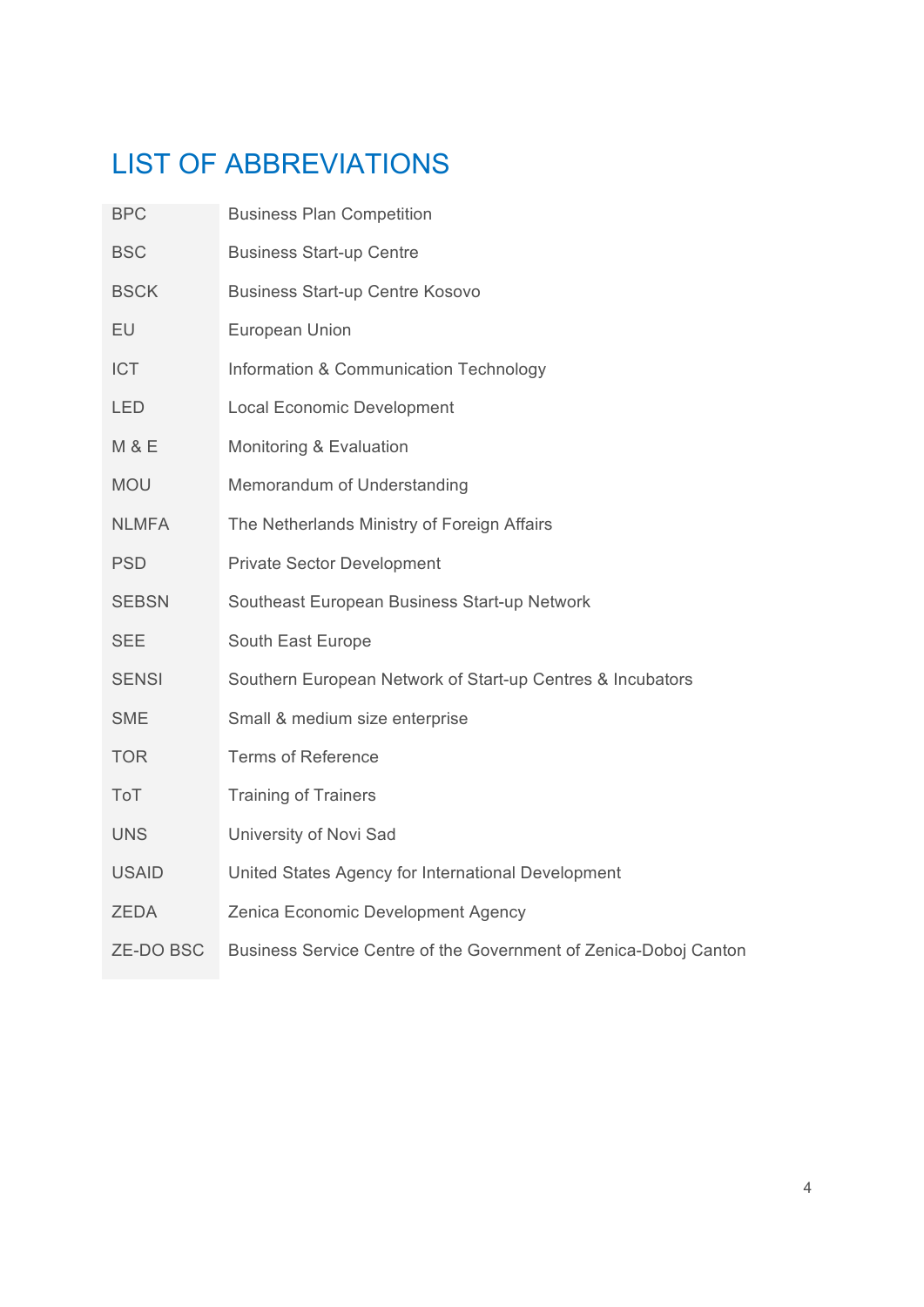### **1 EXECUTIVE SUMMARY**

The following report is the result of the findings of an evaluation on-site mission to the Western Balkans conducted by the external consultant on behalf of SPARK. It was to review three separate projects implemented by SPARK and to report on their progress in relation to criteria set out in the Terms of Reference (TOR) for the assignment. The first and main project for scrutiny was the **Southeast European Business Start-up Network Project (SEBSN)** covering four locations: Kragujevac, Serbia; Zenica, Bosnia; Bar, Montenegro and Bitola, Macedonia. This involved the setting up and management in each location of a Business Start-Up Centre and Business Incubator (BSC/BI) under one umbrella organisation. Local Partners were brought on board and contributions secured by a signed Memorandum of Understanding (MOU) between SPARK and each Partner (the numbers differing in each location). The intended beneficiaries of the Project were aspiring entrepreneurs, existing SMEs, university/college students and local Partner institutions among others, all of whom would benefit from a range of business support advice and assistance including business plan preparation, training courses in business skills development and capacity building of departments identified by the project. The end result would be an overall increase in the number of business start-ups, increased employment opportunities for graduates or unemployed people, higher levels of income for those in employment or running their own businesses and a greater acceptance in the wider community of entrepreneurship and private sector development in general. The **Business Start-Up Centre Kosovo (BSCK)** under the umbrella of the 'Enabling Private Sector Development in the Western Balkans' project had similar objectives and is a follow-on initiative from a previous one started several years earlier. The third project for review was the **Regional MA Program and Bachelor Course in Entrepreneurship at Novi Sad University in Serbia,** also within the remit of the 'Enabling Private Sector Development in the Western Balkans'. The primary objective of this project was to contribute towards the integration of entrepreneurship courses in several universities in the region including the above countries as well as Kosovo. All three projects are in some way inter-connected in terms of having entrepreneurship as a common denominator but different in their delivery regimes and funding mechanisms. Nevertheless, collectively they contribute towards a common cause, namely, a wider acceptance of entrepreneurship among local communities as a route to an alternative career path for those not yet in the job market or for those considering a change in direction in their employment prospects.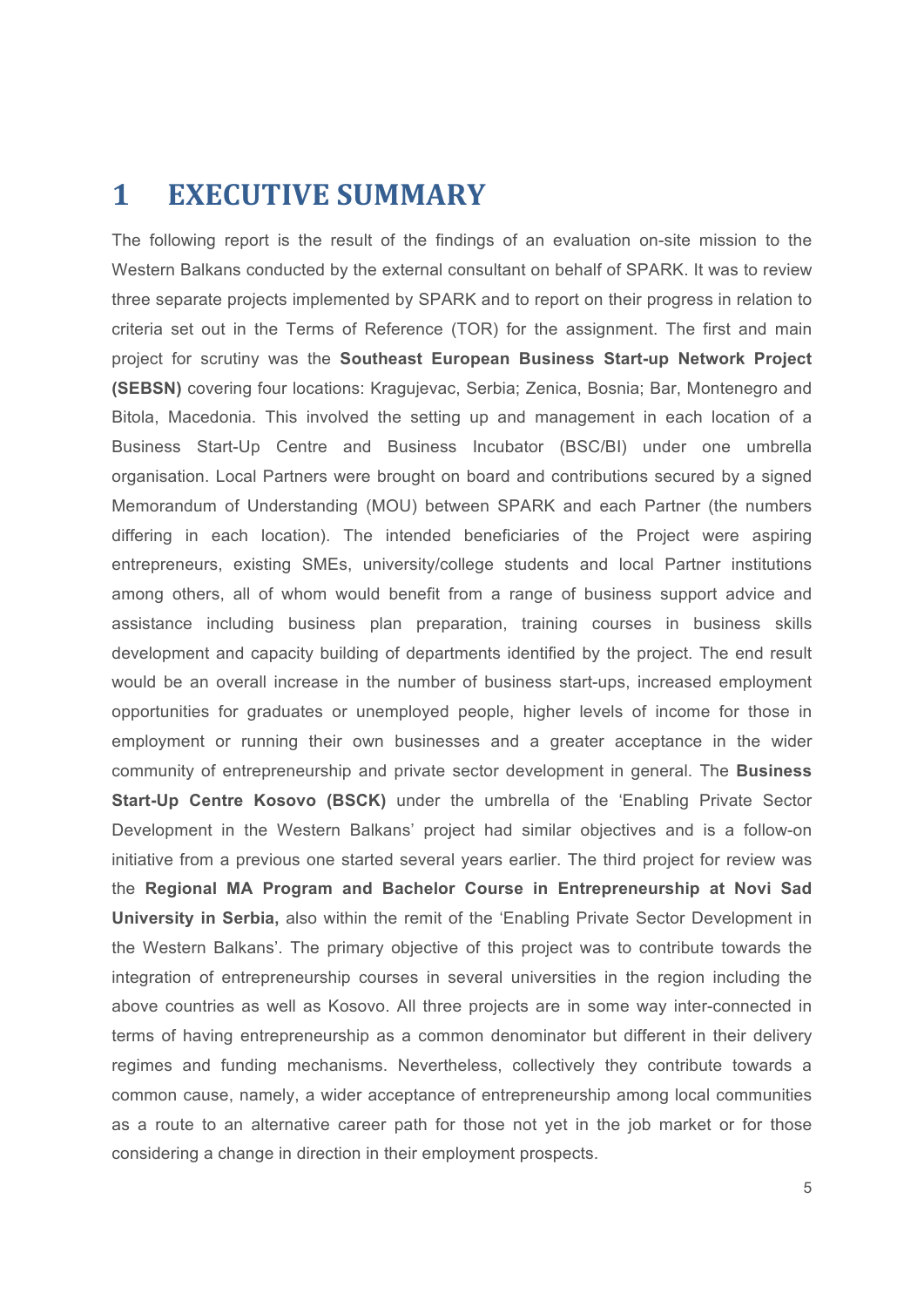In overall terms, from the evidence available during the mission gathered from documented sources, interviews with Project staff, trainers, Partners, entrepreneurs and SMEs and focus group sessions with current and graduated students, it is possible to conclude that in terms of their operational obligations all three projects have made significant steps towards implementing planned objectives and reaching targets to date. From modest beginnings and with a clear lack of previous experience in these matters Project teams together with their selected Partners have managed to enter unchartered waters and effect real change, not only with respect to beneficiaries in improving their skills and expertise in their relevant areas but in changing the mindsets of previously sceptical parties among the population at large. This is supported by the reporting requirements of each of the projects and for the SEBSN in particular via the BSC/BI Quarterly Monitoring & Evaluation Reports. It is certainly supported by the views and comments of the above-mentioned parties met by the evaluator and especially those enterprises now in existence which would not otherwise have started had it not been for the Project's support. Along the way, it can be argued that events did not necessarily go according to plan, with difficulties experienced with Partners in some instances, particularly regarding the Business Incubator component and how it should be managed. Lack of experience among Project team members in managing a BSC/BI was apparent in other cases where tendencies by individual staff often veered towards basic administrative activities and not much more. This on occasion has had the effect of delaying initiatives or reports being prepared on time but says just as much about local directors' lack of management skills in delegating responsibilities. When reporting in July 2010 the main evaluator found that the Policy Making and, to a lesser extent Capacity Building, initiatives were weak points in the SEBSN Project's interventions. It should, however, be noted that only 14 per cent of the total budget was allocated for these two areas combined and it is to be expected that much less work was done in them; this was always the intention as the focus of BSCs was business development and job creation. At the time of the evaluation there were significant difficulties in finding a verifiable means to measure results in Capacity Building and Policy Making and the main evaluator recommended separate assignments be carried out to attempt to measure achievements in these two areas. This was subsequently done and the results have been included in this report (see references 67 and 68).

In terms of the BSCs/BIs, including BSCK, becoming self-sustainable post-SPARK involvement the picture is varied. Bitola and Kragujevac are in a strong position to become self-sustaining and have sufficient guaranteed funding to see them reach the end of 2013 and 2012 respectively. Bar has funding for 2011 and this will allow it to seek additional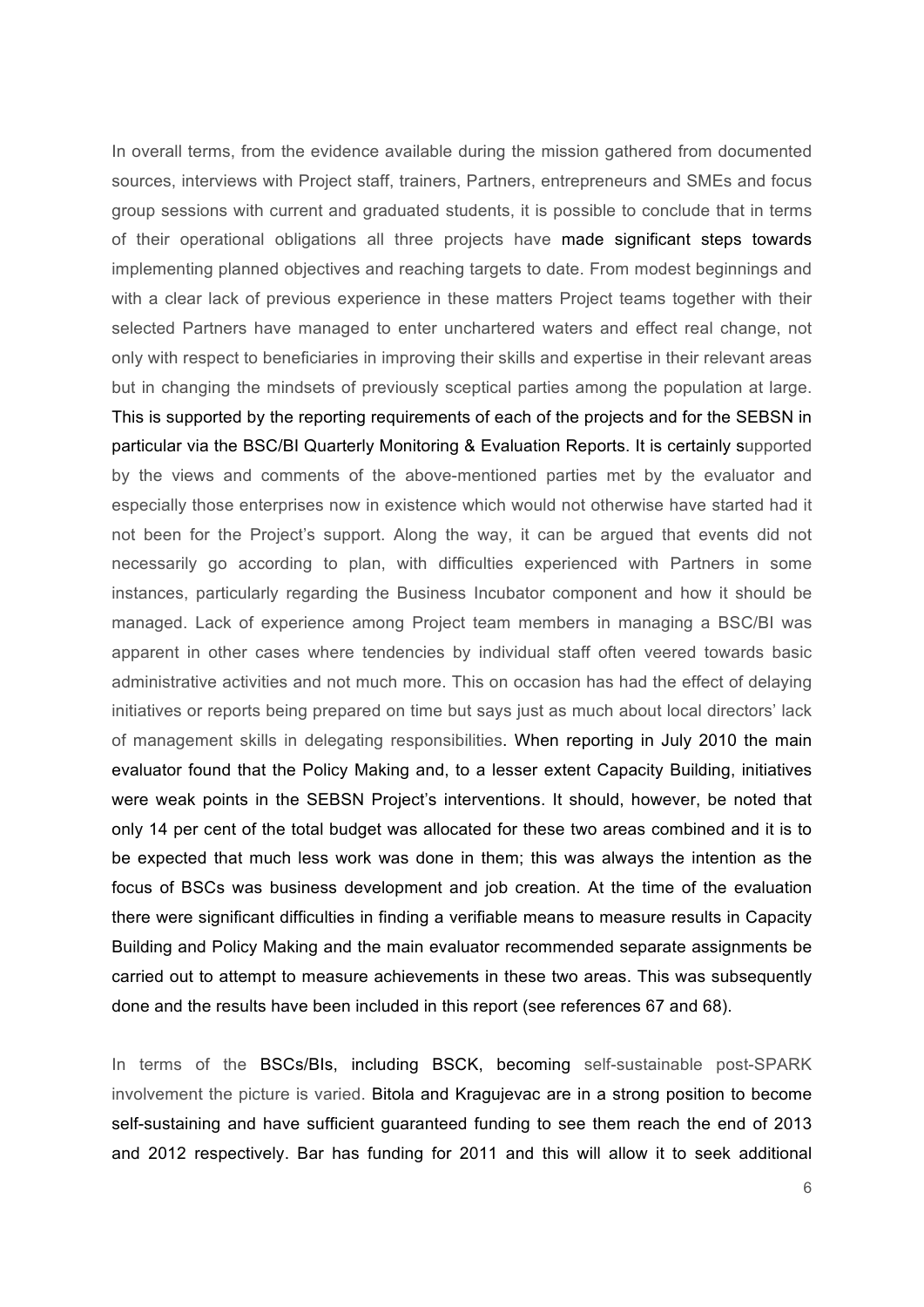finances thereafter. Zenica, however, is in a poor position with little more than a quarter of the funds it needs to survive to the end of 2011. There are a number of reasons for these differences which are addressed in the narrative of the report and indeed in the recommendations at the end and these should be reviewed for reference purposes. With regard to the Novi Sad project this has largely been a positive intervention with clear evidence that major steps forward have been initiated in integrating entrepreneurship courses within a regional context - Kosovo not withstanding due to political influences.

The conclusions drawn within each of the three projects lead to recommendations by the evaluator in addressing some of the issues that have perhaps detracted from SPARK's involvement being more productive. These are based on the evaluator's findings on this mission and on experience gained in similar previous assignments. They are intended as guidelines only with respect to minimising the possibility of similar problems arising in similar projects potentially planned for the future although they would have to take account of the geographic location and prevailing political, social, economic and cultural circumstances at the time. In brief, has SPARK and the ultimate donor, the Dutch government received value for money through its investment? This is always difficult to prove but what is clear is that without these three project interventions all who have benefitted up until now would probably not have otherwise done so and that is a significant endorsement in itself.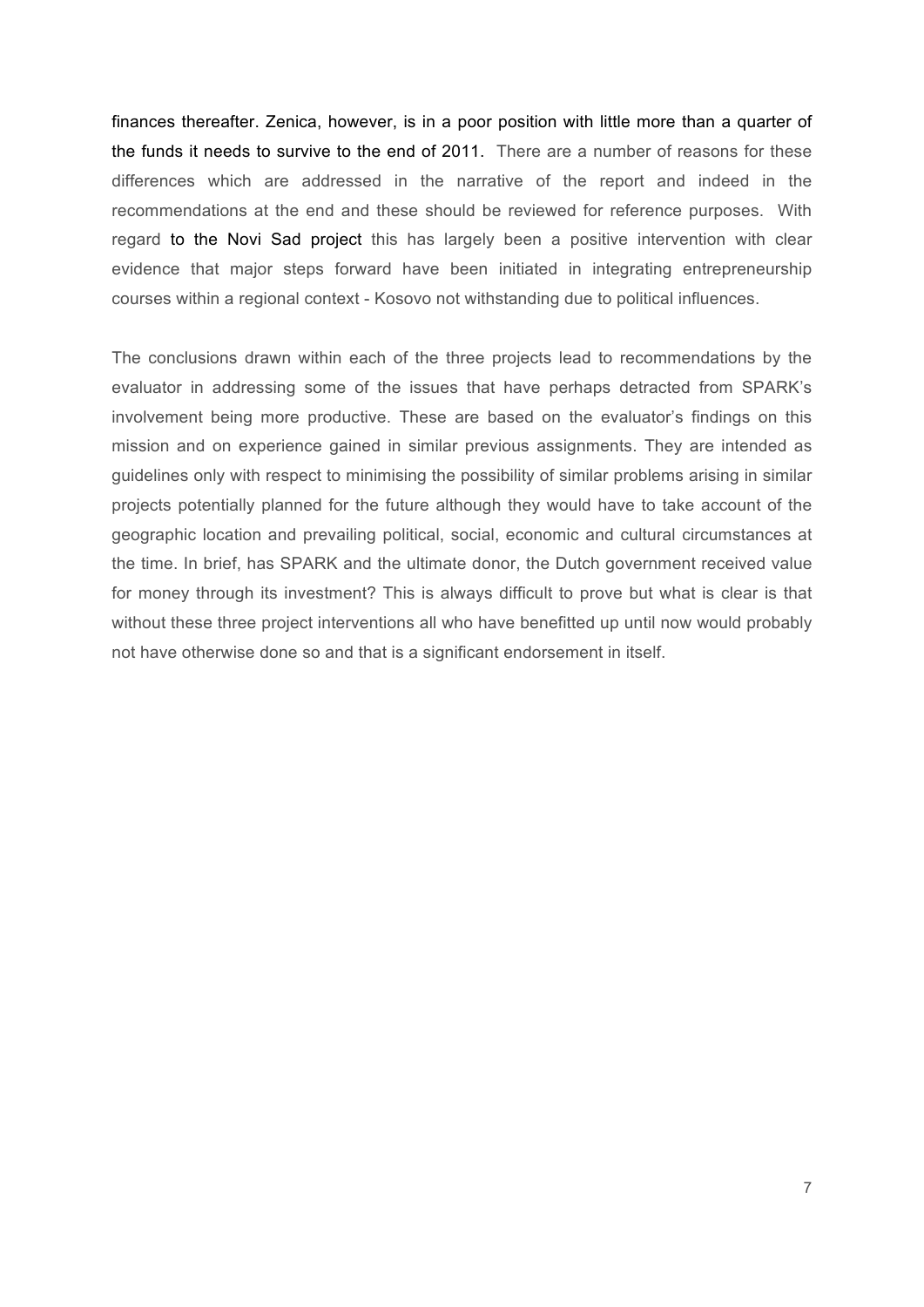## **2 INTRODUCTION**

#### **2.1 Mission overview**

This evaluation report has been commissioned by SPARK, a registered Foundation from the Netherlands based in Amsterdam, acting on behalf of the Netherlands Ministry of Foreign Affairs (NLMFA) which is financing a number of activities in the Western Balkans. It represents the findings of an external assessment of three SPARK implemented projects in the region for 2009. The first is the "Southeast European Business Start-Up Network (SEBSN) Project (From Idea to Business)". The second is the "Business Start-up Centre Kosovo (BSCK)" and the third is the "Regional MA Program and Bachelor Course in Entrepreneurship". Although each of these Projects will be evaluated separately the overall findings will allow for a comparison to be made between them in terms of performance. As this is the first occasion on which such an all-encompassing evaluation has been conducted and for ease of understanding of the issues at hand it is worth focusing in a little more detail on the background to each of these Projects as outlined in the Terms of Reference (TOR) for the external evaluator.

#### **2.1.1 Southeast European Business Start-up Network Project (SEBSN)**

SEBSN was launched by SPARK in 2007 in four countries – Serbia, Montenegro, Macedonia and Bosnia-Herzegovina – supported with a grant from the NLMFA. The Project was to last for 4 years, ending on 31<sup>st</sup> December 2010. The Business Start-up Centres within this program and supervised by SPARK are located in Bar (*Montenegro*), Bitola (*Macedonia*), Kragujevac (*Serbia*) and Zenica (*Bosnia-Herzegovina*). These centres are further supported by local 'stakeholders' including Ministries, Chambers of Commerce, business associations, academic establishments etc. The overriding aim of these centres is to contribute towards the promotion and development of the concept of entrepreneurship within local communities especially among the young. The SEBSN Project has 3 main components: *Direct Poverty Reduction, Capacity Building and Policy Making.*

#### **2.1.2 Business Start-Up Centre Kosovo (BSCK)**

BSCK is one of eight initiatives falling under the umbrella of the "Enabling Private Sector Development in the Western Balkans Project" (October 2008 – February 2011) awarded to SPARK with funding from the Netherlands Embassy to Serbia. Within this remit, in October 2008, SPARK launched the second phase of the "Business Start-Up Centre Kosovo Project" due to end in March 2011. The aim of the BSCK Project whilst similar to that of SEBSN is more focused on *Direct Poverty Reduction*. Whilst the first phase in the development of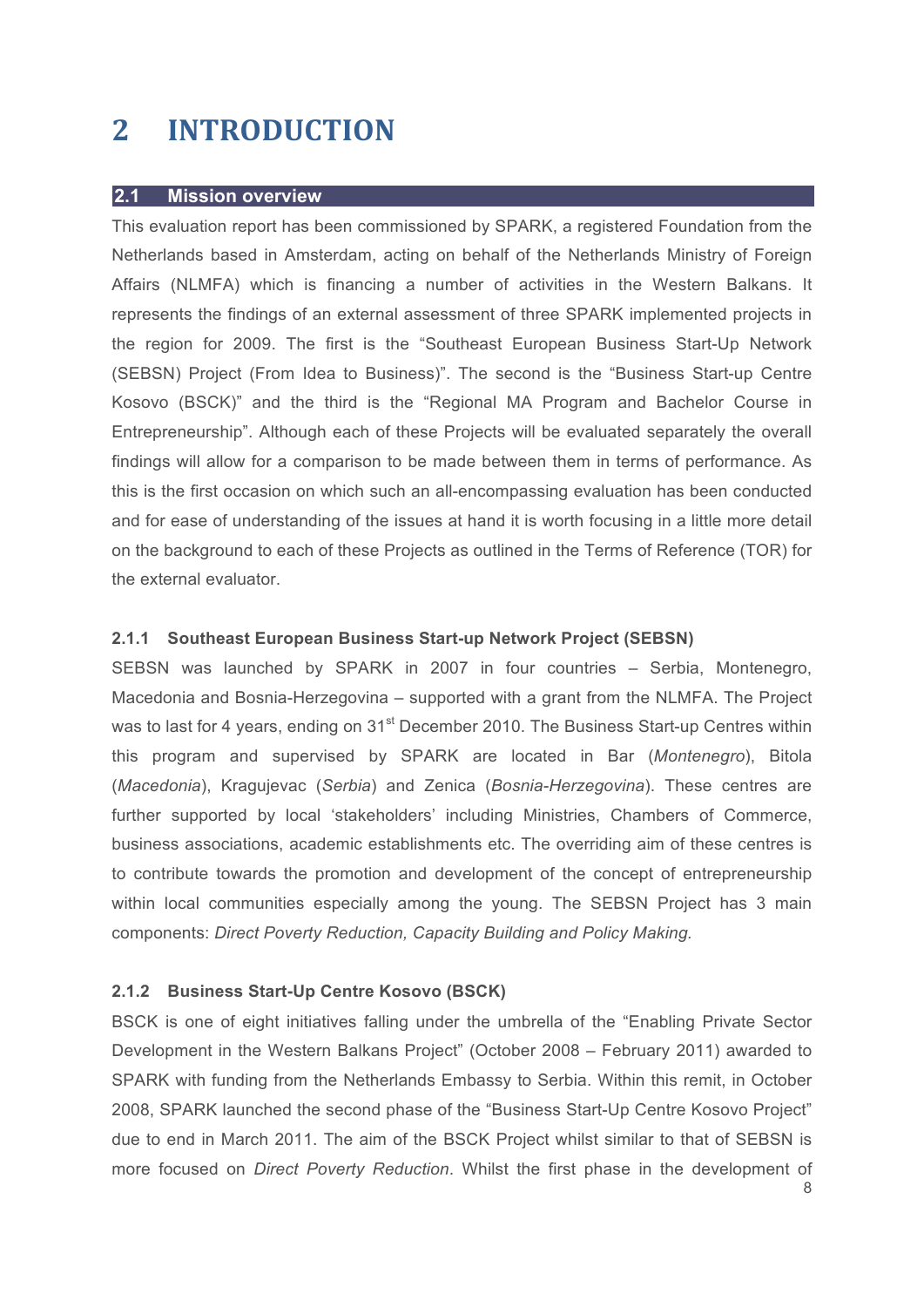BSCK (2005-8) established a centre in the premises of the Chamber of Commerce and an outreach desk in the Faculty of Law of the University of Pristina, the second phase had the following main objectives: transform the centre by November 2008 into a local legal entity managed by a local board; achieve self-sustainability by the end of the Project period, i.e. 31<sup>st</sup> December 2010; full inclusion of minorities as represented by Kosovo demographics.

#### **2.1.3 Regional MA Program and Bachelor Course in Entrepreneurship**

This particular initiative, also under the umbrella of the above-mentioned Western Balkans Project, has the primary aim of improving the employability prospects of young graduates as well as their entrepreneurial attitude and expertise via focused academic studies. It is anticipated that this will serve to institutionalise progress made in business education and the role of internship, all with a view to achieving sustainability. In brief, a regional MA program has been developed by faculties of Partner Universities in South East Europe (SEE) together with an optional BA course in entrepreneurship for undergraduate students from 7 faculties. The University of Novi Sad is the host for this initiative through regional funds of the Netherlands Embassy to Serbia.

#### **2.2 Rationale for evaluation mission**

According to the external evaluation TOR the rationale for commissioning this report, "is to assess the three SPARK Projects in terms of their success in achieving durable business start-ups/assisting young existing enterprises, job creation, developing entrepreneurship in the communities, capacity building of local Partners and reduction of business barriers and obstacles over a three year collaborative effort by SPARK and local partners". This exercise can obviously only be carried out where clear objectives exist for the evaluation mission and these have been identified in the TOR as the following and are worth noting here for reference:

 To assess *progress made to date* towards reaching the desired outcomes, outputs and impact of the three Projects.

 To provide *recommendations for future Project implementation* based on progress to date, lessons learnt, input of staff, Project Partners and target group of the three Projects.

 To suggest to donors (NLMFA and Netherlands Embassy to Serbia & Montenegro) and Project implementers (local Partners and SPARK) adjustments to Project objectives, expected outcomes, outputs and sustainability as relevant to meeting the aims of the Project after 3 years of implementation of SEBSN activities and 1.4 years BSC Kosovo and Regional MA and Bachelor Course in Entrepreneurship Projects. Recommendations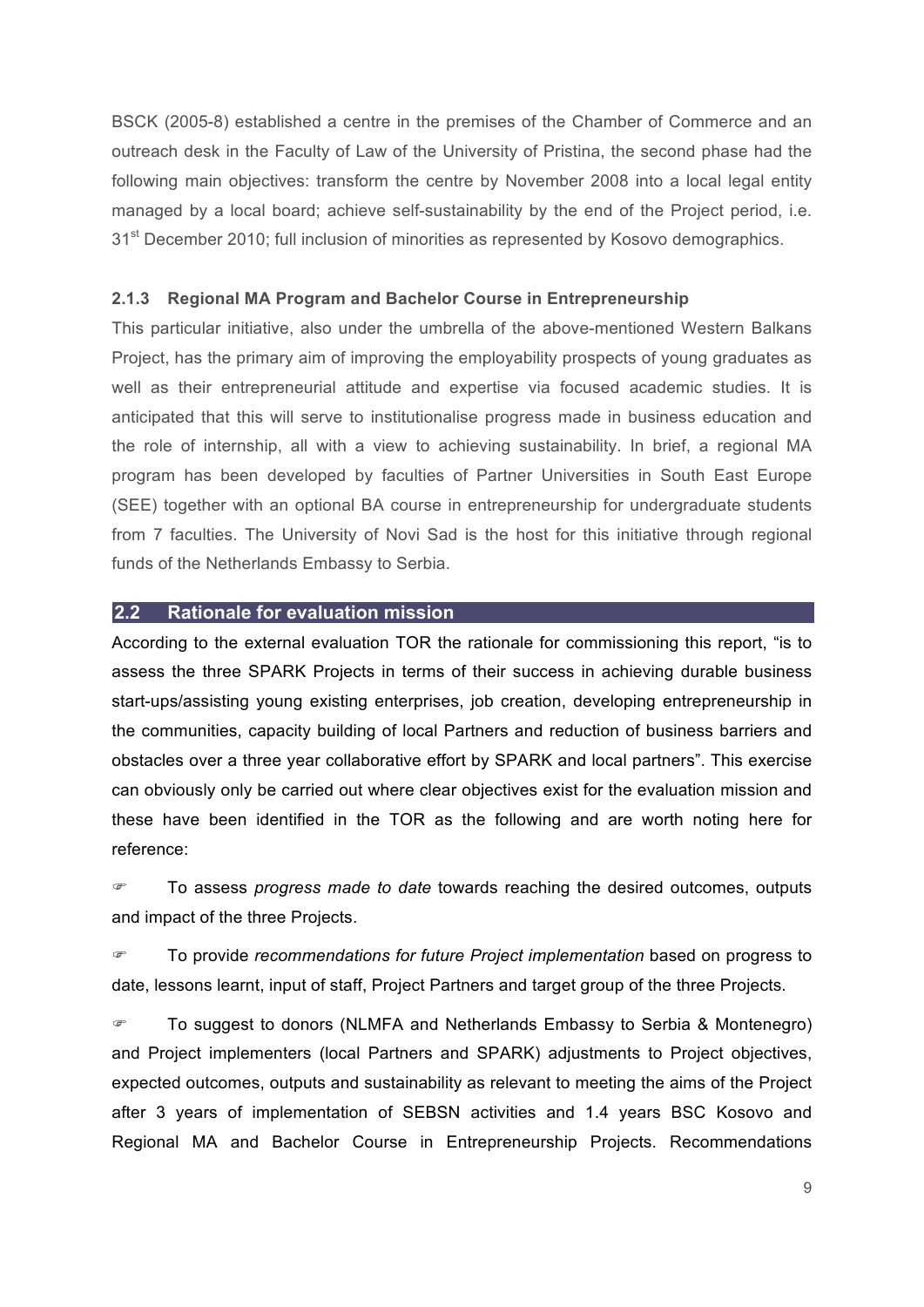should also address how to design an M & E system for similar future programs.

In order to facilitate the evaluation of the design and implementation of the three Projects three main criteria have been identified as the basis on which questions should be posed and answered so that meaningful conclusions and findings may be drawn, namely, *efficiency, effectiveness and relevance.* In short, the purpose of this exercise is to measure performance to date against pre-determined targets relative to those criteria using a set of quantifiable indicators. This report therefore focuses more on the review of available published data which has been accumulated for each of the Projects from all relevant sources including that acquired by the evaluator during the mission and less on seeking the opinion of staff, Partners or stakeholders, although their views and comments provide a useful insight into why something may or may not have happened. In other words, emphasis is on determining the facts rather than relying on speculative (and often subjective) comments as to why things have happened/are happening. In short, this evaluation will provide SPARK and other relevant stakeholders with an informed perspective as to whether these three Projects are individually and collectively on track to deliver the planned objectives within the allocated time frames. More specifically, do they offer value for money for the funds invested in the Project by the main donor NLMFA, have the activities of the Projects achieved real impact in terms of contributing towards relevant objectives and are they sustainable in the long term?

When the evaluation first reported in July 2010 it found that at the time there was insufficient data on direct poverty reduction, capacity building and policy making in the SEBSN Project to allow performance in the areas of effectiveness and relevance to be properly assessed. Since then three impact studies have been carried out which provide much of the required data (references 66, 67 and 68). This data has been drawn upon and incorporated in the present report.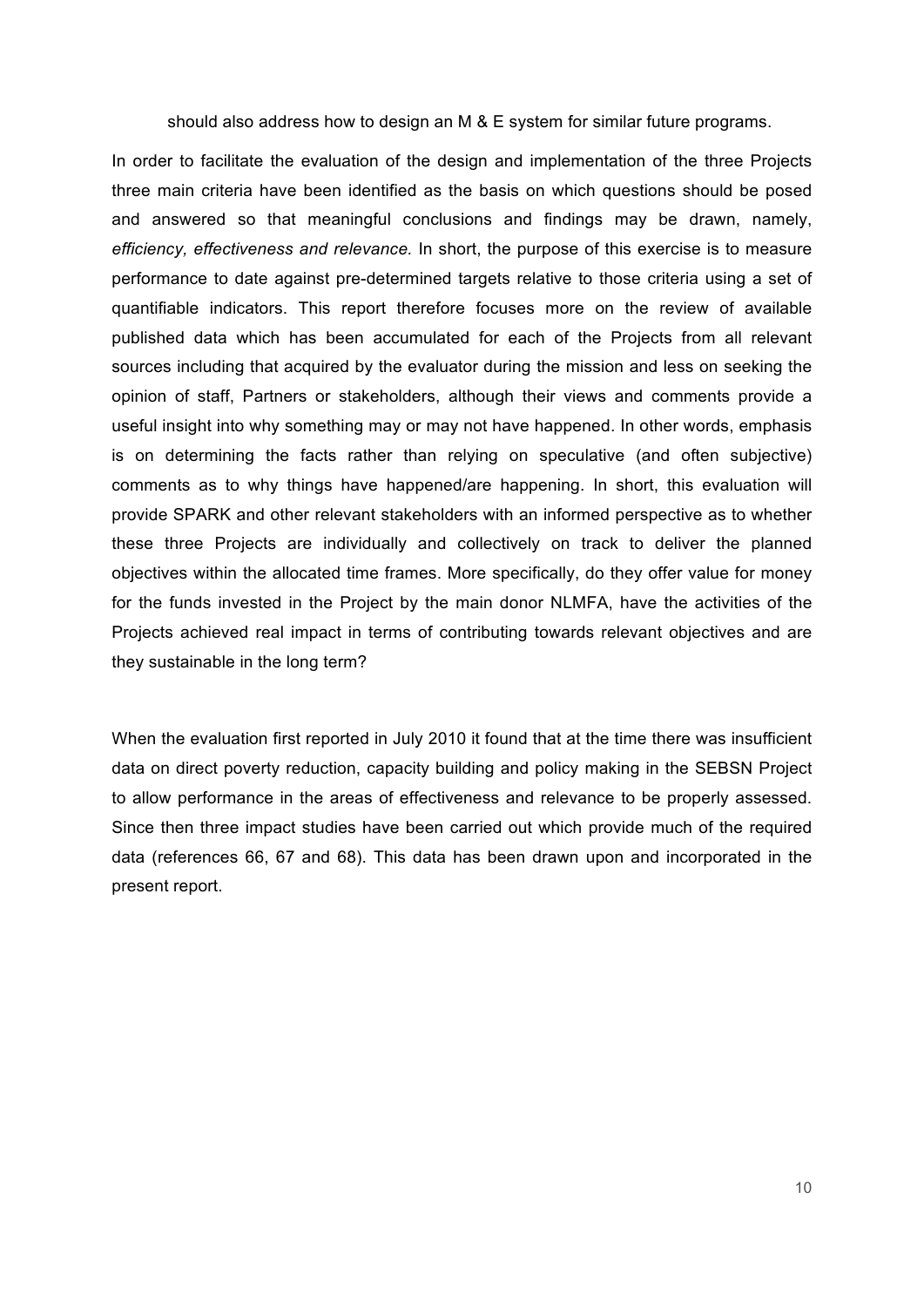### **3 METHODOLOGY**

#### **3.1 Overall approach**

In order to effectively carry out the mission it was determined by SPARK, in collaboration with the external evaluator, that a number of activities should take place for the purposes of gathering the data and information needed to complete a final and conclusive report and these are outlined below for reference:

**The evaluator undertakes a field trip (31<sup>st</sup> May to 2<sup>nd</sup> July 2010) to the Balkans** (Serbia, Montenegro, Macedonia, Kosovo and Bosnia-Herzegovina) for the purpose of conducting face-to-face meetings, discussions and interviews with representatives from SPARK, the BSCs, BSCK, Novi Sad University (Regional MA Program and Bachelor Course in Entrepreneurship), local Partners and other relevant stakeholders from the community.

 The evaluator reviews relevant documentation associated with the Project supplied by SPARK and each of the Projects primarily for 2009 but also takes account of achieved activities since SEBSN's inception in 2007 (see Appendix 1 for full list of documentation).

**The evaluator sits in on pre-organised focus group sessions at the BSCs with** attendees such as training participants in order to obtain their views on how they have benefited from training sessions as well as their assessment of the professionalism and expertise of training consultants.

 The evaluator conducts a number of site visits to selected companies which have utilised the services of the BSCs including start-ups to obtain their views on how the BSCs supported their activities (or otherwise).

 $\degree$  The evaluator completes his final report at home by  $8^{th}$  July 2010 having assessed all the information and data gathered during the mission.

The primary purpose of adopting this approach is to ensure that the evaluator has access to first hand information either from published data, from respondents directly associated with the organisation and management of BSCs, BSCK and Novi Sad University or from beneficiaries of the services of these organisations. This will allow conclusions to be drawn by the evaluator based on facts and evidence through clear chains of reasoning and transparent value judgements. This report is prepared based on this premise. Whilst each of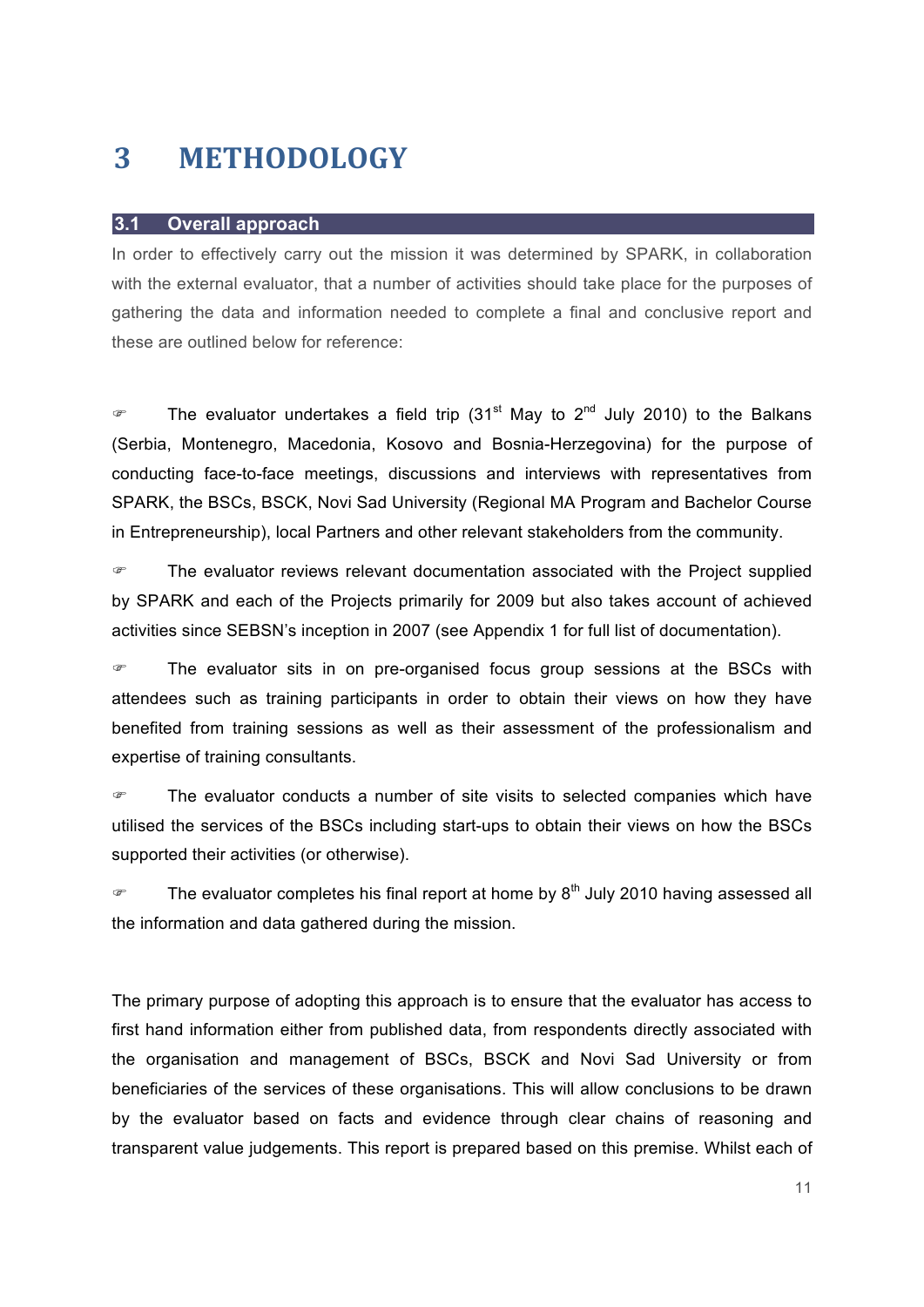the individual Projects will be assessed separately the evaluation mission will address how collectively all three Projects, with similar objectives, have performed relative to their respective remits. Where differences occur between the Projects these will be commented upon with suggestions as to how they can effectively be addressed.

At the time the main evaluator carried out his field activities in May 2010 there was insufficient impact data for the SEBSN Project to allow full reporting on its effectiveness and relevance. The three impact studies referred to above which were produced in December 2010 provide this data and it has been incorporated in the present report, as has additional data which became available later in the same month.

In terms of the initial overall evaluation of the SEBSN Project the focus of the investigation (as agreed with the Project Manager at a meeting between him and the external consultant in Belgrade on the first day of the mission) would be on the Direct Poverty Reduction component, as the performance of the activities of the BSCs can be fairly readily measured to the extent where evidence (already published or acquired during the mission) can verify the facts as presented. As mentioned above, this has subsequently been extended by the additional evaluator using the three December impact studies. In this regard, it should further be noted that all data and information provided to the main evaluator by interviewed parties during his investigation *is taken at face value*, in particular with regard to financial expenditures, budget allocations etc. This is especially relevant with respect to 'in kind' contributions as described, for example, in the MOUs signed between Partners and SPARK (and more associated with the Capacity Building component), as it is simply not possible to verify or equate equivalent time spent on an activity relative to its financial value as provided by Partner institutions.

#### **3.2 Report format**

This report has been prepared based on a model provided by SPARK in the TOR for the external evaluator prior to the start of the mission. The format has been modified to some extent by the evaluator to take account of previous experience in similar exercises and with a focus on making the document easier to comprehend. In short, the report is a combination of written text together with a series of matrices within the body of the report which highlight results, observations and recommendations in tabulated form. This approach has been adopted in order to limit the number of annexes which would normally be attached to a report of this nature and which would otherwise disturb the flow of the narrative within such a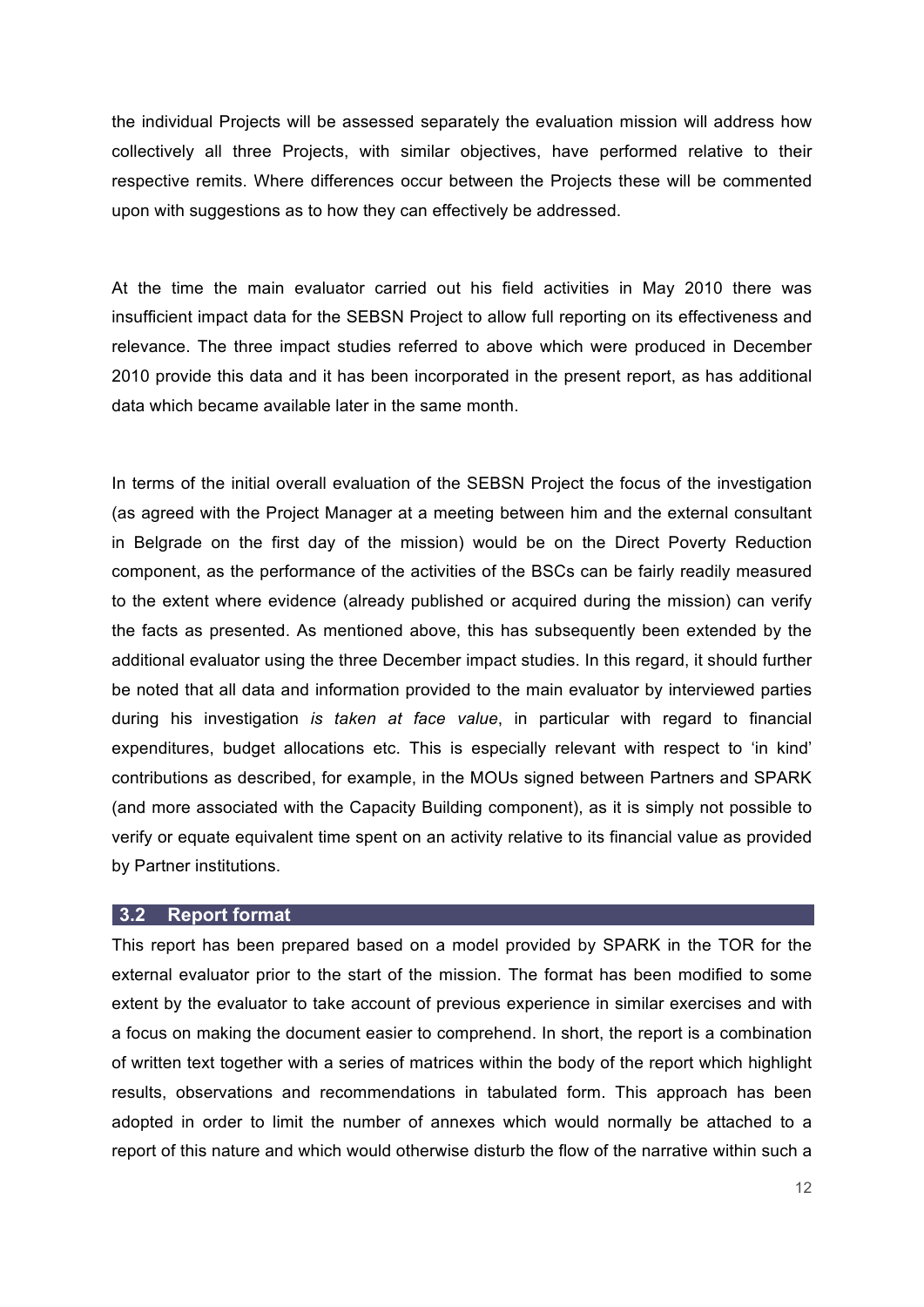fairly complex analysis. Individual matrices have been prepared for each of the three Projects, i.e. SEBSN, BSC Kosovo and MA and BA in Entrepreneurship are based largely on quantitative data gathered from the evidence. The evaluation criteria depicted in the matrix tables below have been defined as follows for the purposes of this report:

*Efficiency*: Comparison between INPUT and OUTPUT

*Effectiveness*: Degree to which OUTPUT leads to OUTCOME

*Relevance*: Degree to which OUTCOME leads to IMPACT

As the evaluation mission essentially involved the review of three separate projects these are tackled separately in the structure of the report. Recommendations appear at the end of the report and reflect the main and additional evaluators' views and opinions as to how certain problems may be resolved or issues dealt with in order to determine how future endeavours may benefit from lessons learnt.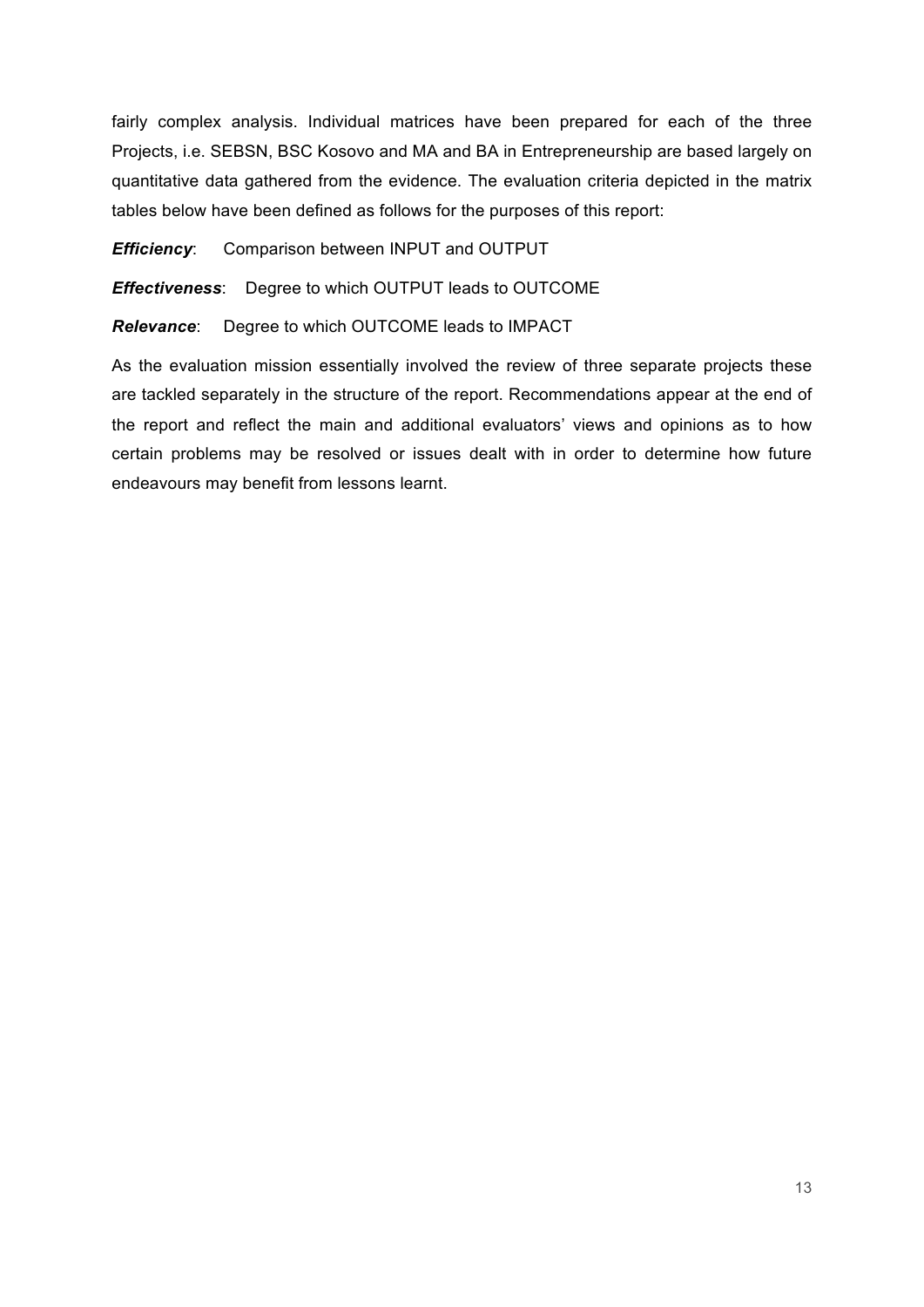## **4** SOUTHEAST EUROPEAN BUSINESS START-UP **NETWORK (SEBSN)**

#### **4.1 SEBSN Project Monitoring & Evaluation Matrix**

The structure of the matrix in Table 1 below is depicted as follows. The first section directly reflects the data as outlined in the evaluation TOR. The following sections under the *efficiency, effectiveness and relevance* headings have the same format except for the last two columns which are headed Level of Achievement and Comments/Reasons for Deviation (if any). The data and information in these columns reflects whether the expected results have been achieved and if not, why not. A more detailed explanation is provided in Sections 4.2 to 4.6 in text format. In preparing the matrix it is important to note that all the quoted figures in the TOR are aggregated statistical numbers for specific activities. This report therefore makes the assumption that the figures provided can simply be divided by 4 in order to allocate an equal proportion to each of the 4 BSCs. Therefore, where an objective states for example that 240 trainers should be trained by the end of the Project by December 2010 this means a target of 60 for each of the centres. In fact this is the format of the quarterly Monitoring & Evaluation Reports that the BSCs currently complete for SPARK. However, where this data appears unclear or where the allocation of targets for activities appears questionable this will be referred to in the text together with the assumptions that have been made and the issue at hand will be addressed. The main evaluator's TOR specify results up to the end of 2009 so performances referred to in the chart reflect aggregate totals for that period only, although where appropriate comments are made regarding likely future performance extending into 2010. However, the matrix has been enriched with data from the three impact studies on poverty reduction, capacity building and policy making which were delivered in December 2010 and to which we have referred above. The data drawn from these studies is highlighted in grey to distinguish it for the reader.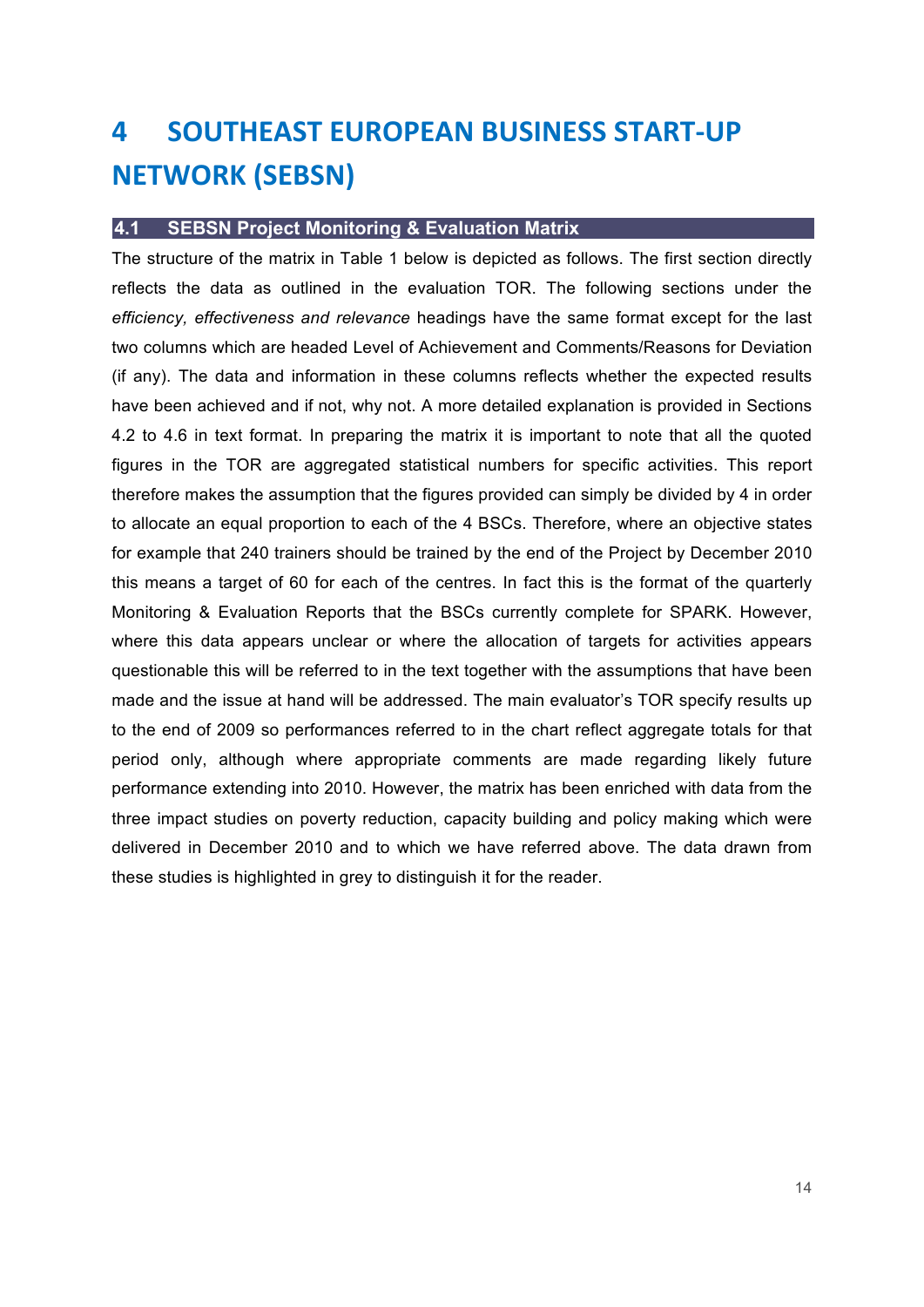#### **Table 1: SEBSN Evaluation Matrix**

| <b>Objectives/Means</b>                                                                                                         | Performance                                                                      | Sources of Verification                                                                                                                            | <b>Research Methods</b>                                                                                               |  |  |
|---------------------------------------------------------------------------------------------------------------------------------|----------------------------------------------------------------------------------|----------------------------------------------------------------------------------------------------------------------------------------------------|-----------------------------------------------------------------------------------------------------------------------|--|--|
|                                                                                                                                 | Indicators                                                                       |                                                                                                                                                    |                                                                                                                       |  |  |
| <b>INPUT</b>                                                                                                                    |                                                                                  |                                                                                                                                                    |                                                                                                                       |  |  |
| <b>Direct Poverty</b><br><b>Reduction</b>                                                                                       |                                                                                  |                                                                                                                                                    |                                                                                                                       |  |  |
| · Time investment of<br>international expert<br><b>MFS</b>                                                                      | · Day fees below market<br>rate (total in EUR)                                   | · Timesheets & other<br>declarations by Head of<br>Finance                                                                                         | • Desk study & interviews<br>with SPARK/BSC staff &<br>local Partners                                                 |  |  |
| • Office space (Incl.<br>teaching facilities,<br>incubators) below<br>commercial rates                                          | $\cdot$ Save rent in EUR                                                         | • Verified by PM/PO by<br>means of site visits,<br>interim reports & policy<br>meetings with Partners                                              | • Review of M & E reports,<br>Monitoring protocols,<br>SME databases<br>· Review of MFS Project                       |  |  |
| • Financial contributions<br>by Partners and non-<br><b>NLMFA</b> donors                                                        | • Financial contribution<br>in EUR                                               | • Head of Finance<br>reports financial<br>contributions from<br>Partners (half yearly)                                                             | documents<br>· Review of MFS budget<br>vs. spend                                                                      |  |  |
| <b>Capacity Building</b>                                                                                                        |                                                                                  |                                                                                                                                                    | • Review of staff                                                                                                     |  |  |
| · Financial contributions<br>by Partner institutions                                                                            | • Amount in EUR<br>received                                                      | • Head of Finance<br>reports financial<br>contributions from<br>Partners (half yearly                                                              | capacities<br>• Site visits to 4 MFS                                                                                  |  |  |
| Staff made available by<br>$\bullet$<br>Partner institutions                                                                    | · Days contributed<br>towards the Project                                        | • Timesheets or other<br>sorts of declarations fte<br>contributions                                                                                | BSCs (Bar, Montenegro;<br>Bitola, Macedonia;<br>Kragujevac, Serbia;<br>Zenica, BiH)                                   |  |  |
| <b>Policy Making</b>                                                                                                            |                                                                                  |                                                                                                                                                    | · Impact assessment                                                                                                   |  |  |
| · NL individuals/donors<br>willing to co-finance<br>debates & conferences<br>• Contributions by Partner<br>institutions & other | • % of budget for<br>debates & conferences<br>• Financial contribution<br>in EUR | · Head of Finance (HoF)<br>report through financial<br>statements, contracts<br>made with donors<br>• HoF reports through<br>financial statements. | (carried out by SPARK to<br>collect quantitative/<br>qualitative information in<br>advance of external<br>evaluation) |  |  |
| donors                                                                                                                          |                                                                                  | contracts made with                                                                                                                                |                                                                                                                       |  |  |
| • Contributions by<br>individuals & businesses<br>participating                                                                 | • Financial contribution<br>in EUR                                               | donors                                                                                                                                             |                                                                                                                       |  |  |
|                                                                                                                                 | <b>EFFICIENCY - comparison between OUTPUT and INPUT</b>                          |                                                                                                                                                    |                                                                                                                       |  |  |
| <b>Objectives/Means</b>                                                                                                         | <b>Performance</b><br><b>Indicators (Plan)</b>                                   | <b>Level of Achievement</b><br>(Actual)                                                                                                            | <b>Comments/Reasons</b><br>for Deviation (if any)                                                                     |  |  |
| <b>OUTPUT</b>                                                                                                                   |                                                                                  |                                                                                                                                                    |                                                                                                                       |  |  |
| <b>Direct</b><br><b>Poverty</b><br><b>Reduction</b>                                                                             |                                                                                  |                                                                                                                                                    |                                                                                                                       |  |  |
| · Business Start-up<br>Centres (BSC)<br>established                                                                             | $\cdot$ 4 BSCs opened,<br>furnished & equipped                                   | · All 4 centres opened                                                                                                                             | · Objective achieved                                                                                                  |  |  |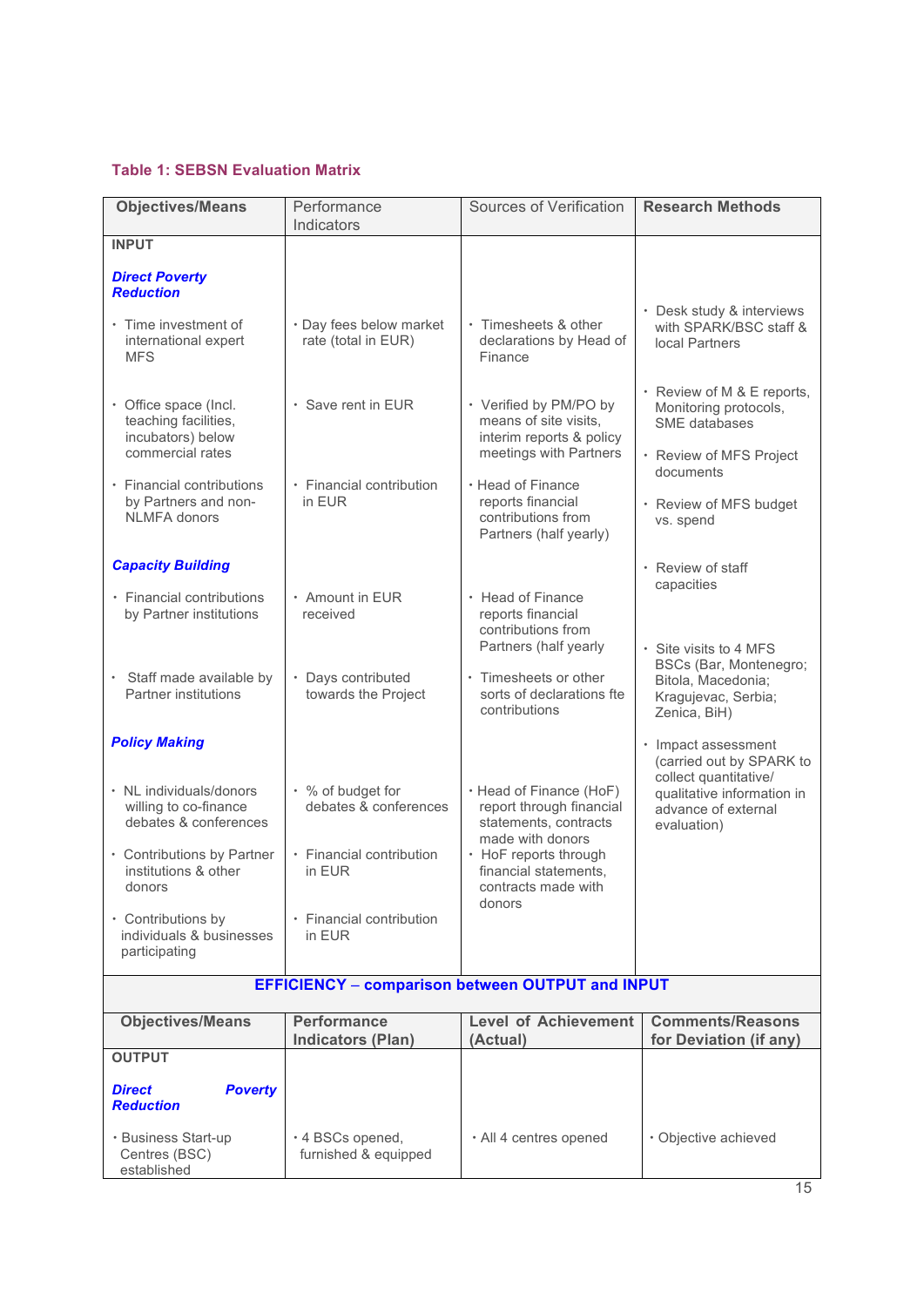| · SEE BSC Network est.                                                                                                  | ⋅ 4 Co-ordination<br>Committee meetings per<br>year and 20<br>stakeholders attending | · Target met for both<br>although variations in<br>different locations                                  | · Objective achieved so<br>far and overall target<br>likely until end of 2010                                                                               |
|-------------------------------------------------------------------------------------------------------------------------|--------------------------------------------------------------------------------------|---------------------------------------------------------------------------------------------------------|-------------------------------------------------------------------------------------------------------------------------------------------------------------|
| Improved<br>skills<br>of<br>trainers & students                                                                         | · 240 trainers & 11,040<br>beneficiaries participate<br>in training sessions         | · 175 aggregate total of<br>trainers & 9394<br>beneficiaries                                            | · Objectives achieved so<br>far and overall target<br>likely until end of 2010                                                                              |
| · Improved (practice-<br>orientated) curricula                                                                          | · 16 workshops on<br>curricula adoption<br>organised                                 | · 18 workshops<br>completed                                                                             | · Objective achieved                                                                                                                                        |
| · Suitable credit facility<br>developed which can be<br>used as part of the<br><b>Business Plan</b><br>Competition      | · 4 credit facilities<br>developed                                                   | · Credit facilities opened<br>in all 4 locations                                                        | · Objective achieved                                                                                                                                        |
| · Business Plan<br>Competitions organised                                                                               | .480 SMEs started up or<br>strengthened                                              | · 378 aggregate total -<br>194 start-ups + 184<br>existing SMEs assisted                                | · Objective achieved so<br>far and overall target<br>likely until end of 2010                                                                               |
| · SMEs are undertaking,<br>or have completed ISO<br>certification                                                       | $\cdot$ 40 SMEs are<br>undertaking ISO<br>certification                              | · Aggregate total to date =<br>138 signed contracts<br>with 63 having<br>completed the process          | · Objective achieved                                                                                                                                        |
| <b>Capacity Building</b>                                                                                                |                                                                                      |                                                                                                         |                                                                                                                                                             |
| · Upgraded ICT<br>Management System                                                                                     | .8 contracts with local<br>software development<br>companies                         | · 11 contracts signed in<br>total                                                                       | · Objective achieved to<br>date                                                                                                                             |
|                                                                                                                         | · 8 upgraded ICT<br>systems in operation                                             | · 11 ICT systems in<br>operation                                                                        | · Objective achieved to<br>date                                                                                                                             |
| · Partner institution staff<br>members trained                                                                          | · 128 participants at<br>training sessions                                           | · 147 participants from<br>partner institutions<br>trained in total                                     | · Objective achieved to<br>date                                                                                                                             |
| <b>Policy Making</b>                                                                                                    |                                                                                      |                                                                                                         |                                                                                                                                                             |
| · Annual reports on SME<br>sector (local & regional)<br>published (identification<br>of obstacles to doing<br>business) | · 4 annual reports<br>distributed annually -<br>12,000 reports in 4<br>years         | · 9 reports (annual +<br>conference) prepared<br>between 4 BSCs and<br>3900 copies distributed          | • Unlikely for target to be<br>achieved by project end<br>due to limitations in<br>targetable audiences                                                     |
| · Annual conferences held<br>in Amsterdam                                                                               | . No. of conferences held                                                            | • Two organised by<br><b>SPARK in Netherlands</b><br>in 2009 and 2010.<br>Another in Skopje in<br>2009. | · Evaluator does not<br>know why none were held<br>in 2007 or 2008. (Evening<br>meeting on outsourcing to<br>Balkans for NL ICT<br>companies held in 2008). |
| · Conferences organised<br>on SME development in<br><b>SEE</b>                                                          | . No. of individuals & no.<br>of businesses that have<br>participated                | · 1045 individuals & 329<br>businesses participated<br>(Zenica had combined<br>total of 59 to be added) | · Kragujevac had none                                                                                                                                       |
| • Policy influencing<br>meetings organised                                                                              | · 4 policy influencing                                                               | · Total of 11 policy<br>meetings organised                                                              | whilst Zenica had one.<br>Bar most with 8                                                                                                                   |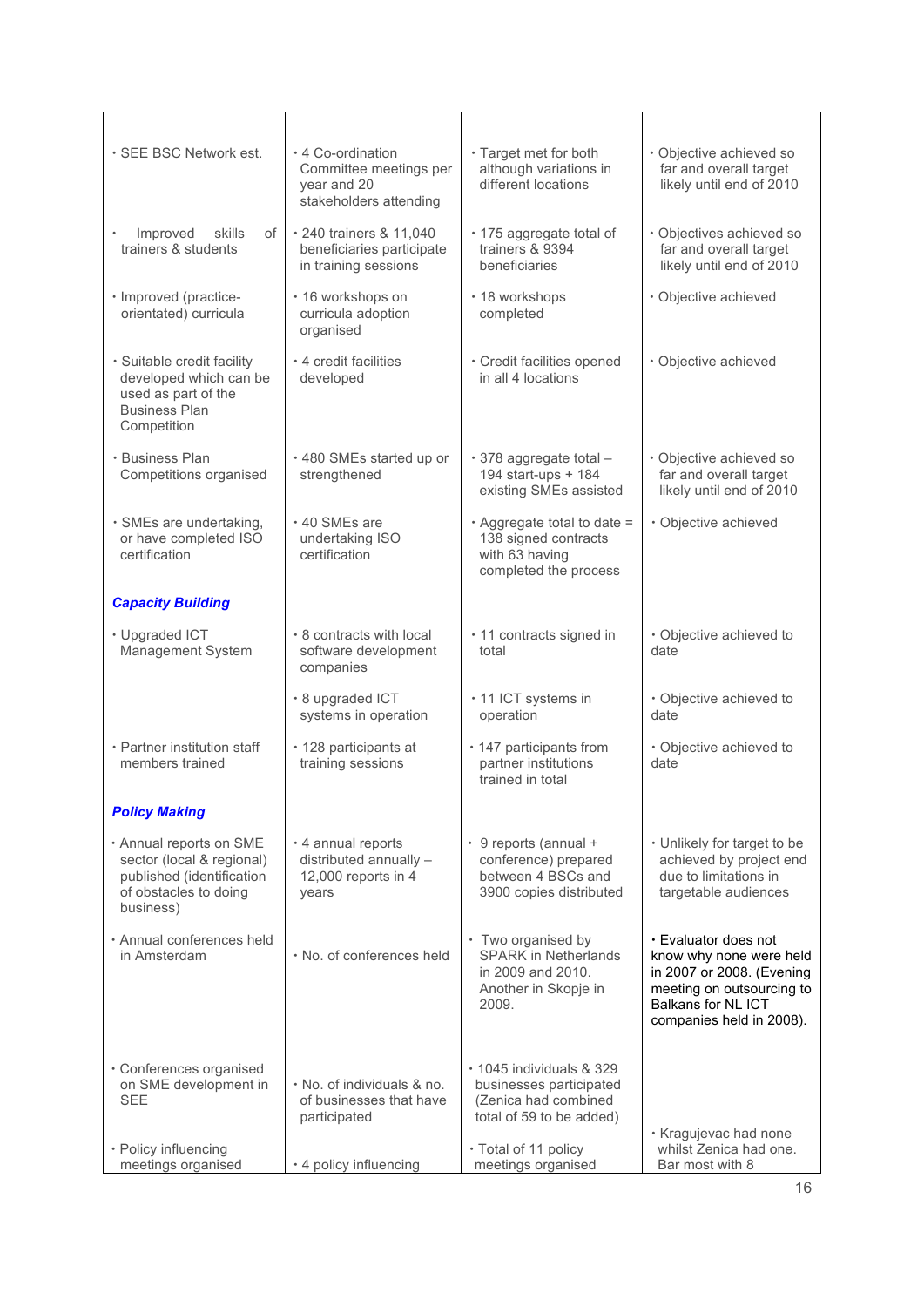|                                                                                                                                                                   | meetings organised                                                                                                                                                                                              | between 4 BSCs                                                                                                                                                                  |                                                                                                                                                                                             |  |
|-------------------------------------------------------------------------------------------------------------------------------------------------------------------|-----------------------------------------------------------------------------------------------------------------------------------------------------------------------------------------------------------------|---------------------------------------------------------------------------------------------------------------------------------------------------------------------------------|---------------------------------------------------------------------------------------------------------------------------------------------------------------------------------------------|--|
| <b>EFFECTIVENESS - degree to which OUTPUT leads to OUTCOME</b>                                                                                                    |                                                                                                                                                                                                                 |                                                                                                                                                                                 |                                                                                                                                                                                             |  |
| <b>Objectives/Means</b>                                                                                                                                           | <b>Performance</b><br><b>Indicators (Plan)</b>                                                                                                                                                                  | Level of<br><b>Achievement</b><br>(Actual)                                                                                                                                      | <b>Comments/Reasons</b><br>for Deviation (if any)                                                                                                                                           |  |
| <b>OUTCOME</b>                                                                                                                                                    |                                                                                                                                                                                                                 |                                                                                                                                                                                 |                                                                                                                                                                                             |  |
| <b>Direct</b><br><b>Poverty</b><br><b>Reduction</b>                                                                                                               |                                                                                                                                                                                                                 |                                                                                                                                                                                 |                                                                                                                                                                                             |  |
| · Employment generated<br>through start-ups &<br>enhanced employability<br>of target group                                                                        | · No. of jobs created                                                                                                                                                                                           | · 1,909 new jobs 2007-<br>2010 (866 in start-ups<br>and 1,043 in existing<br>companies)                                                                                         |                                                                                                                                                                                             |  |
|                                                                                                                                                                   | · Increased level of<br>income (%) of newly<br>started SMEs within 6<br>months after start                                                                                                                      | ⋅ 40% of BSC alumni<br>surveyed in March 2010<br>(strongly) agreed their<br>income had increased as<br>a direct result of BSC<br>participation                                  | No absolute figures or<br>precise % available                                                                                                                                               |  |
|                                                                                                                                                                   | $\cdot$ Increased level of<br>income of employees<br>(%) of newly started<br>SMEs within 6 months<br>after start                                                                                                | - 60% or more in 2 BSCs<br>(Kragujevac,<br>Zenica),<br>almost 40% in 1 (Bitola);<br>0% in Bar                                                                                   | · No absolute figures<br>available. No aggregate<br>figure possible. See<br>narrative for explanation.                                                                                      |  |
| <b>Capacity Building</b>                                                                                                                                          |                                                                                                                                                                                                                 |                                                                                                                                                                                 |                                                                                                                                                                                             |  |
| · Partner institutions better<br>serve their clients due to<br>more efficient working                                                                             | ⋅ % of satisfaction<br>increase in clients of<br>Partner institutions (after<br>1 year of operation at 2<br>Partner institutions)                                                                               | Increased satisfaction<br>$\bullet$<br>varies from 48% to<br>78% (averaging 67%<br>for all four BSCs).                                                                          |                                                                                                                                                                                             |  |
|                                                                                                                                                                   | · Increased efficiency of<br>Partner institutions<br>measured by %<br>increase of ratio of<br>Partner institution<br>turnover vs. overnead                                                                      | Efficiency increased<br>between 10% and 40%<br>in Bar, Kragujevac and<br>Zenica<br>(insufficient<br>data available for Bitola<br>at time of capacity<br>building impact study). | · Efficiency measured by<br>ratio of new time: old time<br>needed to produce fixed<br>output. See narrative.                                                                                |  |
| <b>Policy Making</b><br>• Partner institutions have<br>adopted policies that<br>better enhance regional<br>SME development &<br>trade; regional trade<br>enhanced | ⋅ % satisfaction<br>increased among SMEs<br>on services provided by<br><b>Partner institutions</b><br>· Ministerial Policies<br>adjusted & operational<br>addressing obstacles to<br>SME development &<br>trade | · Satisfaction is "high" to<br>"very high" in all except<br>in Bar (where it is too<br>early to say)<br>$\cdot$ None                                                            | · No % figure available in<br>most BSCs (only<br>Kragujevac)<br>· Partners not attempting<br>to change policy but<br>support and implement<br>existing (e.g. ISO when<br>legally required). |  |
|                                                                                                                                                                   | · % of identified<br>obstacles removed                                                                                                                                                                          | · No percentage figures<br>available. In Kragujevac<br>and Bitola:<br>establishment of<br>companies was<br>facilitated; Zenica:<br>none; Bar: too early to                      |                                                                                                                                                                                             |  |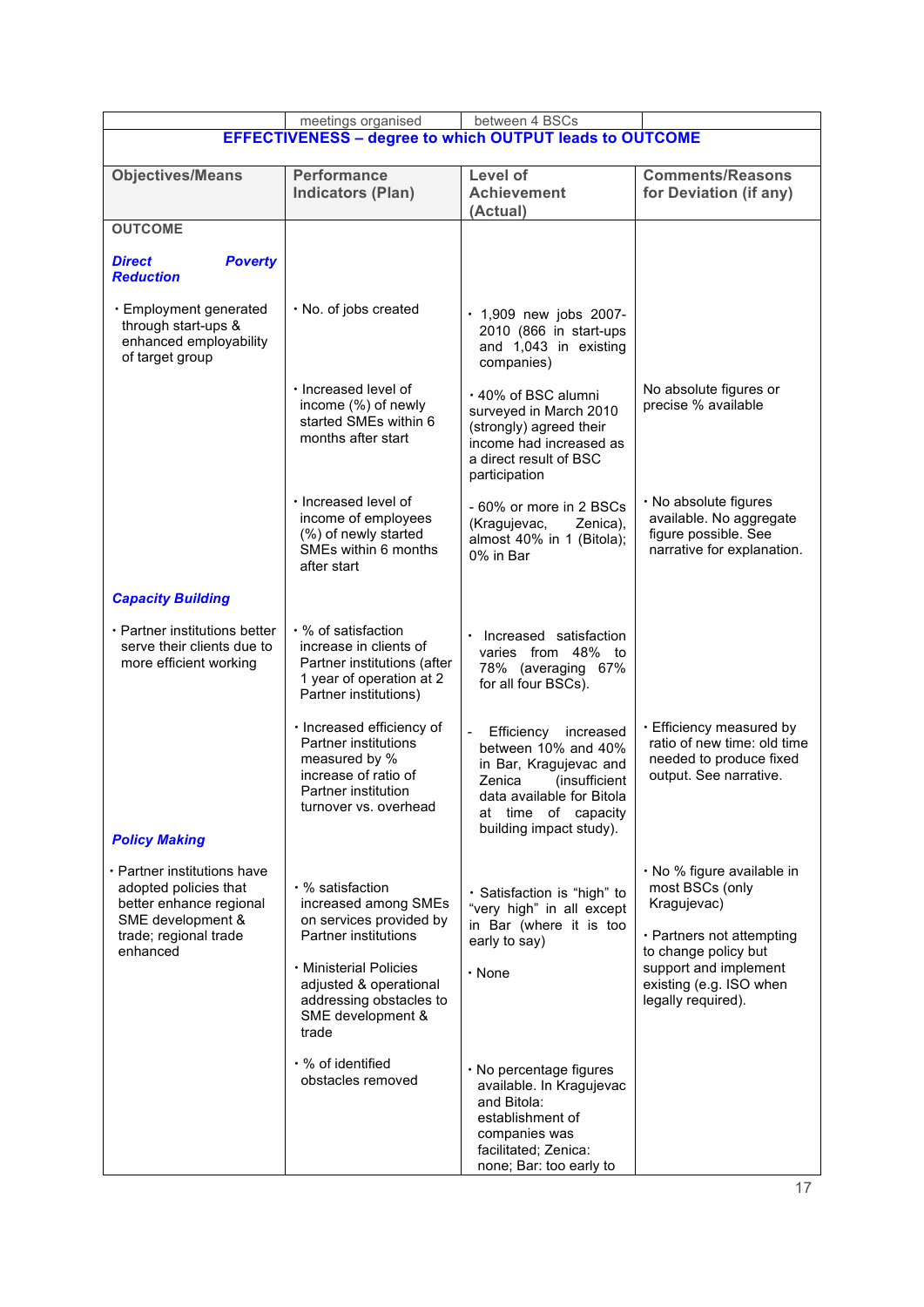|                                                                                                 |                                                                                               | say                                                                                                                                                        |                                                                                                                                                    |  |
|-------------------------------------------------------------------------------------------------|-----------------------------------------------------------------------------------------------|------------------------------------------------------------------------------------------------------------------------------------------------------------|----------------------------------------------------------------------------------------------------------------------------------------------------|--|
| <b>RELEVANCE - degree to which OUTCOME leads to intended IMPACT</b>                             |                                                                                               |                                                                                                                                                            |                                                                                                                                                    |  |
| <b>Objectives/Means</b>                                                                         | <b>Performance</b><br><b>Indicators (Plan)</b>                                                | <b>Level of Achievement</b><br>(Actual)                                                                                                                    | <b>Comments/Reasons</b><br>for Deviation (if any)                                                                                                  |  |
| <b>IMPACT</b>                                                                                   |                                                                                               |                                                                                                                                                            |                                                                                                                                                    |  |
| <b>Direct Poverty</b><br><b>Reduction</b>                                                       |                                                                                               |                                                                                                                                                            |                                                                                                                                                    |  |
| • No. of start-ups that<br>continue to exist after 4<br>years                                   | ⋅ 75% of start-ups<br>existing after 4 years                                                  | · 94% after two years                                                                                                                                      | · Requires ongoing follow-<br>up surveys to acquire up-<br>to-date information                                                                     |  |
| . No. of Business Plan<br>Competition organised<br>by the Partner<br>institutions after 4 years | · BPCs organised after<br>2010                                                                | $\cdot$ 15 BPCs (2007-2009)                                                                                                                                |                                                                                                                                                    |  |
| · No. of curricula updated                                                                      | · Entrepreneurship<br>integrated into<br>university curricula                                 | · Implemented in all 4<br><b>BSC</b> locations                                                                                                             | · Objective met                                                                                                                                    |  |
| · Self-sustainability of<br>BSCs after 2010                                                     | Economically<br>independent after 2010                                                        | ⋅ 3 of 4 BSCs financially<br>sustainable in 2011; 1<br>(Kragujevac) to 2012<br>and 1 (Bitola) for 2012-<br>$13$ too.                                       | · See relevant sections<br>below in narrative of each<br><b>BSC under Direct Poverty</b><br>Reduction                                              |  |
| · No. of incubated<br>businesses graduated                                                      | 20%<br>οf<br>incubator<br>business<br>successfully<br>graduated in 2011                       | · 17.5% graduated by<br>December 2010                                                                                                                      | · See relevant sections<br>below in narrative of each<br><b>BSC under Direct Poverty</b><br>Reduction                                              |  |
| ⋅ % increase in sales of<br>ISO/HACCP certified<br>businesses                                   | $\cdot$ 25% increase of<br>international sales                                                | · Not known                                                                                                                                                | · Insufficient data available.<br>See narrative below for<br>explanation.                                                                          |  |
| <b>Capacity Building</b>                                                                        |                                                                                               |                                                                                                                                                            |                                                                                                                                                    |  |
| • % increase Partner<br>turnover/overhead rate                                                  | · 3% Partner turnover/<br>overhead rate (due to<br>ICT/Partner training)                      | · 24% SMEs said they<br>had benefited from<br><b>BSC</b><br>through<br>decreased overheads;<br>different<br>23%<br>a<br>benefited<br>from                  | This data was not collected<br>by any of the impact<br>studies but it is probable<br>that the 23% and 24%<br>overlapped by at least<br>3% (target) |  |
| <b>Policy Making</b>                                                                            |                                                                                               | increased turnover.                                                                                                                                        |                                                                                                                                                    |  |
| • % increase in<br>satisfaction rate with<br>policies among SMEs                                | $\cdot$ 5% increase                                                                           | . No data collected on<br>this indicator                                                                                                                   |                                                                                                                                                    |  |
| · Ministerial policies<br>adjusted on SME<br>development                                        |                                                                                               | None                                                                                                                                                       |                                                                                                                                                    |  |
| · % of national/<br>international obstacles<br>removed                                          | $\cdot$ End of 2010: 50% (of<br>national I obstacles),<br>25% (of international<br>obstacles) | · No percentage figures<br>available. In Kragujevac<br>and Bitola: facilitated<br>establishment of<br>companies; Zenica:<br>none; Bar: too early to<br>say |                                                                                                                                                    |  |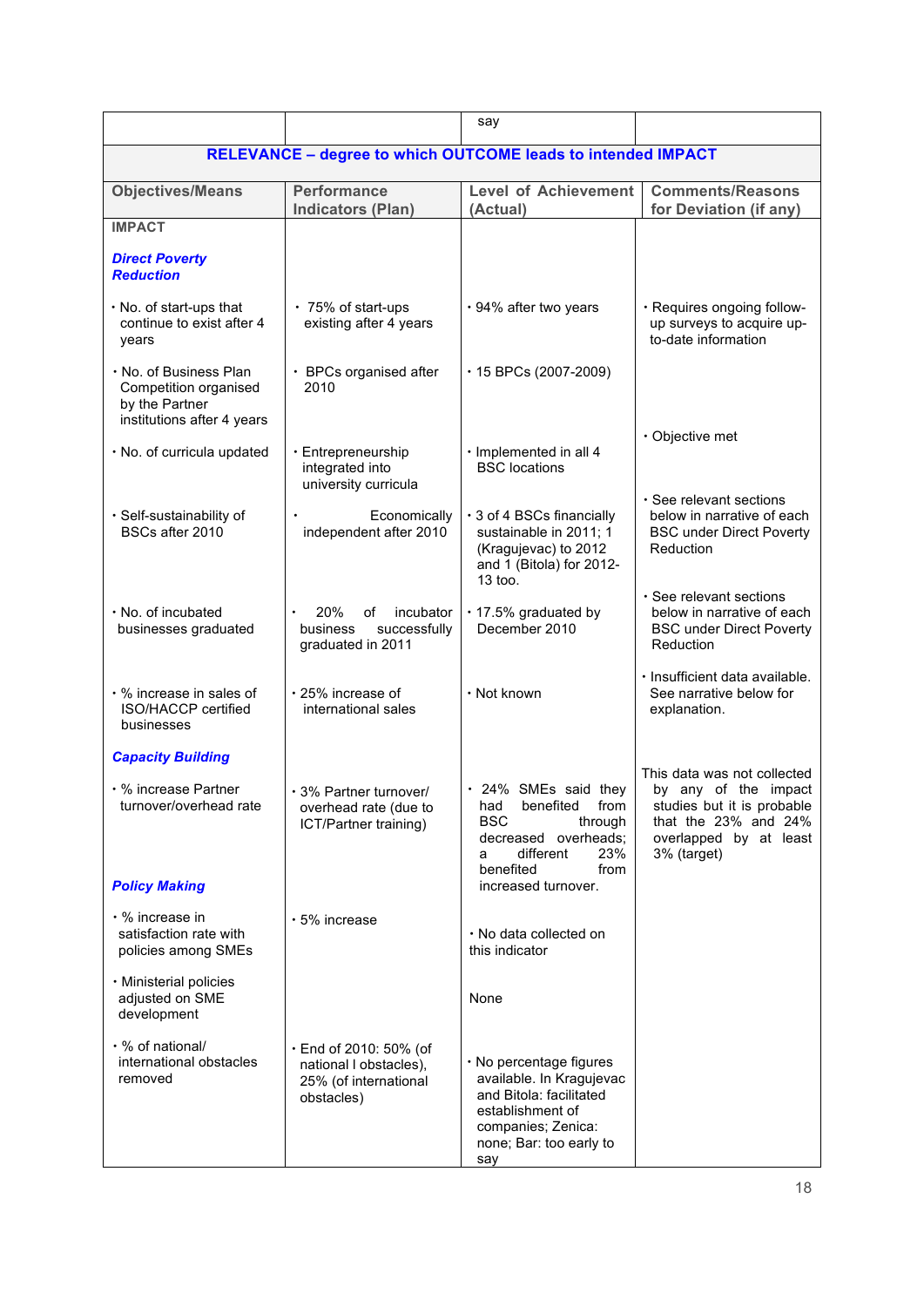#### **4.2 Project Overview – Aggregate Summary**

The following analysis elaborates on the aggregate performance of the 4 BSCs as depicted in the above matrix in terms of whether or not overall targets have collectively been met in relation to the pre-determined objectives set at the start of the project. The project has three main parameters against which results are measured: Direct Poverty Reduction; Capacity Building; Policy Making. In addition, emphasis is on three evaluation yardsticks, namely, Efficiency, Effectiveness and Relevance and these are reflected in the design of the above matrix. In real terms the evaluation process is largely dependent on the quality of information and data already available for review or that which is readily accessible within the timeframe of the mission. In this case, a substantial amount of documentation, reports and other publications were indeed made available (see List of References in the appendices) for scrutiny before and during the assignment. Additional information was sought from a variety of sources including interviews with relevant 'stakeholders' and focus group sessions with training participants and trainers among others. These provided feedback more on attitude towards the BSCs rather than statistical data and as such are not reflected in the matrix. However, the comments and suggestions from these sources do serve to explain to some degree why BSC initiatives may or may not have been relevant, successful or useful and these are included where appropriate in the individual BSC analyses below.

#### Direct Poverty Reduction

The direct poverty alleviation component of the project is by far the largest in terms of budget with 86% of the total MFS contribution (compared with 9% for policy making and 5% for capacity building). In terms of how efficiently the BSCs have used the available resources to achieve the desired results there appears to be little argument that this has been accomplished in all 4 locations. The primary effect of this is that 1,909 new jobs have been created so far via the various modes of intervention implemented through the project including business skills training, support in starting a business and availability of microloans to entrepreneurs and SMEs (new and existing).

Some differences exist between the BSCs in terms of individual performances relative to the aggregate totals, for example, in number of jobs created, number of companies started/ strengthened and number of trainers trained and beneficiaries participating in training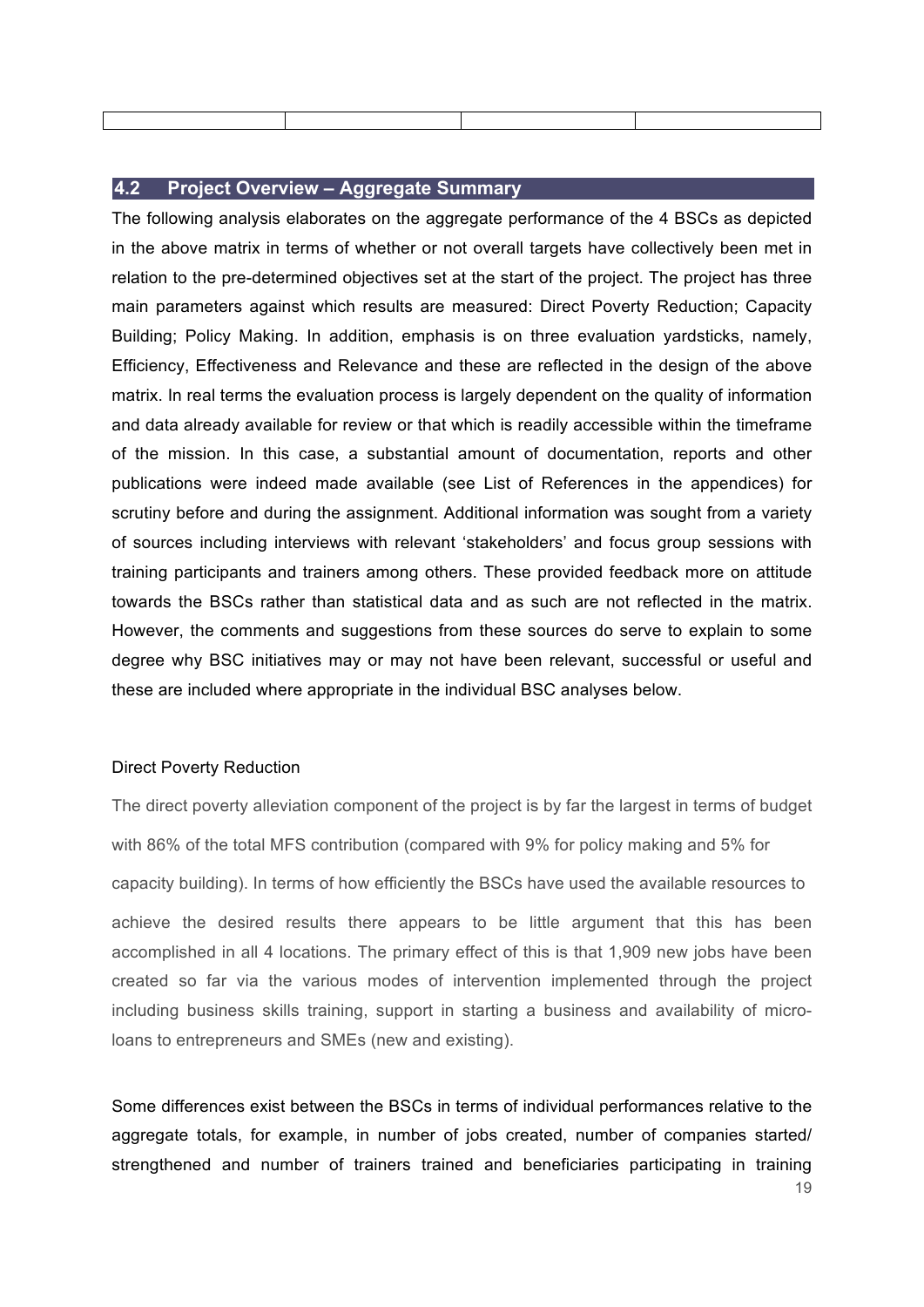sessions. Comparative analysis is not always useful however as there may be prevailing local circumstances which can have an affect on performance in specific areas such as size of population, target audiences and extent of Partner involvement. Nevertheless, what is of note is that of all new jobs created around 50% were in Zenica which also had slightly more than a third of the companies started or strengthened. With regard to number of trainers trained Bar had a third of the total whilst Kragujevac had a third of the training participant aggregate total. The performance of individual BSCs in each of these areas is outlined in the relevant section below with an account of how figures were arrived at although no comparison is made in relation to the other BSCs.

40% of newly started SMEs surveyed in March 2010 reported increased incomes as a result of participation in a BSC.

Income levels of their employees also improved in many cases and increased too though this varied from zero in Bar to 60% or more in Kragujevac and Zenica.

#### Capacity Building

Under this component all 4 BSCs have contributed towards the achievement of objectives regarding the number of contracts awarded to local software development companies with a view to upgrading systems in Partner organisations. In addition, the requisite number of Partner staff who have received training has been met and exceeded. All four BSCs have also created substantial client satisfaction in their capacity building activities though the level varies from activity to activity. At the same, some of the Partners in receipt of ICT training are government departments or NGOs where turnover is not relevant as activities are carried out relative to allocated public budgets.

Increased efficiency of partner institutions has not been measured in the way originally indicated in the M&E framework. It was to have been measured by the percentage increase of the ratio of Partner institution turnover to overhead. The capacity building impact study produced in December 2010, however, measures the amount of time needed to produce a certain output before and after using a BSC service (finance being held constant). This measure produced a range of results across the four BSCs of between around 2% - 10% increase in efficiency though in some cases the efficiency gain was found to be "unclear".

#### Policy Making

This component essentially deals with events that are designed and implemented with a view to ultimately influencing the policies of key decision makers in your favour. This includes the publication of findings from studies on a particular subject, conferences or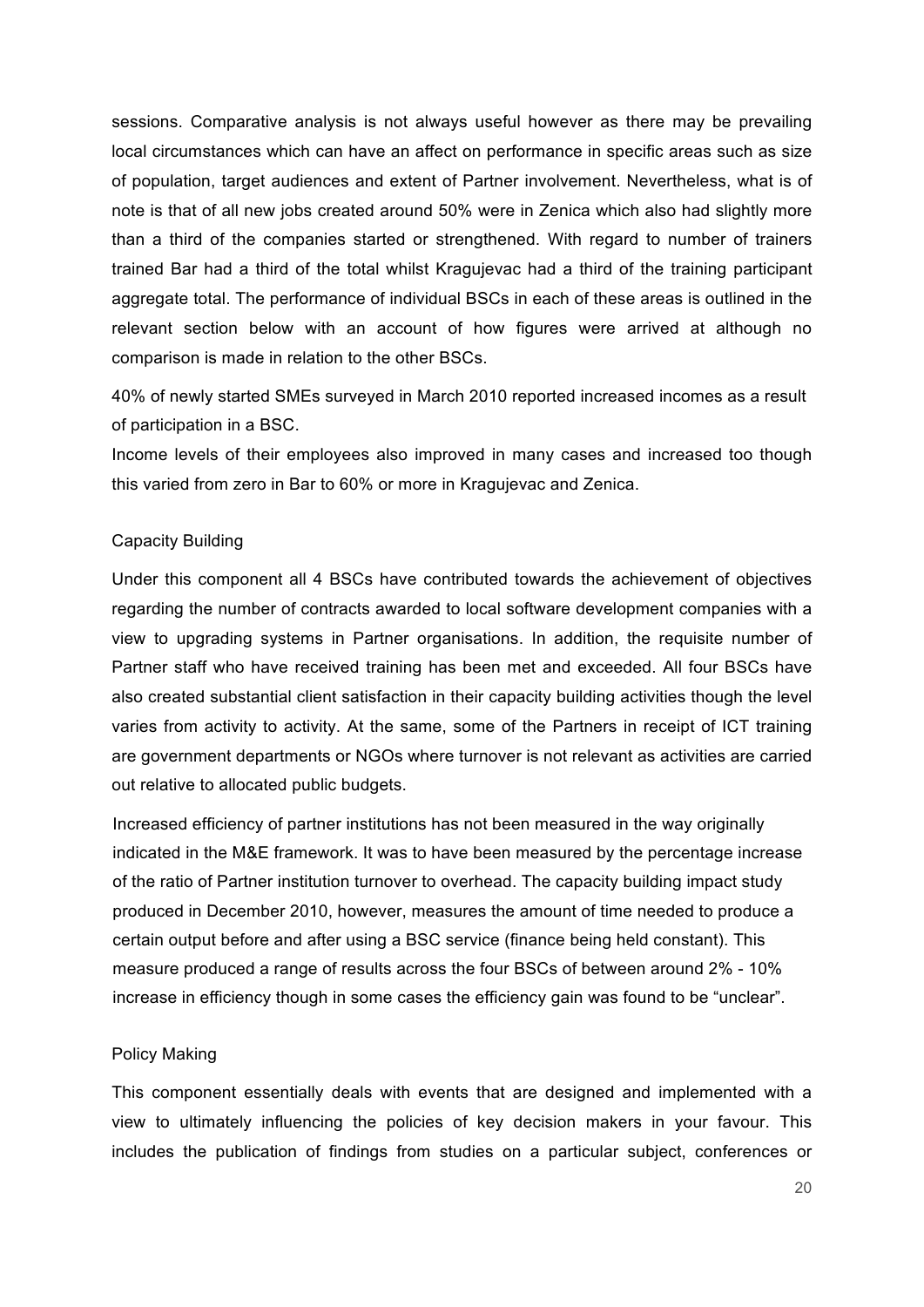seminars organised to discuss and debate specific fields of interest or direct lobbying of the government on behalf of institutions or members of institutions. In this respect the BSCs were required to publish annual reports on the SME sector with a particular emphasis on the removal of obstacles to starting or running a business. The December impact study on policy making found that policy was changed by none of the BSCs and that their work was not geared towards doing so. Instead they were promoting and implementing existing policies. With respect to the removal of obstacles Kragujevac and Bitola reported some successes; Zenica did not and in the case of Bar it is too early to say. Zenica BSC did advise that an obstacle to acquiring Municipal funds for BPS was removed following representations but this is more to do with Partner co-operation rather than policy change. In fact no discernible progress has been made in this area and no further comment is therefore appropriate. The issue is however addressed in the section on Recommendations at the end of the report.

#### **4.3 Efficiency**

#### 4.3.1 KRAGUJEVAC

#### 4.3.1.1 Direct Poverty Reduction

#### BSC opened, furnished and equipped

The Kragujevac BSC first opened for business on  $1<sup>st</sup>$  June 2007, occupying premises in the offices of the Regional Economic Development Agency for Sumadija and Pomoravlje (REDASP) under the auspices of a Memorandum of Understanding (MOU) signed on  $18<sup>th</sup>$ June 2007 between REDASP and ATA (subsequently and hereafter referred to as SPARK), effectively assigning REDASP the role of Project Partner. The BSC continued to conduct its activities from there until December 2008 before relocating to the premises of Biznizis Inovacioni Centar, referred to in the project literature as Business Innovation Centre (BIC) which to all intents and purposes functions as a Business Incubator, as defined in the Contract signed between the Municipality of Kragujevac (owner of the BIC premises) and SPARK on  $7<sup>th</sup>$  August 2007. The reason for the BSC move from REDASP was ostensibly due to having outgrown the premises available to them and the fact that BIC was also perceived as a more suitable longer term partner for BSC in terms of potential synergies for effective collaboration. The original MOU was subsequently amended with an annex absolving REDASP of its obligations towards providing space for BSC and re-allocating the same responsibility to BIC.

However, following ongoing operational differences of opinion between the management of BSC and BIC regarding the way in which BIC should function, the decision was taken by BSC to seek alternative accommodation which it succeeded in doing in January 2010 to the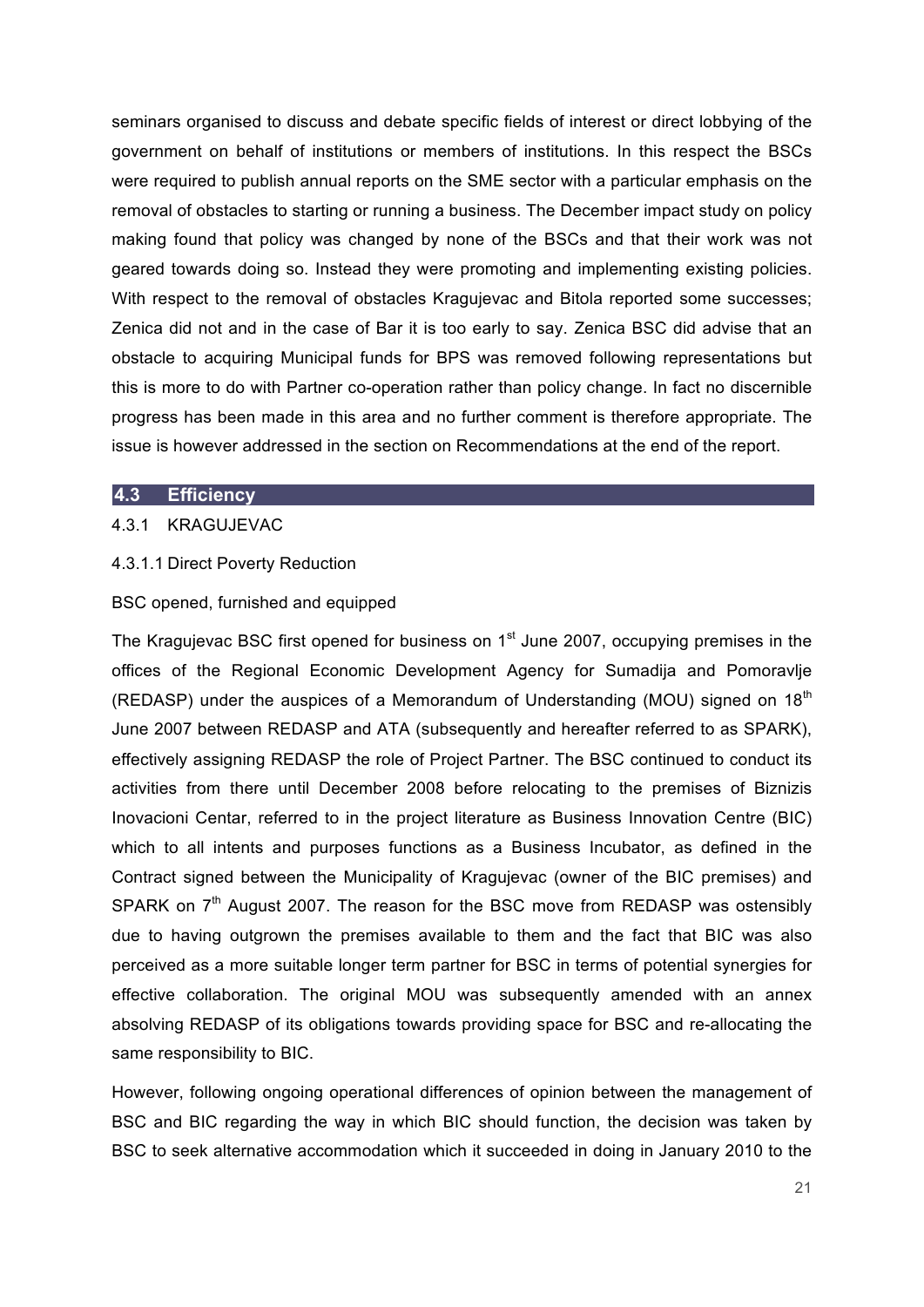same building housing the Chamber of Commerce and Industry Kragujevac. The rationale for this move was for BSC to capitalise on the opportunity that the Chamber could offer, not only in terms of office accommodation but in starting the process towards achieving selfsustainability following the end of the SPARK Project in December 2010. To that end, the Chamber and BSC agreed on a more formal cementing of ties and effectively created a revised version of BSC in January 2010, retaining the BSC name but with 4 stakeholders, the Chamber itself with 40% of the voting rights and three other institutions with 20% each, namely, University of Kragujevac, 'Association of Entrepreneurs 'SLOGA' and Association of Entrepreneurs 'Sumadija'. The new BSC is a non-profit making organisation wholly owned by the Chamber.

It is perhaps worth noting that neither REDASP nor BIC claim to have fully understood the reasons for the BSC relocating from their respective premises which appears to suggest that neither move was mutual. However, with regard to REDASP it does appear evident that they themselves initiated the BSC move to the BIC building when it opened in December 2008. With regard to BIC it also appears that SPARK offered them the option of registering under the umbrella of the BSC which was declined. According to the BSC Director, BIC seemed to have little interest in establishing cooperative relations with the BSC nor of absorbing it. When BSC moved to the BIC premises in December 2008 it paid full rent and was considered a tenant rather than a project co-implementer with the BIC. The Chamber was the only local partner willing to co-operate with registration, not least as it offered the possibility of some kind of financial support after 2010. In this respect it is not difficult to draw the conclusion that options were provided by SPARK to both REDASP and BIC in terms of future sustainability but that these were not actively pursued by either of them.

#### SEE BSC Network established

In 2007 the management of BSC Kragujevac attended 12 Steering Committee meetings primarily to agree a modus operandi between Project Partners. 5 similar meetings were held in 2008 and 4 in 2009. The number of meetings in the early months significantly exceeded the planned number of meetings but was apparently necessary due to the difficulties experienced by the BSC in getting the parties to 'sing off the same hymn sheet'. In 2010, a Steering Committee meeting was held in March. A further meeting is planned for June 2010.

#### Improved skills of trainers and students

According to SPARK's aggregated M&E report in December 2010 the BSC succeeded in training a total of 52 trainers, starting in September 2007 and continuing until the end of 2009. This falls somewhat short of the 60 identified as the original target but was not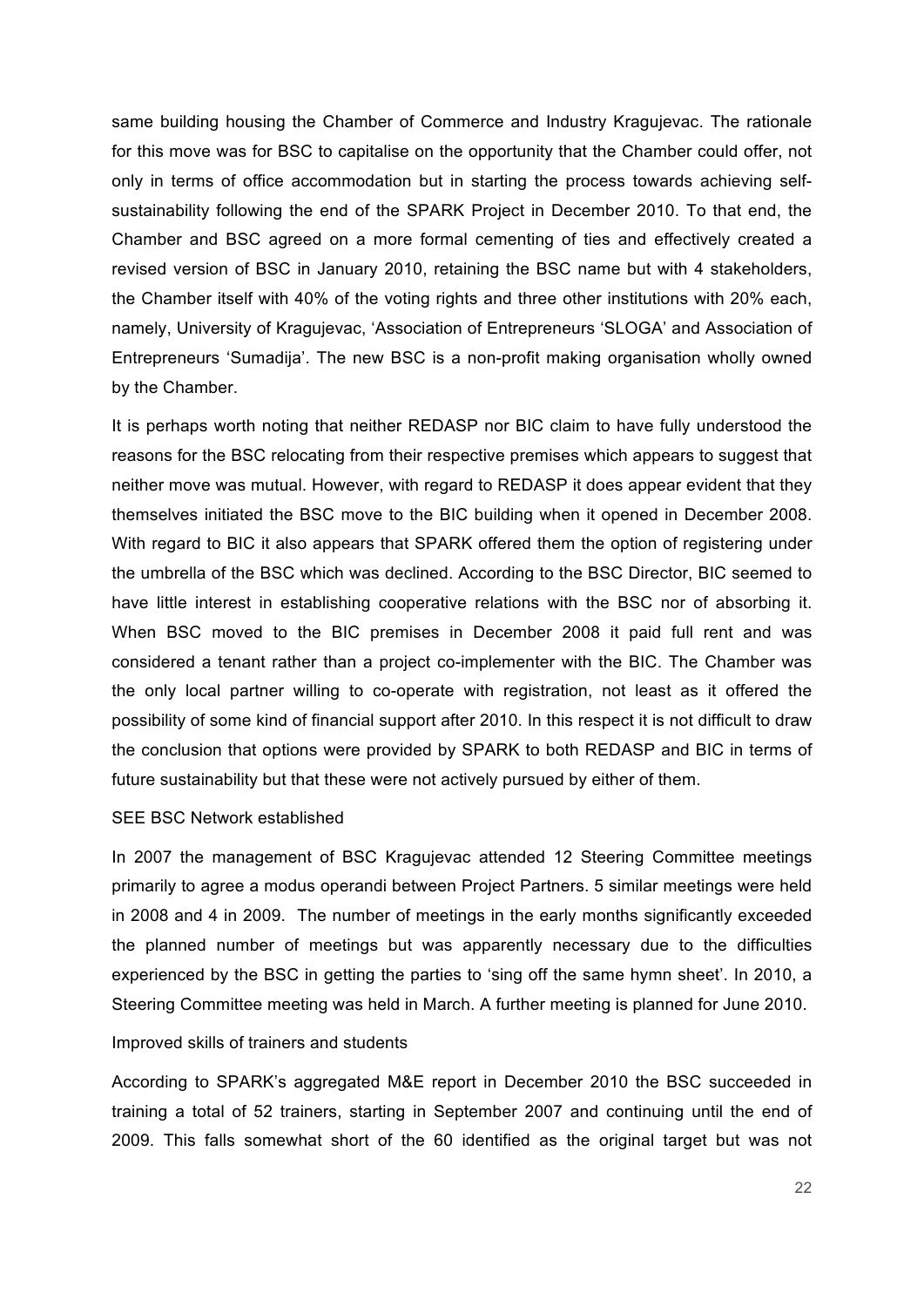significant in the sense that the number of those trained appears to adequately meet the level of demand for their services within a local context. In terms of training participants a total of 3,177 have attended courses through to the end of 2009 with a further 200 or so planned for 2010. The aggregate number allocated for all the BSCs is 11,040 which equates to 2,760 per BSC. However, for the first year the number expected has been reduced to take account of the actual start date of the component. Thus with 420 planned for 2007 the remaining 3 years would set a target of 3,210 (780 per year). To date, BSC Kragujevac is on track to deliver the required result.

#### Improved (practice-orientated) curricula

The following workshops have been organised and delivered under this component:

1. Science Alliance workshop in Kragujevac on the subject of needs assessment for curricula development (CD); 22<sup>nd</sup>-27<sup>th</sup> October 2007

2. CD conference in Kragujevac;  $20<sup>th</sup>$  May 2008

3. CD study visit to Holland;  $26<sup>th</sup>$ -30<sup>th</sup> January 2009

4. Workshop organised during SME conference, 'Entrepreneurship Skills Development – Cooperation between Universities and Business;  $7<sup>th</sup>$  May 2009

5. Study visit to Holland: 25<sup>th</sup>-31<sup>st</sup> October 2009

The end result of these activities was the practical introduction of initiatives at the University of Kragujevac including; the establishment of a Centre for Student Entrepreneurship at the Faculty of Mechanical Engineering; a course in Entrepreneurship started in the same faculty; a network established between the universities of Kragujevac and Bitola resulting in an agreement being made regarding a Tempus project proposal; a campaign for the promotion of career development and entrepreneurship conducted by the Centre for Career Development.

#### Credit Facilities

To meet its obligations in contributing towards the development of a credit facility which would essentially become an integral part of the Business Plan Competition (BPC) process BSC Kragujevac first attempted a working relationship with the Micro Development Fund (NGO) in co-operation with the Commercial Bank of Serbia on  $20<sup>th</sup>$  December 2007 to establish a micro-credit fund. When this was not successful BSC management began negotiations with Pro-Credit Bank with whom a contract was eventually signed in August 2008. The structure of the relationship effectively allows for the creation of a fund which would act as a bank guarantee for clients in receipt of loans following application as a result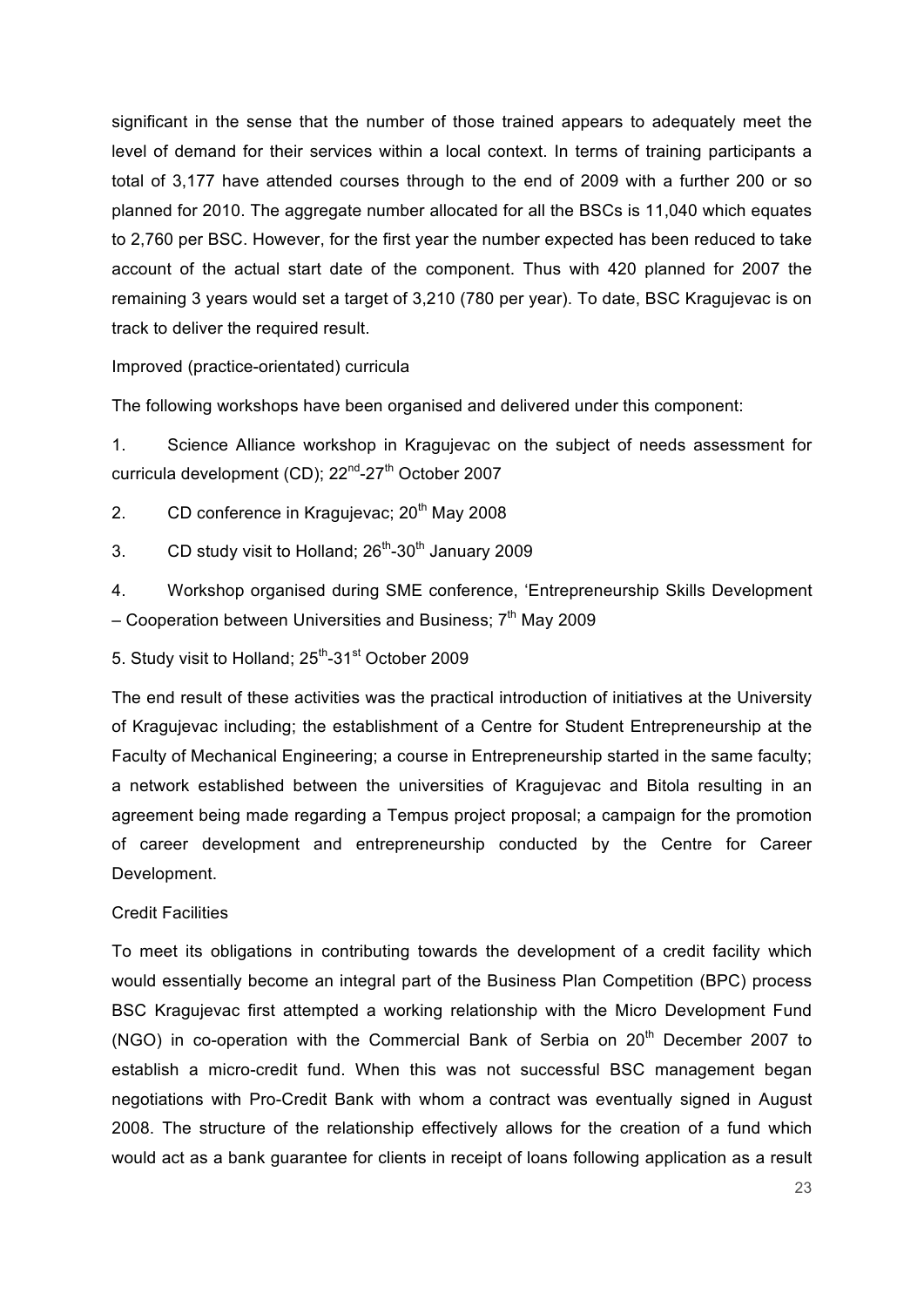of being a BPC winner in the event of a loan default. Details provided by BSC indicate that since the inception of this arrangement 65 enterprises from 196 BPC participants were awarded loans under the scheme, ranging from 1,000 to 10,000 EUR with average loans around 6,000 EUR. Of those 65 companies approximately 50% were new start-ups whilst the rest had been in business for 12 months or less. To date defaults are few (meaning that the bank has had to be reimbursed for the loan from the guarantee fund). None have completed the loan cycle yet as the term for the various types of loans has not yet expired for any of the companies. 23 businesses in total are behind with repayments but the most significant amount is 6,600 EUR. Only two others are over 1,000 EUR, the rest are much smaller sums. By December 2010 only 3% of the total fund was at risk from default. This effectively indicates that the scheme appears to be operating relatively smoothly (to date).

#### SMEs started-up or strengthened

According to BSC Kragujevac's 2009 M & E last quarterly report of 2009 a total of 82 businesses have benefited from participation in the Business Plan Competition (BPC) since 2007 of which 36 were new start-ups. Data from the 2nd BPC was not available at the time of writing but 6 new businesses started and 14 companies assisted have still to be inserted into the database when it is next updated. This would take the cumulative number of companies started or assisted to 102 which would fall short of the original final end of project target of 120. However, the management of BSC advise that one more BPC is planned which would almost certainly contribute towards the above target being reached.

SMEs undergoing or have completed ISO certification (quality management system all types)

At the time of writing BSC Kragujevac has 47 companies (signed) going through the ISO/ HACCP certification process with financial support from the BSC for coverage of auditing expenses. Up to 10,000 EUR and 50% refund to companies for these costs is reimbursable. At the time of writing 27 companies had completed the certification process.

#### 4.3.1.2 Capacity Building

#### Upgraded ICT Management Systems

24 BSC management has approached this component in a different way. Rather than attempting to meet specific targets they have allocated funds to various capacity building initiatives as follows: 26,000 EUR to the Municipality for the upgrading of their ICT system and verified by the Head of the Administration; 12,000 EUR to the RDA for assistance with their application for ISO accreditation; 15,000 EUR to the Chamber of Commerce and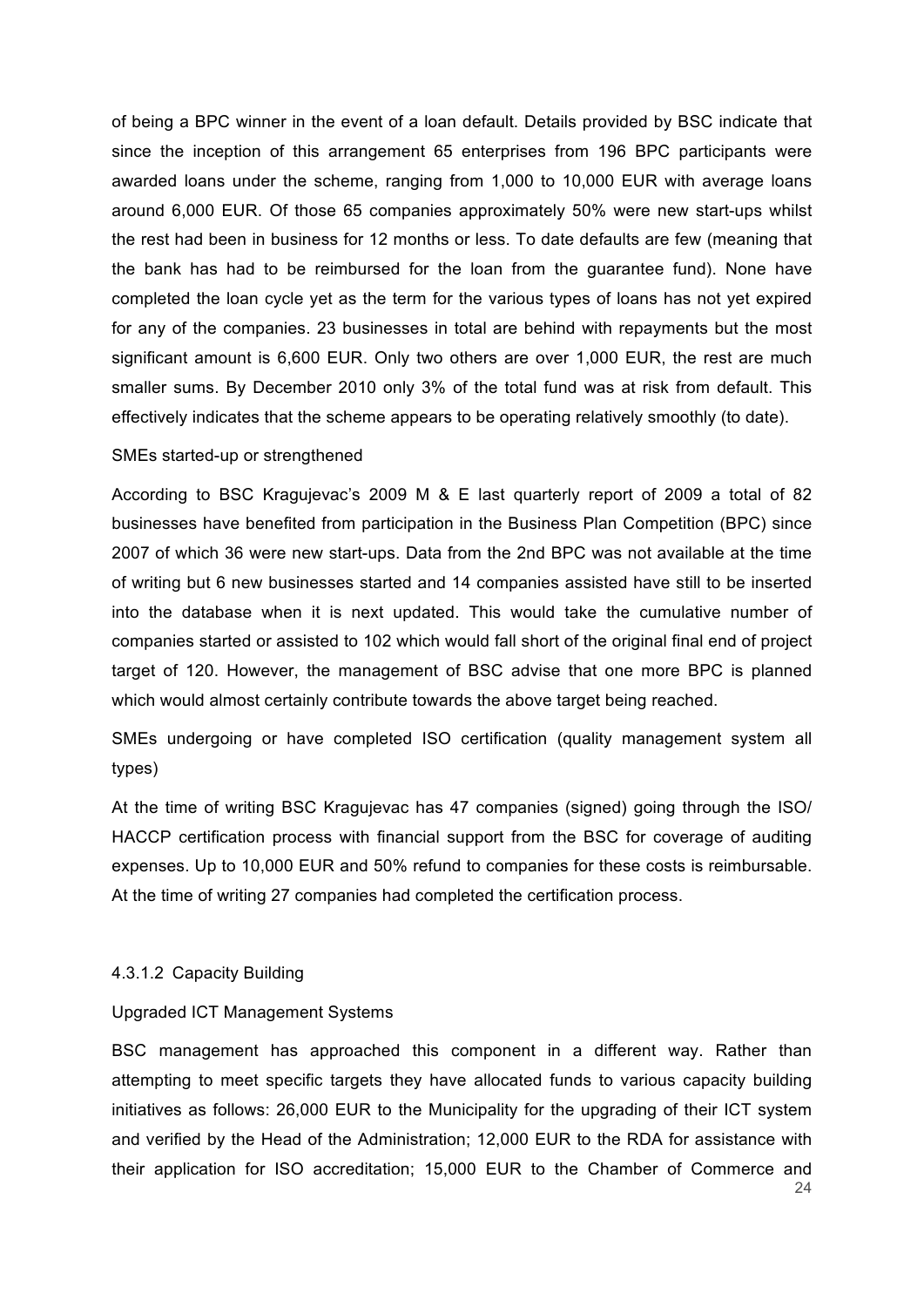Industry for website development and 14,000 EUR towards the monthly cost of publishing 'BILTEN', a magazine for members of SLOGA.

#### Partner Institution staff members trained

A target of approximately 32 established (128/4). According to BSC a total of 42 members of staff from Partner organisations have received training to date. Training of Partners staff was organised according to their needs in project proposals development according to EU standards and in the implementation of Geographic Information System (GIS).

#### 4.3.1.3 Policy Making

**Annual Reports on SME Sector** (1 per year for 4 years to 12,000 recipients in total)

To date, BSC Kragujevac has commissioned and distributed 3 reports as follows:

1. 'SME Sector Status Report – Status of and Obstacles Faced by Local SME Sector in Kragujevac and Sumadija District'. Published by Gordana Matovic, April 2008. (600 copies printed).

2. 'Local Labour Market in Kragujevac: Current Situation and Potentials'. Published by BSC Kragujevac, October 2009 (600 copies printed).

3. 'Development of the SME Automotive Supplier Network in Central Serbia'. Published by Regional Chamber of Commerce in Kragujevac, November 2009. (600 copies printed).

4. Report on SME Conference (600 copies printed).

An additional report due to be commissioned has been postponed with the agreement of SPARK, the funds for which will be reallocated to increase the distribution of the existing publications.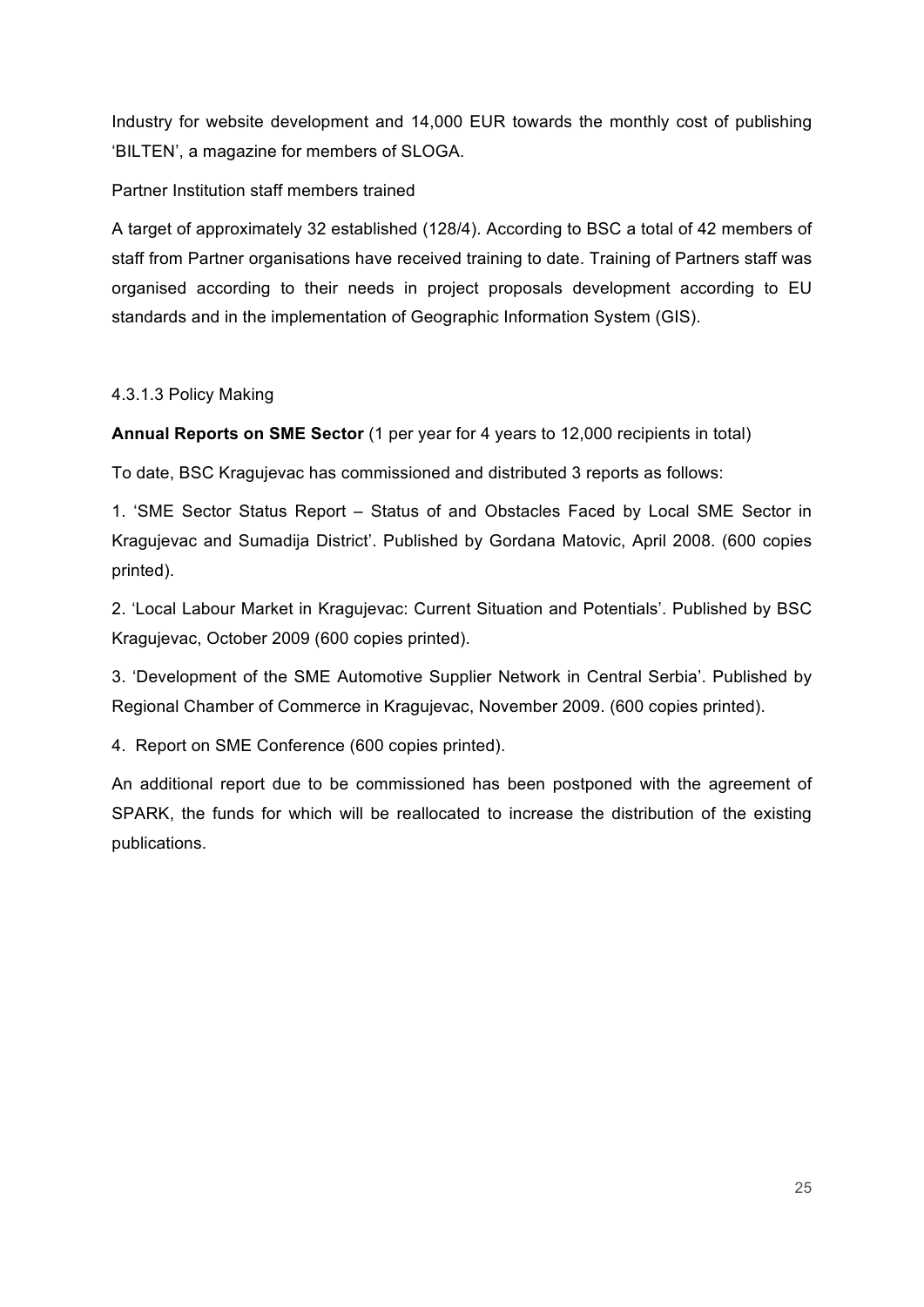#### Annual conferences held in Amsterdam

SPARK organised two conferences in The Netherlands in 2009 and 2010. Another was organised in Skopje in 2009. In addition, two meetings were held on outsourcing possibilities in 2008 and 2010.

#### Conferences organised on SME development in SEE

According to BSC's last M & E 2009 quarterly report 520 individuals and 165 businesses have participated in conferences and fairs on SME private sector development (PSD) since 2007. They organised a conference on EU Accession possibilities for SME sector development in SEE in May 2009.

#### Policy influencing meetings

In September 2010 the BSC planned to organise a meeting in the EuroChamber in Brussels in association with the Chamber of Commerce and Industry Kragujevac. The purpose of the deliberations is for the delegates to agree on the nature and extent of policy changes sought and to plan a strategy to lobby the government accordingly to bring about the required changes.

#### 4.3.2 ZENICA

#### 4.3.2.1 Direct Poverty Reduction

#### BSC opened, furnished and equipped

Zenica BSC opened for business on  $17<sup>th</sup>$  May 2007 in office accommodation within the premises of the University of Zenica in accordance with a contract signed between the University of Zenica and ATA (subsequently SPARK) on the same date. This agreement outlined the obligations and commitments of both parties to their mutual collaboration up to  $31<sup>st</sup>$  December 2010. The accommodation is comprised of two adjoining rooms which effectively act as office space for BSC staff. In the grounds of the university is a separate, refurbished building which has been established as a business incubator with 4 fully serviced units for incubatees. At the time of the evaluation visit 3 of the units had been rented out although only one seemed to have any operational presence and in fact whose owner agreed to be interviewed as part of the evaluation exercise. The original MOU between partners was also signed on  $17<sup>th</sup>$  May 2007 and included the following: Municipality of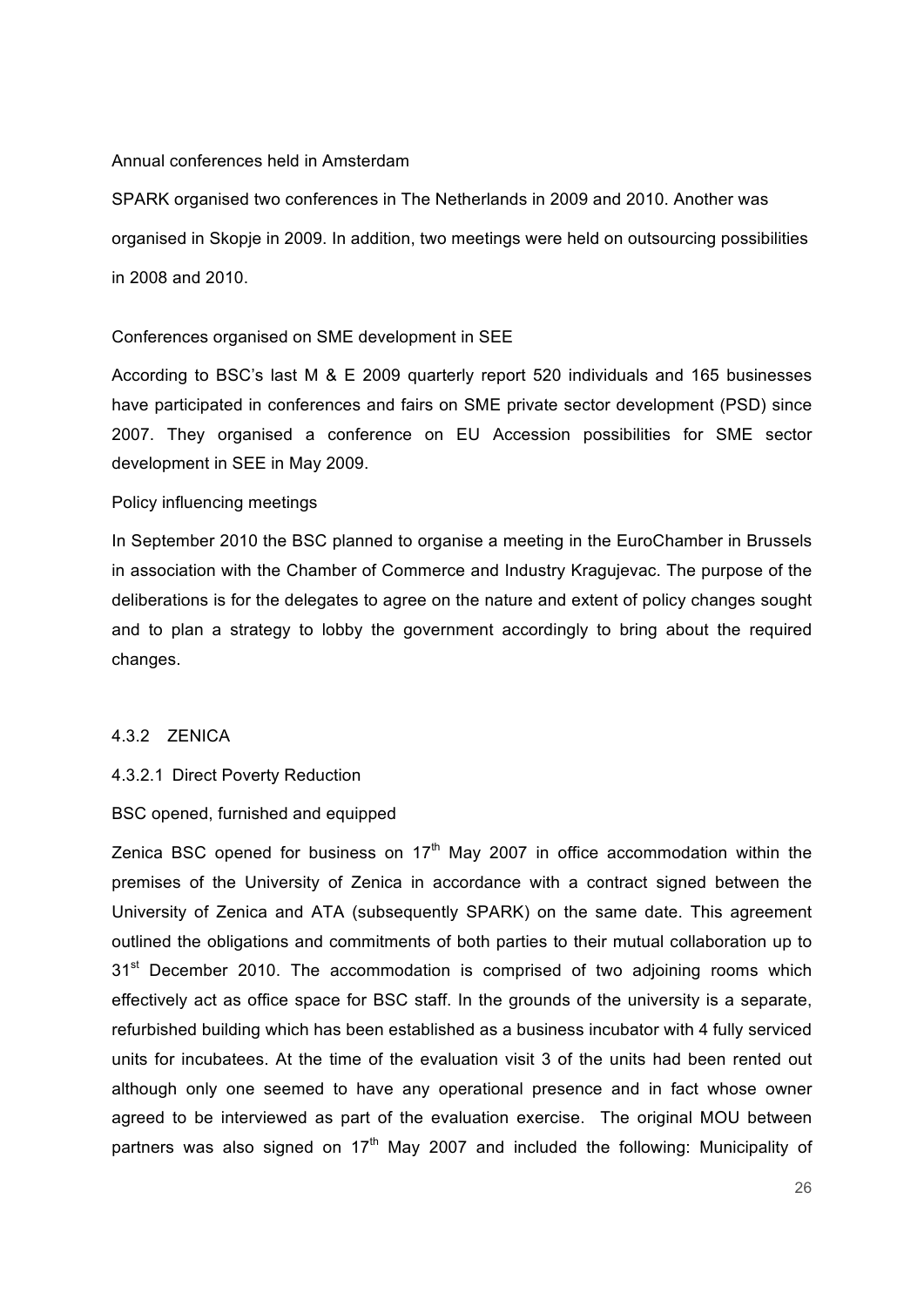Zenica, the Zenica Economic Development Agency (ZEDA); the University of Zenica and three separate faculties (mechanical engineering, metallurgy and materials science & economics); Ministry of Economy of Zenica-Doboj Canton; the Business Service Centre of the Government of Zenica-Doboj Canton (Ze-Do BSC); the Regional Development Agency for Central BiH Region; Chamber of Economy of Zenica-Doboj Canton (Ze-Do CoE).

#### SEE BSC Network established

According to the management of BSC Zenica 6 Steering Committee meetings were held in 2007, 4 in 2008 and 3 in 2009. Over time however, the active participation of many of the partners in this consortium appears to have fallen away leaving only three which have hands-on participation with the BSC, namely the University of Zenica, the Municipality and Ze-Do BSC. Reasons offered for this development are that it was felt by BSC that some of the Partners wanted more control over its operational activities and budget allocations. This is difficult to verify as none of the other Partners outside of the above-mentioned three were either available for interview or during the schedule proposed by BSC for the evaluator. Although a request was made to meet some of these Partners during the visit the tight schedule did not permit many last minute changes.

#### Improved skills of trainers and students

According to BSC's March 2010 Quarterly Report 29 trainers had undergone training of trainer courses (ToT), 24 of whom were retained to deliver BSC in-house courses. The reason this falls short of reaching the target of 60 by the end of the project is that only those trainers involved in the preparation of specific modules and courses received training with a view to delivering them for BSC when required. BSC management understood that this was their brief and not to generally train trainers who would thereafter be equipped to practice as trainers outside of the project. This issue seems to be a matter of interpretation as BSC Kragujevac, for example, appears to have adopted a different approach. In terms of training participants (mostly current or recently graduated students), 2,152 had attended training courses since 2007 when the project started on 29 different subjects. During a focus group session with some of these participants it was clear that all valued the information acquired from the sessions they attended and that they now had a better grasp of the concept of private sector development and the meaning of entrepreneurship. All believed that the courses offered an insight into a new way of thinking such as starting your own business.

#### Improved (practice-orientated) curricula

In terms of improved curricula BSC have held a number of workshops with the University of Zenica to develop ideas for the inclusion of business-orientated courses. In that regard, the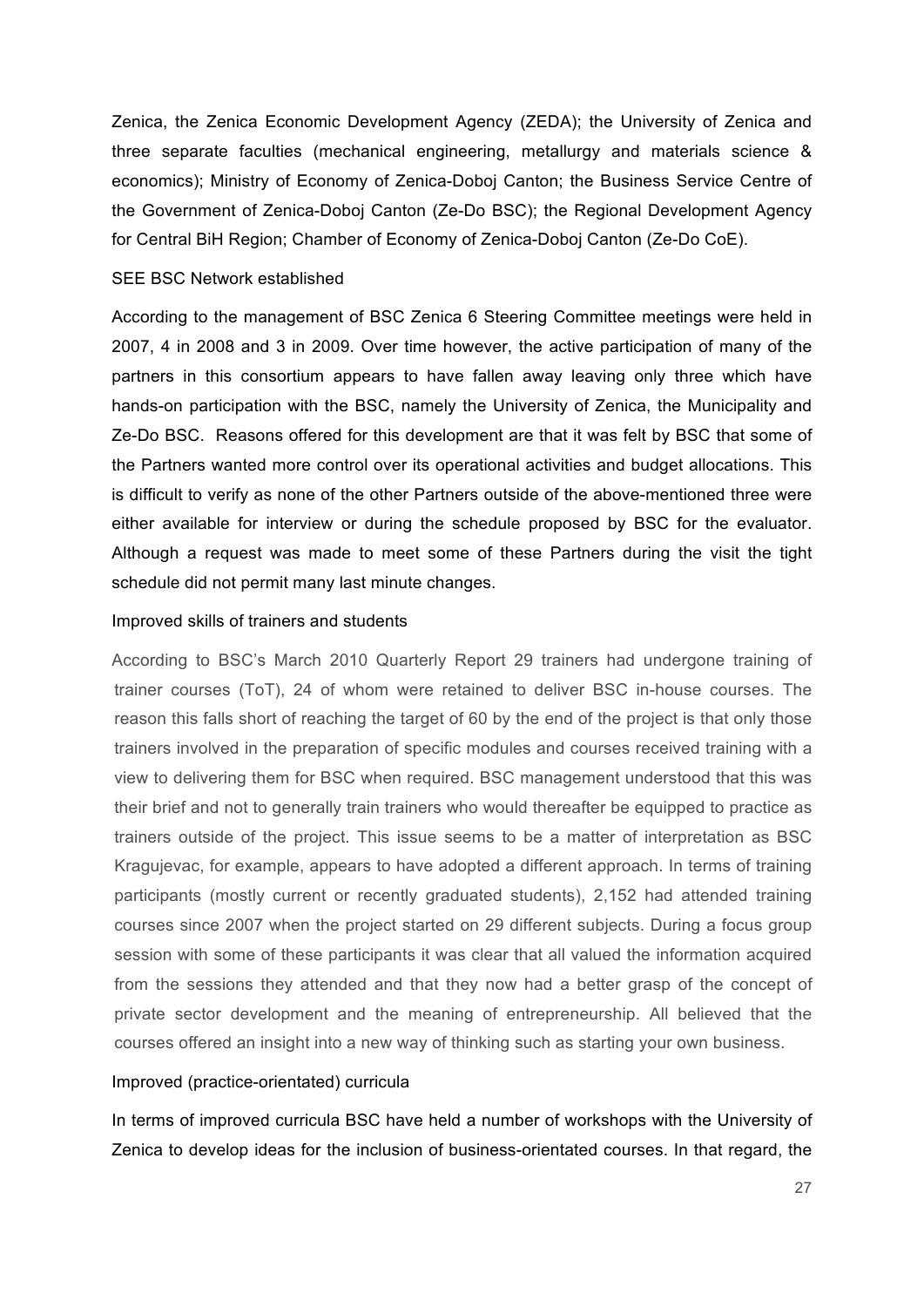university has approved the introduction of a new 'polytechnic' faculty focusing on combining technical with business courses with curricula already developed. The government has been asked to contribute and the parties concerned are awaiting their answer.

#### Credit Facilities

Regarding credit facilities an agreement was signed between SPARK and LIDER, a microcredit institution, on 25<sup>th</sup> June 2007, to financially support the winners of the BPC organised by BSC Zenica. To date 17 companies have received loans with no defaults registered which appears to suggest that those enterprises in receipt of the loans are committed to making their businesses work. The loan guarantee scheme has a budget of 150,000 EUR administered by SPARK. With an average loan size of 10,000 EUR it is encouraging that businesses in general are making sufficient operating profit to repay loan instalments. One of the issues raised by the BSC was what would happen to the money at the end of the project (similarly raised by Kragujevac) with the hope that SPARK would allow any remaining guarantee funds to be passed on to the BSC for use after the project ends in December 2010. To date this issue has not been completely settled although it is evident that ownership of these funds will have to remain under the auspices of SPARK until the BSC's sustainability status has been clarified, not least to ensure that monies would be disbursed for the purpose originally envisaged.

#### SMEs started-up or strengthened

The total number of businesses to date which started up or were assisted through participation in the BPC is 140 which already exceeds the 120 target and which suggests that the BSC has more than effectively tackled this component. A review of BSCs start-up company database of BPC winners as of April 2010 reveals 119 actual new start-ups covering a wide range of sectors. The remaining companies were those which were already established and seeking assistance with business plan preparation.

#### SMEs undergoing or have completed ISO certification

In terms of companies being assisted with ISO certification to date 22 enterprises have signed up with BSC of which 12 have already been reimbursed for 50% costs. This exceeds the 10 initially projected for assistance. The BSC has a time parameter of 18 months for completion of the ISO certification process with the latest start date of June 2009 in order for completion by December 2010 (the end of the project).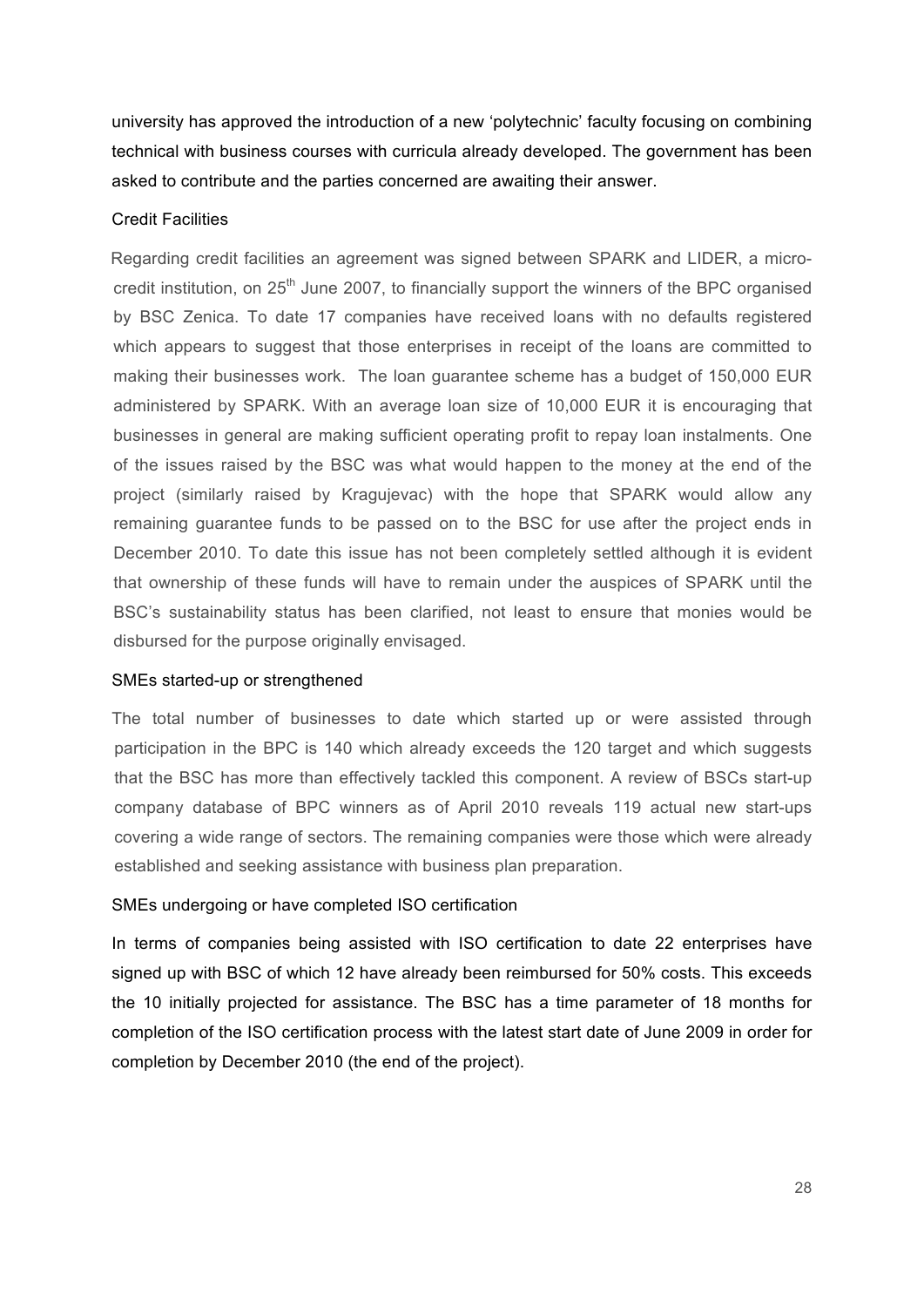#### 4.3.2.2 Capacity Building

#### Upgraded ICT Management Systems

The BSC signed two contracts under this component. The first was to work with ZE-DO Canton to improve its existing database and the second to provide the University of Zenica with integrated software designed to facilitate administrative procedures including student applications, information on examinations etc. Both institutions have indicated that the BSC's contribution has significantly improved their respective operations in terms of efficiency and this can only be regarded as positive.

#### Partner Institution staff members trained

The BSC has organised two workshops to deal with this issue. One 5-day workshop was held in May 2009 on the subject of quality assurance for public institutions (21 participants) and another in September 2008 on the subject of EU funding opportunities for public institutions (18 participants). Participants were from various Partner organisations including those from the other 3 BSCs within the SEBSN network.

#### 4.3.2.3 Policy Making

Annual Reports on SME Sector

BSC Zenica has commissioned two reports on SMEs as follows:

1. MSP Sector 2008 – Status and Obstacles faced by SMEs in ZE-DO Canton; prepared by the Regional Development Agency for Central BiH Region (REZ) (400 copies).

2. SME Status Report 2009; prepared by BSC staff with external consultants (500 copies).

The first report surveyed 200 SMEs in the region regarding their views on obstacles to setting up and registering a business. The second report followed up the findings of the first offering suggestions and recommendations on how to address the identified obstacles and for use as a lobbying instrument to influence government policy makers.

#### Annual conferences held in Amsterdam

SPARK organised one conference in Rotterdam in October 2009 but the Director of BSC Zenica did not attend due to work commitments although the BI manager did attend.

Conferences organised on SME development in SEE

According to BSC Zenica they were collectively involved with 2 other BSCs in organising 3 conferences and 2 fairs. For the various events attended between 2007 and 2009 a total of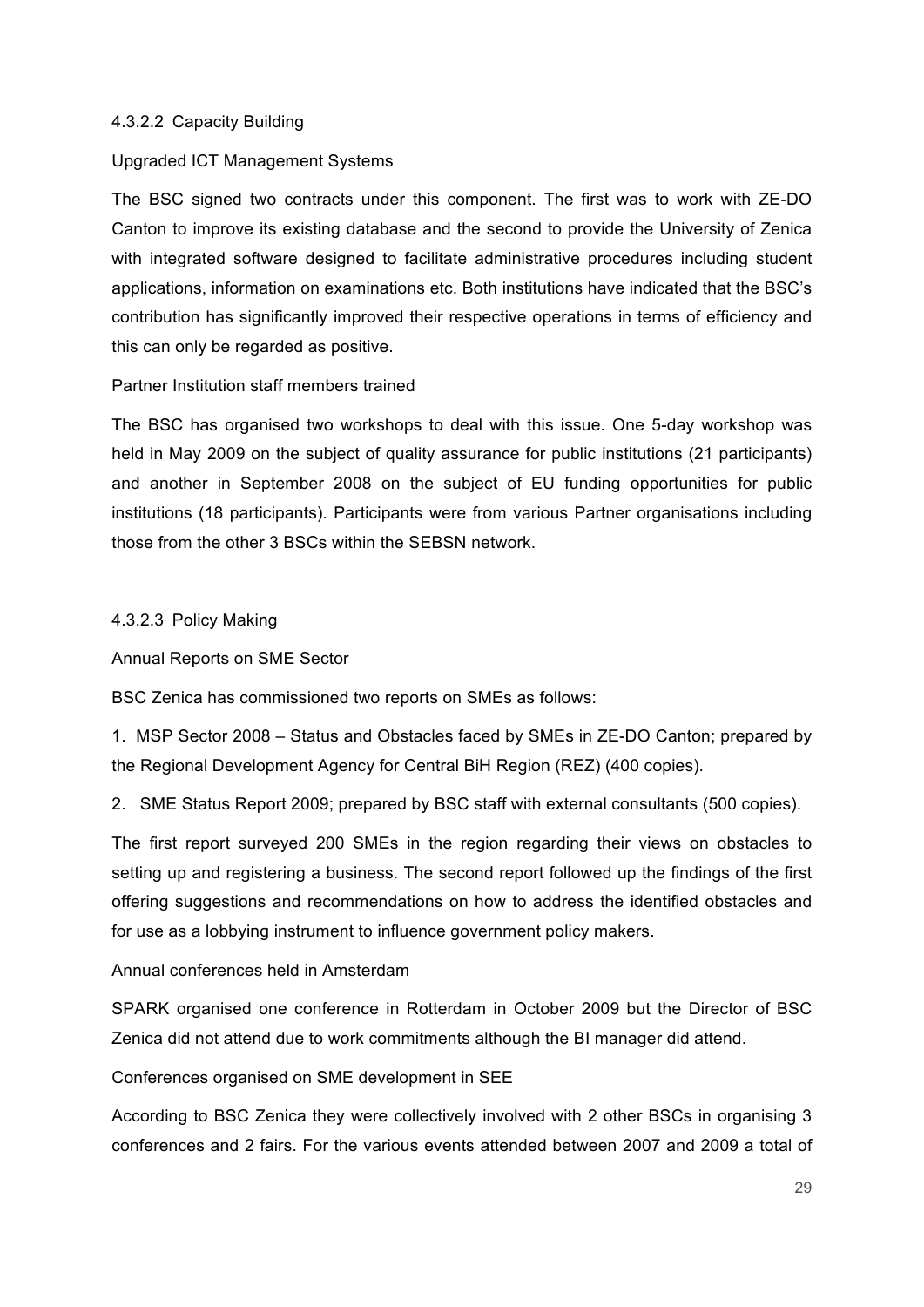59 individuals and businesses participated.

Policy influencing meetings

The BSC attended a policy making meeting in 2008 organised by USAID and the Cantonal Government on removing obstacles in registering SMEs and issuing construction permits.

#### 4.3.3 BAR

#### 4.3.3.1 Direct Poverty Reduction

#### BSC opened, furnished and equipped

Following the signing of an MOU in May 2007 between SPARK and the Municipality of Bar as well as 9 other Montenegrin Partners, BSC Bar opened for business on 18<sup>th</sup> July 2007 in private premises provided by the Municipality and remained there until January 2010 when they relocated to their present offices also provided (and owned) by the Municipality. On  $28<sup>th</sup>$ July 2009 BSC Bar decided to re-register as a non-governmental organisation officially operating under its new name NGF 'BSC' Bar in October 2009. Founding members were essentially the same as those within the original MOU with the exception of the Association of Olive Producers, Forum of Unemployed Women and Agricultural Association all of whom were deemed to be non-contributors to BSC activities. The same premises houses the Business Incubator under the auspices of BSC Bar which can accommodate up to 17 enterprises all occupied except one.

#### SEE BSC Network established

According to BSC Bar records and referenced in its last aggregated quarterly report of 2009 a total of 10 Steering Committee meetings were held within the time period August 2007- December 2009 which were attended by a total of 67 Partner organisations. At the time of writing a further meeting had taken place in May 2010. Almost full Partner attendance occurred in 2007 levelling off at an average of 7 for most of the follow-up meetings. In terms of active Partner involvement in the Project over the duration this appears to be an acceptable number of meetings and attendance rates.

#### Improved skills of trainers and students

Between 2007 and 2009 a total of 66 trainers received training and 2,377 participants trained in a wide variety of business skill course modules held in both Bar and Podgorica. Subjects included How to Register a Company, Coaching, Business Plan writing, Business English and Corporate Social Marketing (the highest number of attendees). In both cases original targets have either already been met or planned to be achieved by December 2010.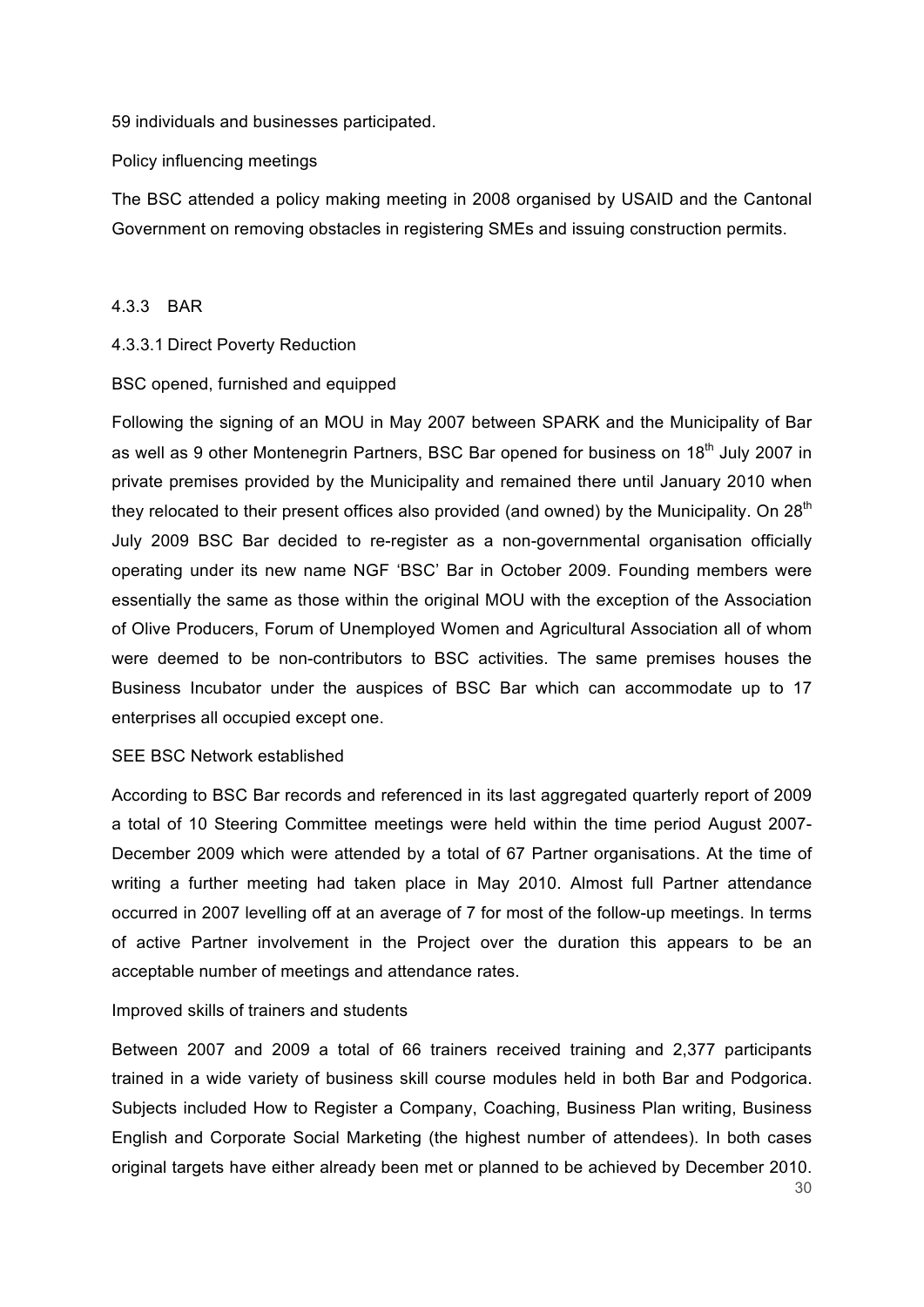A focus group session in BSC Bar offices with a sample population of training course participants revealed a high level of satisfaction both with course content and instructor delivery. All indicated that they were able to apply knowledge gained to their respective roles within their organisations (all were currently employed either as teachers or in civil service positions). In addition, one of the trainers who had received training via the Training of Trainers (ToT) programs was interviewed. She advised that she found the training in topics such as developing a business idea and how to register a business highly relevant. As a result she was able to secure a teaching position at the university based largely on the skills acquired via BSC training courses.

#### Improved (practice-orientated) curricula

In 2008 a workshop was held at Fontys University in Bar on 'Curriculum Development and Entrepreneurship' on how to adapt curricula to the market. A second study trip to Holland took place in 2009 to visit Tourism Faculties and Hotel Schools. This was attended by the Director or BSC Bar. In 2008, a Science Alliance (a company commissioned to write) Report based on research conducted in 5 faculties at 3 universities was prepared and accepted by. In a workshop in 2009 attended by teaching staff at the Mediterranean University 2 courses were accredited with the new methodology at the Faculty of Tourism, Mediterranean University in Bar. 2 new topics including visits to the Business Incubator for final year Masters students will be implemented in 2010. As indicated in the last quarterly report of 2009 the target of hosting 4 curricula development workshops has been achieved. No other workshops considered as discussions not favourable.

#### Credit Facilities

In December 2007 an agreement was signed between SPARK and NLB Montenegrobanka, Podgorica, regarding the setting up of a credit facility for BSC Bar with the purpose of financially supporting the winners of the BPC. The total amount of loans would be 200,000 EUR offered to a maximum of 40 entrepreneurs. Whilst acting effectively as a form of risk guarantee the bank has the right to request 2 additional guarantors prior to facilitating a loan. According to BSC Bar records 30 loans have been disbursed to date with no recorded repayment defaults. 7 companies received between 10,000 EUR - 15,000 EUR with the rest averaging around 5,000 EUR. Three enterprises interviewed benefited from the scheme. 2 suggested that they would have gone ahead anyway with their plans although these would probably have been delayed whilst the third indicated that he only started his business following participation in the BPC which provided the necessary motivation.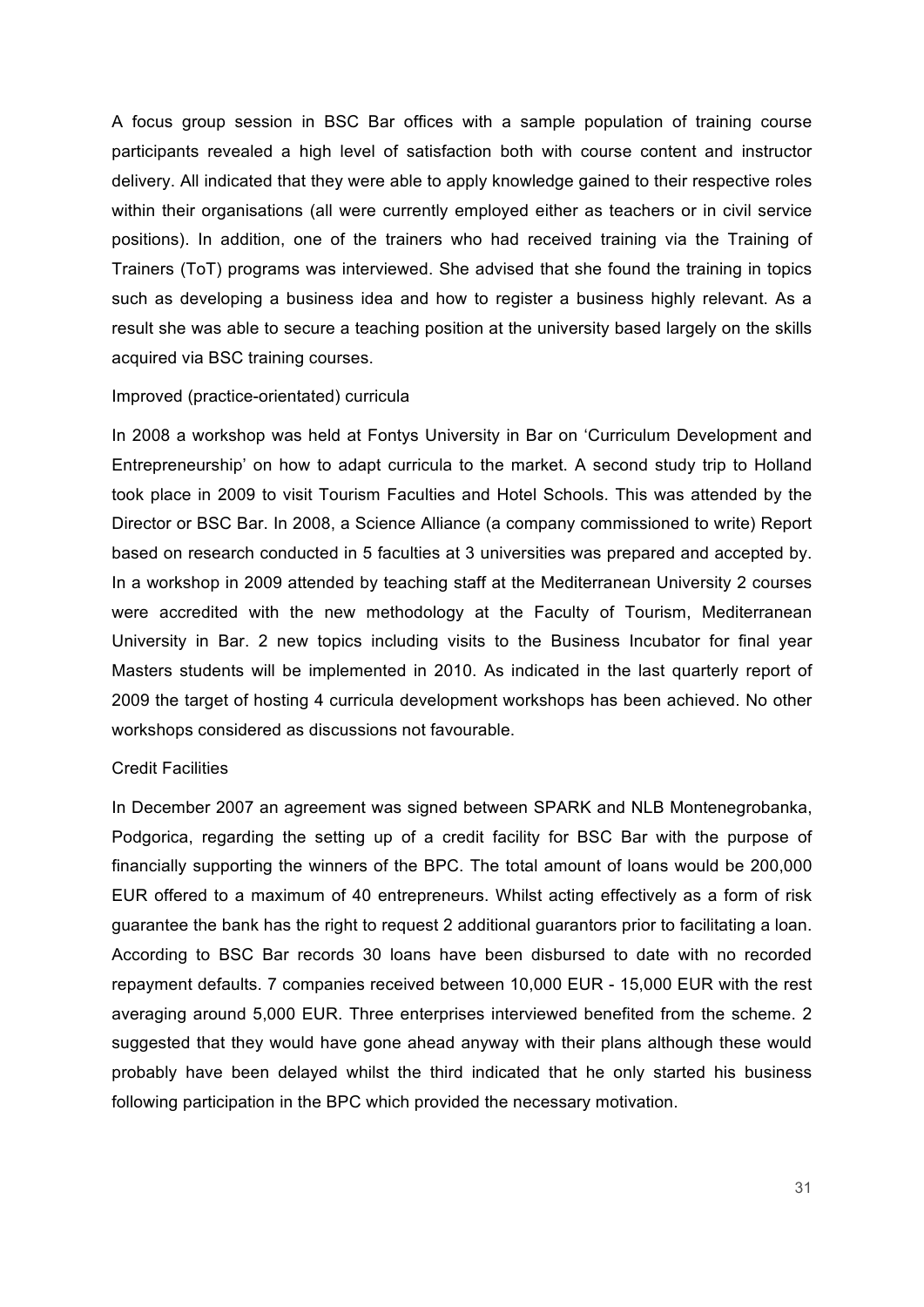#### SMEs started-up or strengthened

From the first BPC in 2007 to date a total of 88 companies (51 start-ups and 37 existing) received support as a result of being one of the winners of the competition. However, additional data from the last BPC in 2009 still has to be added to these statistics as indeed for future planned BPCs in 2010 which will need even more. BPC Bar advises that reaching its target of 120 by the end of the Project is unrealistic given the take up among the population to enter the BPCs and the amount of loans already disbursed. Interviews with BPC winners indicated that they received additional support as winners including free company registration and vouchers for advice on management accounting.

#### SMEs undergoing or that have completed ISO certification

Since the beginning of the Project a total of 15 companies have signed up for ISO accreditation with 4 having completed the process so far, 2 of which have already been reimbursed by the BSC for 50% of the costs involved. It is anticipated that at least companies in total will have completed the process thus meeting the projected target of 10.

#### 4.3.3.2 Capacity Building

#### Upgraded ICT Management Systems

According to BSC Bar it has signed 7 ICT contracts to date with local companies to deliver various projects on behalf of the BSC including supply of software for the Municipality – secretariat for economics – specifically on land tax issues, Microsoft Project software for the MBA program and e-Learning for the Faculty of Tourism. Software for the Municipality – Tax Office and Civil Office Provided with computers and equipment. BSC provided software but this was installed by GTZ. Purchased computers for Euro Office in the Municipality.

#### Partner Institution staff members trained

This initiative started in 2008 with staff from Partner organisations attending study tours and training workshops in several locations. So far, 24 members of staff in total have received training in various matters including how to manage EU funding. Targets will be met with 16 additional participants training in PR still to be reported following the event in April 2010.

#### 4.3.3.3 Policy Making

Annual Reports on SME Sector

In December 2008 the Municipality of Bar together with BSC Bar organised a regional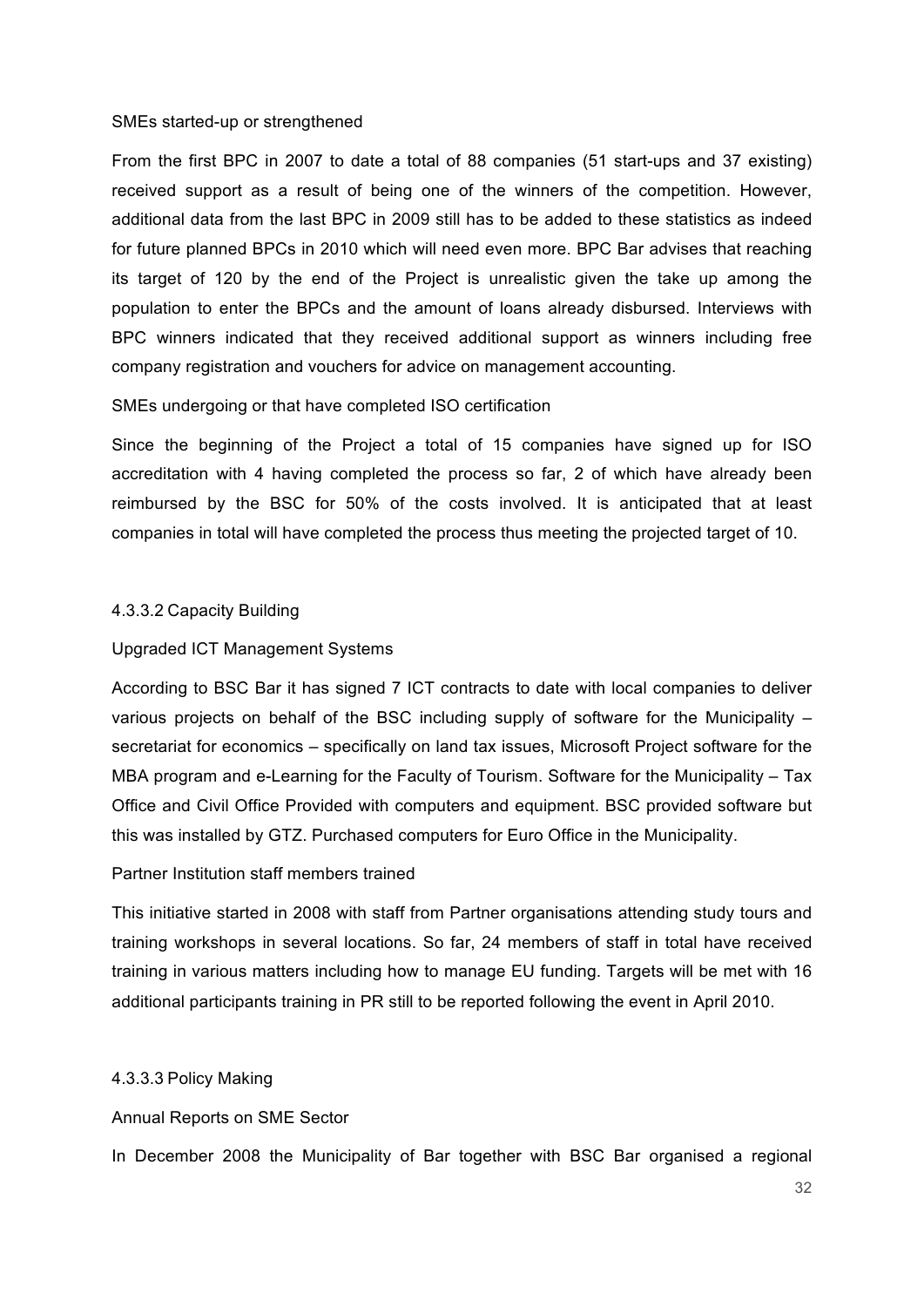conference on 'Successful Experiences in Removing Obstacles for SMEs in the Western Balkans' which was attended by 80 participants from the region representing a cross-section of business related institutions. The topics and conclusions from the conference were published in 2009 and 300 copies were distributed to all 'stakeholders'. The previous year a Study Report on Business Barriers was published with a distribution of 600 copies. In total 1,400 copies have been distributed which would not meet the target of 2,600 for the duration of the Project. However, this is not a contentious issue as the population of Bar would probably not justify the printing and distribution of so many copies. However, during the site visit to BSC Bar an additional report had been published by them on 'Analysis of the labour market in Bar, Budva and Ulcinj', 2010, with a distribution of 600 copies. Under target – no money left.

#### Annual conferences held in The Netherlands

SPARK organised one conference in Rotterdam in October 2009. The BSC Director attended as well as the Director of the incubator in Podgorica, Investnost, and Velibor Boskovic.

#### Conferences organised on SME development in SEE

From 2008 a number of conferences and fairs have been attended by both individuals and companies from Bar. In total 180 individuals and 67 companies attended the following: Adriatic Fair in Budva in 2008, the BAZA Fair in Belgrade also in 2008, the Kragujevac Fair in 2009, ZEPS Fair in Zenica and the BAZA in Belgrade and Adriatic Fair which were both in 2009? These events are annual.

#### Policy influencing meetings

In 2008 a policy meeting was held in the Chamber of Commerce regarding the barriers to SMEs and industrial parks as well as LED meetings (6) on eliminating business barriers at local level together with developing a strategy for the same. A further meeting with the president of the Chamber of Commerce took place in 2009 on eliminating business barriers in the Municipality. A 3 day workshop on ISO 9000-2001 on how to become an internal auditor. 15 participants awarded. Target of 4 met.

4.3.4 BITOLA

4.3.4.1 Direct Poverty Reduction

BSC opened, furnished and equipped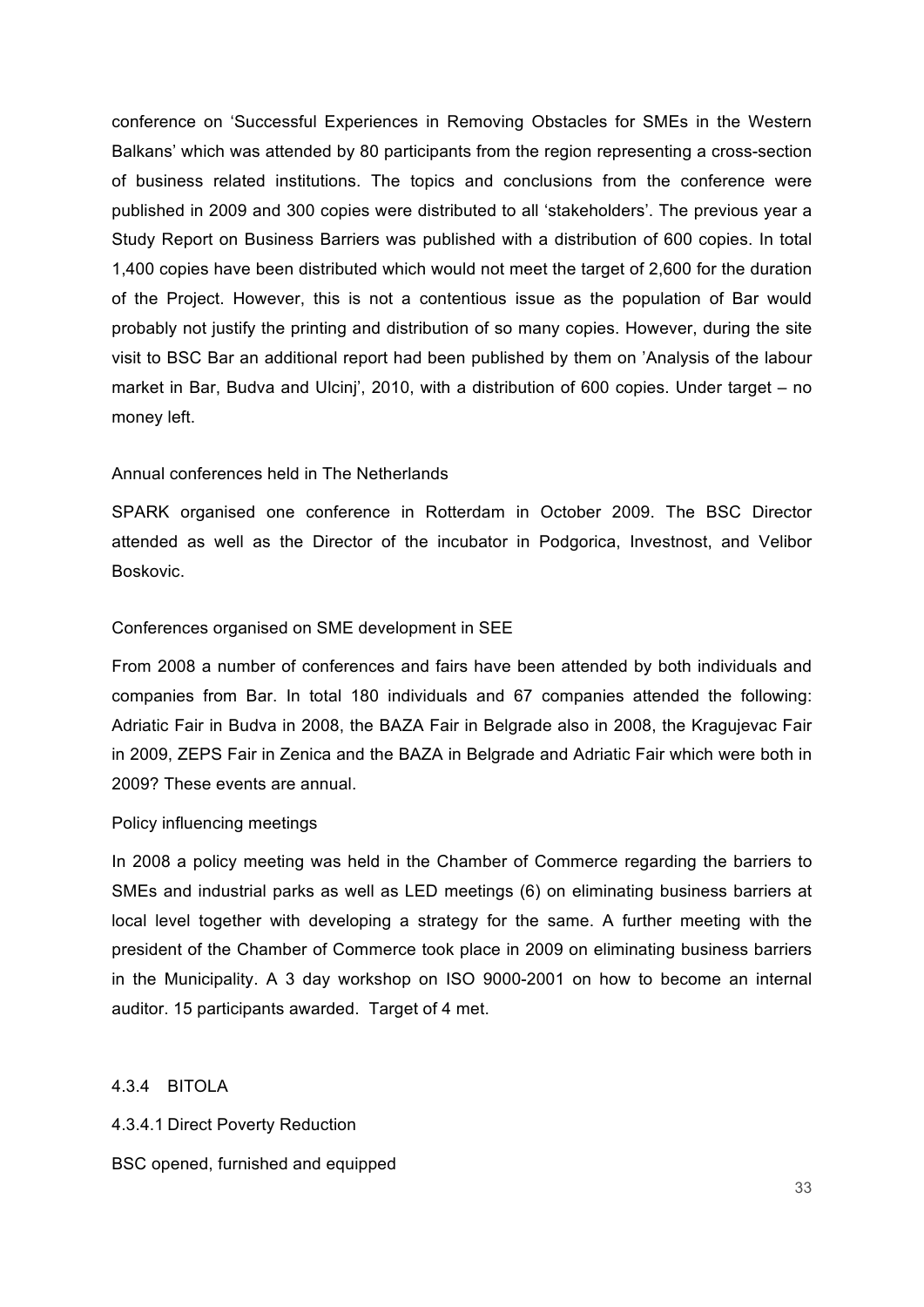The BSC officially opened in March 2007. In May 2007 an MOU was signed between ATA (SPARK) and the Municipality of Bitola as well as 5 other Partners: the University of Kliment & Obridski; the Faculty of Biotechnical Sciences; the Faculty of Technical Sciences; the Regional Chamber of Bitola and the Regional Enterprise Support Centre. Originally located in the Faculty of Technical Sciences, the BSC relocated in November 2008 to its current premises owned by the Municipality which also houses the Business Incubator with space for 8 incubatees all of which are rented out.

#### SEE BSC Network established

Between 2007 and 2009 a total of 9 Co-ordination Committee meetings were held which were attended by 52 Partner representatives. This was slightly less than the average of 4 per year originally planned sufficient for the operational needs of the BSC according to them.

#### Improved skills of trainers and students

Between 2007 and 2009 a total of 51 trainers received training and 1688 participants attended training courses on business planning, e-marketing, entrepreneurship and other business-related topics, some of which were conducted in the neighbouring town of Prilep. The numbers achieved were less than for other BSCs but adequately met local market demand.

#### Improved (practice-orientated) curricula

To date BSC Bitola has been involved in 7 curriculum development workshops, mostly in 2007 and 2008 with a view to integrating entrepreneurship courses within the education system in Bitola and in particular within the University of Kliment-Obridski which in fact became a legal requirement following legislation in 2009 to re-align courses towards more business-orientation. This followed a joint survey by BSC and the university to determine whether entrepreneurship should be introduced (it is now mandatory).

#### Credit Facilities

In March 2010 an agreement between SPARK and the EUROSTANDARD Bank of Skopje was signed to set up a credit facility for BSC Bitola for BPC winners and existing companies. An amount of 150,000 EUR was earmarked for this initiative. There was already an amount of 100,000 EUR for the same purpose at STOPANSKABANKA of Skopje. By 30<sup>th</sup> June 2010 this whole amount of 250,000 EUR had been disbursed to 33 beneficiaries (20 from EUROSTANDARD Bank and 13 from STOPANSKABANKA).

#### SMEs started-up or strengthened

According to BSC records a total of 54 companies were started and 66 existing companies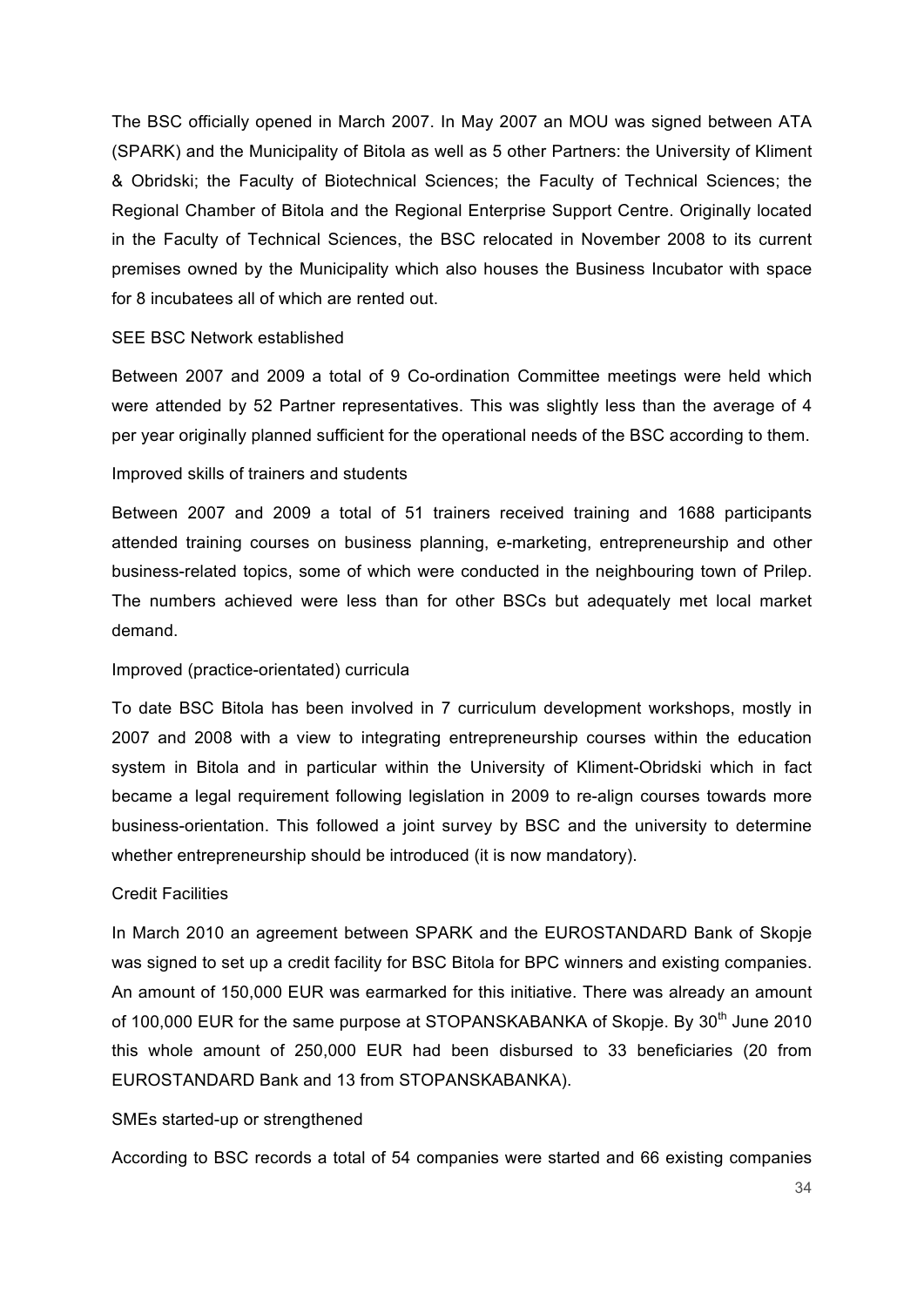assisted with business support from the beginning of the project until the end of 2010. This exactly meets the final target of 120 for the period ended December 2010.

#### SMEs undergoing or have completed ISO certification

To date the BSC has signed 53 contracts with companies for ISO accreditation with 23 having so far completed the process which more than adequately exceeds the target set for each centre.

#### 4.3.4.2 Capacity Building

#### Upgraded ICT Management Systems

In 2009 a contract was signed between SPARK and DOO Ohrid for the 'manufacture and installation of the software; integrated overview of the financial responsibilities to the Municipality Bitola and public companies'. The purpose of this initiative was to assist the Municipality to combine the payment of utility bills within one invoice, thus reducing administration costs and speeding up the process of bill collection. According to the Municipality this action is necessary and vital for the management and control of public funds.

#### Partner Institution staff members trained

To date the number of Partner representatives who have received training is 17, with 15 additional members of staff scheduled for 2010. According to its last aggregated quarterly report for 2009 training included attendance for 2 at an Incubator Conference in Seville in 2007, for 5 on a study tour to Poland in 2008 again regarding incubators and 10 in total for conferences in Macedonia, Serbia and Bosnia. Targets were therefore partially met but were not expected to be completed by the end of the project.

#### 4.3.4.3 Policy Making

#### Annual Reports on SME Sector

One annual report was completed and distributed in 2008 with a circulation of 500. BSC believe the target of 3000 set at the beginning of the project was unrealistically high. Copies of the report were not available at the time of the site visit.

#### Annual conferences held in Amsterdam

SPARK organised one conference in Rotterdam in October 2009 which was attended by the Director.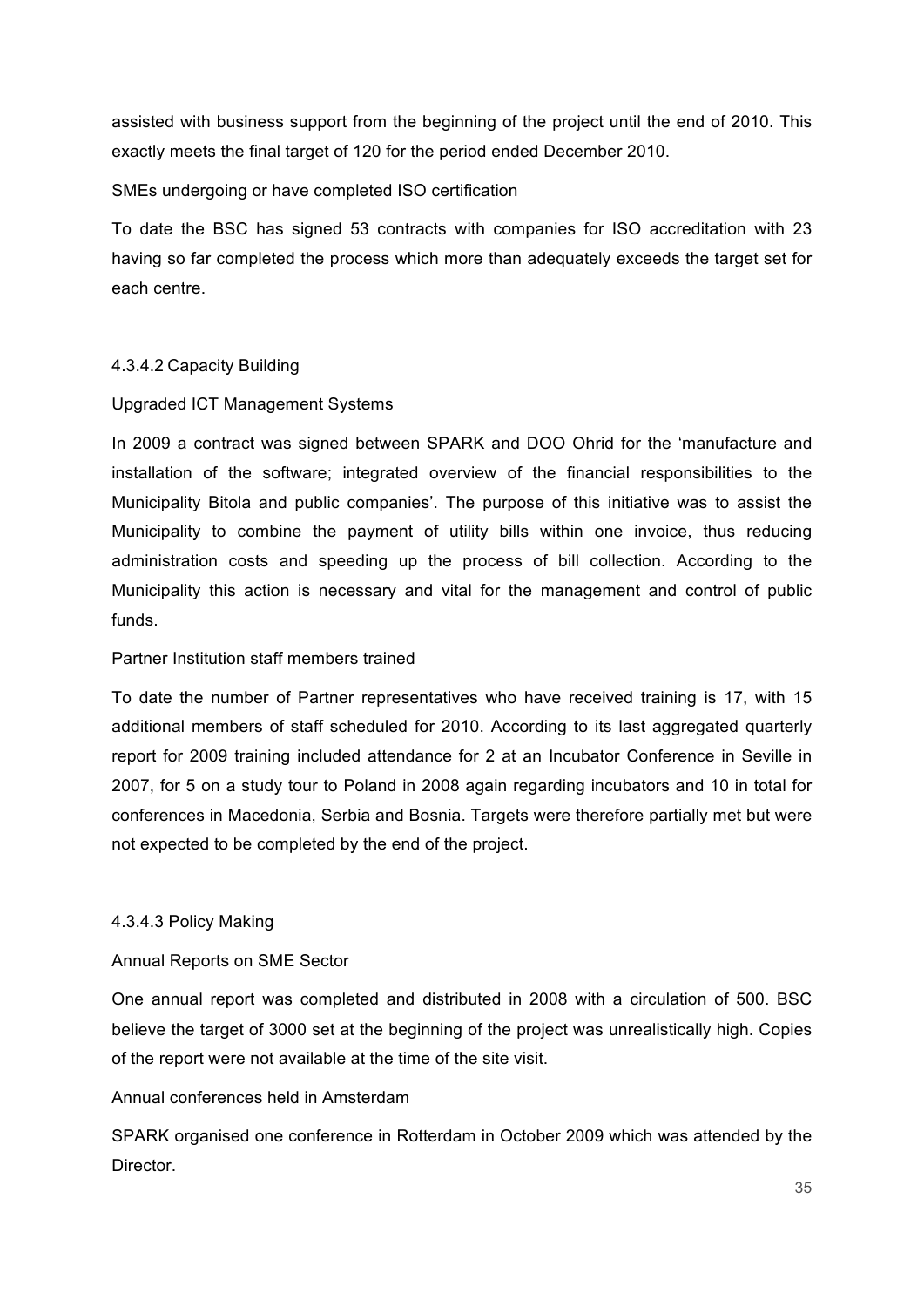Conferences organised on SME development in SEE

Between 2007 and 2009 a total of 345 participants and 197 companies participated in conferences and fairs – no specific details provided. Targets met.

Policy influencing meetings

None to date although 2 meetings were held in 2010. No details provided. Target met.

Policy making activities managed by SPARK's Amsterdam office

Besides the policy making events that were organised by the different BSCs, SPARK's Amsterdam office also organised or co-organised and (partially) financed several policy making events during the last few years. These are detailed in Sarah Ringler's impact report on policy making (pp.14-16). In summary, and as mentioned above, SPARK organised two conferences in The Netherlands in 2009 and 2010. Another was organised in Skopje in 2009. In addition two meetings were held on outsourcing possibilities in 2008 and 2010.

#### **4.4 Effectiveness**

#### 4.4.1 KRAGUJEVAC

#### 4.4.1.1 Direct Poverty Reduction

#### **Employment generated through start-ups**

The 41 start-ups in Kragujevac had by October 1<sup>st</sup> 2010 generated 124 new jobs. (The corresponding figure for existing companies was 107).

According to the Poverty Reduction Impact Report income levels rose in 40% of newly started SMEs surveyed in March 2010 as a result of participation in a BSC, although this figure is not disaggregated by BSC. Income levels of employees also improved in many cases. In Kragujevic over 60% of employees reported higher earnings since they began working for the BSC.

#### 4.4.1.2 Capacity Building

#### Partner institutions better serve their clients

Almost all activities in Kragujevac were rated satisfactorily by clients. The highest rating was 100% for the Training in EU Project Development and Funding Opportunities in Zenica, Bosnia and Herzegovina, and the Training in SME Finance in Mavrovo, Macedonia given to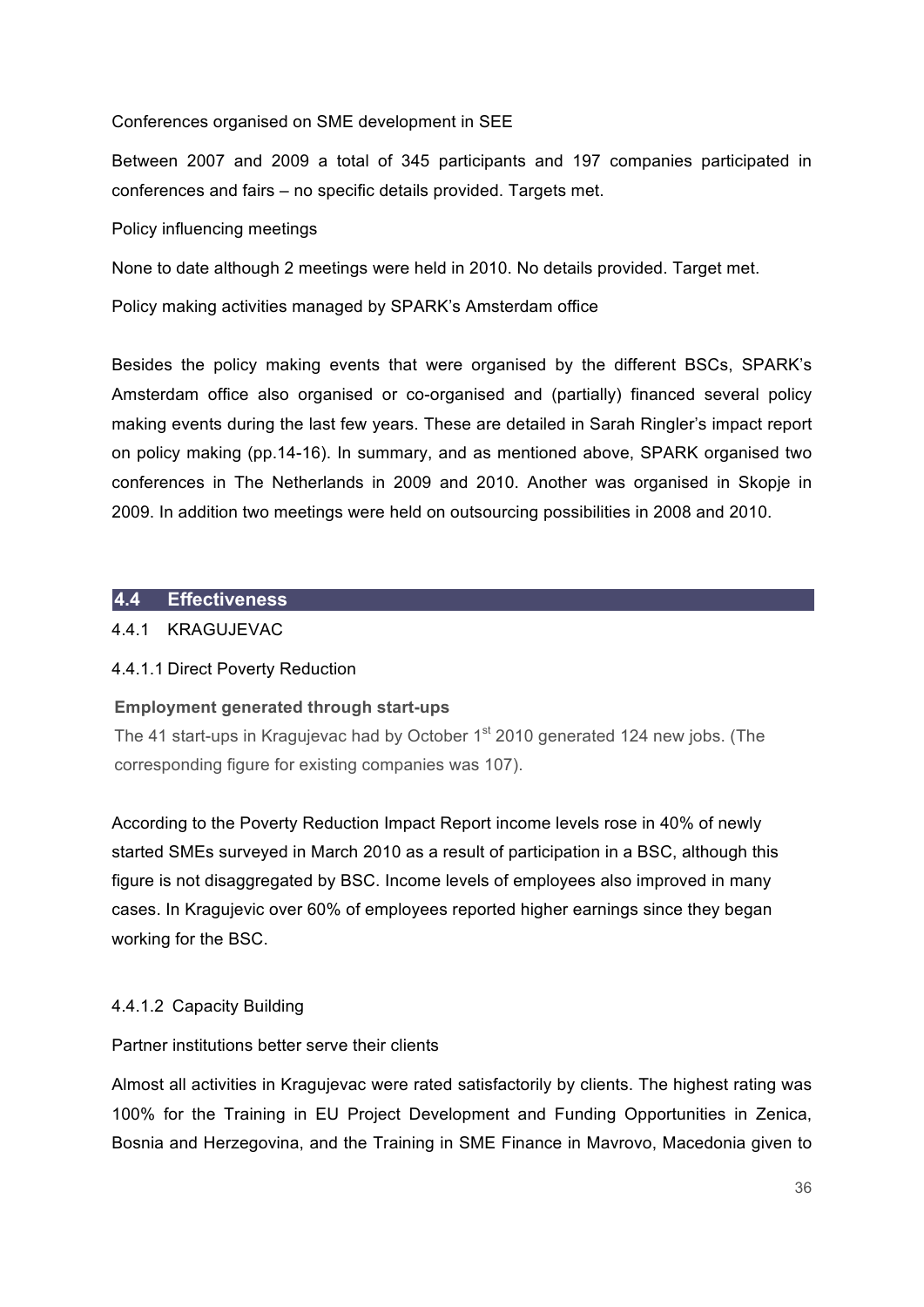the SLOGA association of trade shops and small enterprises. The same training given to the Sumadija association had not yet produced any results at the time of the capacity building impact study but might be expected to do so in due course. All other interventions scored between 12% and 50%. Overall client satisfaction was estimated at 47.55% by Sarah Ringler in her Capacity Building Impact Report. (It should be noted that it seems from the capacity building impact study that what is measured is satisfaction rather than *increase* in satisfaction which is the SEBSN indicator).

Increased efficiency of Partner institutions was to have been measured by the % increase in the ratio of Partner institution turnover to overheads. In the event the impact study used an indicator of time needed after the intervention compared with before it to produce a certain output (all other factors, such as financial cost, being held constant). In Kragujevac this indicator was applied to the ICT project and it was found that efficiency had risen by 10%.

#### 4.4.1.3 Policy Making

#### **Partner institutions adopting policies to better enhance regional SME development**

This component seeks to determine the satisfaction level among SMEs on services provided by Partner institutions as well as the extent to which Ministerial policies regarding the removal of obstacles to SME development have been addressed and amended. The main evaluator concluded that neither of these can realistically be ascertained. Regarding the first, it was argued that percentages are involved to measure increases in subjective matters such as 'satisfaction' and that this approach would be unworkable and yield no useful results. Regarding whether government policy has been influenced, this could only be verified by the official publication of legislation to that effect and at the time of writing no such undertakings had been provided. Since then an attempt has been made to provide such measurements.

The Micro-Credits and Loans Project and the ISO Certification of SMEs are the two main Policy Making Projects the BSC Kragujevac has undertaken and these were the ones measured in the policy making impact study. It found that for the credits and loans project almost 100% of beneficiaries were satisfied or very satisfied with the project. 31% were able to start their own business and 63% were able to expand their business in terms of staff and output and 10% used the loan to purchase equipment. Regarding the ISO certification, virtually all (100%) SMEs that profited were satisfied or very satisfied. 33% of SMEs experienced an increase in production and exports, whereas one company reported production to have gone up by 200% and another that exports rose by 50%.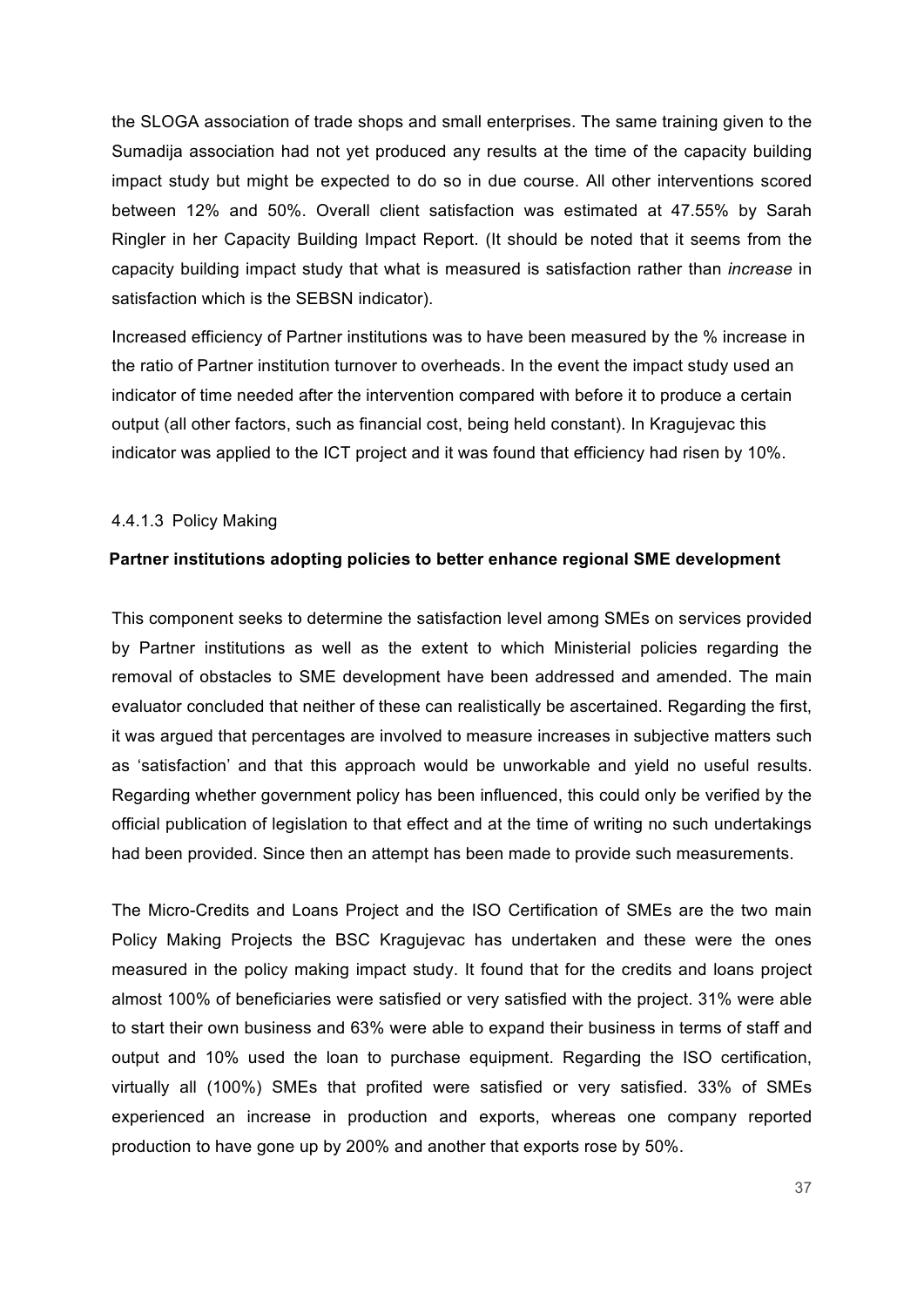As for policy change, the author of the impact study, Sarah Ringler, states that, "tangible political adjustments toward a more business friendly environment for SMEs cannot be attributed to the funds and loans project with certainty. However, political stakeholders [*no details are given of who these are*] at the Chamber of Commerce reported to have a greater understanding of the needs of SMEs due to cooperation with the BSC and that their and the BSC's interests were congruent. She says the same for the ISO certification project and adds that it corresponds to a policy implementation project rather than one that aims to alter policies (ISO Certification is demanded by Serbian law but this is not always adhered to).

The micro-credits and loans project did lead to the reduction of business barriers and obstacles (BBOs) for those SMEs and entrepreneurs that profited from the ISO Certification Project as it led to the obtaining of licences and contributed towards making their business competitive in the national and especially international market.

## **4.4.2 ZENICA**

- **4.4.2.1 Direct Poverty Reduction**
- **Employment generated through start-ups**

By October 2010 there had been 119 start-ups in Zenica which created 261 new jobs. (Meanwhile existing companies generated 449 new jobs).

The Megan Price report on poverty reduction states that "40% of BSC alumni surveyed in March 2010 (strongly) agreed their income had increased as a direct result of BSC participation" but this figure is not broken down by BSC.

No data is available for the indicator:

- *Increased level of income of employees (%) of newly started SMEs within 6 months after start.*

It is SPARK's experience that no SME will give information on employees' salary levels nor will employees reveal this information.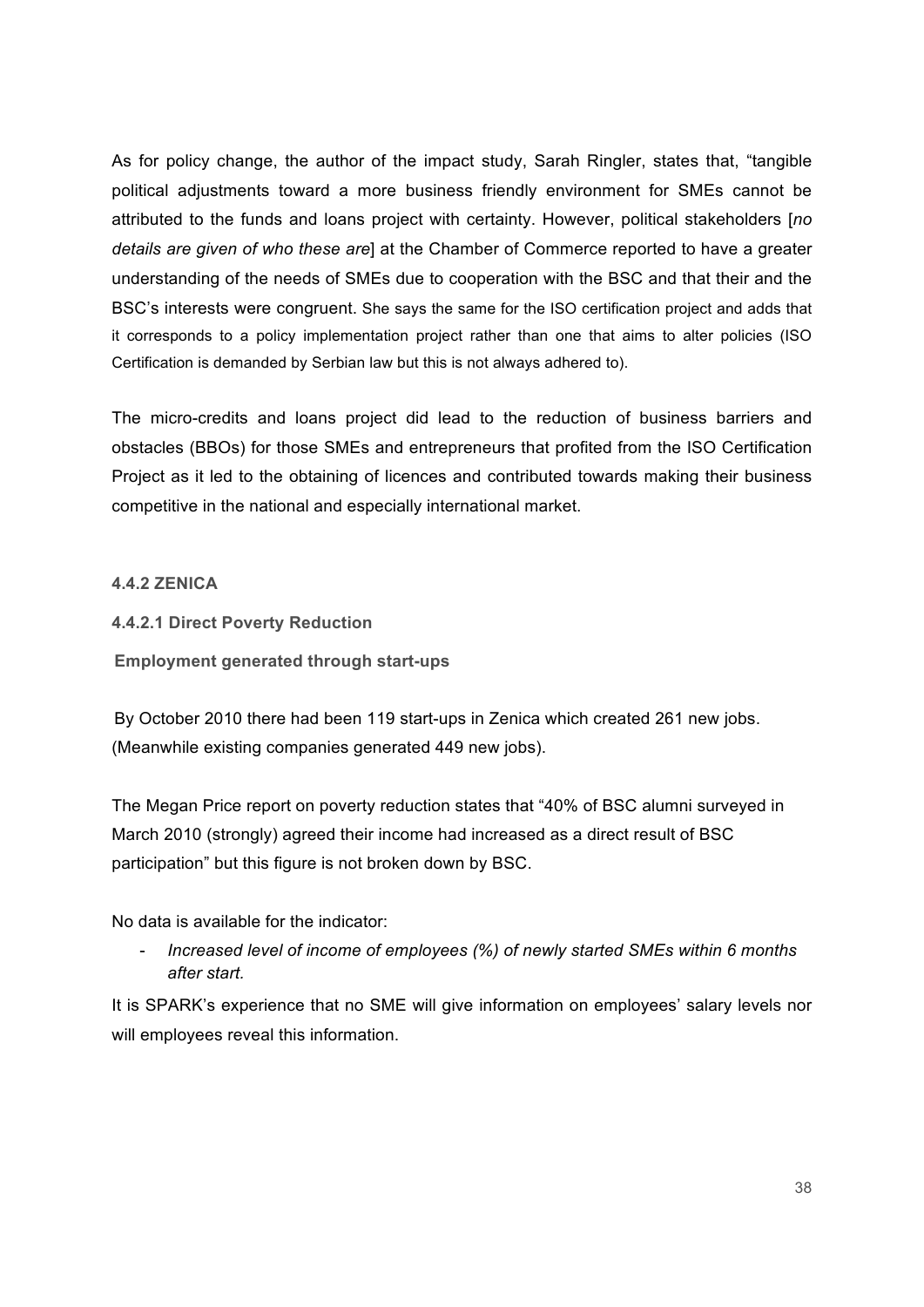#### **4.4.2.2 Capacity Building**

### **Partner institutions better serve their clients due to more efficient working**

The University of Zenica received training on and certification regarding ISO and the ICT project "UNZE Software Integrated". The ISO procedure produced client satisfaction of 66, 6% while the ICT project registered 50%. The BSC's other projects rated between 25% and 100% except for the "Training in EU Project Development and Funding Opportunities in Zenica, Bosnia and Herzegovina" provided to the Chamber of Commerce where it was zero. However, the latter was attributed to the sole beneficiary being unable to work after the training. Overall client satisfaction in Zenica was 78.32% according to the capacity building impact study.

Two projects were measured for efficiency (time savings). The first, the ICT project "UNZE Software Integrated" saved staff slightly over 23 minutes on a daily basis during a working day of eight hours and led to an estimated increase in efficiency of just over 5%. The other project, ICT: "WEB Interactive" provided to the Regional Service Centre (BSC ZDK) was calculated as 6.6%. Overall efficiency was calculated in the capacity building impact study as 11.63%.

#### **4.4.2.3 Policy Making**

**Partner institutions adopting policies to better enhance regional SME development** 

The Business Development Conferences and the SME Reports are the main Policy Making Projects undertaken by the Zenica BSC. The policy making impact study concluded that these were able to strongly raise the satisfaction of partner SMEs although the evidence is not clearly presented.

As in Kragujevac, tangible political adjustments towards a more business friendly environment for SMEs could not be attributed to the Business Development Conferences and the SME Reports.

Moreover, they did not produce a reduction in BBOs. The study points out that most laws can only be changed at national level and this is extremely difficult to influence locally. However, due to the project SMEs are now much more aware of the existing BBOs, such as when registering their SME, and can prepare for these in advance.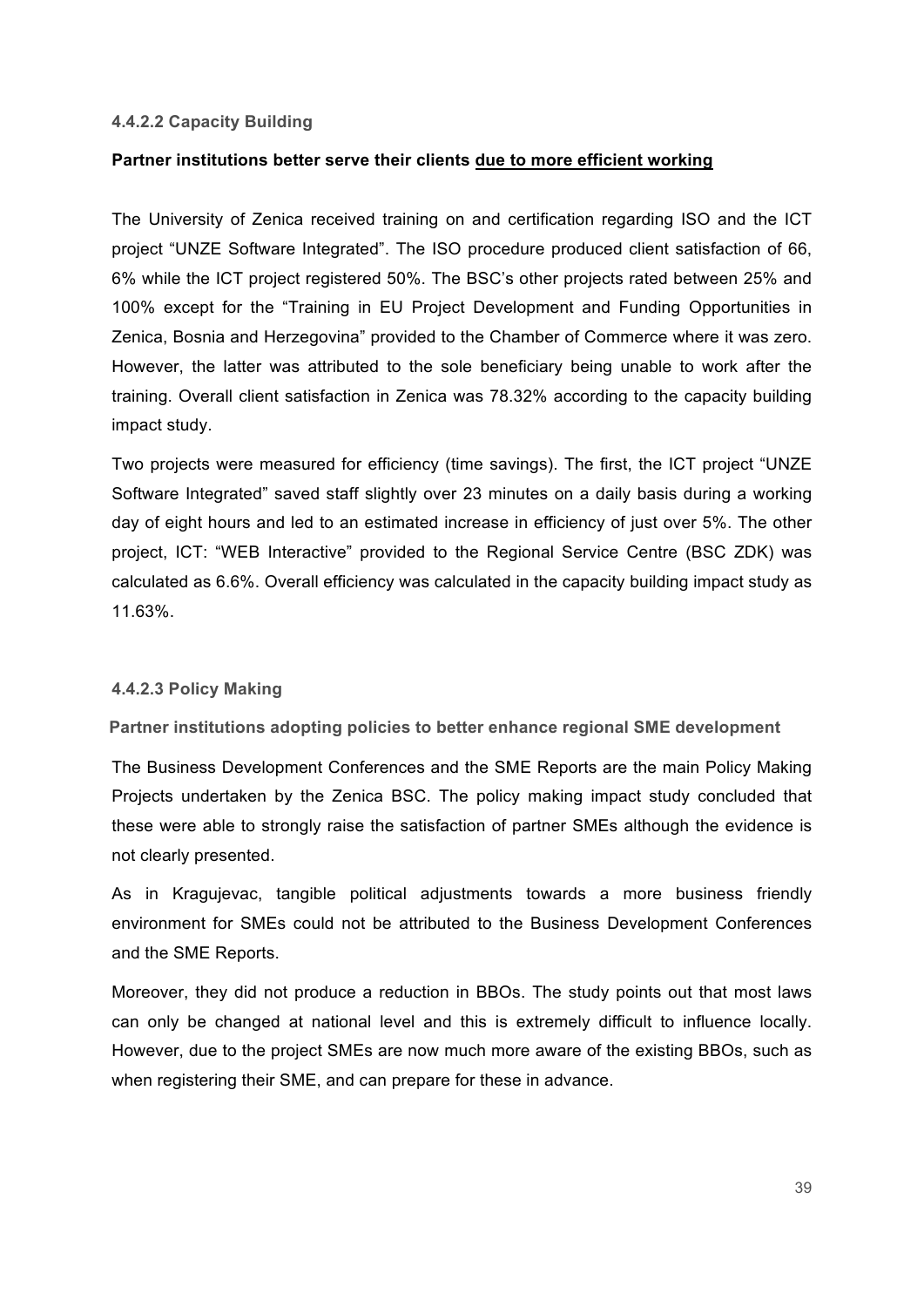## **4.4.3 BAR**

# **4.4.3.1 Direct Poverty Reduction**

# **Employment generated through start-ups**

51 start-ups were achieved in Bar by October 1<sup>st</sup> 2010 which created 110 new jobs. (Meanwhile existing companies generated 252 new jobs).

As mentioned earlier, the Megan Price report on poverty reduction states that "40% of BSC alumni surveyed in March 2010 (strongly) agreed their income had increased as a direct result of BSC participation" but this figure is not broken down by BSC.

No data is available for the indicator:

- *Increased level of income of employees (%) of newly started SMEs within 6 months after start.*

# **4.4.3.2 Capacity Building**

# **Partner institutions better serve their clients**

Some of the major projects delivered to clients by the Bar BSC were as follows, with client satisfaction ratings in brackets:

ICT and Training: "E-Municipality/Improving IT Skills" (75%)

ICT: "Software Update" (not measurable)

IT Equipment for the Establishment of the Office for European Integration (100%)

Training in EU Project Development and Funding Opportunities in Zenica, Bosnia and Herzegovina (could not be measured because of floods)

Training in SME Finance in Mavrovo, Macedonia (18.75%)

Training in Public Relations and Communication with Media and Training (18.75%)

The ICT: "Software Update" project was reported to have led to citizens being served faster and better at the Municipality of Bar. The study was unable to assess client satisfaction for this project but overall satisfaction in Bar was 77.5%.

Efficiency gains (rounded up) were calculated as follows for two of the above projects.

ICT and Training: "E-Municipality/Improving IT Skills" (25%)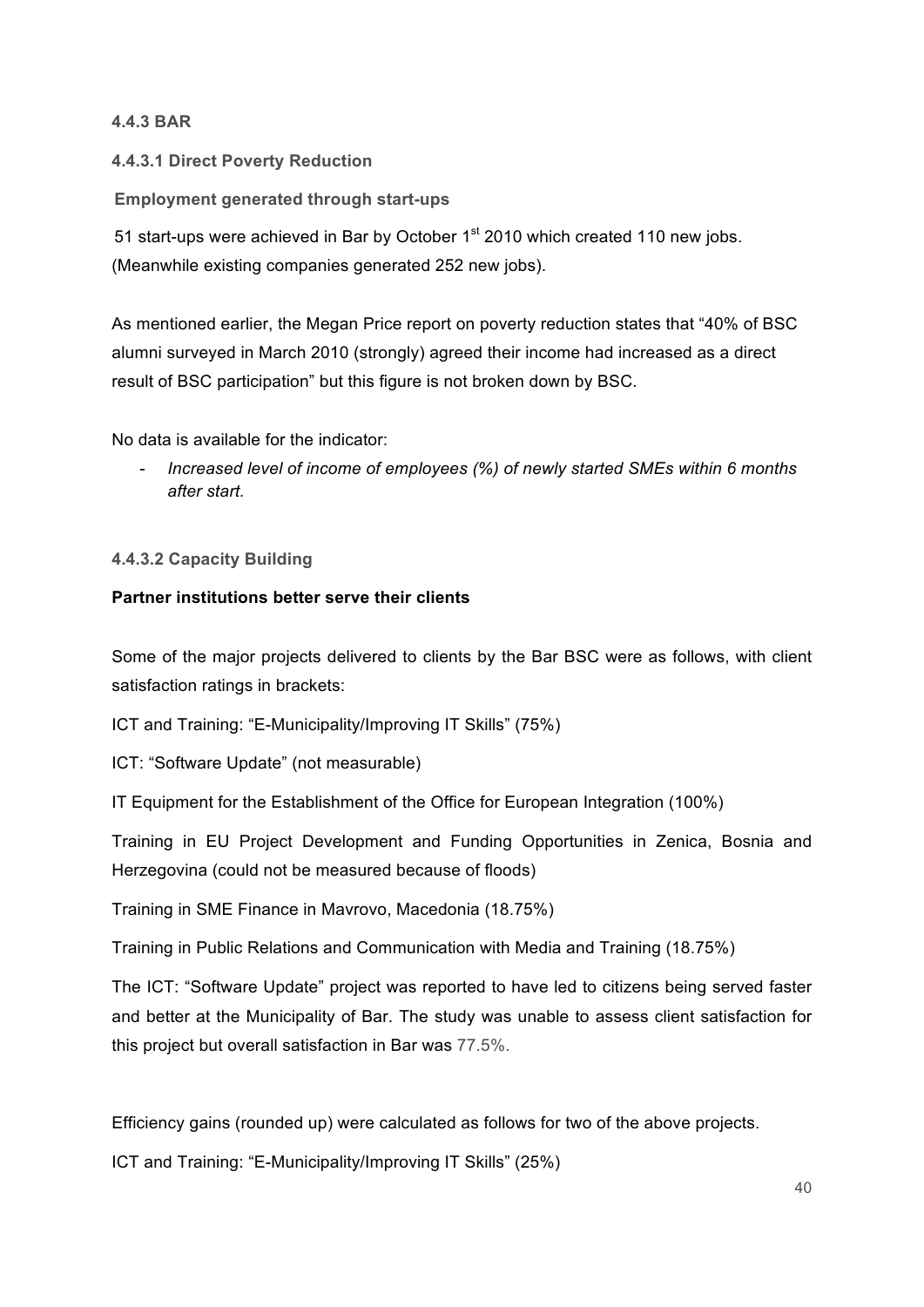IT Equipment for the Establishment of the Office for European Integration (8%)

Overall efficiency was calculated as 39.71% in the capacity building impact study.

## **4.4.3.3 Policy Making**

## **Partner institutions adopting policies to better enhance regional SME development**

Bar's two main policy projects are the SME Study and Roundtable Discussions Concerning the Creation of Entrepreneurship Zones. Regarding the satisfaction of partner SMEs the impact study concludes that it is too early to assess, as the project had not been fully completed. It also states that the project "has attracted the attention of political stakeholders and there seems willingness for political adjustments" citing the fact that currently, the government is looking for ways to attract foreign investors as evidence.

Some of the main BBOs for this project regard special planning and the receipt of licences. The study concludes that it is too early to determine whether the project will lead to their reduction.

## **4.4.4 BITOLA**

**4.4.4.1 Direct Poverty Reduction**

**Employment generated through start-ups** 

By  $1<sup>st</sup>$  October 2010 there had been 54 start-ups in Bitola which produced 73 new jobs. (Meanwhile existing companies generated 235 new jobs).

The Megan Price report on poverty reduction has been cited when presenting employment data for the other BSCs. She says that "40% of BSC alumni surveyed in March 2010 (strongly) agreed their income had increased as a direct result of BSC participation" but unfortunately this figure is not broken down by BSC.

As in the case of the other BSCs no data is available for the indicator:

- *Increased level of income of employees (%) of newly started SMEs within 6 months after start.*

It is SPARK's experience that no SME will give information on employees' salary levels nor will employees reveal this information.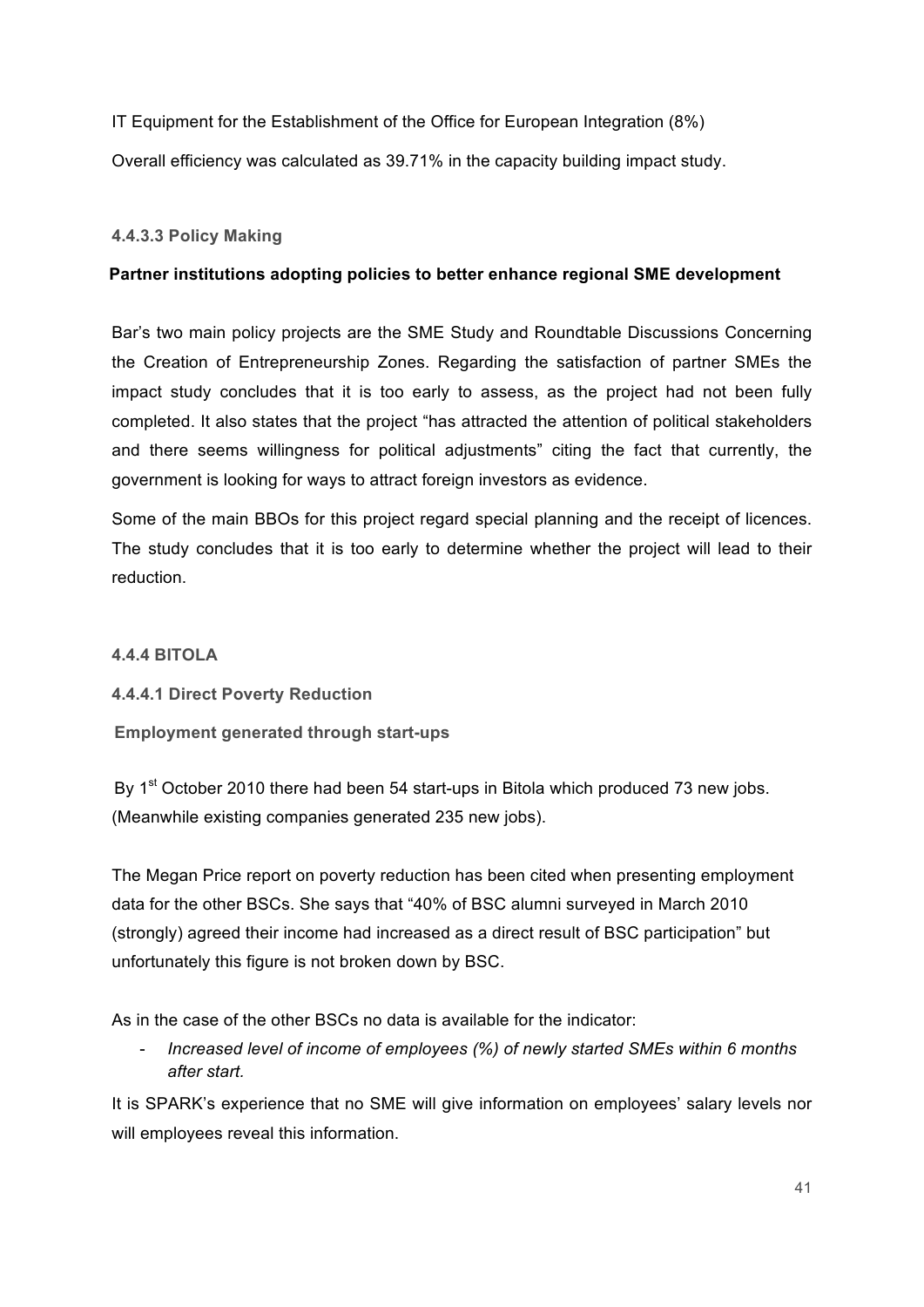#### **4.4.4.2 Capacity Building**

#### **Partner institutions better serve their clients**

Major projects delivered to five clients were as follows. Client satisfaction figures (rounded up) appear in brackets.

Municipality of Bitola: ICT Project: "Central Connection of Data" (could not be measured) and Study Visit: Incubator Visit to Poland (100%)

University of St. Kliment Ohridski: Training in EU Project Development and Funding Opportunities in Zenica, Macedonia and Incubator Visit to Sevilla, Spain (combined rating: 58%)

Chamber of Commerce: Training in EU Project Development and Funding Opportunities in Zenica, Bosnia and Herzegovina, and Incubator Visit to Poland (combined rating: 38%)

Regional Enterprise Support Centre (RESC): Training in SME Finance in Mavrovo, Macedonia (not measured) and Incubator Study Visit to Sevilla, Spain (25%)

Agency for the Promotion of Entrepreneurship of the Republic of Macedonia: Training in SME Finance in Mavrovo, Macedonia (100%)

Overall satisfaction in Bitola was calculated in the capacity building impact study as 55.2%.

No data is presented in the capacity building impact study on increased efficiency of partner institutions in Bitola as a result of BSC projects because the only ICT project there was not fully implemented at the time of the study.

#### **4.4.4.3 Policy Making**

**Partner institutions adopting policies to better enhance regional SME development** 

The Micro-Loans and Credits and the ISO/HACCP Certification projects were the two assessed by the policy making impact study at the BSC in Bitola. The study finds that the "satisfaction of partner SMEs is very high as they do not have to – and in many cases simply could not – rely on regular loans from banks, which demand the paying of a very high interest rate". However, no figures are provided.

As in the cases of the other BSCs it is found that there is no discernible policy change towards a more business friendly environment for SMEs. However, the author points out that this project "has captured the attention of many stakeholders in Bitola" and makes reference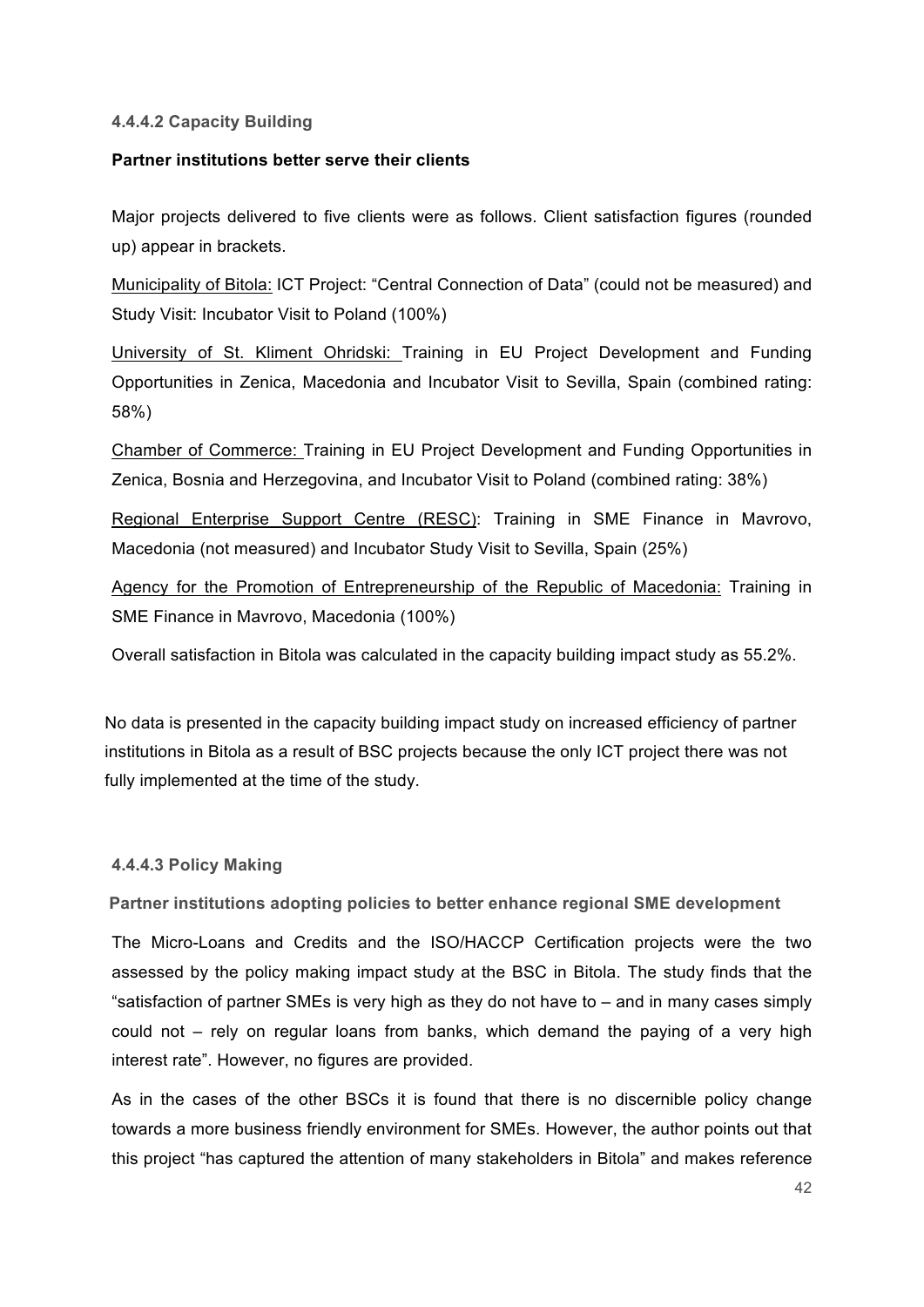to certain developments which suggests there are small changes which may eventually influence policy makers.

The study also finds that the micro-credits and loans project led to the reduction of BBOs for its beneficiaries as it considerably facilitated the establishment of their company or business, fostered employment and supported entrepreneurship development in general.

# **4.5 Relevance**

## General

The direct poverty reduction data are provided in the Direct Poverty Reduction (DPR) and Capacity Building (CB) Impact Reports. Figures are disaggregated for all the indicators except number of BPCs organised. The aggregate picture for this indicator is only presented here and not in the respective sections on BSCs.

# **No. of start-ups that continue to exist after 4 years**

As businesses sustain and grow, they contribute more to the growth of the local private sector by hiring more employees, creating demand for production and/or services, and accruing tax revenue for the local municipality. Thus, it is important to provide evidence that a significant portion of BSC-supported businesses are surviving beyond their initial years and, thereby, impacting on the local economy.

While it has only been 2 years since most SMEs registered (thereby precluding reports on 4-year survival rates), the average 94% success rate thus far surpasses the 80% target and portends strong survivability. Individual data for each BSC is given in the corresponding sections.

## **No. of curricula updated**

Entrepreneurship was incorporated into the university curriculum in all the BSC cities.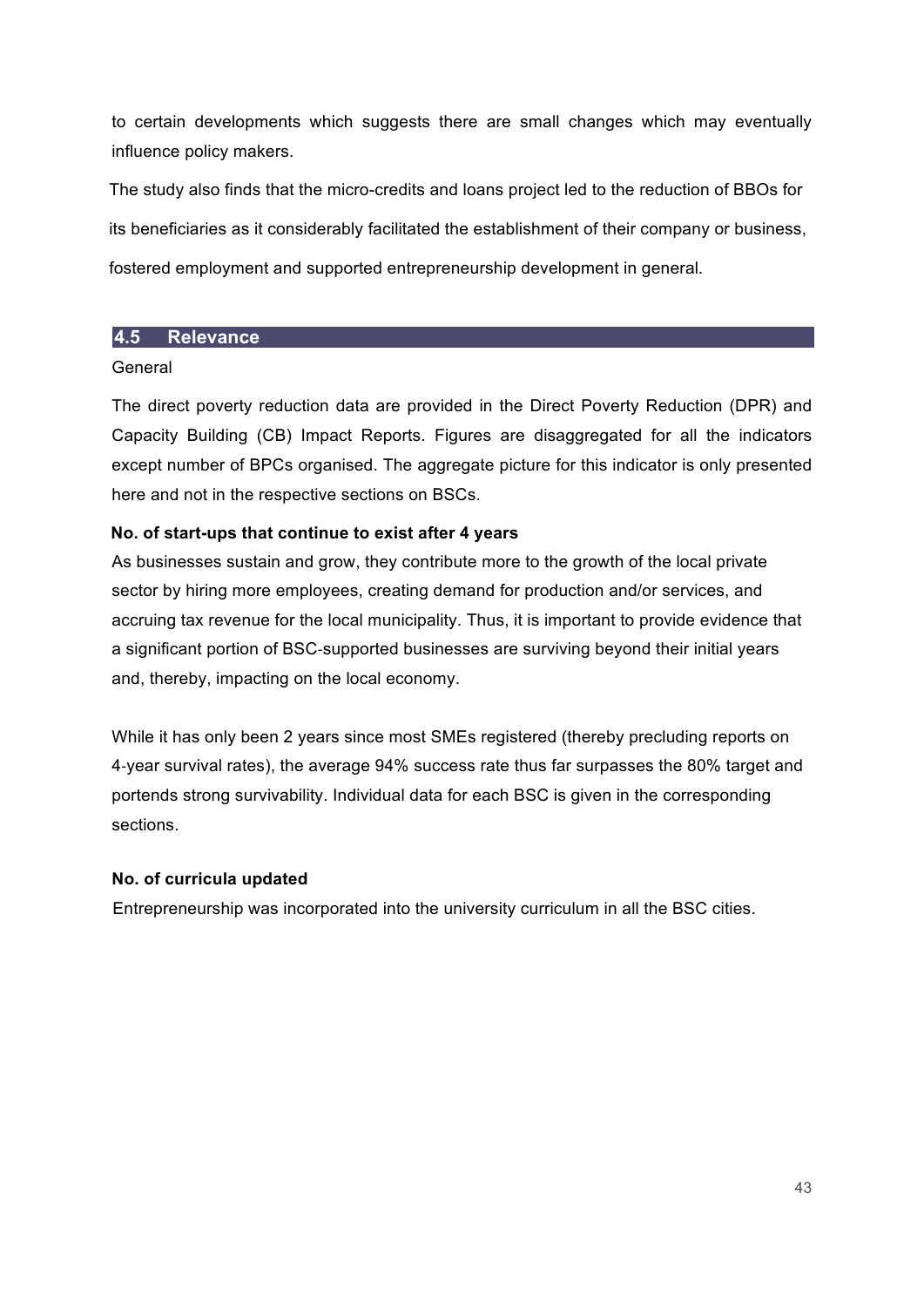# **Self-sustainability of BSCs after 2010**

Ringler, in her Capacity Building Impact Report measures financial sustainability in the following way:

## Stakeholders' Own Financial Resources

## Total Financial Resources Required by the Intervention

Financial sustainability was measured for 2011 by dividing each BSC's financial resources by the total amount of resources required, which includes those that each BSC had been able to raise during 2010. The results are varied with two of the BSCs in a strong position to become self-sustaining and two which were not. Bitola and Kragujevac are the strongest. The former has income from the EC and USAID, amongst others, who hired the BSC for their projects. Bitola has almost a million euros from USAID which will guarantee its continuation for the three years up to and including 2013. Of the remaining two BSCs Bar has guaranteed funds until 2011 during which time it will be able to seek additional finances. Zenica is in the

worst position with little more than a quarter of the funds it needs to survive to the end of 2011.

Table 2 summarises the situation. It should be noted that some of this data only became available after the report by Ringler had been submitted and so are not included in it.

There is reason to be more optimistic about BSC sustainability than the figures above reveal. In the next 1-3 years SPARK expects the BSCs to expand on their donor and commercial activities. 2007-2010 were the years in which they were being established and BSCs faced much pressure to meet tangible targets for Spark. This left them relatively little time to prepare as fully as they might for sustainability. The BSCs have now established themselves in their communities, have excellent reputations and are being noticed by donors, existing businesses and local/national governments. The groundwork has been done and Spark expects that sustainability will not be a major problem (except possibly in the case of Zenica).

**Table 2: Description of income to be earned by 5 Business Start-up Centres (through awarded projects or other activities)**

| <b>Business Start-up Centre</b> | <b>Amount</b> | <b>Description of financing</b>                                      |
|---------------------------------|---------------|----------------------------------------------------------------------|
| Bitola, Macedonia               | \$1.3 million | USAID donor – extension of BSC activities to rural areas, years      |
|                                 |               | 2011-2013.                                                           |
| Kragujevac, Serbia              | 200,000 euro  | EU (RSDEP II) – extension of BSC activities in central Serbia, years |
|                                 |               | 2011-2012. Project awarded on December 31 <sup>st</sup> 2010.        |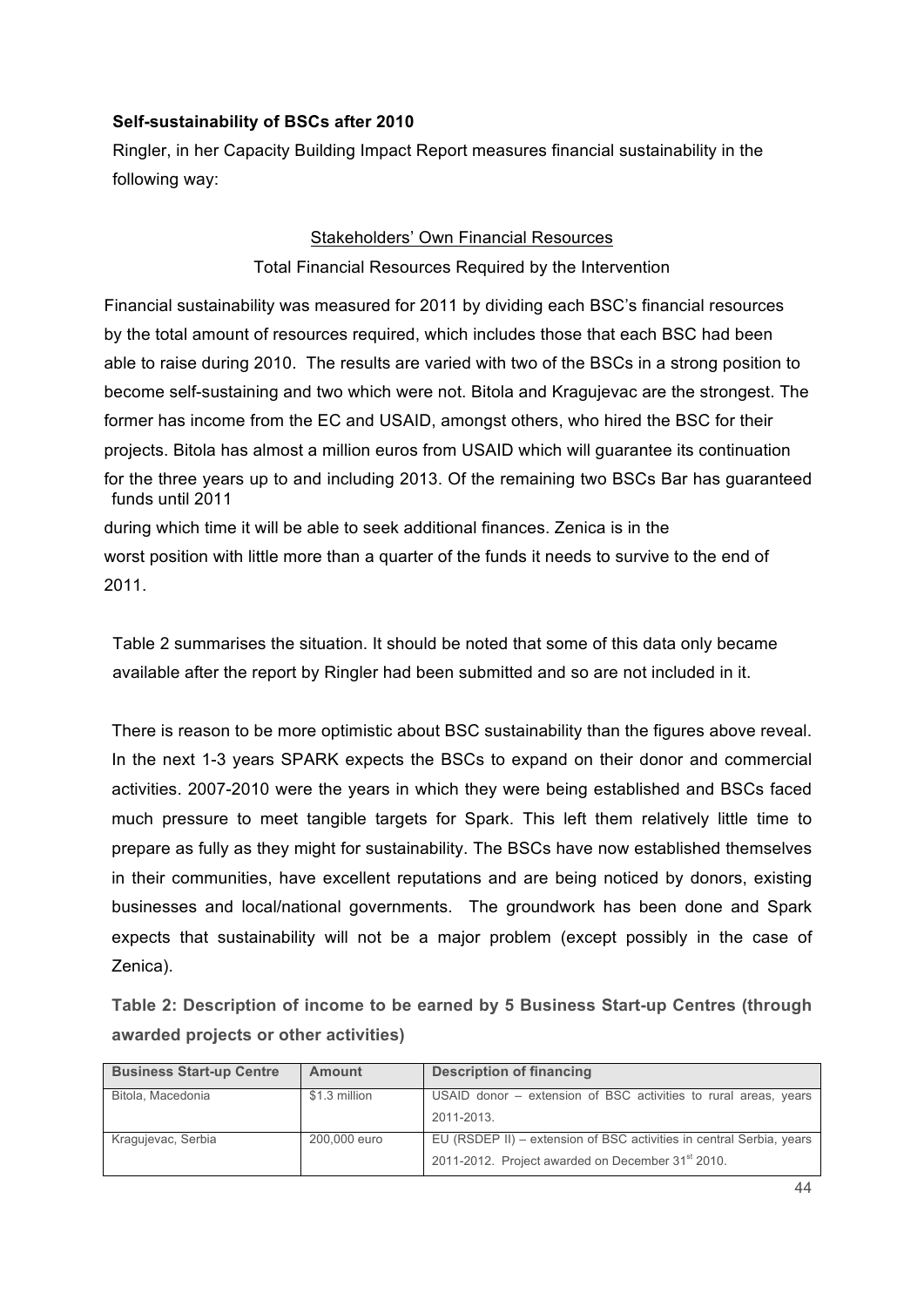|                  | 250,000 euro  | DEKRA donor - vocational employment agency engaging BSC                                                                                                                                                                                  |
|------------------|---------------|------------------------------------------------------------------------------------------------------------------------------------------------------------------------------------------------------------------------------------------|
|                  |               | Kragujevac as business skills training agency in central Serbia.                                                                                                                                                                         |
|                  |               | Award notice, 3 <sup>rd</sup> quarter of 2010.                                                                                                                                                                                           |
|                  | 60,0000 euro  | BSC income earned to date in commercial trainings in savings for                                                                                                                                                                         |
|                  |               | use in 2011.                                                                                                                                                                                                                             |
| Bar, Montenegro  | 34,000 euro   | Euro Info Information and Innovation Center (EIIC), years 2011-                                                                                                                                                                          |
|                  |               | 2012.                                                                                                                                                                                                                                    |
|                  | 30,000 euro   | Incubation space $-1,100$ m <sup>2</sup> comprising 34 units for tenants, to be                                                                                                                                                          |
|                  |               | earned on an annual basis.                                                                                                                                                                                                               |
|                  | 50,000 euro   | BSC income earned to date in training in savings for use in 2011.                                                                                                                                                                        |
| Zenica, Bosnia   | 25,000 euro   | BSC income earned to date in training in commercial activities and                                                                                                                                                                       |
|                  |               | events for use in 2011.                                                                                                                                                                                                                  |
| Pristina, Kosovo | \$19,390      | US Embassy – business start-up trainings around Kosovo, years                                                                                                                                                                            |
|                  |               | 2010-2011                                                                                                                                                                                                                                |
|                  | \$1.2 million | USAID donor - Youth Employment Creation through Coaching,<br>Youth Innovation Fund 2010 (BSCK is consortium partner - lead for<br>Kosovo), years 2010-2012.                                                                              |
|                  | 450,852 euro  | EU funded project, 'Facilitating Business Friendly Environment<br>through One-stop Shops and Business Advisory Services (BSCK is<br>lead organisation, 6 municipalities are partners and beneficiaries),<br>December 2010-December 2012. |

Source: SPARK (2011).

## **No. of Business Plan Competitions organised by the Partner institutions after 4 years**

15 Business Plan Competitions were organised between 2007 and 2010 which have yielded 727 business plans, and 475 winners were awarded support from the BSC. These figures have been increasing annually over the three years. As Megan Price observes, "This is the single BSC activity that leads most directly to SME creation. Should local partners be able to continue this activity, the outputs produced heretofore (i.e. business and job creation) can also be reasonably expected to persist in the foreseeable future. The growing trend in participation over the last 3 years indicates that both local interest and the BSC's capacity to answer it are building".

## **No. of incubated businesses graduated**

This indicator aims to offer insight into the viability of businesses created with BSC support. Moreover, it provides evidence that the incubators are hosting businesses, helping them grow, and eventually out-grow the start-up offices. To date, 7 of the 40 incubator residents have graduated. As pointed out above, many of the new start-ups are around two-years old. The incubators themselves are also young. The earliest, in Bitola and Kragujevac, opened two years ago (Nov. & Dec. 2008, respectively). Zenica's incubator was opened one and a half years ago (Jun 2009), and in Bar, the incubator is less than a year old (opening Jan.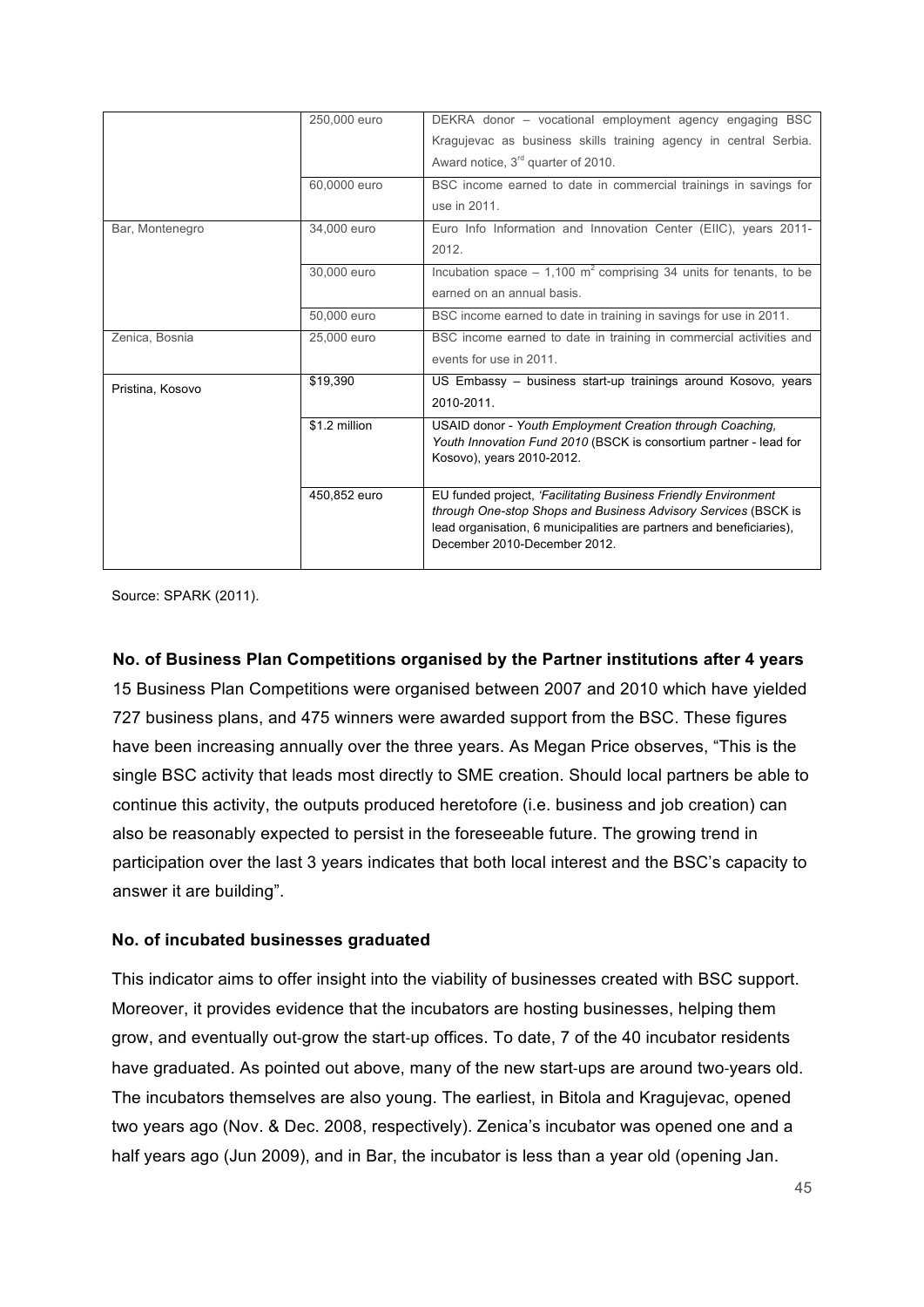2010). Since the minimal expected length of stay in an incubator is three years, it is not surprising that few businesses have been ready to graduate out yet. In fact, it is somewhat ahead of schedule that any have graduated so far. Bitola's strong outputs in this category are therefore something of an anomaly.

### **% increase in sales of ISO/HACCP certified businesses**

This activity aims to facilitate the international certification of larger businesses. The assumption is that this will enable the businesses to breach market borders and increase (or initiate) export sales. The logical result of this would be an increase in turnover and growth. Unfortunately, an unanticipated consequence of working with larger businesses has been a lack of willingness on the part of the businesses to transparently report data on turnover and export figures. This has obstructed the collection of reliable data to indicate if or how the outputs of the programme (businesses who gain certification with BSC-assistance) have brought about anticipated impacts.

The Direct Poverty Reduction Impact Report lists results per BSC and these are presented in the respective sections on BSCs. Because each BSC collected different sets of data, it was not possible to create a single aggregated indicator. Moreover, the reporting of each BSC was also highly irregular. Bar and Bitola, in particular, could not deliver any reliable figures. Responsibility for this lies with the BSCs themselves, but can be partially explained by the aforesaid reticence of the participating companies.

## **Capacity Building**

#### **% increase Partner turnover/overhead rate**

The DPA Impact Study found that SMEs which had participated in BSC activities had received a number of benefits. 24% reported a decrease in overheads and another 23% had experienced an increase in turnover. While respondents were allowed one answer only it is likely that at least 3% of them could report benefits of both kinds so that the target of "3% Partner turnover/overhead rate (due to ICT/Partner training)" is met. The indicator as such was not directly measured and there is no disaggregation of these data by BSC available to the additional evaluator.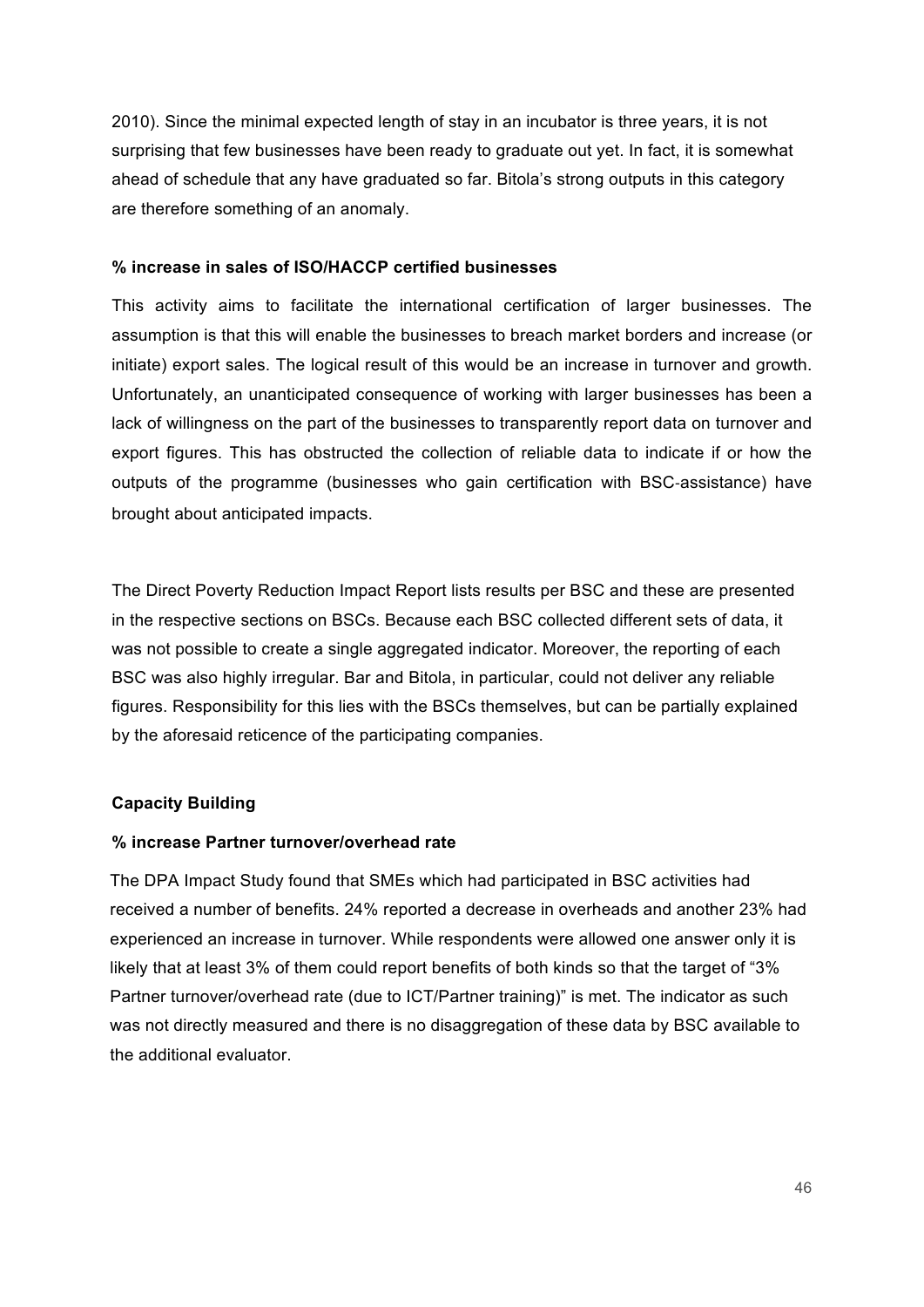# **Policy Making**

## **% increase in satisfaction rate with policies among SMEs**

There is no available data on SME satisfaction with policies.

## **Ministerial policies adjusted on SME development**

As explained above under "Relevance" no BSCs have attempted to change policy, much less

Ministerial (national) policy. It seems likely that this indicator was over-ambitious.

# **% of national/international obstacles removed**

No figures are available on the percentage of national or international obstacles removed but two of the four BSCs report progress in one or both; Zenica reported no progress and in Bar it is too early to say. Details appear below under the respective BSCs.

## 4.5.1 KRAGUJEVAC

# **4.5.1.1 Direct Poverty Reduction**

# **No. of start-ups that continue to exist after 4 years**

The DPR Impact Report presents figures on SME survival rates after two years. For Kragujevac it is 94%. Further information on the viability of SMEs data was also collected on the default rate for BSC sponsored loans. In Kragujevac this was 13% or 7 out of 51 loans. It is the only BSC where there have been any defaults though it also accounts for by far the largest number of loans amongst the BSCs.

## **No. of curricula updated**

The performance indicator (target) of having entrepreneurship integrated into university curricula has been met.

# **Self-sustainability of BSCs after 2010**

On 31<sup>st</sup> December 2010 BSC Kragujevac won a two year grant of  $\epsilon$  200,000 from the European Commission for continuance of the activities. This secures the BSC's sustainability for the near future and provides it time to develop its sustainability strategy further.

## **No. of incubated businesses graduated**

Kragujevac's incubator is only two years old. SMEs using it are expected to leave after three years so it is unsurprising that none have yet done so.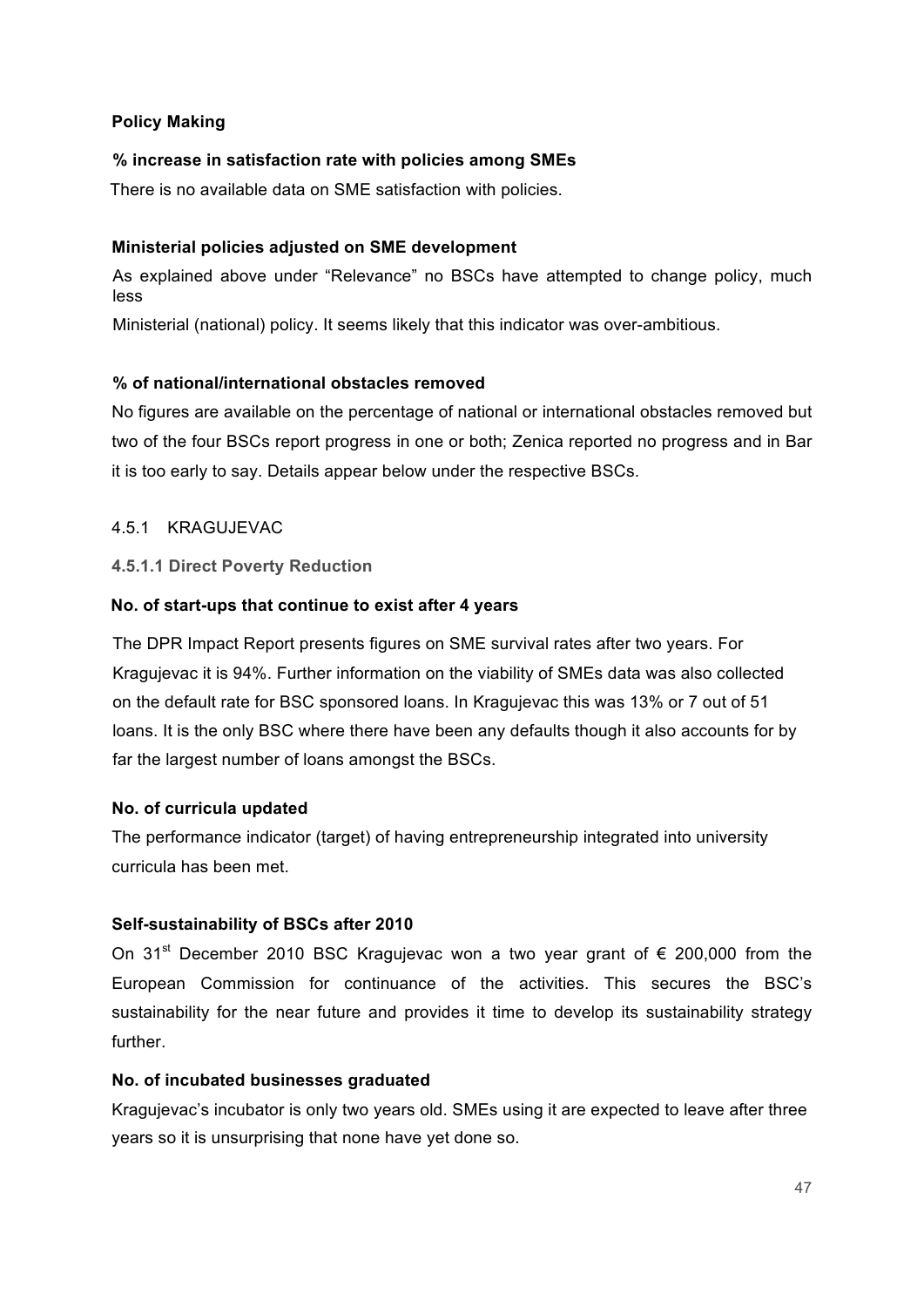## **% increase in sales of ISO/HACCP certified businesses**

The ISO and HACCP quality management systems are expected to lead to increased sales in the companies which are accordingly certified. Although the systems do not aim specifically to increase turnover or exports these are two figures which would help determine whether sales had increased or not. However, as explained above, the larger businesses have been unwilling to transparently report data on turnover and exports.

In addition, each BSC collected different sets of data for this indicator. In Kragujevac these were about changes in employment from 2009 to November 2010 in the companies which had participated in the ISO/HACCP projects. The data do not cover all companies as some did not provide information as requested.

From these figures, no significant impact can be noted. While one company did increase its employees by 18 (a 72% increase) and another by 7 (a 13% increase), one company downsized by 10%. Such a reduction may even be an indication of the success of the quality management systems rather than the opposite: employees may be reduced as a result of greater efficiency and rationalisation. But there is no data to tell us whether this is so or not. In any case, the majority of certified businesses reported no change whatsoever in the number of employees at their company. No verifiable trend can be determined.

Assessment of this component's impact has been hampered by a number of issues. Firstly, the participants of ISO courses and HACCP courses have been lumped together, despite

the fact that the programs are different and have distinct aims. The aforementioned reluctance of the participating companies to report on results presents another obstacle to conducting a transparent evaluation. It was also argued that more time was needed for actual results to become visible. Finally, the indicators themselves may not accurately reflect actual results. Price argues that this would warrant, in the future, an indicator development exercise that included input from beneficiary companies. Such participation and cooperation could also help to mitigate future participants' disinclination to report on resultant changes within their company.

## **4.5.1.2 Capacity Building**

#### **% increase Partner turnover/overhead rate**

As explained above this indicator was not measured directly and, while it is likely that across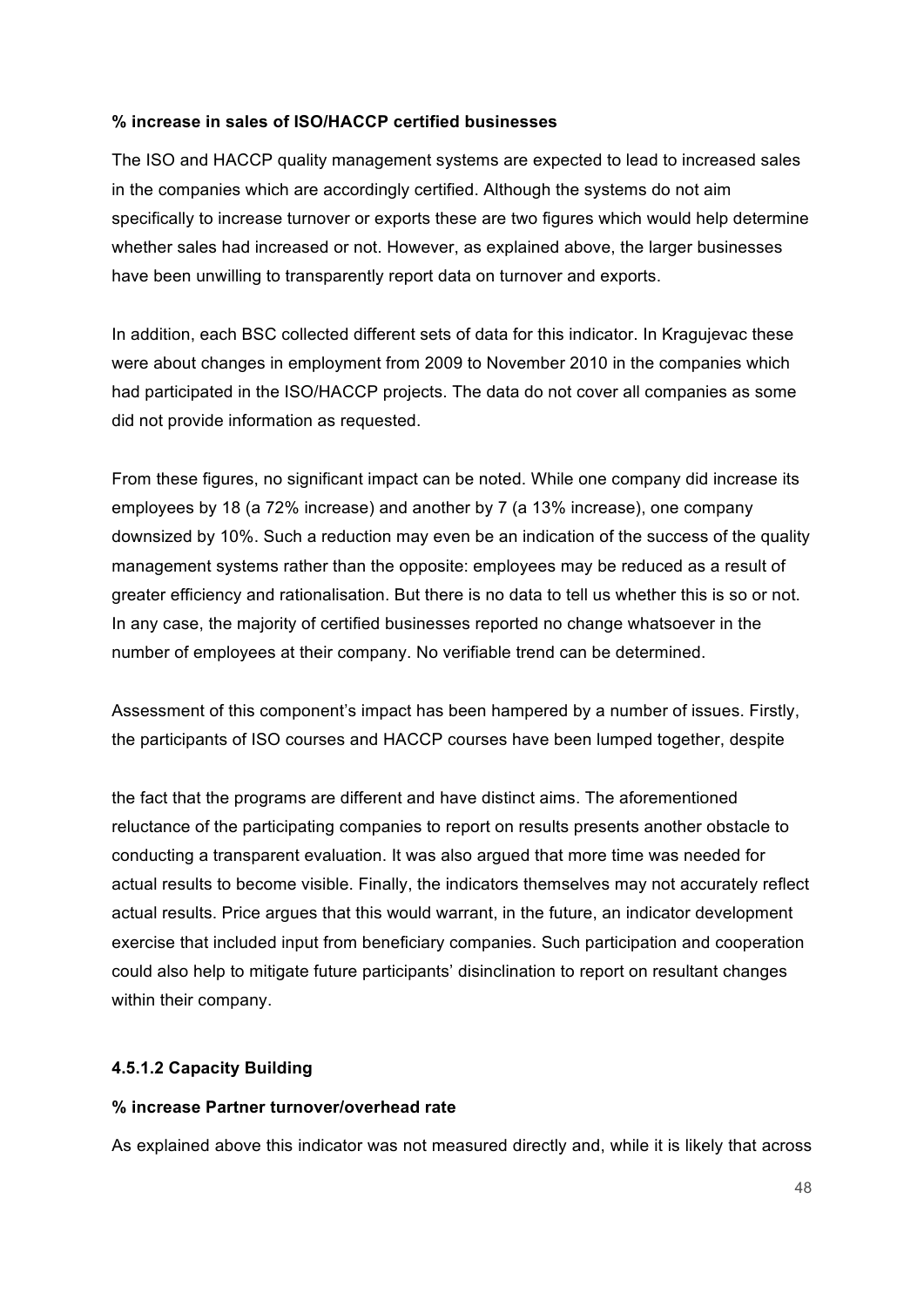the four BSCs the target was met, no disaggregated data is available to confirm this.

#### **4.5.1.3 Policy Making**

#### **% increase in satisfaction rate with policies among SMEs**

There is no available data on SME satisfaction with policies.

### **Ministerial policies adjusted on SME development**

As explained above under "Relevance" no BSCs have attempted to change policy, much less Ministerial (national) policy.

#### **% of national/international obstacles removed**

The micro-credits and loans project have led to a reduction of BBOs for those SMEs and entrepreneurs that profited from the Funds and Loans Project as it considerably facilitated the establishment of their company or business, fostered employment and access to technology and supported entrepreneurship development in general. This is a finding of the Policy Making Impact Report though no more precise figures are offered.

The micro-credits and loans project also led to the reduction of BBOs for those SMEs and entrepreneurs that profited from the ISO Certification Project as it led to the obtaining of licences and contributed towards making their business competitive on the national and especially international market. While ISO Certification is demanded by Serbian law, many companies have been slow to implement this obligation as the law is not sufficiently enforced. As one SME founder has reported the implementation of ISO it can thus also have negative consequences as it is costly to implement, but does not guarantee that it will yield immediate success in terms of profit.

#### **4.5.2 ZENICA**

## **4.5.2.1 Direct Poverty Reduction**

## **No. of start-ups that continue to exist after 4 years**

The DPR Impact Report presents figures on SME survival rates after two years. For Zenica it is 97%. Further information on the viability of SMEs data was also collected on the default rate for BSC sponsored loans. In Zenica this was 0% (of 13 loans).

#### **No. of curricula updated**

The performance indicator (target) of having entrepreneurship integrated into university curricula has been met.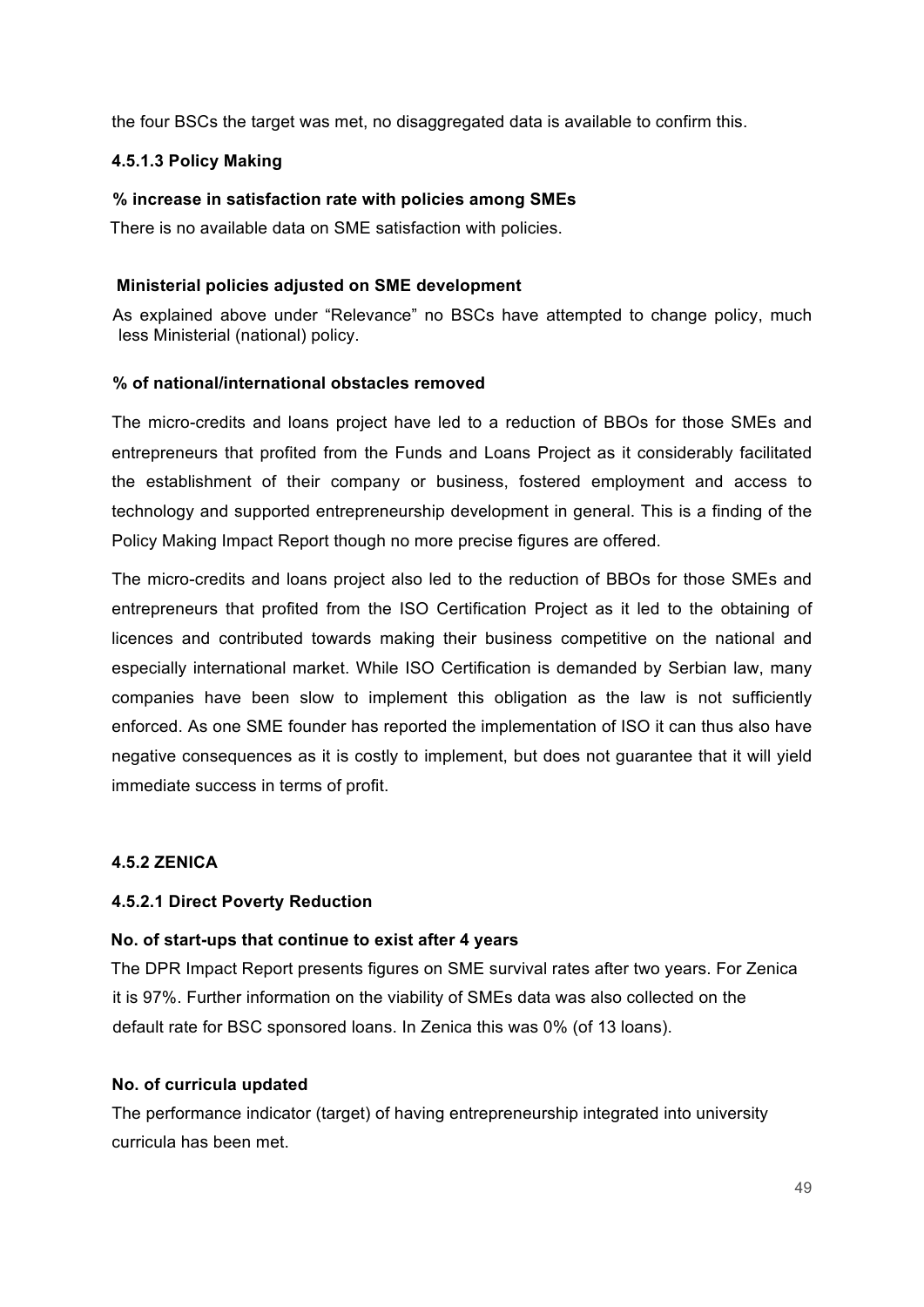# **Self-sustainability of BSCs after 2010**

The continued existence of the BSC in Zenica, after the termination of Spark funds, is very doubtful. During 2010, the BSC applied for many European and international funds, but unfortunately without success. It was, however, able to raise income through different services it provided, such as ISO training and conference fees. This income, which is reserved for 2011, amounts to a total of 22,500 Euros and shall be used to cover office expenditure and staff salary. Financial Sustainability of the BSC Zenica has been calculated as 48% (or 0.48)

## **No. of incubated businesses graduated**

Zenica's incubator is only 18 months old (it was established in June 2009). SMEs using it are expected to leave after three years so it is surprising that one has already graduated. While this gives a figure of 50% - well above the target of 25% - the universe is very small and therefore unreliable.

# **% increase in sales of ISO/HACCP certified businesses**

As explained above, the larger businesses have been unwilling to transparently report data

on turnover and export figures so it has been difficult to gather data on how or if businesses who gain certification with BSC-assistance have been able to increase their sales.

Each BSC collected different sets of data for this indicator. In Zenica these were about changes in the number of their outgoing invoices from the beginning of their participation in the programme to May 2010. No consistent trend is found. Of the five companies reporting reliably none showed progressive increases and three reported a significant decline over the whole period.

## **4.5.2.2 Capacity Building**

## **% increase Partner turnover/overhead rate**

As explained above, this indicator was not measured directly and, while it is likely that across the four BSCs the target was met, no disaggregated data is available to confirm this.

## **4.5.2.3 Policy Making**

**% increase in satisfaction rate with policies among SMEs**  There is no available data on SME satisfaction with policies.

## **Ministerial policies adjusted on SME development**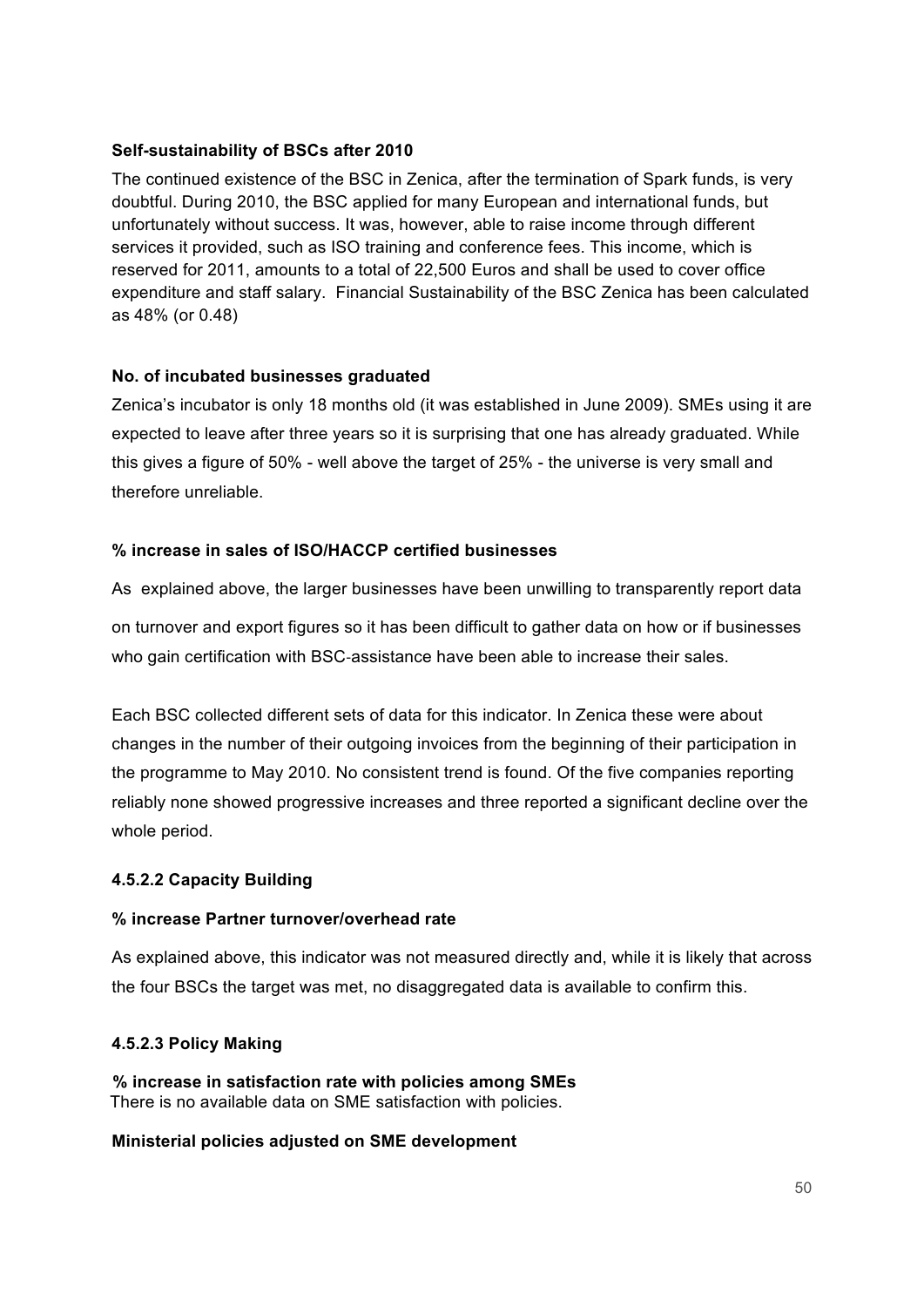As explained above under "Relevance" no BSCs have attempted to change policy, much less

Ministerial (national) policy.

## **% of national/international obstacles removed**

A reduction of BBOs has not followed from the Business Development Conferences and SME Reports in Zenica. As one employee of a large research institute noted, most laws that have to change are on the national level, which is extremely difficult to influence. However, due to the project SMEs are now much more aware of the existing BBOs, such as when registering their SME, and can prepare for these in advance.

## **4.5.3 BAR**

## **4.5.3.1 Direct Poverty Reduction**

# **No. of start-ups that continue to exist after 4 years**

The DPR Impact Report presents figures on SME survival rates after two years. For Bar it is 96%. Further information on the viability of SMEs data was also collected on the default rate for BSC sponsored loans. In Bar this was 0% (of 24 loans).

## **No. of curricula updated**

The performance indicator (target) of having entrepreneurship integrated into university curricula has been met.

## **Self-sustainability of BSCs after 2010**

The Bar BSC has been strategically planning for eventual independence of the institution from Spark funding, strongly marketing its activities and has managed to be in a position where it is not only able to survive financially during 2011, but is programmatically expanding. About 50,000 Euros have been raised during 2010, which are reserved for 2011. Business incubation has been so successful for the BSC that it is currently acquiring a whole new floor, which will double revenue.

Financial Sustainability of the BSC Bar has been calculated as 1.19 (119%).

## **No. of incubated businesses graduated**

Bar's incubator is less than a year old, having opened in January 2010. As SMEs using it are expected to leave after three years, it is unsurprising that none of the 16 has yet done so.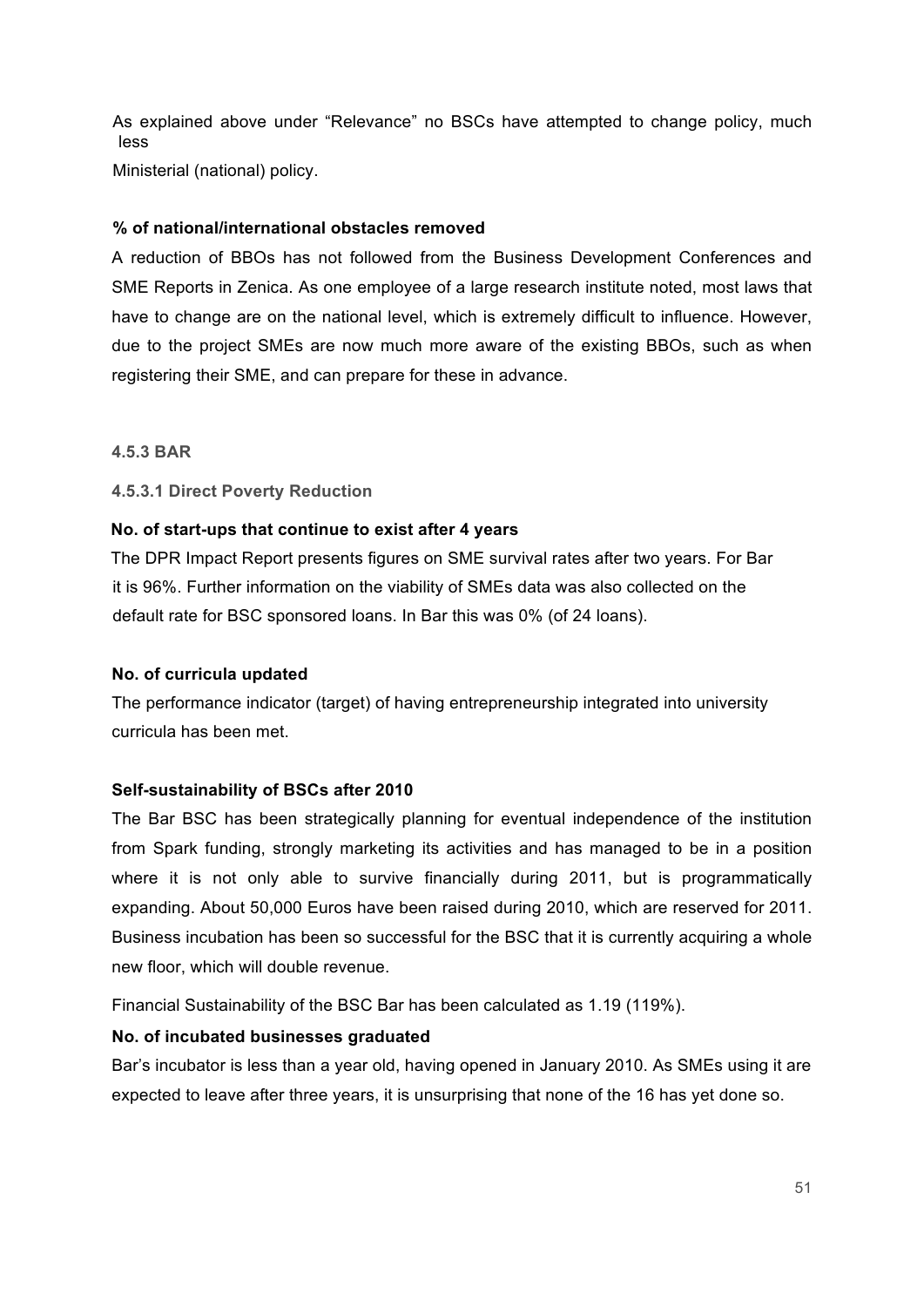## **% increase in sales of ISO/HACCP certified businesses**

As explained above, the larger businesses have been unwilling to transparently report data on turnover and export figures so it has been difficult to gather data on how or if businesses which gain certification with BSC-assistance have been able to increase their sales.

Each BSC collected different sets of data for this indicator though in Bar these were so unreliable it has not been possible to find any data to measure this indicator.

# **4.5.3.2 Capacity Building**

# **% increase Partner turnover/overhead rate**

As explained above this indicator was not measured directly and, while it is likely that across the four BSCs the target was met, no disaggregated data is available to confirm this.

# **4.5.3.3 Policy Making**

## **% increase in satisfaction rate with policies among SMEs**

There is no available data on SME satisfaction with policies.

## **Ministerial policies adjusted on SME development**

As explained above under "Relevance" no BSCs have attempted to change policy, much less Ministerial (national) policy.

## **% of national/international obstacles removed**

Some of the main BBOs in Bar's SME Study and Roundtable Discussions revolve around special planning and the receipt of licences, which are often dealt with at a national level. In general it is too early to determine whether this project will lead to a reduction of BBOs as it had not been completed at the time of the Policy Making Impact Report.

## **4.5.4 BITOLA**

## **4.5.4.1 Direct Poverty Reduction**

## **No. of start-ups that continue to exist after 4 years**

The DPR Impact Report presents figures on SME survival rates after two years. For Bitola it is 90%. Further information on the viability of SMEs data was also collected on the default rate for BSC sponsored loans. In Bitola this was 0% (of 33 loans).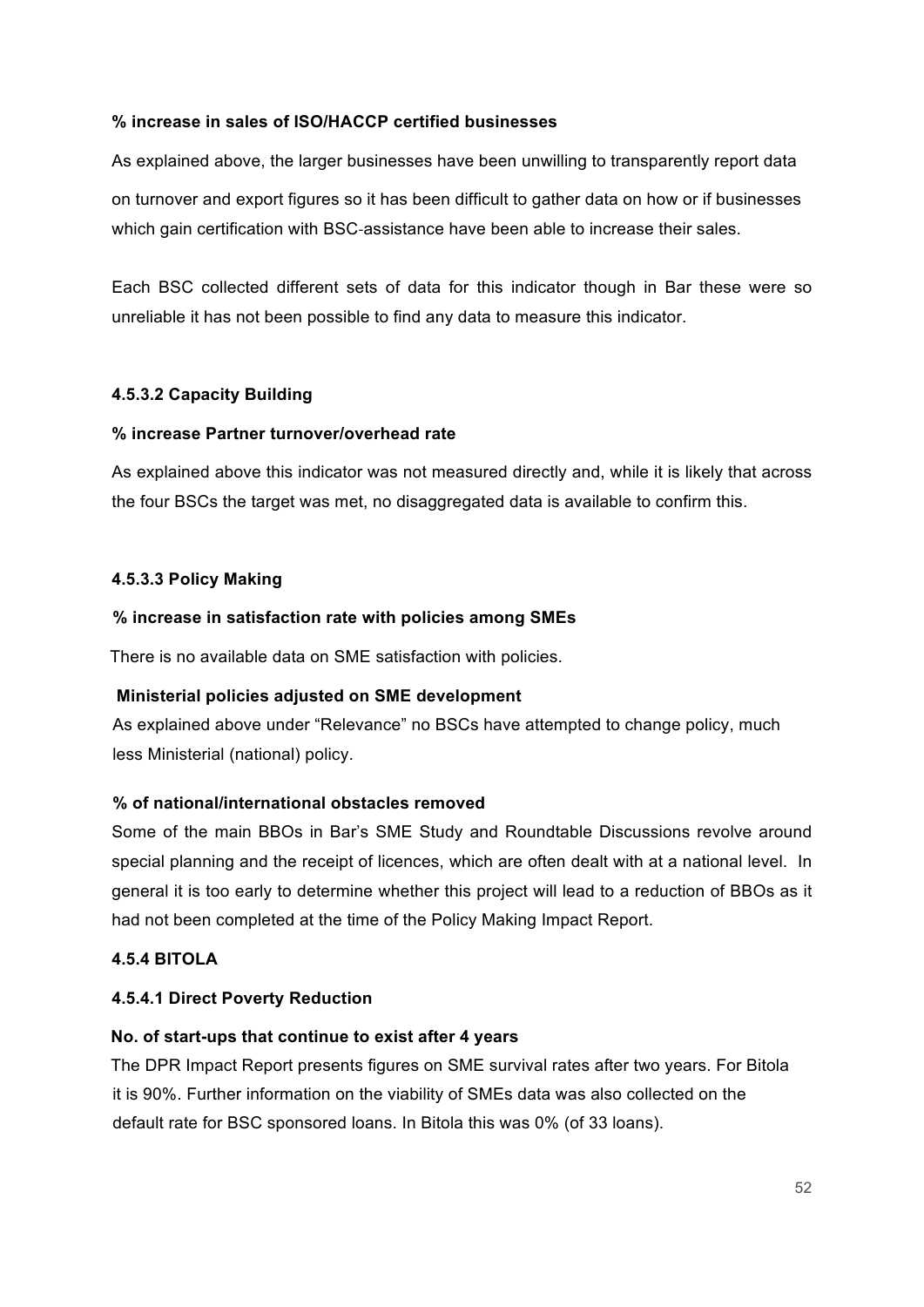#### **No. of curricula updated**

The performance indicator (target) of having entrepreneurship integrated into university curricula has been met.

### **Self-sustainability of BSCs after 2010**

Over the course of the three years 2011 – 2013 the Bitola BSC will receive a total of US\$ 1, 336,857 (approximately 968,736 Euros). This money will be provided by USAID for projects that target economic growth with the support of new and existing SMEs, technology transfer for supporting SMEs with tools for innovation and lastly, the establishment of different forums for various private and non-governmental agencies. As Ringler says in the CB Impact Report, "this should not be equated with true sustainability as one donor (Spark) is essentially superseded by another donor (USAID)." However, Ringler believes Bitola BSC will use the breathing space offered by these funds to develop a strategic plan which includes financial sustainability. Financial sustainability is over 100% for the next three years.

#### **No. of incubated businesses graduated**

Bitola's incubator is just over two years old having opened in November 2008. As SMEs using it are expected to leave after three years it is surprising that 6 of the 8 have already done so. It is unclear to the additional evaluator how this has come about.

## **% increase in sales of ISO/HACCP certified businesses**

As explained above, the larger businesses have been unwilling to transparently report data on turnover and export figures so it has been difficult to gather data on how or if businesses

which gain certification with BSC-assistance have been able to increase their sales.

Each BSC collected different sets of data for this indicator though in Bitola these were so unreliable it has not been possible to find any data to measure this indicator.

## **4.5.4.2 Capacity Building**

#### **% increase Partner turnover/overhead rate**

As explained above, this indicator was not measured directly and, while it is likely that across the four BSCs the target was met, no disaggregated data is available to confirm this.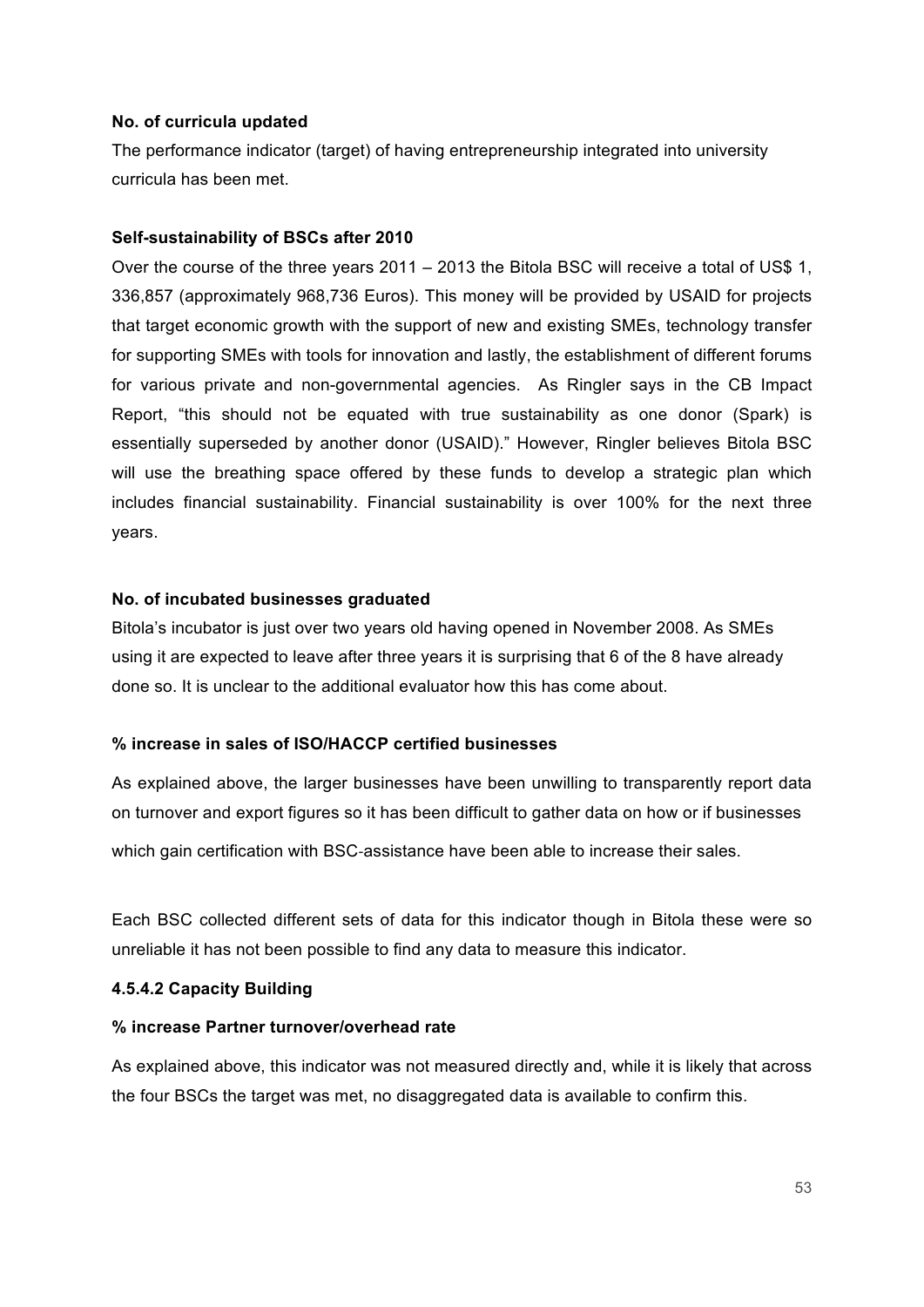#### **4.5.4.3 Policy Making**

# **% increase in satisfaction rate with policies among SMEs**

There is no available data on SME satisfaction with policies.

#### **Ministerial policies adjusted on SME development**

As explained above under "Relevance" no BSCs have attempted to change policy, much less Ministerial (national) policy.

#### **% of national/international obstacles removed**

In Bitola there was a reduction in the number of BBOs for those SMEs and entrepreneurs that profited from the Funds and Loans Project as it considerably facilitated the establishment of their company or business, fostered employment and supported entrepreneurship development in general. This is a finding of the Policy Making Impact Report though it does not say which of the BBOs were overcome.

The ISO/HACCP project also led to a reduction in BBOs for participating SMEs and entrepreneurs as it helped them obtain licences and contributed towards making their business more competitive on the national and especially international market in the near future. The impact has been rather slight on the national market, as ISO is not yet required by national law. However, HACCP is required and companies that have received it as a result of the BSC's intervention are now free of BBOs in this regard.

#### **4.6 Conclusions & summary**

SEBSN is a substantial and complex undertaking not least due to the 4 different countries in which the BSCs are located. Although in the same Western Balkan region they have different economies, political systems and cultures. Since 2007 and the start of the SPARK Project all have progressed at different rates relative to the criteria against which they are to be measured. This has mainly to do with the extent to which local Partners have collaborated in carrying out their obligations to the Project as well as the extent to which each BSC has understood or interpreted the performance indicators. It also concerns the accumulation of large amounts of data mainly on a quarterly basis for reporting purposes. Pre-determined targets within different components (Direct Poverty Reduction, Capacity Building and Policy Making) and within different parameters (Efficiency, Effectiveness and Relevance) add a further dimension to the scope of the Project. Budgets for each BSC have to be disbursed and managed in accordance with guidelines set out in MOUs between SPARK/BSCs and Partners or other agreements as well as those relating to loan credit guarantee funds. As local discretion in this respect is limited in terms of expenditures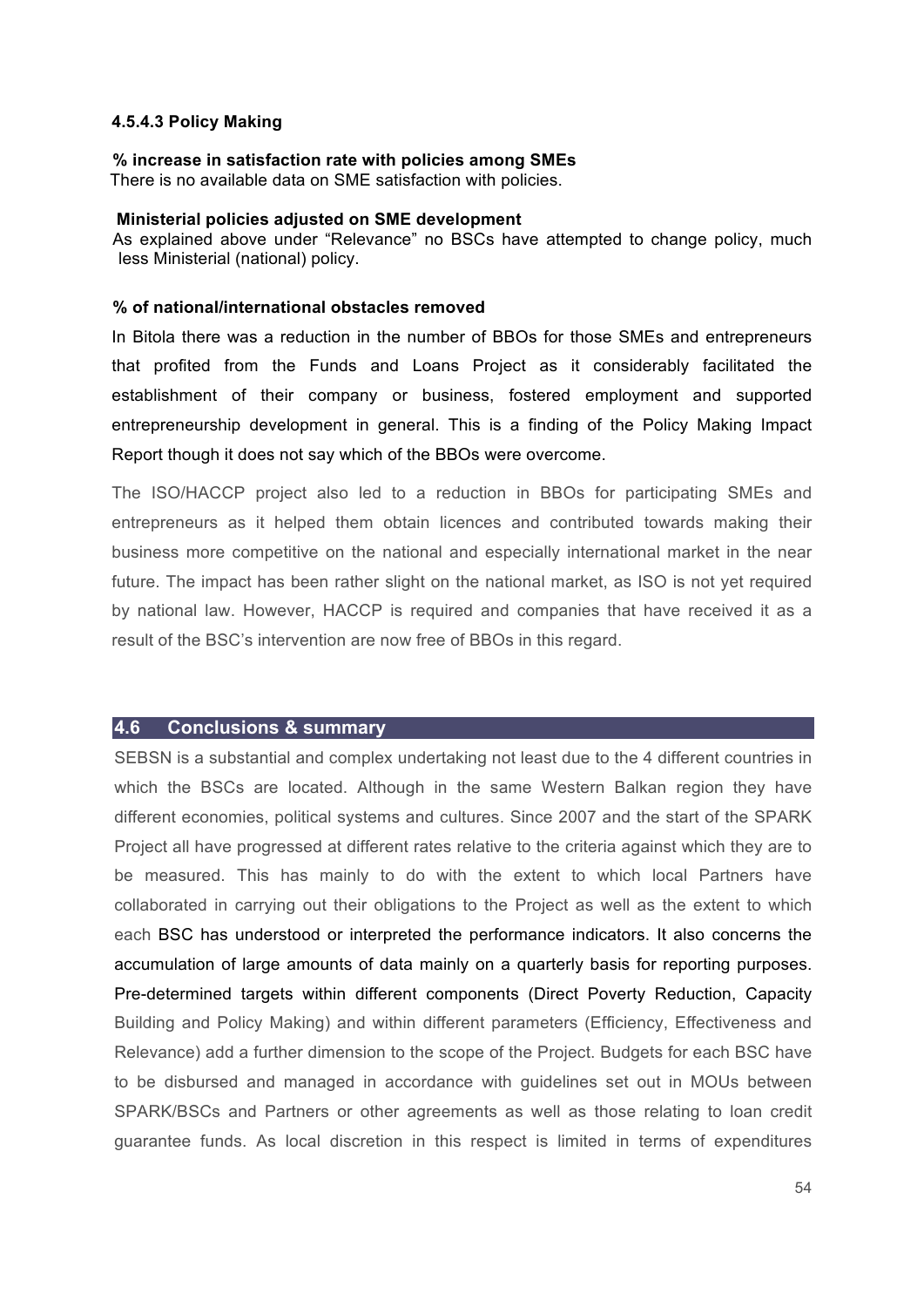allowable without SPARK approval it is possible that delays in plans by BSCs to implement local initiatives may occur (actually all BSC directors held this view). In addition, one has to consider the nature and extent of the skills and expertise of Project teams to deliver planned objectives and whether BSC directors have the requisite knowledge and experience to manage and motivate staff to that end. Finally, one also has to consider the extent of perceptions held by local communities and target audiences, in particular regarding business-orientated initiatives such as business start-up centres and/or business incubators and therefore their propensity to take a favourable view of or participate in a project such as SEBSN.

It is therefore against this background that SEBSN should be viewed and from information gathered from both primary (existing data and information) and secondary (on-site interviews and focus groups) sources during the mission. It essentially has two parts: BSC operational activities and sustainability post-SPARK input. The first involves the setting and achievement of pre-determined overall aims of the Project together with the establishment of specific targets in pursuit of those aims and the second, the implementation of measures designed to help the BSCs become self-sustainable after the end of the Project in December 2010.

From the above analysis of the available data and information gathered during the evaluation site visit from all sources the following can be determined. It should be noted that these conclusions are based on those of the main evaluator as made in July 2010 but have been modified and added to by the additional evaluator on the basis of three subsequent impact studies in the areas of poverty reduction, capacity building and policy making.

- 1. In general, within the component Direct Poverty Reduction, most of the objectives and targets were achieved by the end of 2010.
- 2. On closer inspection of the facts as presented it is clear that differences in performance between the BSCs exist in terms of delivering set targets, for example, in the number of businesses started/strengthened, trainers trained, training course participants and jobs created. However, this has not detracted from the overall aims although it does raise the issue of whether or not a simple division of set targets by 4 is appropriate given the point raised earlier that each of the BSC geographic locations has its own idiosyncrasies which are bound to have an impact on performance.
- 3. Progress in the area of Policy Making has been less than in the other two (poverty reduction and capacity building). In July 2010 the main evaluator stated that there was no way of knowing whether actions taken during the lifetime of the Project to that time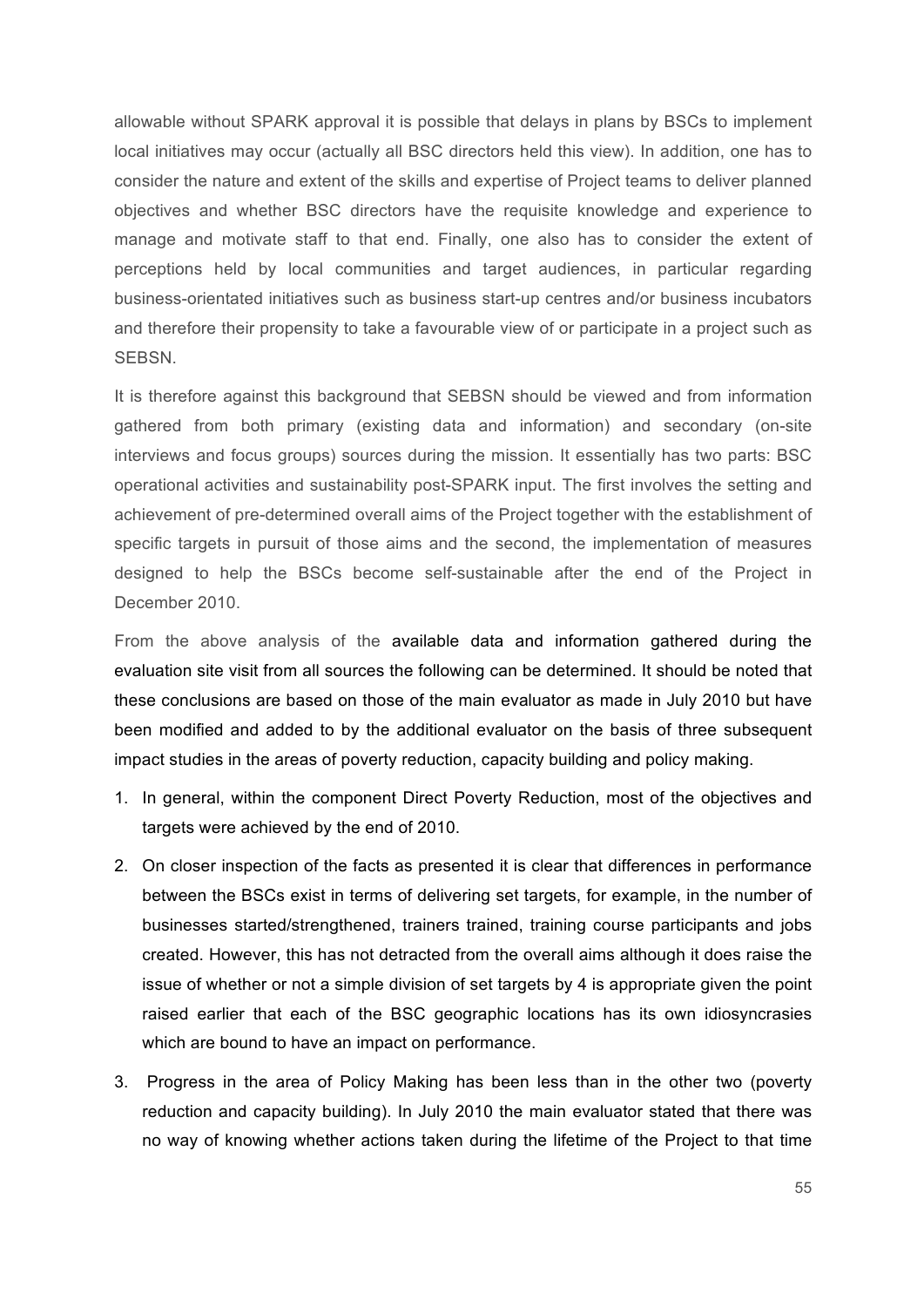had resulted in any changes in government policy; this was because there was no data available. Since then data has indeed been collected in this area. SME satisfaction with BSC services has generally been high and some of the obstacles to business have been reduced. However, the changes foreseen in international, national and even local policies have not been realised. It was probably too ambitious to expect that they would be in the lifetime of this project; nor do BSCs appear prepared to labour in this area.

- 4. In terms of the contribution of Partners regarding their obligations to the Project as defined in signed MOUs between them and SPARK at the beginning of the Project, this has had mixed results which are often dependent on the role played by the Municipality in taking the lead in supporting the BSC. The relevance of this is that the Municipalities' in kind contribution usually involves the allocation of space or premises for the use of the BSC and Business Incubator. In Kragujevac co-operation between the BSC and Municipality has become tenuous not least because the BSC and Business Incubator are now housed in separate locations, with the latter managed by a Municipality appointee. In Bar the premises hosting the BSC/Business Incubator are owned by the Municipality who have not officially committed to maintaining this status quo after the end of the Project. This appears due to politics rather than economics but could have an impact on sustainability. Bitola had a similar issue but no longer appears to be the case given the BSC's very recent award of a substantial USAID funded project which will now ensure its survival and current premises for the foreseeable future. Zenica BSC is located within the premises of the university together with the incubator in another part of the grounds. This relationship appears solid although the accommodation is not ideal.
- 5. From discussions with BSC directors and staff (separately and together) it is clear that differences of opinion exist between them regarding the roles and responsibilities of both parties. The prevailing view in all centres is that everyone 'works for' the director and acts according to instruction. There is no scope or motivation for pro-active initiative. This has resulted in lack of delegation of responsibilities which is often reflected in slow or late delivery of actions requested by the director (usually apropos deadlines set by SPARK).
- 6. In terms of life after the Project the situation has improved since the July evaluation report though much still needs to be done. At that time emphasis appeared to be focused on tendering and winning new donor-funded projects rather than viewing the BSC/Business Incubator as a stand-alone entity in its own right with possible alternative sources of income based on experience and 'lessons learnt' gained on the Project to date. While this is still true to a certain extent it can now be reported that Bar has been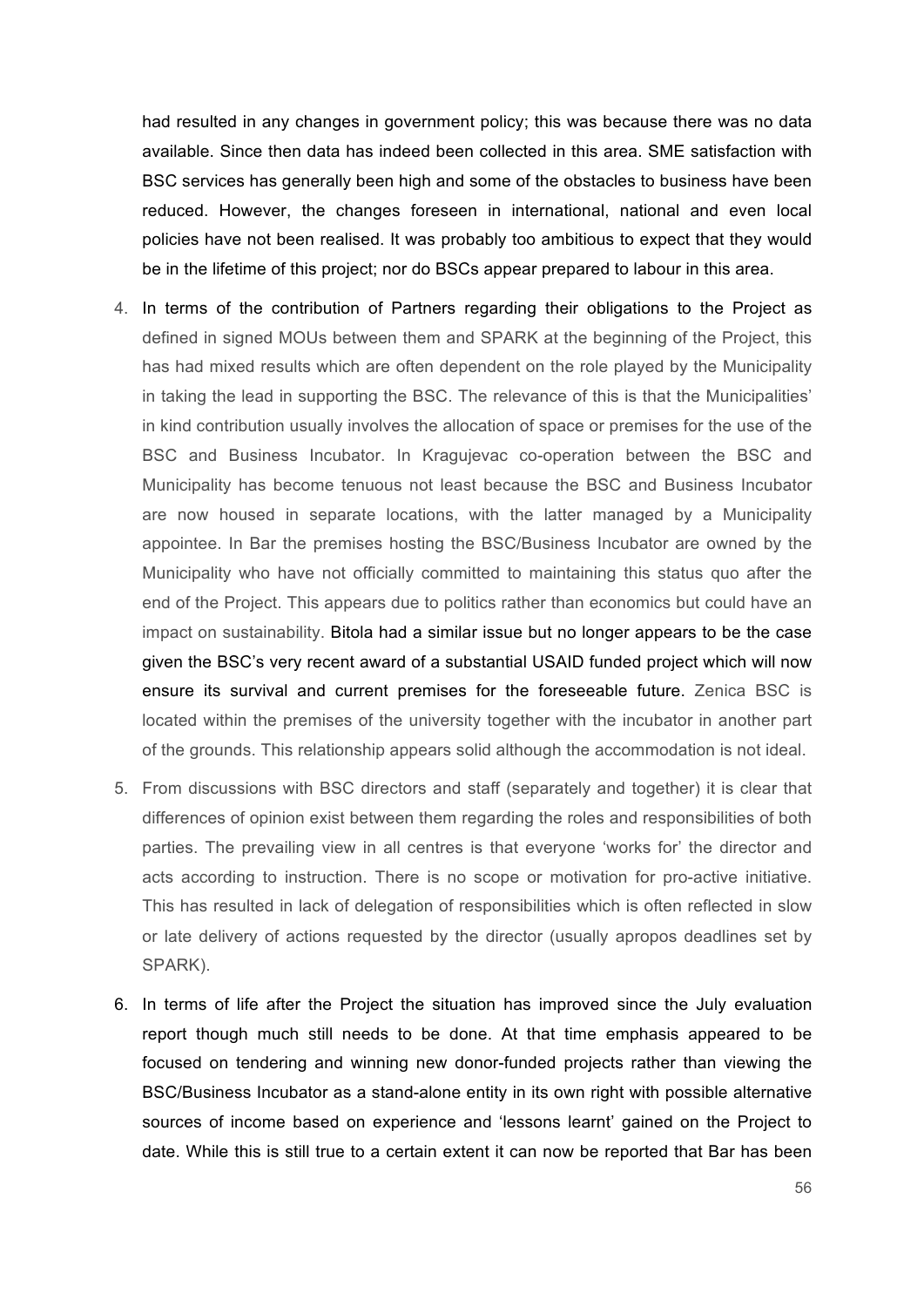planning strategically and has had successes in marketing its services, is expanding and will be financially sustainable in 2011. Kragujevac is also financially sustainable for that year. In July 2010 it could be said that, "With the exception of Bitola with its recent award (c.\$1.4m) and rather worryingly no other income has been so far identified by any of the BSCs as of January 2011"; five months later this is no longer true and – though no other BSC has anywhere near matched the size of Bitola's income - we may be a little more optimistic for the future.

- 7. This also raises the issue of human resources in the BSCs. Did the team have the requisite skills at the start of the Project to carry out the duties required of them and if not, do they have them now? The generally negative view of the main evaluator in July 2010 was understandable given the evidence. Now, however, there are signs of some improvement, as reported in the Capacity Building Impact Report of December 2010. Whereas earlier few of the staff in the BSCs (except some of the BSC Directors) had undergone any sort of training either to improve their operational skills or knowledge of how to advise entrepreneurs or SMEs, all the BSCs now have staff who have been trained. Training includes such areas as the design of promotional material and the updating of the BSC webpage in Bar and means they can now be undertaken by the BSC itself instead of having to hire in external experts. More generally there has been training in computer skills, management, fundraising and, significantly, analysis of problems encountered by SMEs which has resulted in a better understanding of the kinds of support needed. The benefits of training have not been even (Zenica lags behind in this respect) and one should not exaggerate the changes seen in the last half of the year. It is not yet certain that the BSC teams are really equipped to run the BSC on a professional, commercial basis post-SPARK funding. But the trend is encouraging.
- 8. In July 2010 the main evaluator wrote:

"A more serious issue in terms of sustainability is the obvious lack of planning in the BSCs for ultimate independence starting January 2011. Rather than seen as a prerogative it has not in most cases been thoroughly considered although sustainability issues have been discussed between the BSCs and SPARK in particular at a BSC Director's meeting in Dubrovnik in May 2009. It can of course be argued that in the dayto-day implementation of the Project it is difficult for BSC directors to allocate sufficient time for sustainability matters given the targets that they have to meet. This then raises the dichotomy of whether it is possible to implement a project of this nature and run a Business Start-Up Centre and Incubator at the same time. In this case it would appear that this has not been possible.

9. "Where sustainability plans have been prepared by external consultants these have largely either not been fully understood or put aside for later consideration. Reasons for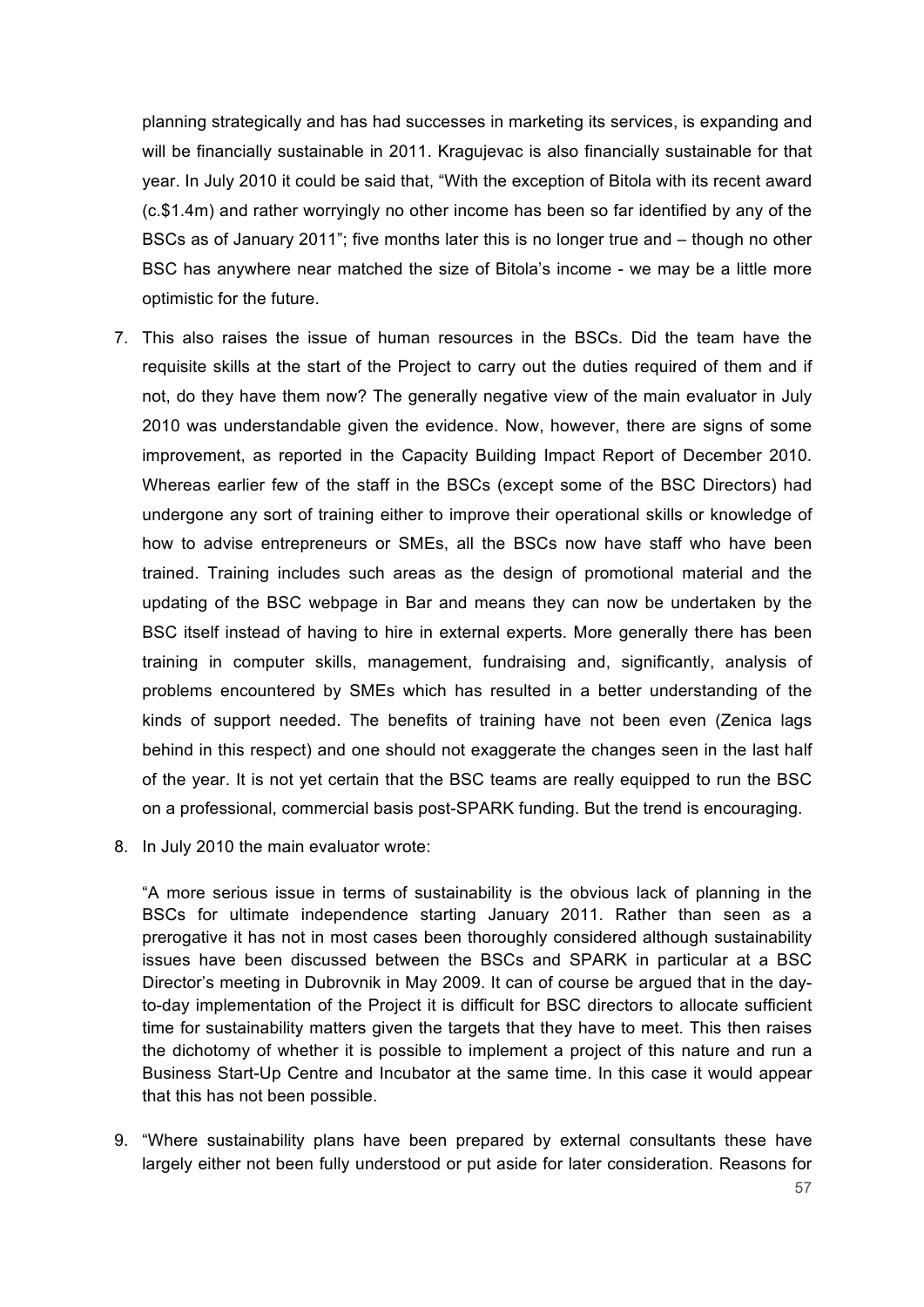this are that these reports are either too complicated and lengthy or based on a 'wish list' of things required to make sustainability happen. Confusion exists between the meaning of sustainability and business planning neither of which appear to have led to real actions being taken now by BSCs to secure survival or growth post-SPARK. A case in point is the recently prepared BSC Zenica sustainability plan for 2011-2014 which although addresses financial issues has no place for how anything is actually to be achieved. In reality, it seems that all of the staff there are already currently searching for new jobs which would indicate that their faith in achieving sustainability is limited or that they in any event anticipate a reduction in staffing requirements post-SPARK involvement."

- 10. Apart from the case of Zenica, where the situation remains precarious, the future for BSCs looks much better in December than in July 2010 with three of the four BSCs financed sufficiently to carry them at least through 2011, one of them to the end of 2012 and one to December 2013.
- 11. Some confusion also appears to exist among the BSCs regarding the combination of a Business Start-up Centre and a Business Incubator. This is manifested in literature and in signage at the centres. In Bar the words Business Incubator do not appear on the nameplate at the entrance to the building which is not surprising as the main floor of the building occupied by the BSC has 'BIZNIS CENTRE' in the title in large letters. In Kragujevac the issue is now largely irrelevant, as the Business Incubator has no direct connection with the BSC main office. In short, the marketing and promotion of the BSC/ Business Incubator 'brand' is confusing and likely to send different signals to different intended clients. In reality they are not the same thing. The current BSC set up under the derivation Business Start-up Centre does not immediately give the impression of an advisory body with in-house consultancy services nor at first glance does it appear directly connected with a Business Incubator with the exception of Bitola and to a lesser extent Bar. In terms of where/how the BSCs/Business Incubators are physically presented a wide gulf exists between locations. BSC Bitola is the most professional looking structure in overall appearance whilst BSC Zenica gives the impression of an organisation connected with student administration and with an incubator effectively in name only on nearby premises.
- 12. In terms of SPARK management and control of the Project this is effectively structured via an administrative office in Belgrade with a Project Director responsible for not only this initiative (SEBSN) but also two other projects in Novi Sad and Kosovo and with a small team of assistants. Performance is measured by quarterly Monitoring & Evaluation Reports (M & E Reports) from the BSCs which depict actual against plan with respect to targets and highlight activities still to be achieved/addressed. Due to the way in which SPARK funds can be spent by the BSCs locally there appears to be a considerable amount of micro-management going on which has the (unintentional) effect of limiting decision-making by the BSC directors, resulting in delays in starting/ completing initiatives (according to the directors). As this is not a forensic analysis of the way in which funds have been allocated or spent it is difficult to verify this perception although it would be unrealistic to argue that it hasn't happened on occasion. Given this structure and given the different geographic locations of the BSCs a significant amount of credit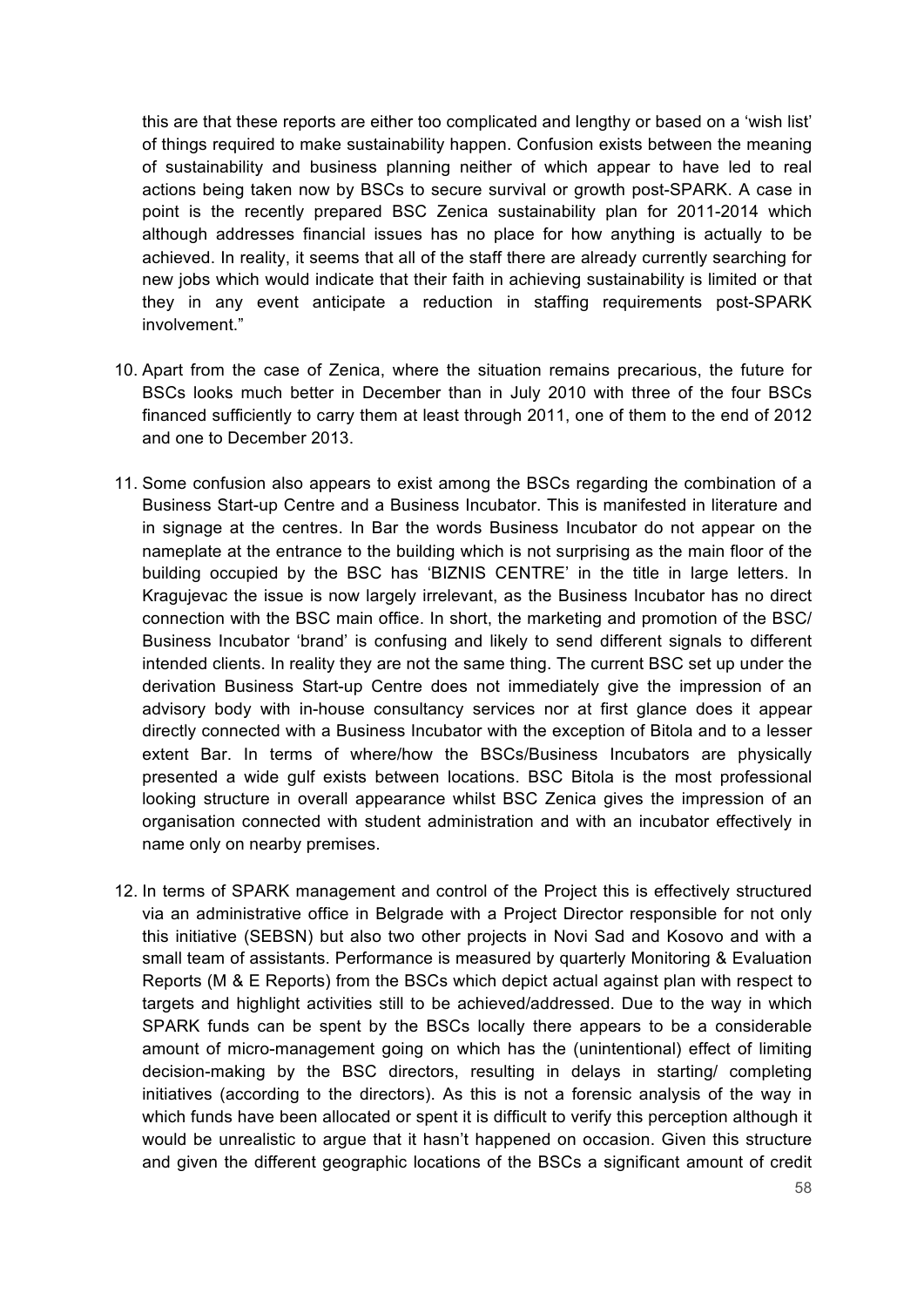should be given to the current Project Manager based in Belgrade for delivering the results achieved so far, together with the contribution made earlier by the other Project Manager who left the project in September 2008.

- 13. The main evaluator wrote in his July 2010 report: "Finally, with regard to Impact Assessment studies commissioned by SPARK designed to gain an understanding of the impact of the Project on employment and income levels of companies which have been supported by the BSCs in one form or another, these are only useful to the extent of providing feedback based on comments and opinion at a particular point in time, namely, when completing a questionnaire. For the most part they are attitude surveys asking for a viewpoint on intention with the exception of a number of jobs created following assistance or whether a business has started in the first place after receiving support from the BSC either as a BPC winner or in some other capacity. This kind of information when based on fact is highly relevant and underscores the positive aspects of BSC support to intended target audiences. All other points of view are subjective and speculative and thus add little value to planning as they could change depending on perceptions related to the issues requiring comment. In this respect too, year on year data gathered from these studies may not provide a true picture of events again with the exception of actual number of jobs created or businesses started as they would eventually be trackable and relatively easily recorded. However, even if this were the case, what may seem a poorer performance from one year to the next may easily be attributable to a wide variety of circumstances and influences beyond the measurability of the monitoring tools available for that purpose and should therefore not be taken as a means to any sort of forward planning or strategy development. The additional evaluator, as will be clear by now, found the impact studies commissioned by SPARK to have been of great value in filling data gaps in the areas of poverty reduction, capacity building and, to a lesser extent, policy making at the levels of effectiveness and relevance.
- 14. The only remaining issue to comment upon concerns the comments, suggestions and observations of people interviewed during the evaluation process including representatives from Project Partners, BPC participants and winners, students and training course participants. Here, there is universal agreement that SPARK has made a significant and beneficial contribution to all concerned and that without SPARK funding and involvement businesses may not have started and companies may not have taken on more employees, Partner organisations would not have progressed through lack of capacity building measures and upgrading of facilities etc. In a wider context the prevailing view is that the BSCs have contributed greatly towards educating local communities regarding the concept of business development and entrepreneurship in particular which is a major achievement in itself. In this respect it is arguable that SEBSN has been extremely successful.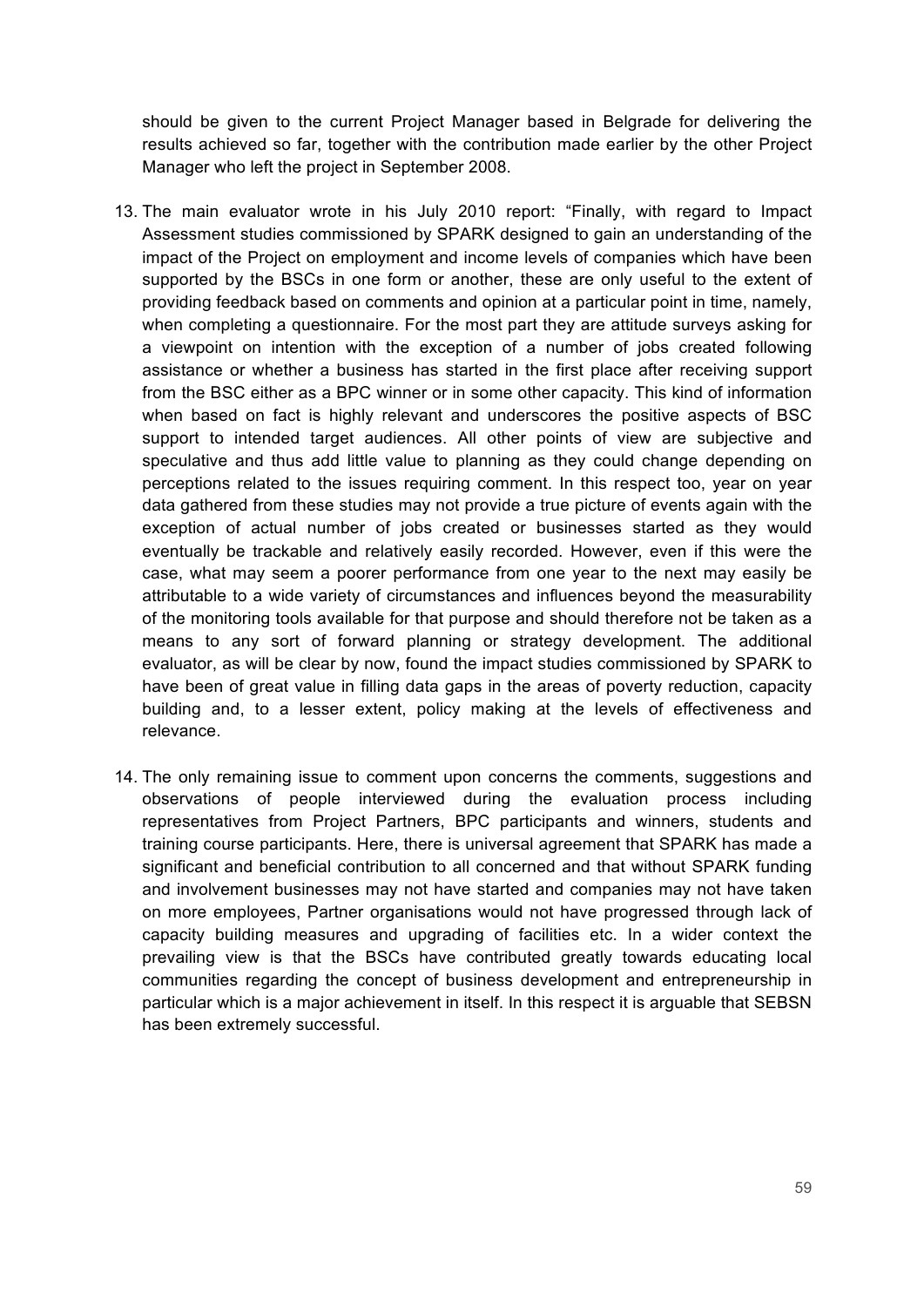# **5 BUSINESS START-UP CENTRE KOSOVO (BSC)**

# **5.1 BSC Kosovo Project Monitoring & Evaluation Matrix**

The following matrix summarises the findings from the evaluation mission to the BSC in Kosovo relative to the pre-determined objectives and performance indicators established for the Project. The Input section is the same as defined in the TOR for the assignment. The Output, Outcome and Impact sections provide an overview of whether these have been achieved or not together with the opportunity to comment or offer an explanation for the deviation from the plan. Sources of information include documentation provided by BSCK as well as from Partner institutions. Most of the data provided relates to the period commencing September 2008 to the end of December 2009. On occasion and where deemed appropriate for clarification purposes statistics to date are provided as a guide to overall progress (or otherwise) of the BSCK's performance with respect to the above criteria.

| <b>Objectives/Means</b>                                                                                                                                                            | <b>Performance</b><br><b>Indicators</b>                                                               | <b>Sources of Verification</b>                                                                                                                                                                                      | <b>Research Methods</b>                                                                                               |
|------------------------------------------------------------------------------------------------------------------------------------------------------------------------------------|-------------------------------------------------------------------------------------------------------|---------------------------------------------------------------------------------------------------------------------------------------------------------------------------------------------------------------------|-----------------------------------------------------------------------------------------------------------------------|
| <b>INPUT</b><br><b>Result 1:</b><br><b>BSCK transformed into</b><br>self-sustained local<br>entity                                                                                 |                                                                                                       |                                                                                                                                                                                                                     |                                                                                                                       |
| • Defining BSCK statutes<br>& register as non-profit<br>entity of main<br>stakeholders institutions<br>$\cdot$ Publishing annual<br>narrative & financial<br>plans & reports after | · Statutes approved<br><b>BSCK register</b><br>· Annual narrative &<br>financial plans/reports        | • Business registry data<br>• Progress reports<br>· BSCK proof of<br>registration & statute<br>· Sustainability strategy,<br>budgets, work plans<br>· Client service package<br>BSCK annual narrative &             | · Desk study &<br>interviews with<br>SPARK/BSC staff &<br><b>Project Partners</b><br>· Review of BSCK II<br>reports   |
| approval by the local<br>board<br>• Develop final draft<br>sustainability strategy<br>by 4 independent<br>experts                                                                  | approved<br>· Sustainability strategy<br>adopted by BSC<br>Management Board                           | financial reports<br>· HR development plan,<br>job descriptions<br>• Written forms for staff<br>performance assessment<br>· Business skills training<br>reports & attendance lists<br>• Post training survey        | · Review of<br>sustainability plan<br>· Site visit to Pristina,<br>Kosovo<br>• Review of staff<br>capacities          |
| · Discuss & approve<br>sustainability strategy<br>by the local board<br>• Recruiting new office                                                                                    |                                                                                                       | among training<br>participants<br>· Survey among training<br>participants on<br>employment                                                                                                                          | • Review of SME<br>databases<br>· Impact assessment                                                                   |
| staff in minority<br>outreach locations<br>Installing new advisory<br>$\bullet$<br>committee members<br>involving minority<br>communities                                          | • 3 field offices in N.<br>Mirtovica, Gracanica &<br>Peja/Pec opened<br>· Advisory board<br>installed | • Business registry or court<br>registration documents<br>• Pre-trainer reports<br>• BSC online applicant<br>database<br>• 6 month project reports<br>SME database<br>Impact assessment<br>(carried out by SPARK to | (carried out by SPARK<br>to collect quantitative/<br>qualitative information<br>in advance of external<br>evaluation) |

|  |  | Table 2 Business Start-up Centre Kosovo evaluation matrix (targets for Year 2009) |  |  |  |
|--|--|-----------------------------------------------------------------------------------|--|--|--|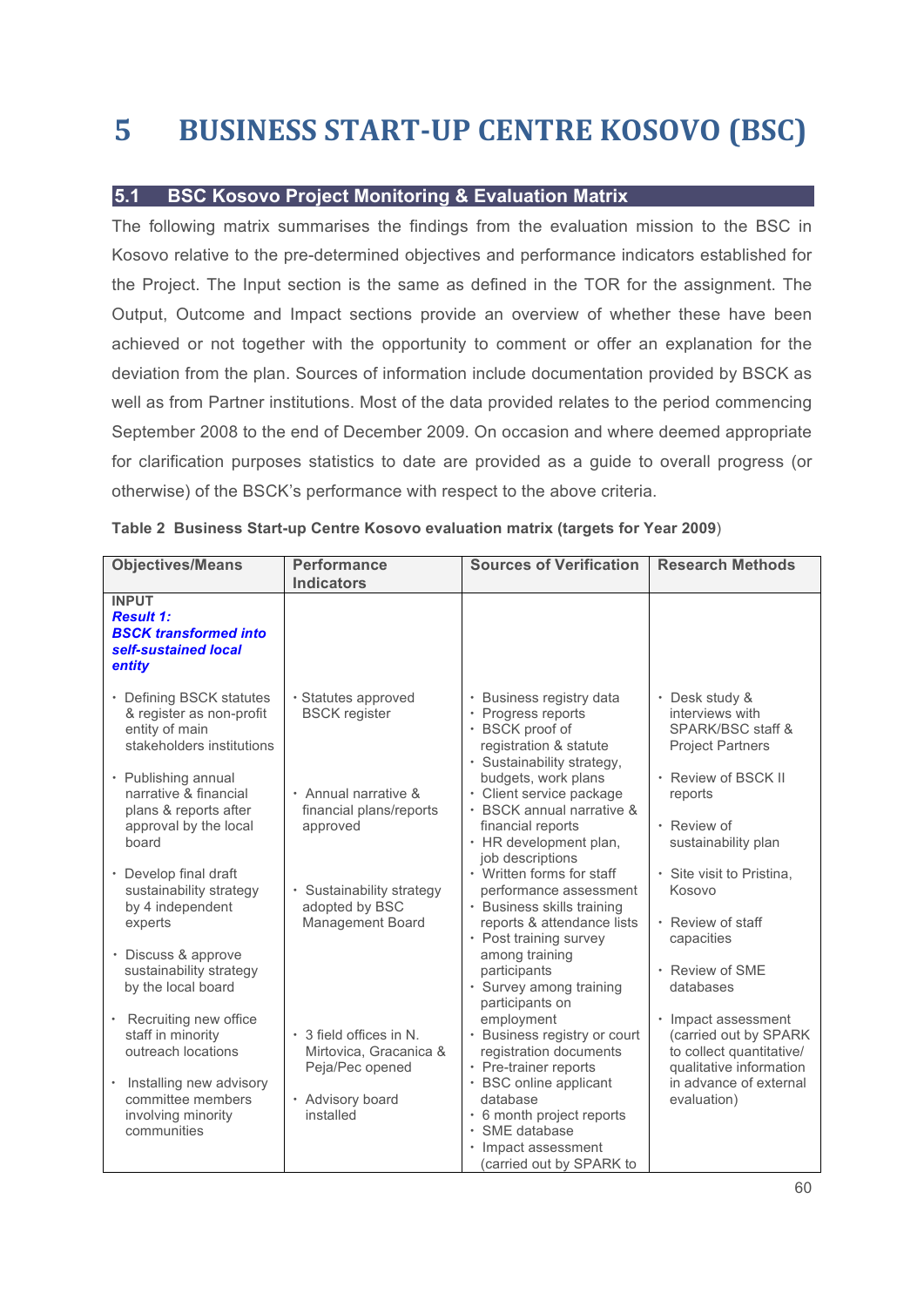| <b>Result 2: Business</b><br>trainings & competitions<br>resulting in 30 start-ups<br>• Recruiting international<br>& regional expert<br>trainers & organising<br>training of trainers<br>• Re-designing course<br>module syllabi &<br>readers as based on<br>lessons learnt<br>• Promoting training,<br>selecting participants &<br>organise training<br>• Updating rules &<br>regulations for the<br>competition & promoting<br>it widely<br>· Jury selects best plans<br>that are awarded in<br>public events<br>• Deliver consultancy,<br>micro-credit, free<br>registration | • 10 local trainers, 2<br>regional trainers & 1<br>EU trainer engaged<br>• 11 revised & new<br>modules/readers<br>developed<br>• 1000 youths applied,<br>250 positions in 12<br>sessions<br>• Updated competition<br>regulations, 250,000<br>reached annually<br>· 15 plans selected, 120<br>plans (12 of which are<br>from minorities | collect quantitative/<br>qualitative information in<br>advance of external<br>evaluation) |                                                                                                                                |
|----------------------------------------------------------------------------------------------------------------------------------------------------------------------------------------------------------------------------------------------------------------------------------------------------------------------------------------------------------------------------------------------------------------------------------------------------------------------------------------------------------------------------------------------------------------------------------|----------------------------------------------------------------------------------------------------------------------------------------------------------------------------------------------------------------------------------------------------------------------------------------------------------------------------------------|-------------------------------------------------------------------------------------------|--------------------------------------------------------------------------------------------------------------------------------|
|                                                                                                                                                                                                                                                                                                                                                                                                                                                                                                                                                                                  | consulting (375 days)<br>• 15 MSMEs registered<br>for free<br>· 70,000 EUR provided                                                                                                                                                                                                                                                    |                                                                                           |                                                                                                                                |
|                                                                                                                                                                                                                                                                                                                                                                                                                                                                                                                                                                                  | in loans                                                                                                                                                                                                                                                                                                                               |                                                                                           |                                                                                                                                |
|                                                                                                                                                                                                                                                                                                                                                                                                                                                                                                                                                                                  | <b>EFFICIENCY - comparison between OUTPUT and INPUT</b>                                                                                                                                                                                                                                                                                |                                                                                           |                                                                                                                                |
| <b>Objectives/Means</b>                                                                                                                                                                                                                                                                                                                                                                                                                                                                                                                                                          | <b>Performance</b><br><b>Indicators (Plan)</b>                                                                                                                                                                                                                                                                                         | Level of<br><b>Achievement</b><br>(Actual)                                                | <b>Comments/Reasons</b><br>for Deviation (if any)                                                                              |
| <b>OUTPUT</b>                                                                                                                                                                                                                                                                                                                                                                                                                                                                                                                                                                    |                                                                                                                                                                                                                                                                                                                                        |                                                                                           |                                                                                                                                |
| <b>Result 1:</b><br><b>BSCK transformed into</b><br>self-sustained local<br>entity                                                                                                                                                                                                                                                                                                                                                                                                                                                                                               |                                                                                                                                                                                                                                                                                                                                        |                                                                                           |                                                                                                                                |
| · BSCK registered as<br>local non-for-profit<br>shareholder entity on<br>30/11/08 with Board                                                                                                                                                                                                                                                                                                                                                                                                                                                                                     | · BSCK legally registered                                                                                                                                                                                                                                                                                                              | · BSCK registered as<br>NGO on 26/06/2009                                                 | · Renamed Business<br>Support Centre Kosovo -<br>delayed due mainly to<br>problem in setting up a<br><b>Business Incubator</b> |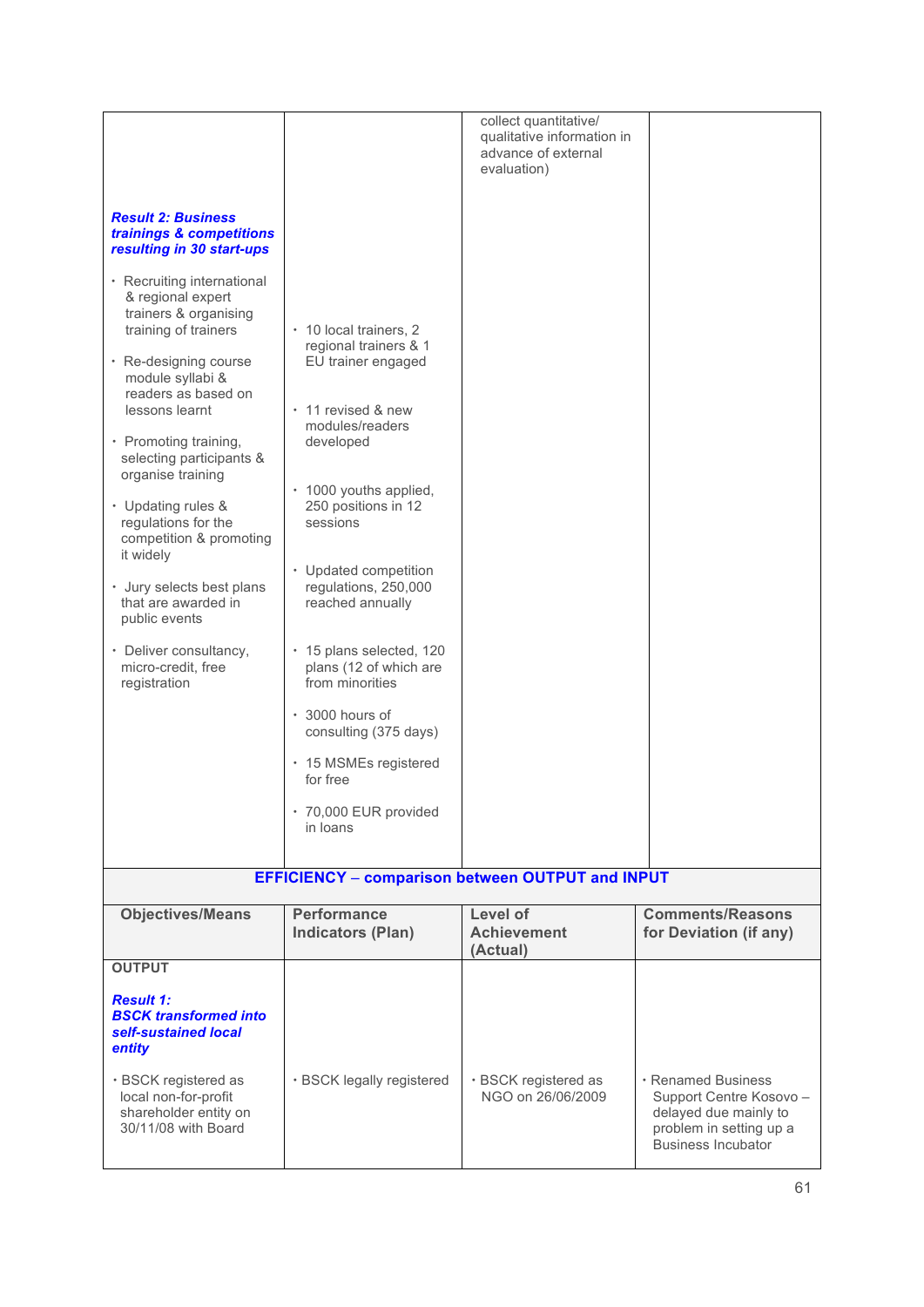| • 3 annual narrative &<br>financial plans & reports<br>approved by the Board                                                                                      | $\cdot$ 2 annual narrative &<br>financial reports<br>approved by the Board   | · Annual reports for<br>2006/7 and 2008/9<br>published                                                                   | · Target achieved                                                                                                                                                                 |
|-------------------------------------------------------------------------------------------------------------------------------------------------------------------|------------------------------------------------------------------------------|--------------------------------------------------------------------------------------------------------------------------|-----------------------------------------------------------------------------------------------------------------------------------------------------------------------------------|
| · 4 experts develop 1<br>detailed final draft<br>sustainability paper<br>· Sustainability strategy<br>approved by Board by<br>30/12/08 and<br>implemented by BSCK | · Sustainability written &<br>adopted by the Board                           | · Sustainability strategy<br>approved by Board of<br>Directors 29/12/09                                                  | · Objective achieved later<br>than anticipated due to<br><b>Business Incubator</b><br>unresolved issues                                                                           |
| • 1.5 f/t staff recruited in<br>minority locations                                                                                                                | · 1.5 f/t staff engaged in<br>field offices                                  | • 1 f/t person covering<br>Mitrovica & Gracanica<br>+ other minority<br>locations & 1 p/t person<br>in Peja until target | · Objective achieved                                                                                                                                                              |
| • 6 new Advisory Board<br>members installed<br>representing 3 minority<br>communities by<br>30/11/08                                                              | · 6 Advisory Board<br>installed                                              | reached<br>. 4 Advisory Board<br>members installed                                                                       | · Target not achieved. Due<br>to political sensitivity of<br>bringing Kosovo,<br>Albanian and Serbian<br>communities together it<br>was decided to abandon<br>this Advisory Board |
| <b>Result 2:</b><br><b>Business trainings &amp;</b><br>competitions resulting                                                                                     |                                                                              |                                                                                                                          |                                                                                                                                                                                   |
| in 30 start-ups<br>· 20 local trainers (re)-<br>trained by 4 regional & 1<br>EU expert trainers                                                                   | . 10 local trainers trained,<br>2 regional & 1 EU expert                     | · 27 local trainers trained<br>(to date)                                                                                 | · Target met (& exceeded)<br>· Target met (& exceeded)                                                                                                                            |
| • 22 revised & new<br>modules incl. syllabi &<br>readers available                                                                                                | • 11 revised & new<br>modules incl. course<br>syllabi & readers<br>available | • 16 courses revised or<br>created with input from<br>pre-trainer & trainers                                             | · Target met (& exceeded)                                                                                                                                                         |
| . 2,000 youths apply<br>annually for 500<br>positions in 24 sessions.<br>The best are selected &<br>trained                                                       | • 1,000 youths apply<br>annually for 250<br>positions in 12 sessions         | . 1,520 youth applicants<br>take up 359 positions<br>in 12 training modules<br>(ave. of 5 modules<br>each)               | • BSCK advised that the<br>definition of<br>'strengthening' is unclear<br>and open to                                                                                             |
| • 100 businesses<br>strengthened per year<br>(20% of participants<br>come from existing<br>MSMEs)                                                                 | • 100 businesses<br>strengthened (20<br>participants from<br>existing MSMEs  | · No specific numbers<br>provided other than<br>100 exceeded if<br>include BPC winners,<br>trade fairs & ISO             | interpretation<br>· No explanation provided                                                                                                                                       |
| · New rules & regulations<br>published & 250,000<br>youths reached annually<br>in campaign                                                                        | · Rules published,<br>250,000 youths reached<br>annually                     | workshops<br>. No data or information<br>provided                                                                        | · Interpreted by BSCK as<br>training module sessions                                                                                                                              |
| • 48 Business skills<br>training sessions held,<br>1,000 participants<br>trained & 2 Business                                                                     | · 24 trainings held, 2 BPC                                                   | · 28 trainings (till 08/09)<br>+ 33 trainings (12/09-<br>02/10)                                                          | · Target met in terms of<br>plan selection                                                                                                                                        |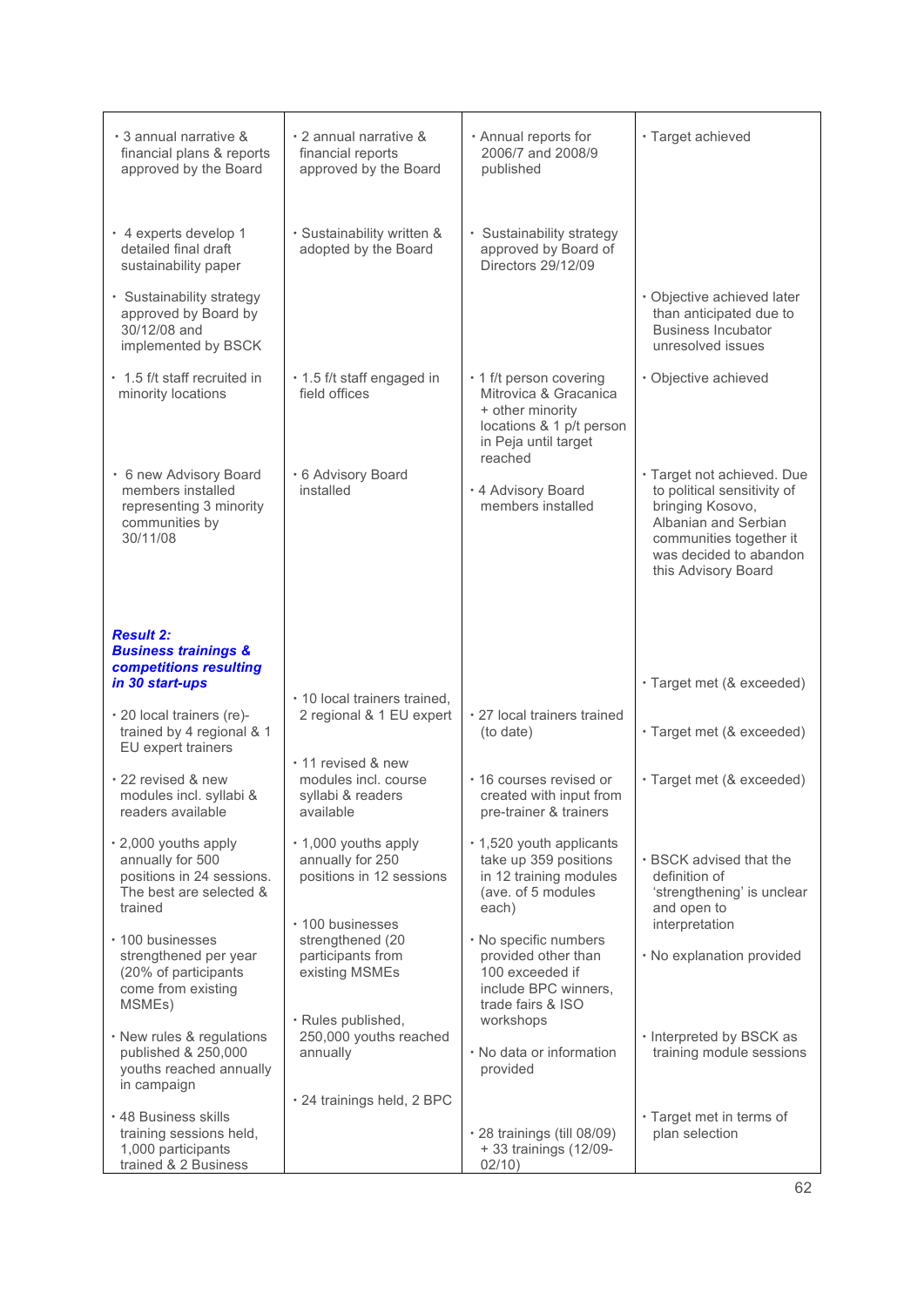| Plan Competitions by<br>2010<br>• 30 Plans selected from<br>240 plans (of which 24<br>were minorities) &<br>announced in award<br>ceremonies<br>• 3,000 hours (375 days)<br>of consultancy delivered<br>on demand to the start-<br>ups<br>· 30 MSMEs registered for | ⋅ 15 Plans selected from<br>120 plans (12 minority)<br>· 1,500 hours consultancy<br>delivered<br>· 15 firms registered<br>· 70,000 EUR placed in<br>new credits | $\cdot$ 79 Plans submitted $-$<br>19 selected (end 2009)<br>· 2,400 hours delivered<br>· 16 firms registered (to<br>date)                                                                                                                                                    | · Target met (& exceeded)<br>· Target met<br>· Target met (& exceeded)                                                                                                                                                                                                                                                                                                                                                      |
|---------------------------------------------------------------------------------------------------------------------------------------------------------------------------------------------------------------------------------------------------------------------|-----------------------------------------------------------------------------------------------------------------------------------------------------------------|------------------------------------------------------------------------------------------------------------------------------------------------------------------------------------------------------------------------------------------------------------------------------|-----------------------------------------------------------------------------------------------------------------------------------------------------------------------------------------------------------------------------------------------------------------------------------------------------------------------------------------------------------------------------------------------------------------------------|
| free<br>• 140,000 EUR in new<br>loans extended to<br><b>MSMEs</b>                                                                                                                                                                                                   |                                                                                                                                                                 | • 97,000 EUR in new<br>credits allocated                                                                                                                                                                                                                                     |                                                                                                                                                                                                                                                                                                                                                                                                                             |
|                                                                                                                                                                                                                                                                     | <b>EFFECTIVENESS - degree to which OUTPUT leads to OUTCOME</b>                                                                                                  |                                                                                                                                                                                                                                                                              |                                                                                                                                                                                                                                                                                                                                                                                                                             |
| <b>Objectives/Means</b>                                                                                                                                                                                                                                             | <b>Performance</b><br><b>Indicators (Plan)</b>                                                                                                                  | <b>Level of</b><br><b>Achievement</b><br>(Actual)                                                                                                                                                                                                                            | <b>Comments/Reasons</b><br>for Deviation (if any)                                                                                                                                                                                                                                                                                                                                                                           |
| <b>OUTCOME</b><br><b>Result 1:</b><br><b>BSCK transformed into</b><br>self-sustained local<br>entity<br>· By January 1st, 2011,<br>BSCK is fully self-<br>sustainable in terms of<br>management and<br>finances                                                     | Degree to which BSCK<br>has developed its<br>sustainability to date                                                                                             | · Sustainability plan<br>developed and<br>approved for<br>implementation                                                                                                                                                                                                     | - Sustainability strategy<br>includes successful<br>applications for new<br>projects from donors<br>(approx. €1.3 million) up<br>to Dec. 2012. But no<br>figures which break down<br>income in years 2011-<br>2015 on the various<br>intended projects and<br>commercial activities<br>compared with estimated<br>overheads. It is therefore<br>impossible to state clearly<br>what the prospects for<br>sustainability are |
| · Annual amount raised<br>by the BSCK through<br>income generating<br>activities fees for<br>training, consultancy,<br>contribution from<br>Partner institutions, etc.<br>$\cdot$ Number and size of<br>inter-ethnic initiatives<br>developed by Partner            | $\cdot$ Fees earned to date<br>from external income<br>generating activities<br>$\cdot$ # inter-ethnic<br>proposals/Projects<br>developed                       | · 5,375 EUR generated<br>in 2009 from training<br>fees & 56,471<br>\$US<br><b>USAID</b><br>Micro<br>from<br>Enterprise<br>Training<br>program. By end of<br>2010<br>new<br>project<br>funding from donors of<br>approx. €1.3 million<br>• BSCK has submitted<br>proposals to | $\cdot$ No information on $\,$<br>Partners developing<br>initiatives                                                                                                                                                                                                                                                                                                                                                        |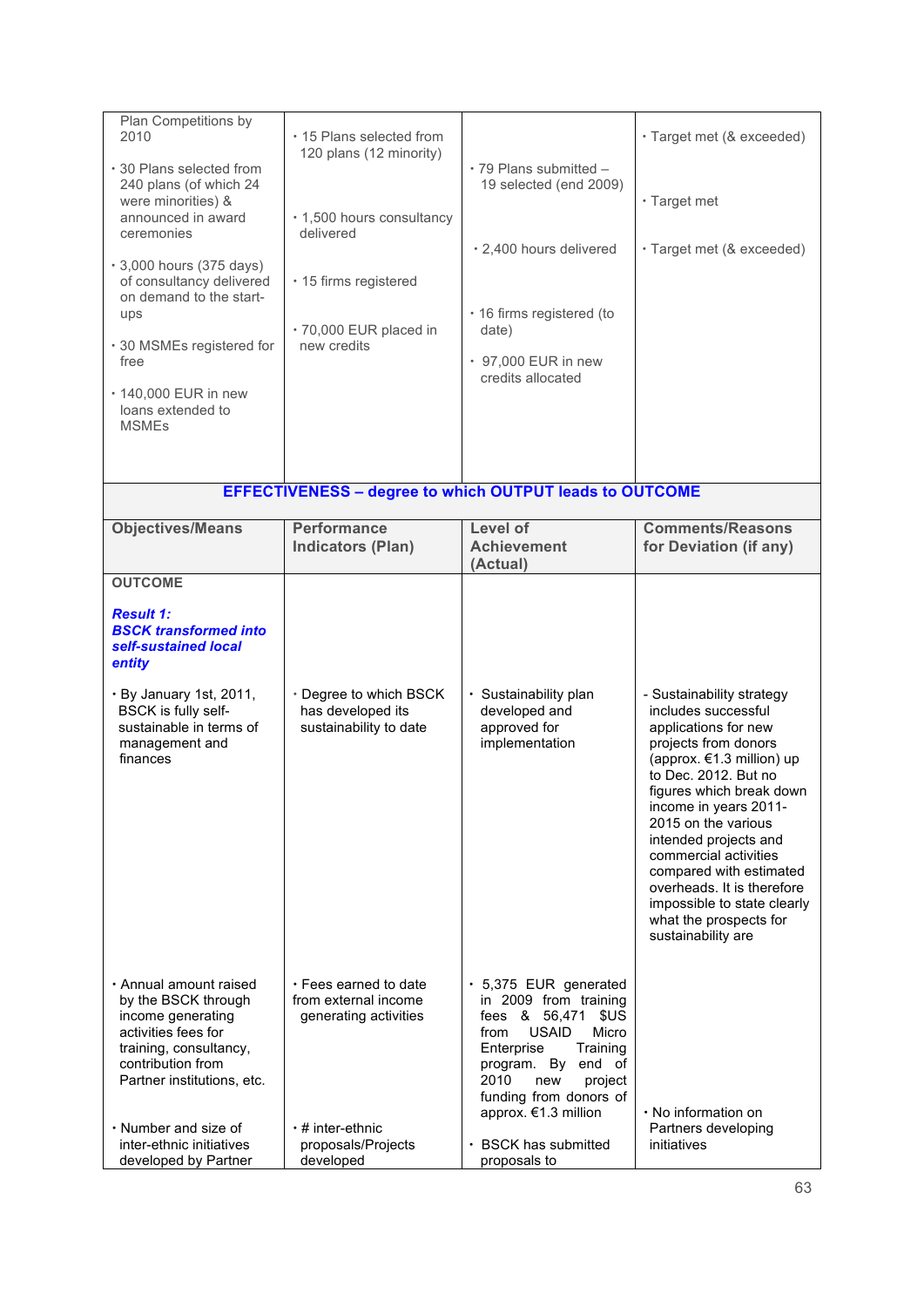| institutions to the BSCK<br>• Extent to which work<br>plans of Partner<br>institutions are adjusted<br>to lessons learnt from<br>participating in the<br><b>BSCK</b> and extent to<br>which BSCK annual<br>plan incorporates<br>activities of the Partner<br>institutions<br><b>Result 2:</b><br><b>Business trainings &amp;</b><br>competitions resulting<br>in 30 start-ups                                                                            | · Developed work plans<br>of<br>Partner institutions are<br>adjusted, BSCK's work<br>plan adjusted according<br>to Partner influence                                                                                                                         | Municipality for projects<br>in Gracanica &<br>Mitrovica<br>· SME Support Agency<br>assisted by BSCK in<br>developing own BPC &<br>plans to assist<br>University of Pristina<br>with software for<br><b>Business Plan writing</b><br>· No evidence offered as<br>to whether Partners<br>influenced BSCK work<br>plans | · Progress made in<br>positively influencing<br>Partners but not<br>necessarily vice versa                                                                                                                                                                                                                                                                                                    |
|----------------------------------------------------------------------------------------------------------------------------------------------------------------------------------------------------------------------------------------------------------------------------------------------------------------------------------------------------------------------------------------------------------------------------------------------------------|--------------------------------------------------------------------------------------------------------------------------------------------------------------------------------------------------------------------------------------------------------------|-----------------------------------------------------------------------------------------------------------------------------------------------------------------------------------------------------------------------------------------------------------------------------------------------------------------------|-----------------------------------------------------------------------------------------------------------------------------------------------------------------------------------------------------------------------------------------------------------------------------------------------------------------------------------------------------------------------------------------------|
| · Number of BSCK start-<br>ups still operating after<br>two years of<br>establishment<br>· Number of people<br>employed through<br><b>BSCK</b> start-ups each<br>year and their total<br>combined income<br>generated<br>· Employability of<br>training participants<br>increased (verified by<br>control group not<br>receiving training)<br>• Commercial banks in<br>Pristina offer microcredit<br>loans for start-ups<br>and lower rates each<br>year | $\cdot$ # of start-up defaults to<br>date<br>$\cdot$ # of people employed<br>through BSCK start-ups,<br>income generated to<br>date<br>· Increased employability<br>οf<br>training participants<br>$\cdot$ # of loans provided to<br><b>BPC</b> participants | $\cdot$ None recorded<br>· 133 new jobs in 2008 &<br>72 new jobs in 2009<br>· No data supplied on<br>income generated<br>· Data available from<br>Impact Assessment<br>Survey 2009 indicates<br>40% improvement in<br>job prospects from<br>2008 to 2009<br>· 25 enterprises received<br>loans (to date)              | · Objective achieved to<br>date<br>· Jobs created data from<br>Impact Assessment<br>Survey 2009 but no data<br>on income included other<br>than respondents<br>indicating it had (or hadn't<br>in response to question)<br>· Positive development in<br>short period of time<br>$\cdot$ One borrower has<br>defaulted to date and<br>micro-credits of two<br>others have been<br>restructured |
|                                                                                                                                                                                                                                                                                                                                                                                                                                                          | <b>RELEVANCE - degree to which OUTCOME leads to intended IMPACT</b>                                                                                                                                                                                          |                                                                                                                                                                                                                                                                                                                       |                                                                                                                                                                                                                                                                                                                                                                                               |
| <b>Objectives/Means</b>                                                                                                                                                                                                                                                                                                                                                                                                                                  | <b>Performance</b><br><b>Indicators (Plan)</b>                                                                                                                                                                                                               | Level of<br><b>Achievement</b><br>(Actual)                                                                                                                                                                                                                                                                            | <b>Comments/Reasons</b><br>for Deviation (if any)                                                                                                                                                                                                                                                                                                                                             |
| <b>IMPACT</b>                                                                                                                                                                                                                                                                                                                                                                                                                                            |                                                                                                                                                                                                                                                              |                                                                                                                                                                                                                                                                                                                       |                                                                                                                                                                                                                                                                                                                                                                                               |
| <b>Inter-ethnic cooperation</b><br>⋅ # inter-ethnic initiatives<br>Developed                                                                                                                                                                                                                                                                                                                                                                             | · 2 inter-ethnic initiatives<br>established after 2010                                                                                                                                                                                                       | $\cdot$ Not verifiable at this<br>time                                                                                                                                                                                                                                                                                | · Three Business Advisory<br>Centres established in<br>Mitrovica in 2010 (with<br>UNDP support) to this<br>end. These will support<br>entrepreneurs with micro-<br>credits and tailor made<br>coaching and on-the-job<br>training. Will also improve<br>employability of job                                                                                                                  |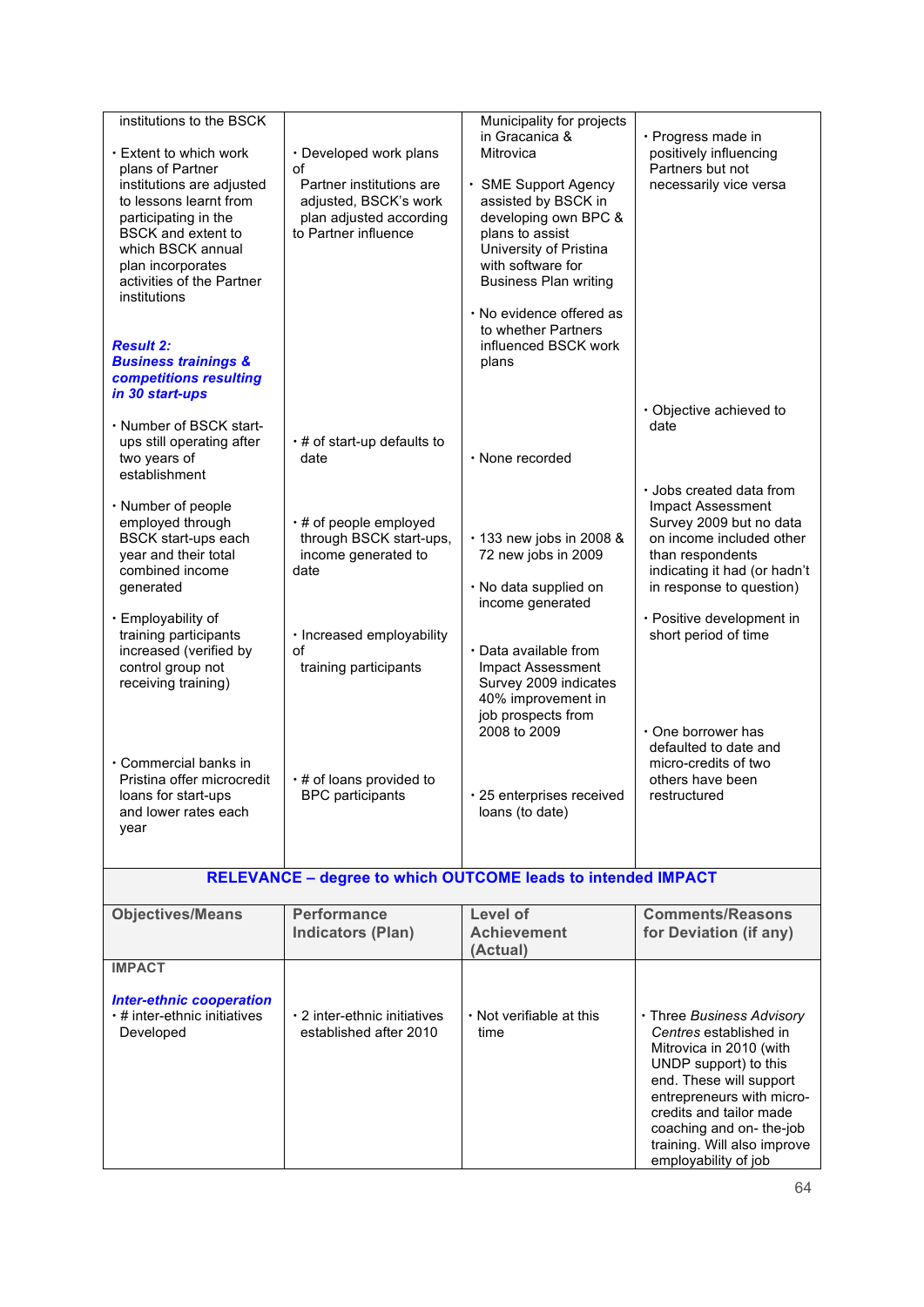| <b>Self-sustainability of</b>                                       |                                                                                     |                                                                                                       | seekers (notably young<br>people, long-term<br>unemployed and<br>disadvantaged) through<br><b>VET</b>           |
|---------------------------------------------------------------------|-------------------------------------------------------------------------------------|-------------------------------------------------------------------------------------------------------|-----------------------------------------------------------------------------------------------------------------|
| <b>BSCK</b><br>· BSCK expenditures fully                            | · BSCK expenditures                                                                 |                                                                                                       | - New donor funding for                                                                                         |
| covered without<br>SPARK support after<br>2010                      | 15%<br>covered from income<br>generating activities and<br>slightly increasing each | • No confirmed data or<br>evidence to indicate<br>that Partners will cover<br>any shortfall in income | projects (approx. €1.3<br>million) up to Dec. 2012.<br>But no break down of<br>projected annual income          |
|                                                                     | year after, remaining<br>part                                                       | generated after 2010                                                                                  | from intended projects<br>and commercial activities                                                             |
|                                                                     | covered by Partners/<br>founders by 2010                                            |                                                                                                       | compared with<br>overheads. Thus<br>impossible to state clearly<br>what the prospects for<br>sustainability are |
| <b>Establishment of SMEs</b>                                        |                                                                                     |                                                                                                       |                                                                                                                 |
| and employability of<br>youth                                       |                                                                                     |                                                                                                       | · Target met (& exceeded)                                                                                       |
| · 1,000 youths trained in<br>business skills                        |                                                                                     | · 1,232 successfully                                                                                  |                                                                                                                 |
| at BSCK                                                             | · Business skills trainings<br>held and 1,000 youths                                | completed trainings                                                                                   |                                                                                                                 |
|                                                                     | finished them<br>successfully                                                       |                                                                                                       | . No means of knowing<br>survival prospects as still                                                            |
| · 30 new start-ups<br>registered surviving after                    | by 2010                                                                             | $\cdot$ 16 companies                                                                                  | in 2010                                                                                                         |
| 2010                                                                | · 30 companies<br>registered                                                        | registered (to date) -<br>30 considered<br>optimistic by BSCK                                         | · Only verifiable if survey<br>conducted in 2011                                                                |
| $\cdot$ % of BST and BPC<br>participants find<br>employment by 2010 |                                                                                     | · Not known                                                                                           |                                                                                                                 |
|                                                                     | · 50% of BST and BPC<br>participants find                                           |                                                                                                       |                                                                                                                 |
|                                                                     | employment by 2010                                                                  |                                                                                                       |                                                                                                                 |
|                                                                     |                                                                                     |                                                                                                       |                                                                                                                 |

## **5.2 Project overview**

The Business Support Centre Kosovo (previously called the Business Start-up Centre Kosovo) is a follow-on SPARK funded initiative from an original pilot programme implemented between 2005-7. In project literature it is still referred to as BSCK even with the name change although on occasion it is referred to as BSCKII. It officially came into being on  $25<sup>th</sup>$  June 2009 when it was registered as a non-profit NGO under Law No. 03/L  $-$  134 Section 9 On Freedom of Association in Non-Governmental Organisations. The founders of the organisation are SPARK and Dr. Besnik Krasniqi, its current Director in Pristina. Its activities are governed by statute essentially empowering a Board of Directors with legal and administrative oversight. Historically, SPARK was awarded a grant of 491,389 EUR by the Netherlands Ministry of Foreign Affairs for September 2008 – February 2011 in order to execute the 'Enabling Private Sector Development in the Western Balkans project'. On 8<sup>th</sup>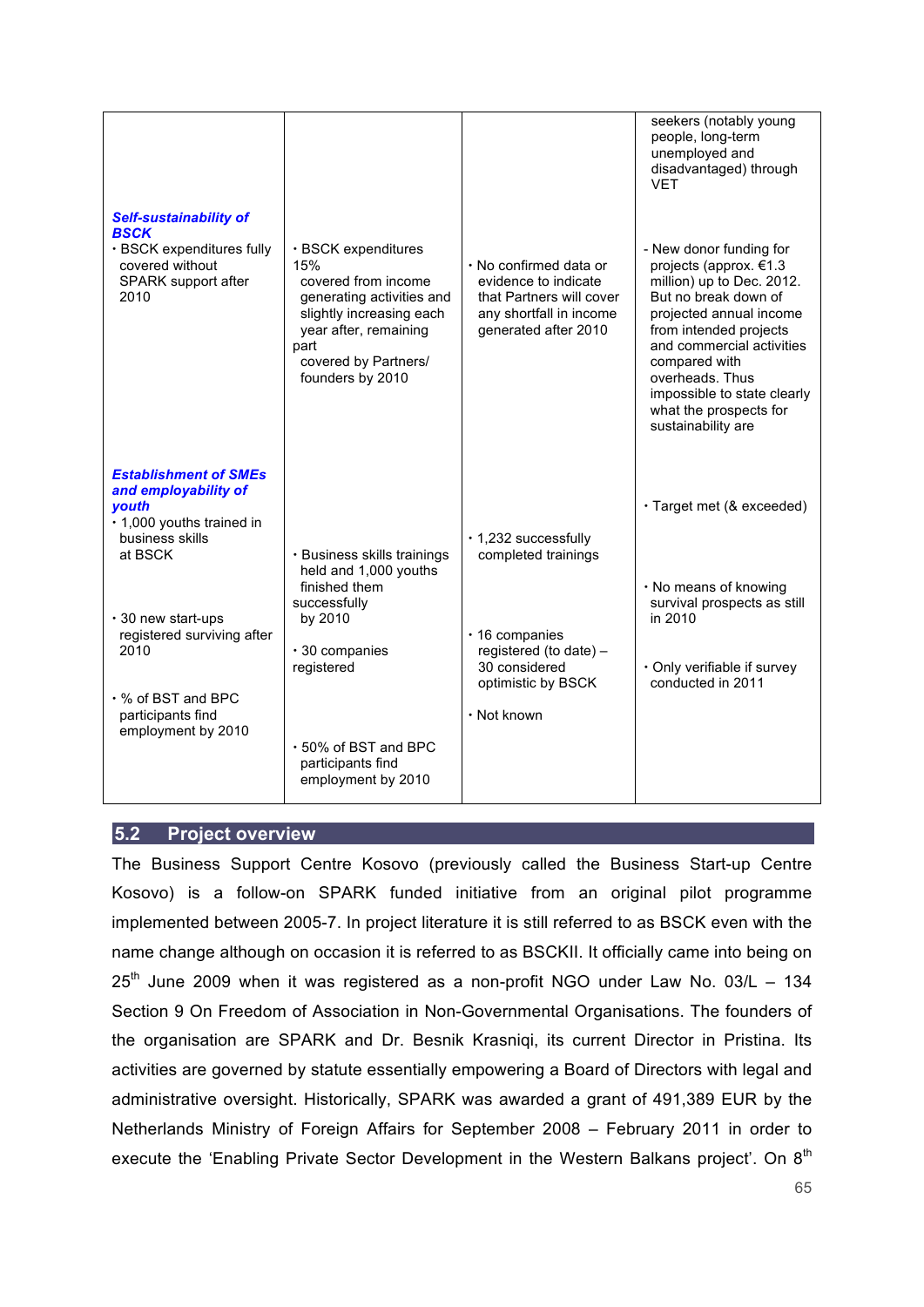December 2009 a Sub-Grant Agreement was signed between SPARK and BSCK with a view to facilitating the transfer of financial and administrative management responsibilities from SPARK to BSCK in accordance with the aims of the above-mentioned Western Balkans project. The overriding thrust of the agreement is to support BSCK's efforts in their support of business start-ups or growing SMEs based on the achievement of three specific Results:

1. BSCK transformed into a self-sustainable local entity including incubator.

2. Business trainings and competitions resulting in 30 start-ups.

3. Partner Capacity Development Programme implemented (not depicted separately in the Matrix).

The ultimate goal of the agreement is that BSCK becomes fully self-sustainable after  $28<sup>th</sup>$ February 2011. As a monitoring mechanism towards achievement of Results within the terms of the agreement SPARK has secured the commitment of BSCK to submit quarterly performance narrative reports for review and comment. The first of these covering the period  $1<sup>st</sup>$  December 2009 – 28<sup>th</sup> February 2010 has already been forwarded as has the second encompassing the period 1<sup>st</sup> March 2010 – 31<sup>st</sup> May 2010. Both were reviewed as part of the evaluation of the Project together with the Interim Report covering the period 1<sup>st</sup> September  $2008 - 31<sup>st</sup>$  August 2009. Initially the BSCK was located within the Chambers of Commerce in the centre of Pristina and eventually relocated to its current premises (approx. 300 sq. metres including offices and training rooms) owned by the College of International Management Studies (KMSI) in early 2010. In addition to the Board of Directors the BSCK has 4 Advisory Board members representing the Chambers of Commerce, NLB, JADE (Agency for Gender Equality) and KMSI. Participation and committed involvement of local Partners towards BSCK was secured from the beginning of the project and in the following months by means of signed MOUs and agreements.

Finally, in April 2009 BSCK established its School of Entrepreneurship (previously known as Business Skills Training) aimed at supporting new business ideas and aspiring entrepreneurs. Participants at training courses have come from across the ethnic divide with language instruction in both Albanian and Serb. Course covered a wide range of businessrelated subjects including Business Plan Writing, Business Finance, Marketing, Leadership, Business Strategy and others. Business plan competitions and winners were developed and announced via this medium.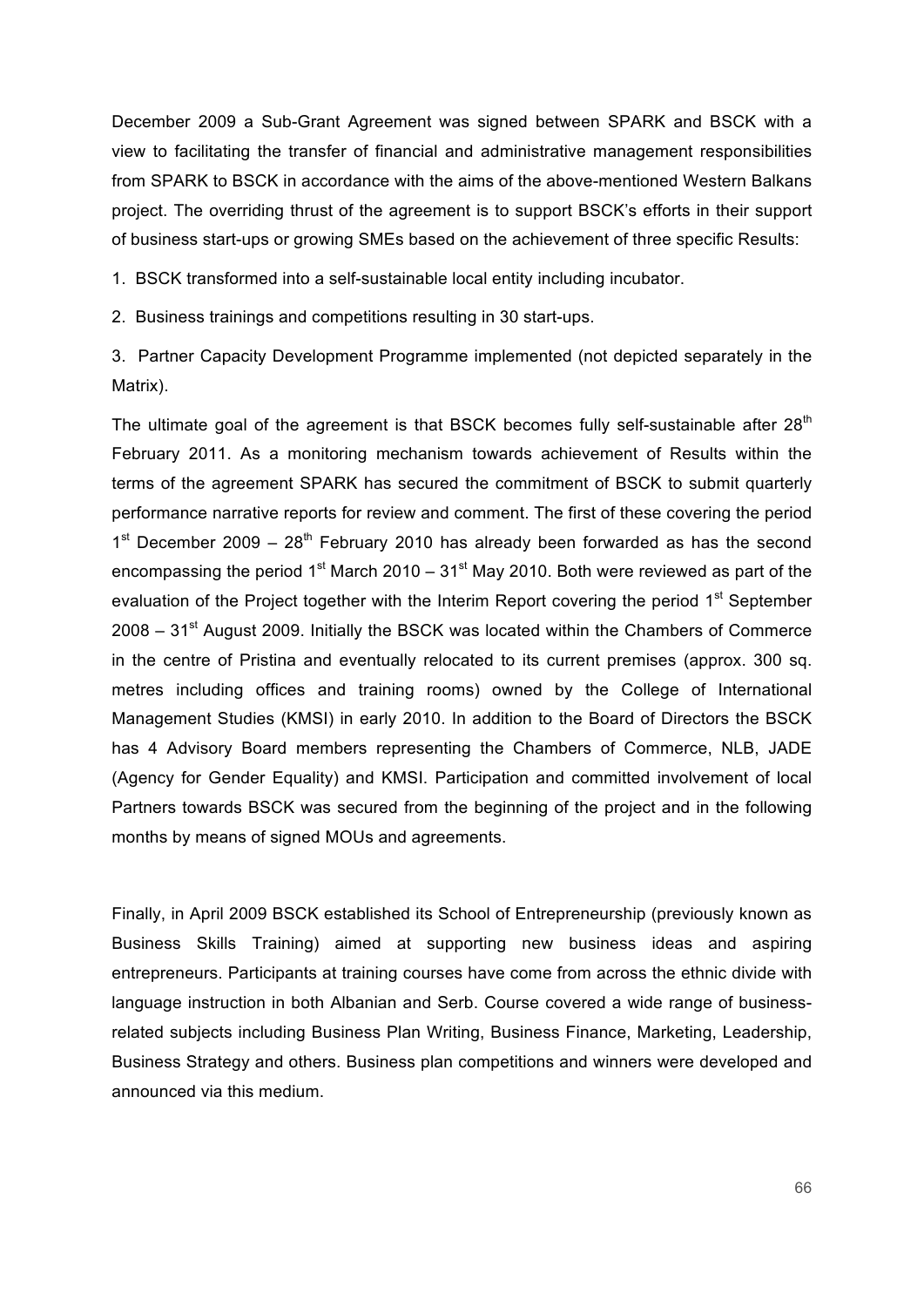#### **5.3 Efficiency**

This section essentially conducts an analytical comparison between Input and Output as defined within the evaluation mission TOR. Put simply it reviews and comments on planned versus actual performance against set objectives and targets. Before commenting on overall progress it is perhaps important at this stage to emphasis that one of the major constituent parts of the project to date has not yet been realised, namely, the business incubator. The primary reason for this state of affairs appears to be that the original pledged space by the Municipality of Pristina became unavailable not long after the project started. 1000 sq. metres of land were allocated instead by the Municipality. As the project budget only had 75,000 EUR available for renovation it was clear that considerably more would be required to construct an entirely new premises (500,000 EUR estimated). To date these funds remain illusive, not least due to current economic climatic conditions). Instead it appears that BSCK is negotiating with two alternative institutions, namely, SME Agency for Drenas regarding their planned Technology Park and the University of Business and Technology regarding their planned incubator plans. As all previous plans regarding sustainability were based to some degree on fee income being generated from incubatees for rent and services this will clearly have an impact on BSCK's long-term viability. Although SPARK will continue to offer some financial support, namely, a contract for 48,589 EUR to establish a Business Advisory Centre in Mitrovica, this is clearly insufficient as a basis for survival.

By the end of December 2010 BSCK had been successful in three proposals for project funding, two to USAID and one to the EU, totalling approximately €1.3 million. While this is very useful there are no figures available which break down income to be earned for years 2011-2015 on the various intended projects and commercial activities compared with estimated overheads. Thus it is impossible to state clearly what the prospects for sustainability are. BSCK was also hopeful that it would be actively engaged by SPARK if it was successful in its bid for MSF2 - a follow-on project funded by the Dutch government for the period 2011-15 – as it proved to be in November 2010. As a result, BSCK has been earmarked approximately €500,000 by SPARK. This will be sufficient to cover the costs of two project managers and three project officers for this period.

In terms of the operational management of BSCK apropos its ability to deliver on planned objectives (at least up until December 2009) and not withstanding the business incubator dilemma, it would appear from the available evidence that targets have generally so far been met. It is also clear from comments gathered during interviews with Project Partners, trainers, selected enterprises supported by BSCK and focus groups with training participants that the BSCK and its activities have been viewed favourably by them thus making the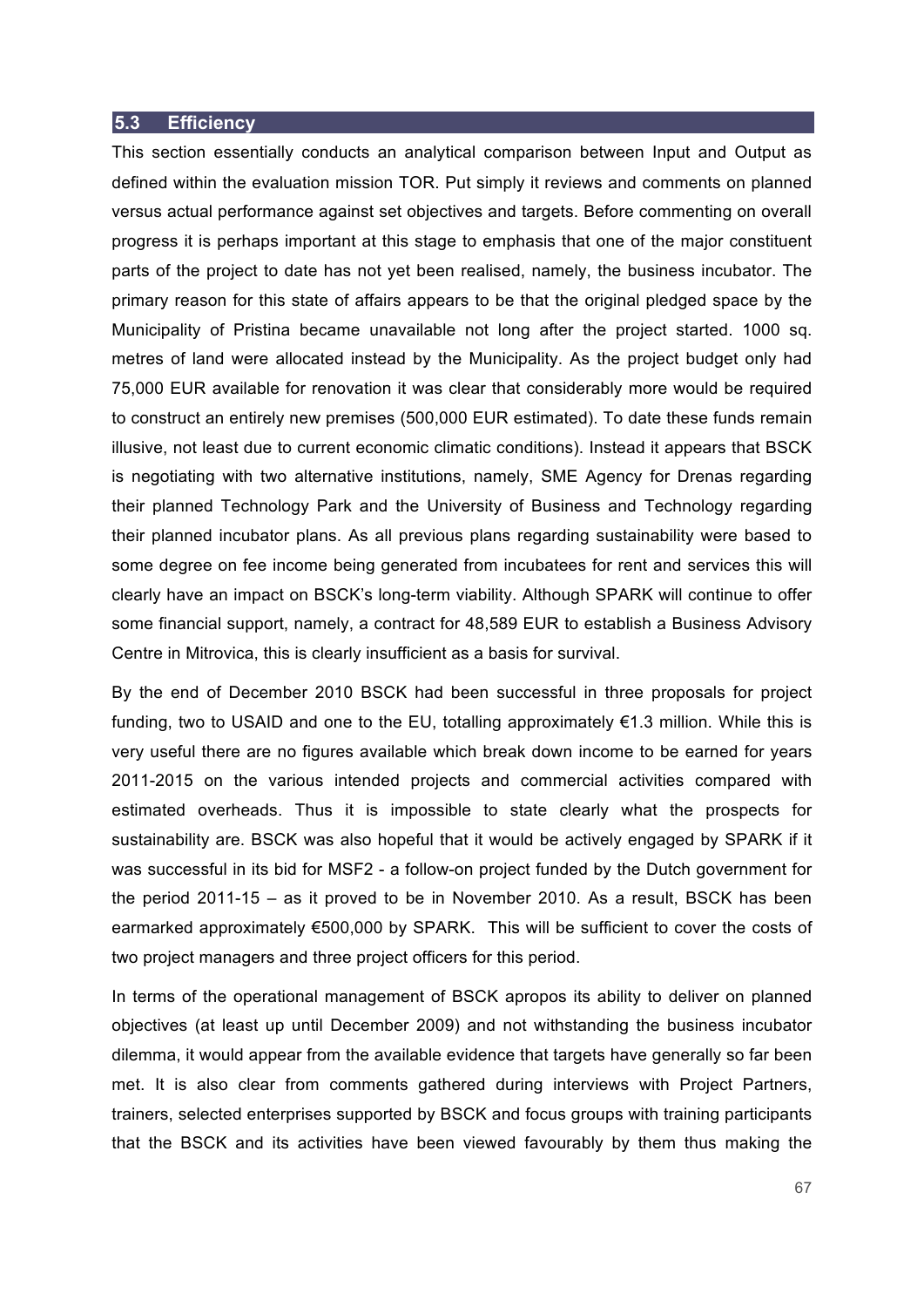probability of future targets being met more likely.

#### **5.4 Effectiveness**

BSCK gives the impression of being well in control of its operations and its own future irrespective of any further input from SPARK. Whilst performance to date may appear to support this self-assessment and the fact that management remains unperturbed about remaining targets being met, the evidence for sustainability remains tentative rather than proven. As mentioned above, the project funding secured in late 2010 will allow BSCK to continue but it is unclear for how long. SPARK funding as a result of its successful MFS2 bid will also provide it with resources for continuation. However, this is not the same as having a clearly defined strategy which breaks down income and overheads on an annual basis to demonstrate that BSCK has the necessary resources to become sustainable as a standalone operation. In terms of future fee earning alternatives this is based on speculation as to what could happen rather than what is likely/possible relative to market demand and probability of target audiences being prepared to pay for services previously freely available. Current fees earned are negligible and cover only approximately 10% of training costs. Furthermore, even if fees were increased they would still not significantly cover costs and possibly go beyond the rate that potential clients would be prepared to pay even if they valued the services on offer.

In addition, BSCK has been a small operation with two key players, the director and Project Officer, who are responsible for almost all its activities, though this is set to change in 2011 with further SPARK funding (originating from MFS2). With no in-house capability training course modules are currently outsourced to professional trainers or trainers from academia who themselves have benefited from BSCK training-of trainer instruction. This therefore limits income generation and cost recovery, as these people have to be paid.

Another objective concerns the development of inter-ethnic initiatives and the design and implementation of proposals by Partners and BSCK aimed at fostering a more inclusive attitude towards inter-ethnic co-operation. In this area little progress appears to have been made with suspicion between Serb and Albanian communities remaining high. The ability to attract minority communities to attend training sessions has had (and is having) limited effect. The BSCK field officer responsible for developing closer ethnic ties clearly has a difficult task and on his own has limited opportunity to make much headway. In terms of sustainability of BSCK this aspect will play no significant role post-SPARK involvement, as perceived benefits are too limited. It had been planned that the BSCK Advisory Board would incorporate six new members representing three minority communities by the end of November 2008. However, the bringing together of Kosovo Albanian and Serbian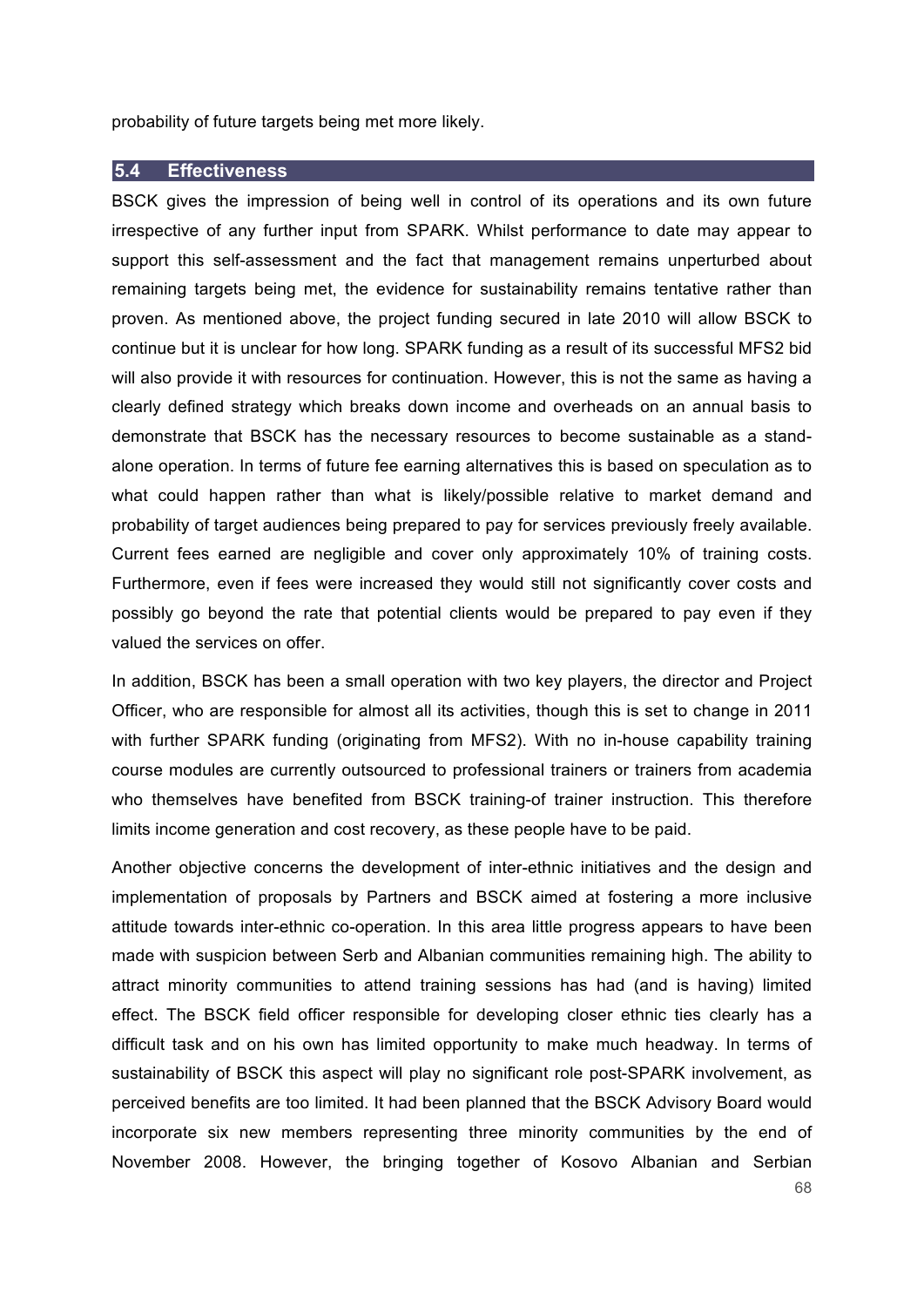communities proved too sensitive and it was decided to abandon plans for the new Advisory Board. On the other hand more identifiable progress has been made regarding collaboration between Partners and BSCK. The SME Support Centre for example has been assisted in developing its own Business Plan Competition through open public call targeting of all entrepreneurs and SMEs in Kosovo. This is at the pilot stage with the 5 best business plan applicants receiving 20 days free training. In return, the Agency has implemented a voucher system aimed at rewarding BSCK competition winners. In 2009 it offered 200 consulting days and will be ongoing in 2010 depending on level of demand from BSCK. Whether it is possible to say that work plans by either party have been 'adjusted' following influence by one or the other is questionable and as no such plans were available for scrutiny during the evaluation no further comment would be relevant.

As far as business trainings and competitions are concerned documentary evidence is available via databases and records kept by BSCK. These track all relevant parameters including consultancy hours delivered and micro-credit loans to SMEs among others. In addition, BSCK conducted an impact assessment survey in April 2010 to determine responses from participants who attended the School of Entrepreneurship and Business Skills Trainings in 2009. In all aspects related to project effectiveness the results were positive and there was a significant improvement over 2008 attitudes from a similar exercise. Whilst no specific figures are mentioned in terms of actual numbers of jobs created or real income changes pre- and post-BSCK training initiatives this development is encouraging and appears to suggest that the knowledge gained by participants has been meaningfully and practically transferred to their day-to-day business operations.

#### **5.5 Relevance**

In terms of inter-ethnic cooperation current evidence appears to suggest that this aspiration is fraught with difficulties as observed above regarding progress to date between hitherto opposing communities. BSCK has made (and is making) some effort to address this issue via offering training opportunities in specific ethnic areas including Mitorvica and Gracanica but these are not collaborative events between neighbours. Suspicion remains high and the will does not appear to exist to bridge the gap between Serb and Albanian communities. Nor is the situation assisted by political influences from both sides making reconciliation all the more problematic. Therefore, whether further inter-ethnic initiatives are likely post-2010 is open to question. Parties interviewed appear to have essentially decreased the priority of such possibilities opting instead to concentrate on generating fee income on familiar territory (as it were).

Regarding the issue of self-sustainability this has already been touched upon above. In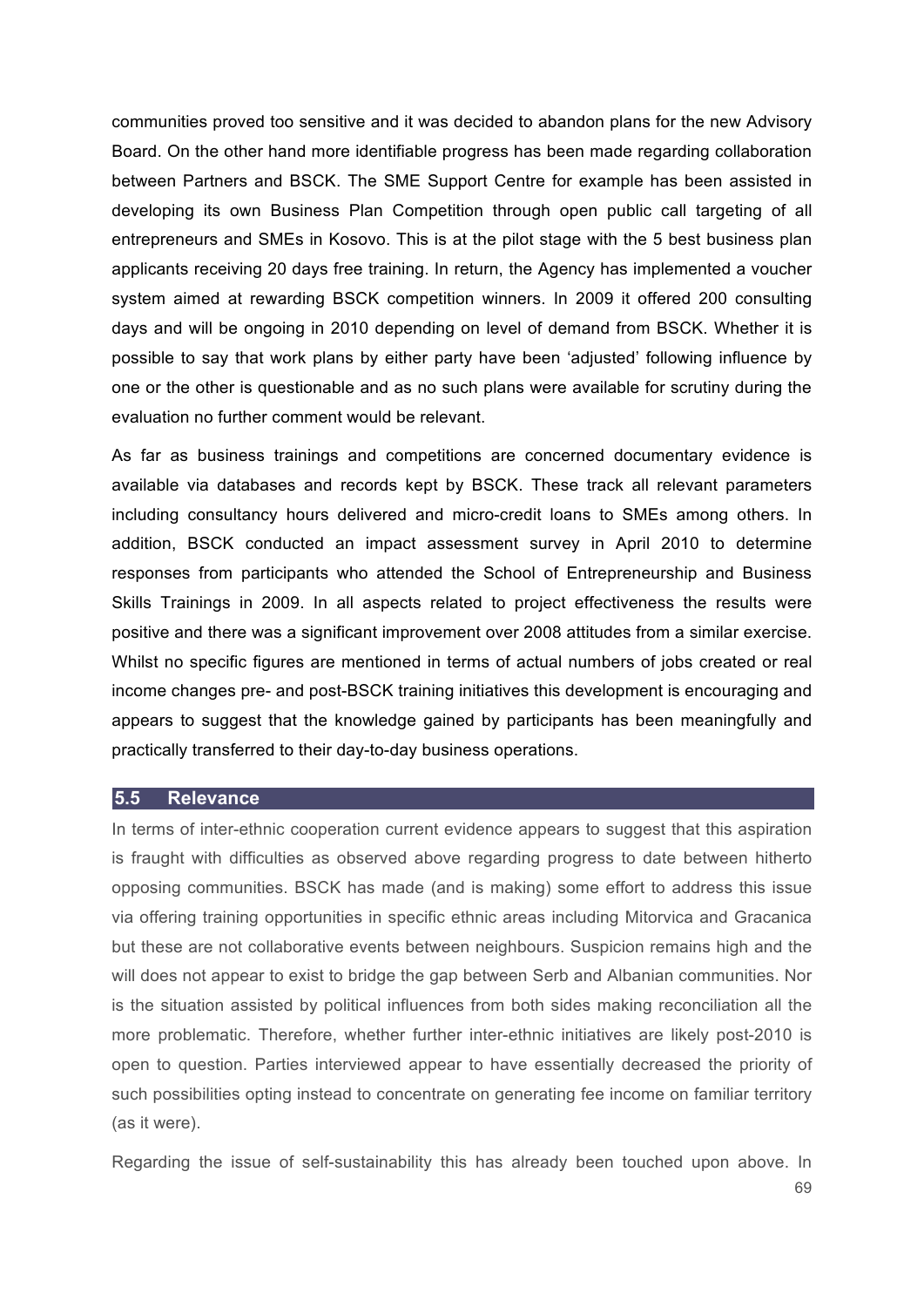short, despite recent successes in obtaining project funding from USAID and the EU, in the absence of a clear annual budget breakdown of expected income and expenditures it is very difficult to comment on whether future expenditures will be covered or not by any percentage. Partners interviewed were non-committal on the extent of future financial support for BSCK. On the other hand, the MOU signed between BSCK and KMSI in March 2010 at least continues to offer BSCK office space on its premises at subsidised rental rates for 3 years. Previous MOUs between SPARK/BSCK and the Chambers of Commerce and SME Support Agency are essentially mutual agreements to collaborate towards achieving common goals offering training space with regard to the former and the voucher scheme regarding the latter. These MOUs however have no time limits and could end at any time. These in kind financial contributions cannot therefore be the foundation of sustainability. A sustainability plan has been developed and approved by the Board of BSCK but this was not available for review at the time of the site visit to Kosovo and cannot therefore be commented upon.

On the issue of establishment of SMEs and employability of youth this remains highly relevant with a reasonable degree of success to date as evidenced by the responses from the recently conducted BSCK Impact Assessment Survey for 2009. The message is clearly getting through to target audiences in terms of the perceived benefits to be gained from taking part in BSCK initiatives. Attitudes have changed significantly in the space of one year from 2008-2009 with participants indicating positive improvements in their businesses or that it helped them find a job on the basis of their upgraded knowledge and skills.

#### **5.6 Conclusion & summary**

From troubled beginnings in terms of never being able to get the Business Incubator off the ground and delays in converting to a legal entity in its own right (NGO) BSCK has made some progress towards meeting the aims of the project in particular with regard to reaching young people and aspiring entrepreneurs and doing the groundwork in the community for providing opportunities to start a business or grow if an existing business. Feedback from participants, trainers, enterprises and Partners unequivocally indicates that without BSCK businesses may not have started, training participants especially students would probably be none the wiser regarding potential opportunities following graduation and businesses would not have implemented strategies to assist growth and increase job prospects for needed employees. However, the management and administration of the project appears uncoordinated and lacking direction. Roles and responsibilities are unclear and decisionmaking more ad-hoc than planned. Confusion exists in the interpretation of some of the project objectives and quarterly reports appear somewhat unstructured. In terms of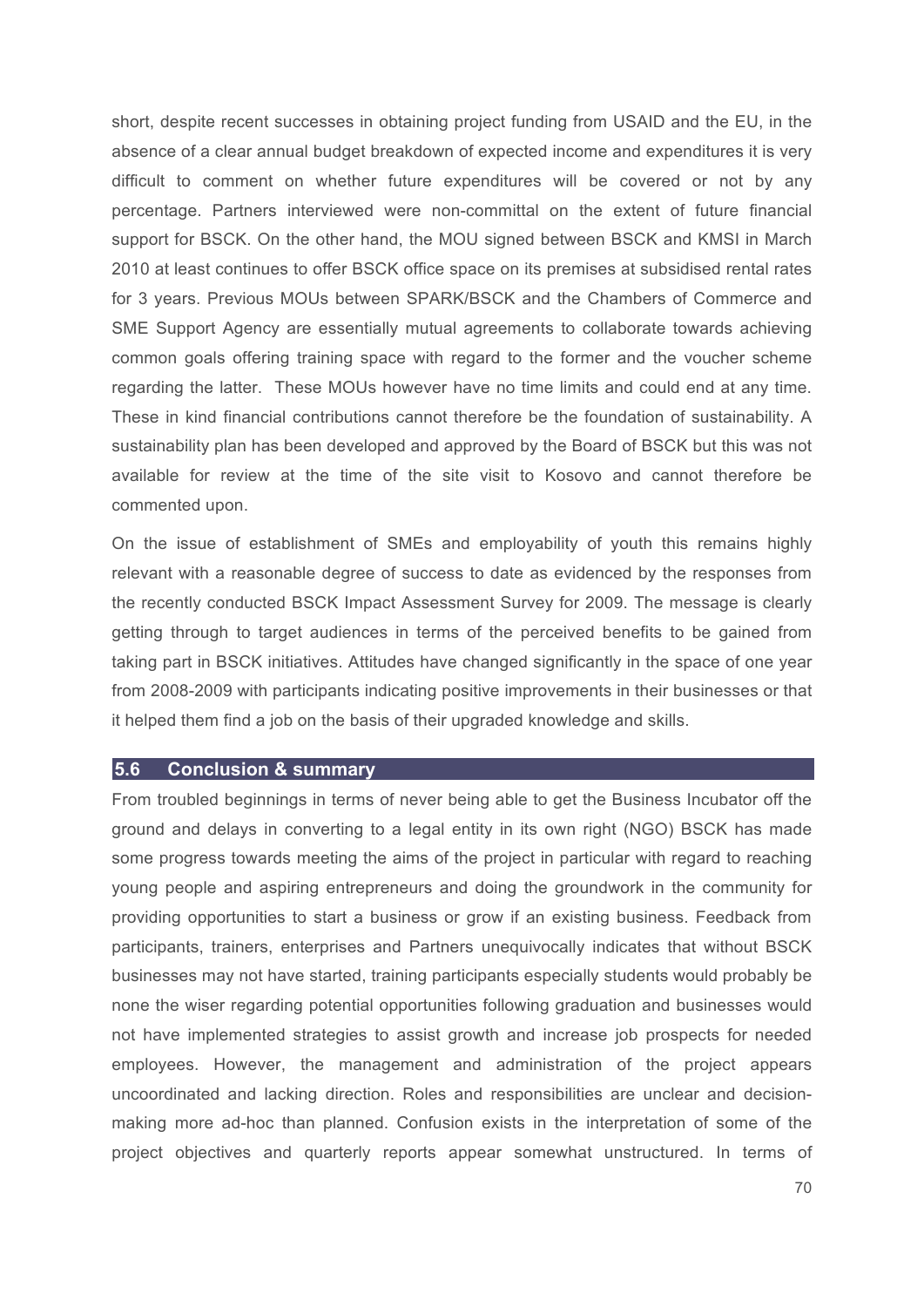sustainability, BSCK has a relaxed view of the future in which it envisages ample fee making opportunities with or without SPARK involvement. However, such a view is based almost entirely on speculation in particular being awarded contracts from other donor funded initiatives either in collaboration with others or as a stand alone contractor. A sustainability plan has been developed by BSCK but its contents not reviewed within the scope of this evaluation. No further comment is therefore possible. If, however, SPARK is awarded MSF2 then the future of BSCK would seem assured given the latter's intention to continue its collaboration with BSCK should this be the case. Should that be the case it would be advisable for BSCK management to adopt a much more disciplined approach to organising its activities especially in delegating responsibilities and with planned measures in place designed to achieve pre-determined targets.

# 6 MA Program and BACHELOR Course in Entrepreneurship – Novi Sad University

# **6.1 Project Monitoring and Evaluation Matrix**

The following matrix provides a brief synopsis of the objectives set for this particular initiative together with an indication as to whether performance indicators have been met or otherwise. Where deviations from plan occur these are addressed in the final column.

#### **Table 3: MA Program and Bachelor Course in Entrepreneurship evaluation matrix**

| <b>Objectives/Means</b>                                                                                                                                              | Performance<br>Indicators                                                                                                                         | <b>Sources of Data</b>                                                                                                                   | <b>Research Methods</b>                                                                                                                                        |  |  |  |  |
|----------------------------------------------------------------------------------------------------------------------------------------------------------------------|---------------------------------------------------------------------------------------------------------------------------------------------------|------------------------------------------------------------------------------------------------------------------------------------------|----------------------------------------------------------------------------------------------------------------------------------------------------------------|--|--|--|--|
| <b>INPUT</b><br>$\cdot$ PSD Budget for<br>establishment for MA<br>and Bachelor courses<br>on entrepreneurship<br>· Funds and contribution<br>to the project provided | $\cdot$ Monitoring and<br>evaluation indicators<br>• Budget spend for the<br>activities<br>• Financial contribution to<br>the project by partners | · PSD II project proposal<br>· Financial reports<br>• Contribution statements<br>by partners                                             | $\cdot$ Desk research and<br>interviews with SPARK<br>staff and project<br>partners<br>⋅ Review of PSD II<br>reports<br>· Review of PSD II<br>Budget vs. Spent |  |  |  |  |
|                                                                                                                                                                      | <b>EFFICIENCY - comparison between OUTPUT and INPUT</b>                                                                                           |                                                                                                                                          |                                                                                                                                                                |  |  |  |  |
| <b>Objectives/Means</b>                                                                                                                                              | <b>Performance</b><br>Indicators (Plan)                                                                                                           | Level of<br><b>Achievement</b><br>(Actual)                                                                                               | <b>Comments/Reasons</b><br>for Deviation (if any)                                                                                                              |  |  |  |  |
| <b>OUTPUT</b><br>• Partner universities<br>participated in training<br>courses on development<br>of MA course on<br>entrepreneurship                                 | • 6 partner Universities<br>participated in training<br>courses                                                                                   | • Representatives from<br>Tuzla, Pristina, Zenica,<br>Podgorica & Skopje<br>attended 2 workshops<br>in March & April 2009 in<br>Novi Sad | • Objective achieved                                                                                                                                           |  |  |  |  |
| • MA course on                                                                                                                                                       | $\cdot$ 1 regional MA course                                                                                                                      | $\cdot$ Developed and                                                                                                                    | • Course started on 1 <sup>st</sup> Oct                                                                                                                        |  |  |  |  |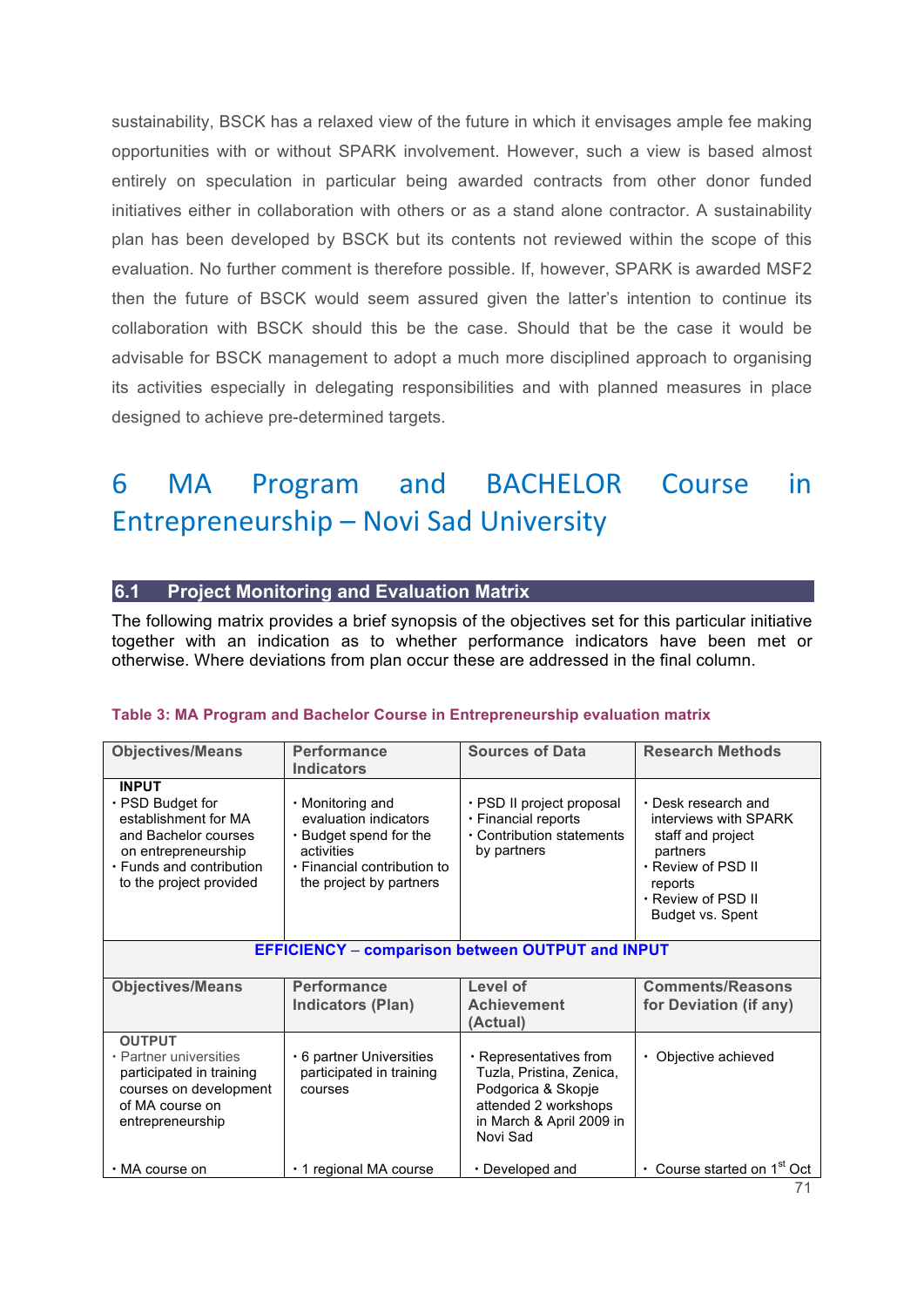| entrepreneurship<br>developed and<br>accredited                                                                       | developed and<br>accredited                                                                                                                                                        | submitted for<br>accreditation to the<br><b>Accreditation &amp; Quality</b><br><b>Assurance Commission</b><br>of the National Council<br>of Higher Education on<br>24 <sup>th</sup> July 2009 today is<br>still in the approval<br>process with the<br>Ministry of Education in<br>Serbia | 2009 but not yet<br>accredited                                                                                                                                                                                                                 |
|-----------------------------------------------------------------------------------------------------------------------|------------------------------------------------------------------------------------------------------------------------------------------------------------------------------------|-------------------------------------------------------------------------------------------------------------------------------------------------------------------------------------------------------------------------------------------------------------------------------------------|------------------------------------------------------------------------------------------------------------------------------------------------------------------------------------------------------------------------------------------------|
| $\cdot$ Students from the<br>Western Balkan region<br>successfully enrolled<br>and graduated from the<br>МA<br>course | $\cdot$ 15 students enrolled<br>and<br>graduated from the MA<br>course<br>• 50 students enrolled in<br>new MA courses on<br>entrepreneurship in<br>2011<br>without project support | · 27 students enrolled<br>with 1 drop out at start<br>of program<br>· Maximum no. of places<br>is set at 30 for 2010/11                                                                                                                                                                   | · Student from Kosovo<br>dropped out for personal<br>reasons and two for<br>political reasons<br>(Republic of Kosovo<br>stamp on diplomas not<br>recognised in Serbia)<br>• University currently only<br>has capacity to absorb<br>30 students |
| · Bachelor courses on<br>entrepreneurship<br>developed jointly by<br>partner universities                             | . 6 bachelor courses<br>developed and applied<br>at partner universities                                                                                                           | · All partner universities<br>except Pristina have<br>developed BA courses<br>or entrepreneurship<br>subjects within some<br>faculties and<br>departments                                                                                                                                 | · Diplomas from Kosovo<br>not accepted by Novi<br>Sad University as they<br>have stamps with Rep. of<br>Kosovo on them not<br>recognised in Serbia                                                                                             |
|                                                                                                                       | <b>EFFECTIVENESS - degree to which OUTPUT leads to OUTCOME</b>                                                                                                                     |                                                                                                                                                                                                                                                                                           |                                                                                                                                                                                                                                                |
| <b>Objectives/Means</b>                                                                                               | <b>Performance</b><br><b>Indicators (Plan)</b>                                                                                                                                     | Level of<br><b>Achievement</b><br>(Actual)                                                                                                                                                                                                                                                | <b>Comments/Reasons</b><br>for Deviation (if any)                                                                                                                                                                                              |
| <b>OUTCOME</b><br>· Regional MA course on<br>entrepreneurship<br>sustainable in 2011                                  | • MA course on<br>entrepreneurship fully<br>financed by external<br>sources in 2011                                                                                                | • Project scholarships<br>ended in 2010 for all<br>students so new intake<br>of 11 students in<br>October 2010 is self-<br>tinancing                                                                                                                                                      | · See 6.5 below for<br>comments on<br>sustainability                                                                                                                                                                                           |
| . MA graduated students<br>increase employability                                                                     | $\cdot$ 25% of graduated<br>students of MA course<br>on entrepreneurship find<br>employment within 6<br>months of graduation or<br>start their own business                        | · Too early to determine<br>first<br>batch<br>οf<br>as<br>students<br>still<br>to<br>complete graduation in<br>2010                                                                                                                                                                       | $\cdot$ See 6.4 below for<br>comments on how to<br>determine if performance<br>indicator achieved                                                                                                                                              |
|                                                                                                                       | <b>RELEVANCE - degree to which OUTCOME leads to intended IMPACT</b>                                                                                                                |                                                                                                                                                                                                                                                                                           |                                                                                                                                                                                                                                                |
| <b>Objectives/Means</b>                                                                                               | <b>Performance</b><br><b>Indicators (Plan)</b>                                                                                                                                     | Level of<br><b>Achievement</b><br>(Actual)                                                                                                                                                                                                                                                | <b>Comments/Reasons</b><br>for Deviation (if any)                                                                                                                                                                                              |
| <b>IMPACT</b><br>· Increased employability<br>of students who finished<br><b>MA</b> courses                           | · 25% of graduated<br>students of MA course<br>on entrepreneurship find<br>employment within 6<br>months of graduation<br>or<br>start their own business                           | · Too early to determine<br>as first batch of<br>students still to<br>complete graduation in<br>2010                                                                                                                                                                                      | $\cdot$ See 6.5 below for<br>comments on student<br>employability post-<br>graduation & therefore<br>relevance of intervention<br>· Inter-regional cooperation                                                                                 |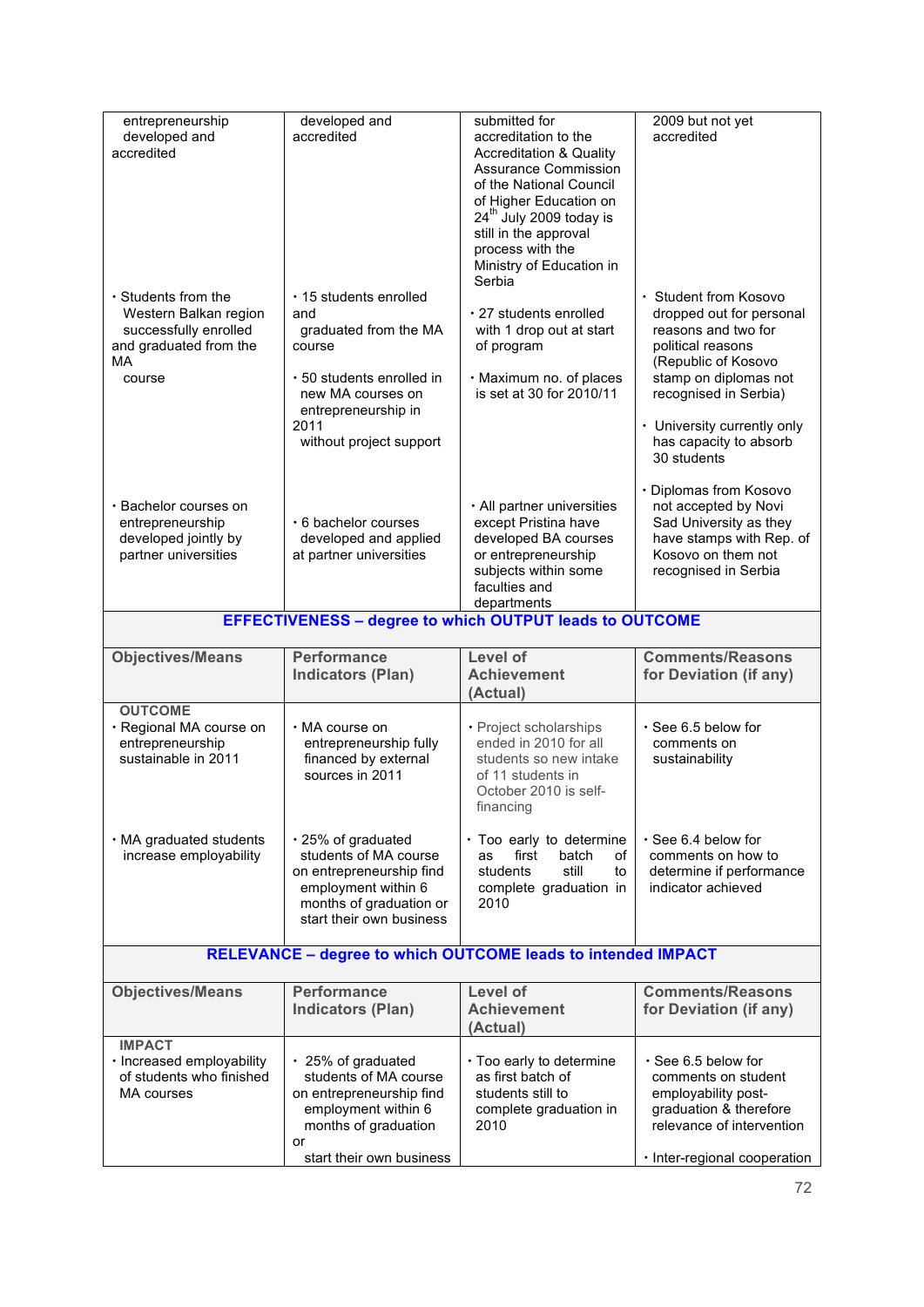| $\cdot$ Regional cooperation<br>among Universities<br>increased                             | $\cdot$ Number of teaching<br>staff from partner<br>Universities visiting and<br>providing lecturers at MA<br>course on<br>entrepreneurship at         | $\cdot$ In first full year 2009/10<br>-4 of the 8 MA courses<br>were taught by visiting<br>lecturers from Bosnia.<br>Montenegro &<br>Macedonia           | fully established between<br>partner universities                                                  |
|---------------------------------------------------------------------------------------------|--------------------------------------------------------------------------------------------------------------------------------------------------------|----------------------------------------------------------------------------------------------------------------------------------------------------------|----------------------------------------------------------------------------------------------------|
| Sustainability<br>• MA course fully<br>financed by external<br>sources in 2011 and<br>after | University of Novi Sad<br>• Minimum 50 students<br>enrolled in new MA<br>courses on<br>entrepreneurship in<br>2011<br>without SPARK/project<br>support | • University currently<br>believes that maximum<br>intake of MA students in<br>any one year $=$ 30 as no<br>capacity to absorb more<br>in present system | $\cdot$ See 6.5 below for<br>comments on<br>sustainability without<br><b>SPARK</b> financial input |

## **6.2 Project overview**

Within the remit of the SPARK implemented 'Enabling Private Sector Development in the Western Balkans' project, the UNESCO Chair for Entrepreneurial Studies at the University of Novi Sad in Serbia together with other regional SEE universities, organised a conference on entrepreneurship education in May 2007. The end result was an agreement that the University of Novi Sad should take the lead in establishing an MA course in entrepreneurship which was later agreed by Private Sector Development (PSD) Partners at a workshop in Skopje in July 2007. The plan was for a regional MA program to be developed by faculties of Partner universities. In addition, it was envisaged that an optional BA course in entrepreneurship be made available for undergraduate students within 7 faculties of the collaborating universities. The main aim of this initiative was to contribute towards the improved employability, entrepreneurial attitude and expertise of young graduates. Graduated students in Entrepreneurship would also be better prepared to start a business. Just as importantly, such an initiative would help institutionalise progress made in business education and the role of internships and thus serving to help guarantee sustainability.

## **6.3 Efficiency**

In terms of Output versus Input the following can be determined. Representatives from universities in the 6 Partner universities attended 2 workshops in Novi Sad in March and April 2009 thus confirming the first objective in this exercise. From these events an MA course was developed and submitted for accreditation to the relevant body in Serbia in July 2009. To date no such accreditation has been officially approved although the first MA course went ahead anyway in October 2009 with 27 enrolled students (significantly more than the 10 originally anticipated). One student from Kosovo dropped out shortly after starting for personal reasons. Of the remaining 26 students 9 were self-funded whilst 17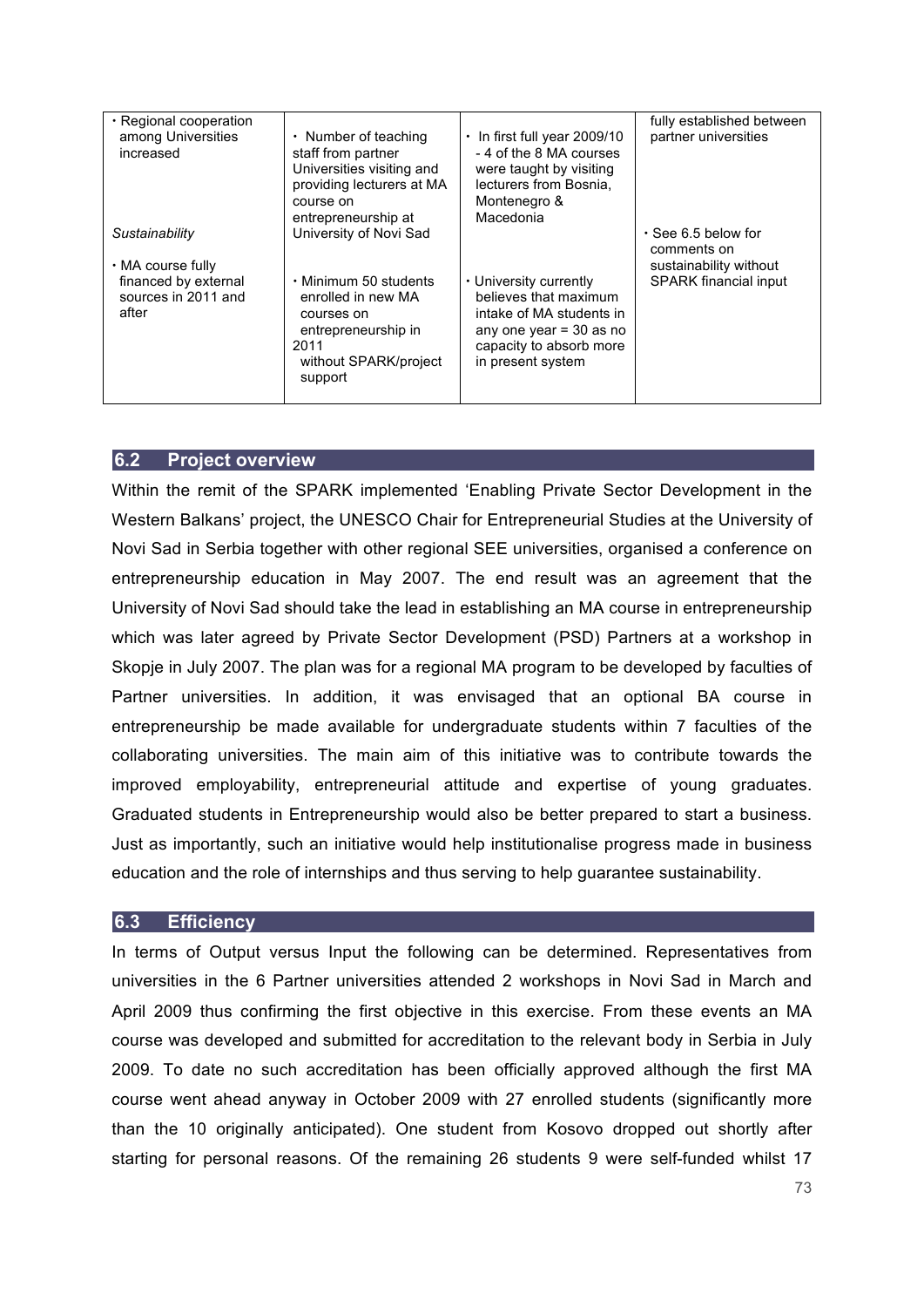gained university scholarships. Intake for 2011 had not been determined at the time of the evaluation interview although it has been decided that the maximum number of students that could be absorbed in the system would be set at 30 as the university would not have the capacity to accept more. In addition, all Partner universities except Pristina have developed BA courses in entrepreneurship within some faculties and departments. The issue with Kosovo is problematic in the sense that diplomas from there are not acknowledged by the University of Novi Sad as they have official stamps on them marked 'Republic of Kosovo' which of course is not recognised in Serbia. It remains to be seen whether this issue can be circumvented or whether political pressure ensures that Kosovo remains outside the academic fold in the region.

#### **6.4 Effectiveness**

As the Project scholarships for students (Serbia, Macedonia, Bosnia, Kosovo and Montenegro) will end in 2010 all future students enrolled on the MA course will be required to pay fees. However, in a focus group session with current students it was clear that all would have been prepared to pay anyway if scholarships had not been available. This appears to be amply verified by the university whose Head of the UNESCO Chair advises that places are already over prescribed for the 2011 intake. As this is the first year of the MA course with students only just graduating it is not possible to know at this moment in time if they will find work within 6 months of graduation or start their own businesses. This can only be determined by the university following up with a survey once 6 months have transpired. In this respect the university plans to maintain a database of MA students and to track their movements following graduation via its alumni network. Given the positive responses from current students regarding the course content and delivery of the MA course together with its perceived benefits and the fact that payment of fees is not seen as a deterrent to applying for the course, the future appears assured for this initiative notwithstanding the lack of involvement from Kosovo – essentially outside the control of the parties participating in this venture.

#### **6.5 Relevance**

As mentioned above, it is too early to gain an informed impression on the impact the course will have on the future employability of graduates of the programme as the first intake of students have still to graduate in 2010. In terms of inter-regional cooperation between collaborating universities this has been manifested in the 2009/10 academic year with 4 of the 8 MA courses being taught by visiting lecturers from Macedonia, Bosnia and Montenegro. Students interviewed held a high opinion of course content and teaching standards of all lecturers which would appear to set the tone for the forthcoming 2010/11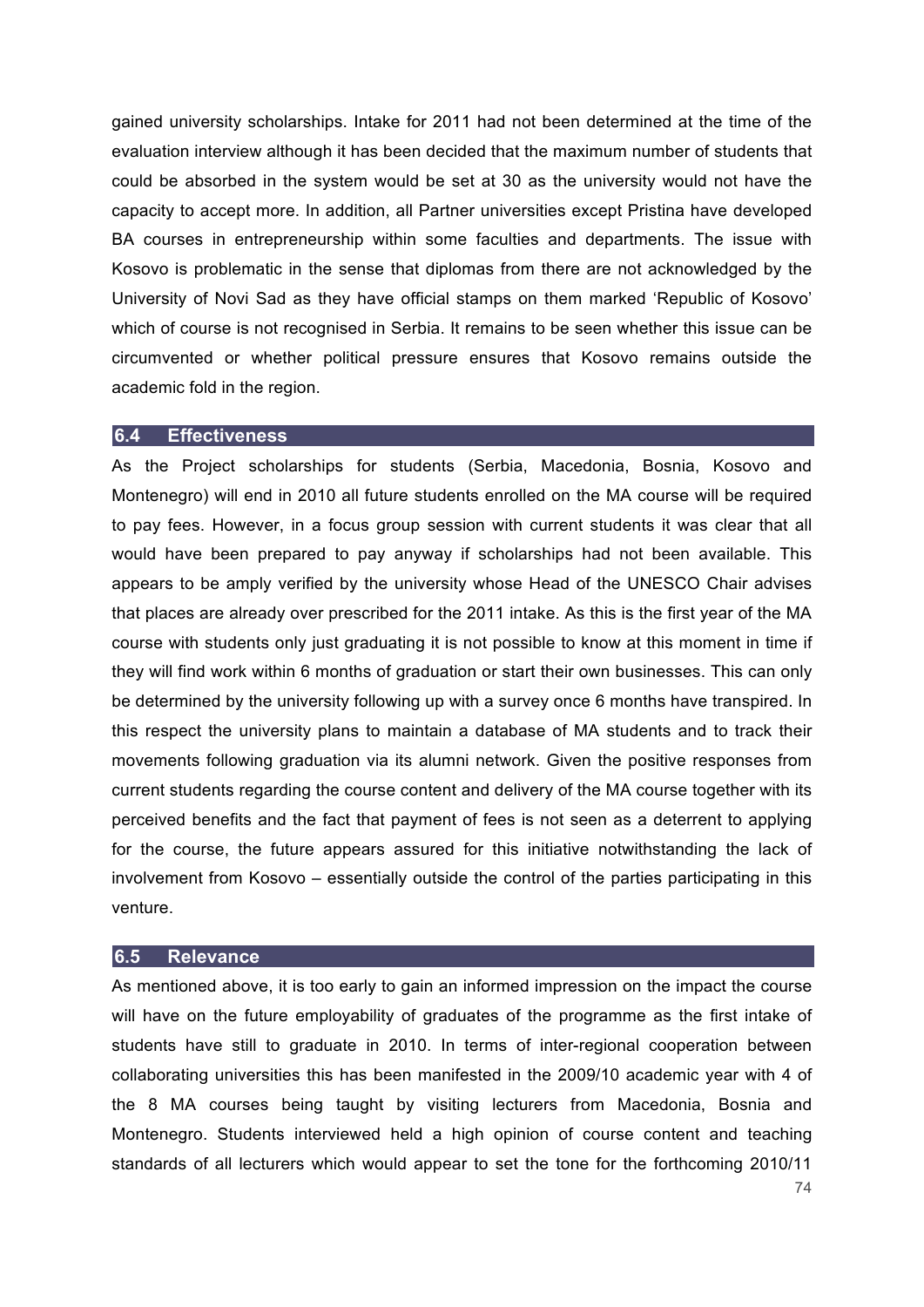academic year for the MA course. With regard to sustainability the available evidence would appear to suggest that this initiative can function on its own post-SPARK involvement. However, those involved in the administration and delivery of the MA course at the university are aware that fees alone may not be sufficient to cover planned expenditures and are in the process (according to them) of preparing a business plan to address all relevant sustainability issues including alternative sources of income and this is to be encouraged.

#### **6.6 Conclusion & summary**

All the signs are that this particular initiative as envisaged in the original project TOR will contribute substantially towards a greater understanding of entrepreneurship within a regional academic context and in the wider community in general. The logic of developing a specific postgraduate course to address a perceived gap between graduates and future employability prospects is clear. First, students become better equipped with the knowledge gained from the MA course to make informed decisions about either starting a business or which direction they want to take in future employment. Second, employers begin to understand and accept the value of what is being taught to MA students and its relevance to their specific human resource needs. Third, existing prejudices held in some quarters against business-related education are likely to disappear in time once the overall benefits, both socially and economically are perceived by all concerned. Finally, it is hoped that formal accreditation is forthcoming without too much further delay from the Serb authorities so that students in particular can appreciate the full recognition of their efforts.

# **7 Recommendations**

- 1. Reconsider shifting the focus of the project away from a Business Start-Up Centre and towards a Business Incubator with in-house business support services for both incubatees and external clients. This will assist with clarifying the entire concept in reaching out to and assisting aspiring entrepreneurs as well as existing SMEs. It will also help planning for sustainability as future income streams after project intervention will be identified well in advance. The precise title of the venture can be discussed with local partners and beneficiaries to determine the most suitable/appropriate name. It should not be dictated by the project in advance.
- 2. Prior to proceeding with business plan competitions for potential candidates for the incubator or for business-related training programmes for entrepreneurs or existing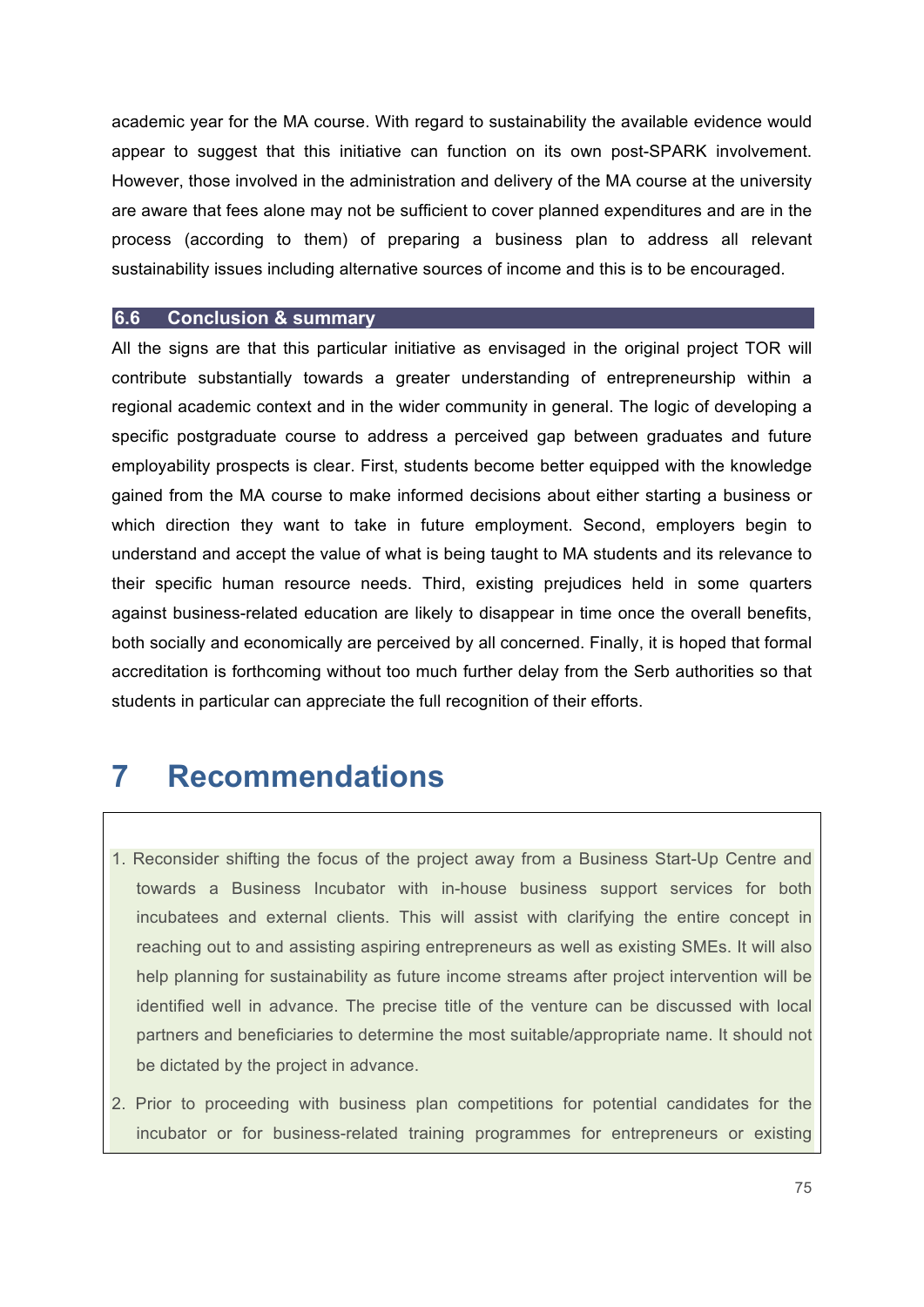businesses initiate a training regime for the project team particularly in business planning, marketing and financial management which are the core activities of most enterprises. This will serve to upgrade existing skills and the expertise of members of staff and prepare them for being able to offer practical and sensible advice to prospective clients. They should not be seen merely as project assistants.

- 3. Prior to starting the real work of the project enlist local team members based on specific criteria for the available positions on the team. Make this process transparent and select only those with the requisite skills or that are capable of reaching the required level via ongoing training on the job.
- 4. Reduce the number of local partners to one main partner, either at Municipality level or preferably at Ministry level if possible with involvement secured by an MOU or other formal agreement. This will help with the marketing and promotion of the project, as it will be incumbent on the main partner to actively support the initiative publicly both locally and nationally. This will also significantly reduce the monitoring requirements and paperwork involved in following up whether obligations have been met or not.
- 5. Ensure that the directors of the Business Incubator at local level receive full training in all aspects related to the running of such an entity and how to effectively manage a project team in order to deliver objectives and targets.
- 6. Allow these directors greater freedom with regard to the disbursement of funds for subactivities such as those required for promotional purposes, organisation of local seminars, workshops, conferences etc. This will not only reduce tendencies to micromanage but will increase the confidence of directors in assuming responsibility for their actions which in turn will better prepare them for future sustainability post-project involvement.
- 7. Between 3-6 months into the project prepare a professional business plan mapping out the entire venture including a thorough breakdown of anticipated expenditure for the duration of the project and beyond. Ensure that all key members of staff are presented with the plan once completed alongside representatives of the main partner. This will provide them with the opportunity to embrace the vision of the project and to take 'ownership' of it at a fairly early stage. It will also serve to highlight any shortfall in cost recovery which may have to be met by the main partner or other source and therefore allow steps to be taken sooner rather than later to seek such sources of income well before the end of the project.
- 8. Redesign the way that capacity building is measured (through the indicators used) since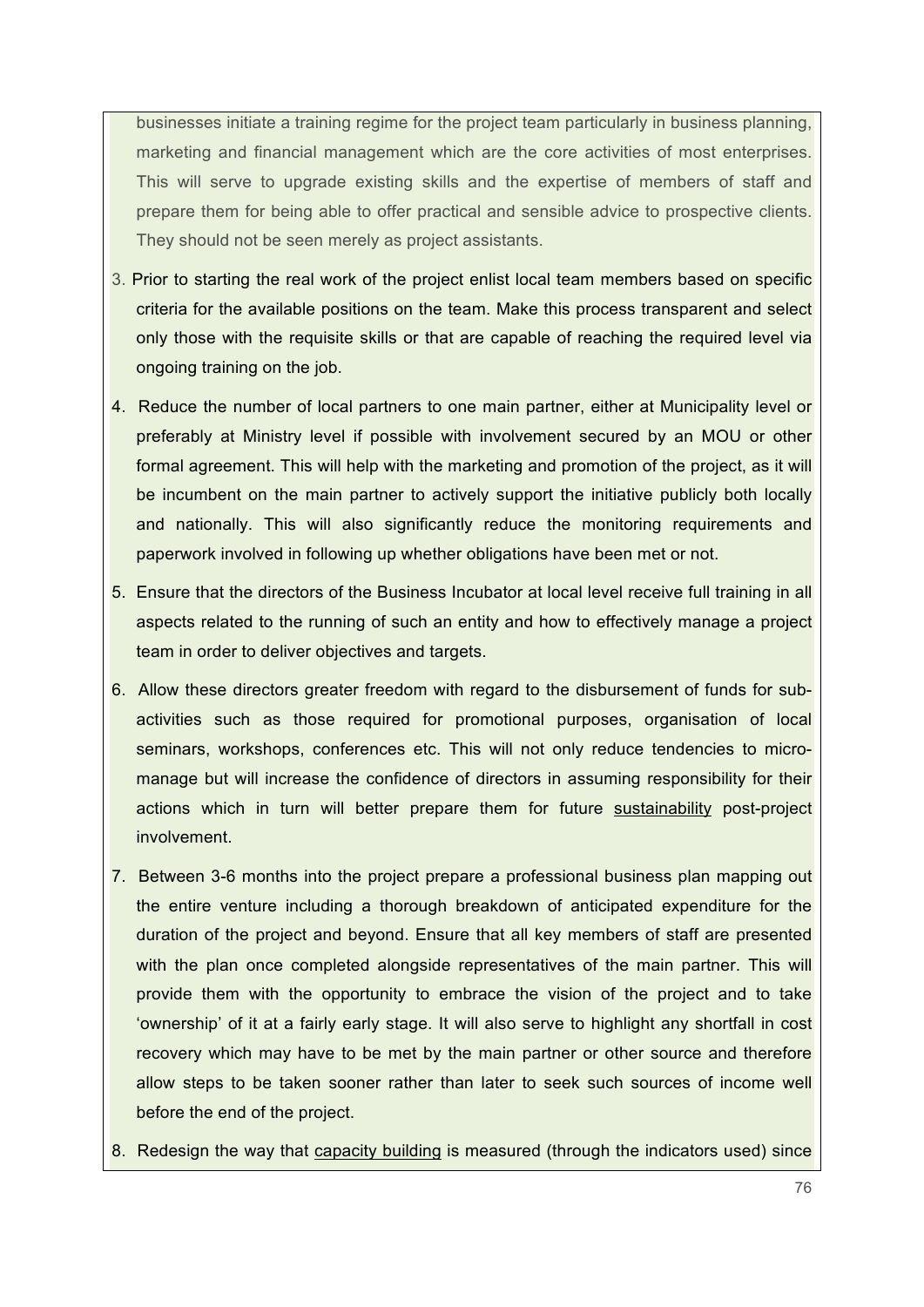so far it has proven very difficult and occupied a disproportionate amount of time.

- 9. As for Policy Making, this activity should be either reduced to a minimum level or eliminated. Policy Making is a project in itself that requires specific action and great amounts of attention and energy to effectively reduce business barriers and obstacles.
- 10. In the selection process for potential incubator candidates consider an open call for applications rather than a business plan competition with specific criteria underlined in the promotional campaign. Select individuals/existing SMEs who meet the minimum requirements and choose the best for interview. Determine viability of the business idea or existing product/service and advise chances of being selected or not. Offer a deadline for receipt of revised business plan based on advice from the team and review on receipt. This will effectively sort out those taking the incubator concept seriously from those expressing an interest. Select the final candidates for the number of available places and work with them against set deadlines to produce a final document. A selection panel can be organised to officially approve the selection (or otherwise if deemed necessary) and make the process transparent. If business plans have already been prepared with or without the assistance of professionals before submission to the project that is also acceptable as long as they meet the standards required. This process will serve to ensure that incubatees have genuine ideas and prospects and will benefit by inclusion in the incubator and its services.
- 11. Depending on the location consider the possibility of including outreach centres as part of the incubator process, both physical and virtual. If handled properly this can serve a wider targeted audience often in inaccessible places and help spread the word of available services to both incubatees and the business community in general.
- 12. Prepare a robust promotional campaign and strategy for the project no later than 3 months into the project using all available media to spread the message.
- 13. Prepare a menu of business skills development courses that will be offered in the incubator and its attendant support services to both incubatees and anyone else interested in learning about how to start or manage a business. Employ professional trainers as well as conduct sessions with existing team members once trained themselves. Offer training of trainer programmes to selected individuals capable of implementing specific courses but whose skills need to be upgraded to keep abreast of current developments in their own speciality.
- 14. Continue with quarterly monitoring and evaluation reporting but limit to only those activities which can readily be measured, i.e. number of events occurring etc. However,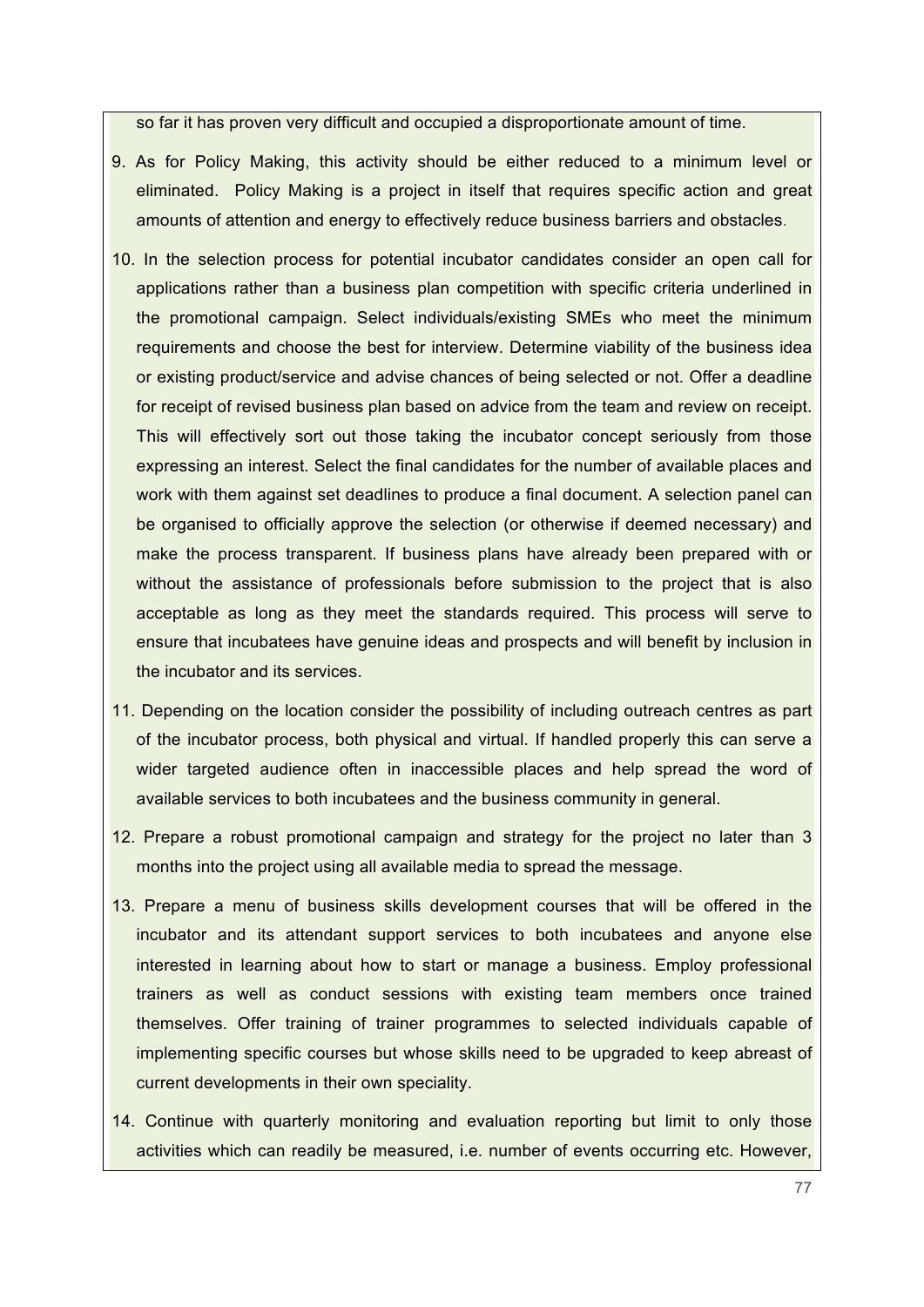ensure that the numbers are relevant to local circumstances and are deliverable within pre-determined deadlines. Make sure that no other similar activities are supported or funded by local or international organisations to avoid duplication of effort and respondent fatigue. It is often the case that interested parties take part in as many free courses and initiatives as are available to them which can ultimately dilute their initial interest and later lead to negative perceptions.

- 15. Maintain momentum in the project by having high profile beneficiaries or local business people appear at training workshops or in joint media events. Involve the latter in mentoring once incubatees are up and running.
- 16. Approximately half way through the project revisit the sustainability issue and revise or upgrade plans to take account of lessons learned or changing local circumstances that could affect continuity after the project ends.
- 17. Initiate sector specific studies to identify future levels of demand for business-related services as well as prevailing conditions in general regarding SME opportunities.
- 18. Ensure the project works closely with other key players in the local economy including investment promotion agencies to determine the likelihood of foreign investment and the extent to which the business incubator and support services can satisfy those needs.
- 19. Oversight of the project can be managed in a number of ways but essentially this role should be one of guidance and administrative support rather than micro-management of local activities including fund management as outlined above.
- 20. Maintain in the project a facility for local team members and representatives from partners and key beneficiaries to participate in at least one study tour to a country where a Business Incubator/Support Centre is seen as a benchmark in the industry. General 'fact-finding' missions are often a waste of time and resources.
- 21. Encourage local directors of the project to delegate responsibilities within their teams and to encourage pro-activity among them rather than allowing them to settle into a more passive role. Those who don't demonstrate initiative should be open for replacement at the discretion of the local director but with approval by the Project.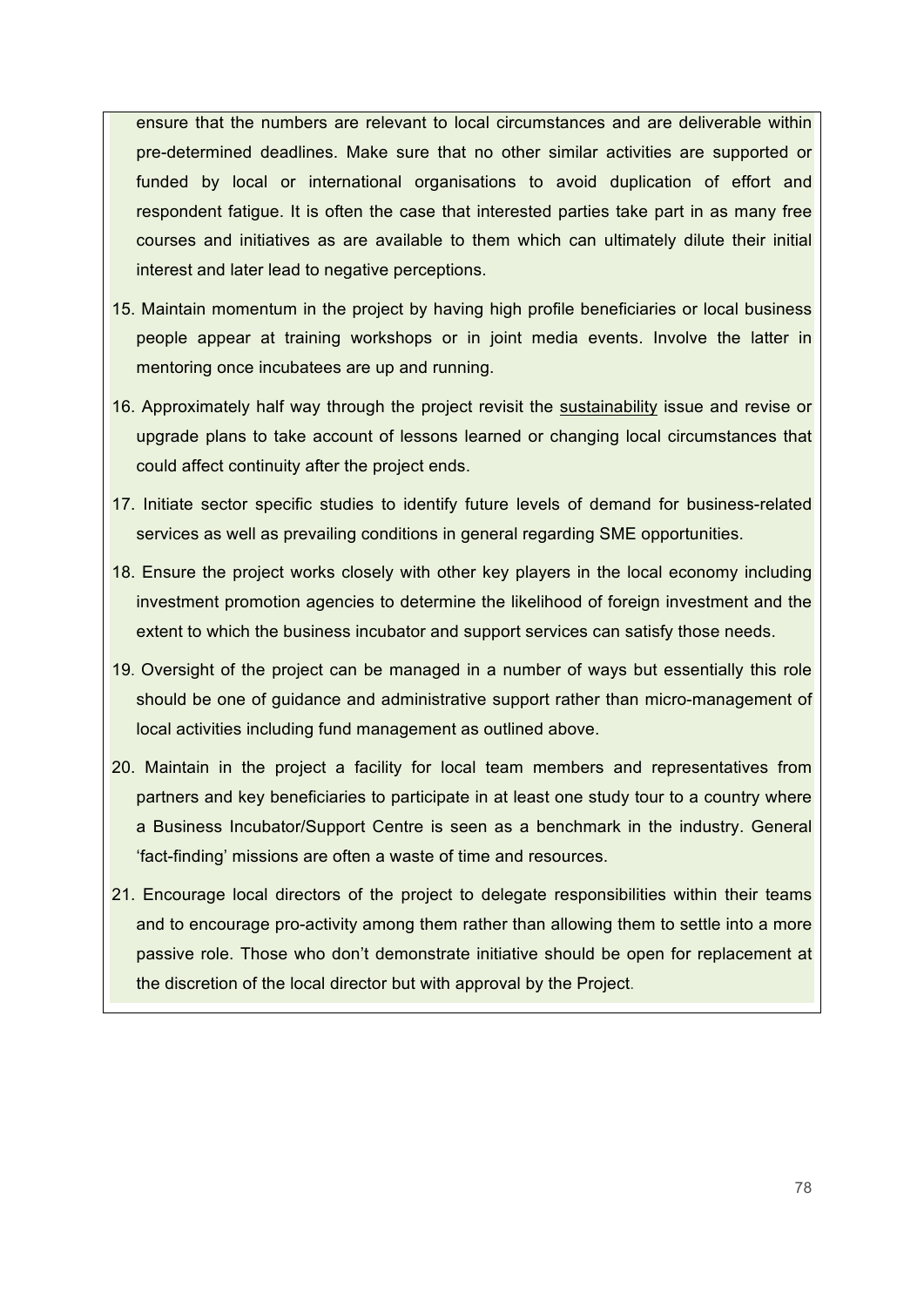# **8 ANNEXES**

- 8.1 Sources of reference
- 8.2 List of Meetings
- 8.3 List of Other Events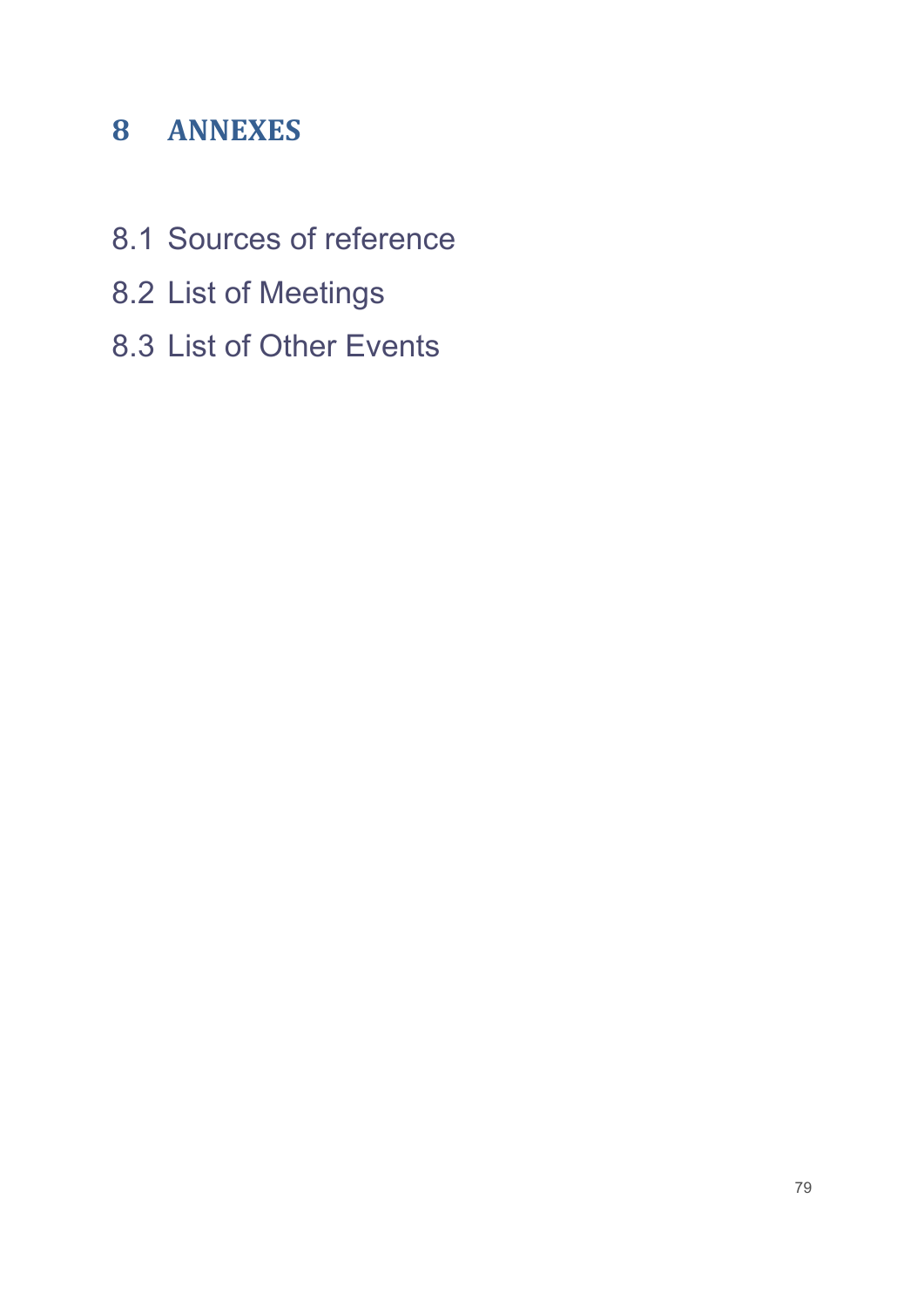| 8.1            | <b>Sources of reference</b>                                                              |
|----------------|------------------------------------------------------------------------------------------|
| 1              | Annual Report 2009 - BSC Kragujevac                                                      |
| 2              | Annual Report 2008/9 - BSC Zenica                                                        |
| 3              | Annual Report 2009 - BSC Bar                                                             |
| $\overline{4}$ | Annual Report 2007/8 - BSC Bar                                                           |
| 5              | ICU Client Services Book, Zenica - 2009                                                  |
| 6              | Reports on best practices in removing SME obstacles in SEE region, 2008 - BSC Kragujevac |
| $\overline{7}$ | Successful Experiences in removing obstacles for SMEs in the W. Balkans, 2008 - BSC Bar  |
| $\,8\,$        | Analysis of the labour market in Bar, Budva & Ulcinj, 2010 - BSC Bar                     |
| 9              | Monitoring & Evaluation Report - Oct/Dec 2009 - BSC Kragujevac                           |
| 10             | Monitoring & Evaluation Report - Jan/Mar 2010 - BSC Bar                                  |
| 11             | Monitoring & Evaluation Report - Jan/Mar 2010 - Zenica                                   |
| 12             | MOU between ATA (SPARK) and Partners - Zenica                                            |
| 13             | MOU between ATA (SPARK) and Partners - Kragujevac                                        |
| 14             | MOU between ATA (SPARK) and Partners - Bar                                               |
| 15             | MOU between ATA (SPARK) and Partners - Bitola                                            |
| 16             | Contract between SPARK and Municipality on BSC Kragujevac                                |
| 17             | Contract between SPARK and University of Zenica on provision of premises                 |
| 18             | Sustainability Strategy 2011-14 BSC Zenica                                               |
| 19             | Mid-Term Impact Assessment, Feb 2009 by Megan Rice                                       |
| 20             | BSC/BPC Impact Survey Evaluation Report - BSC Zenica, Mar 2010                           |
| 21             | BSC/BPC Impact Survey Evaluation Report - BSC Kragujevac, Apr 2010                       |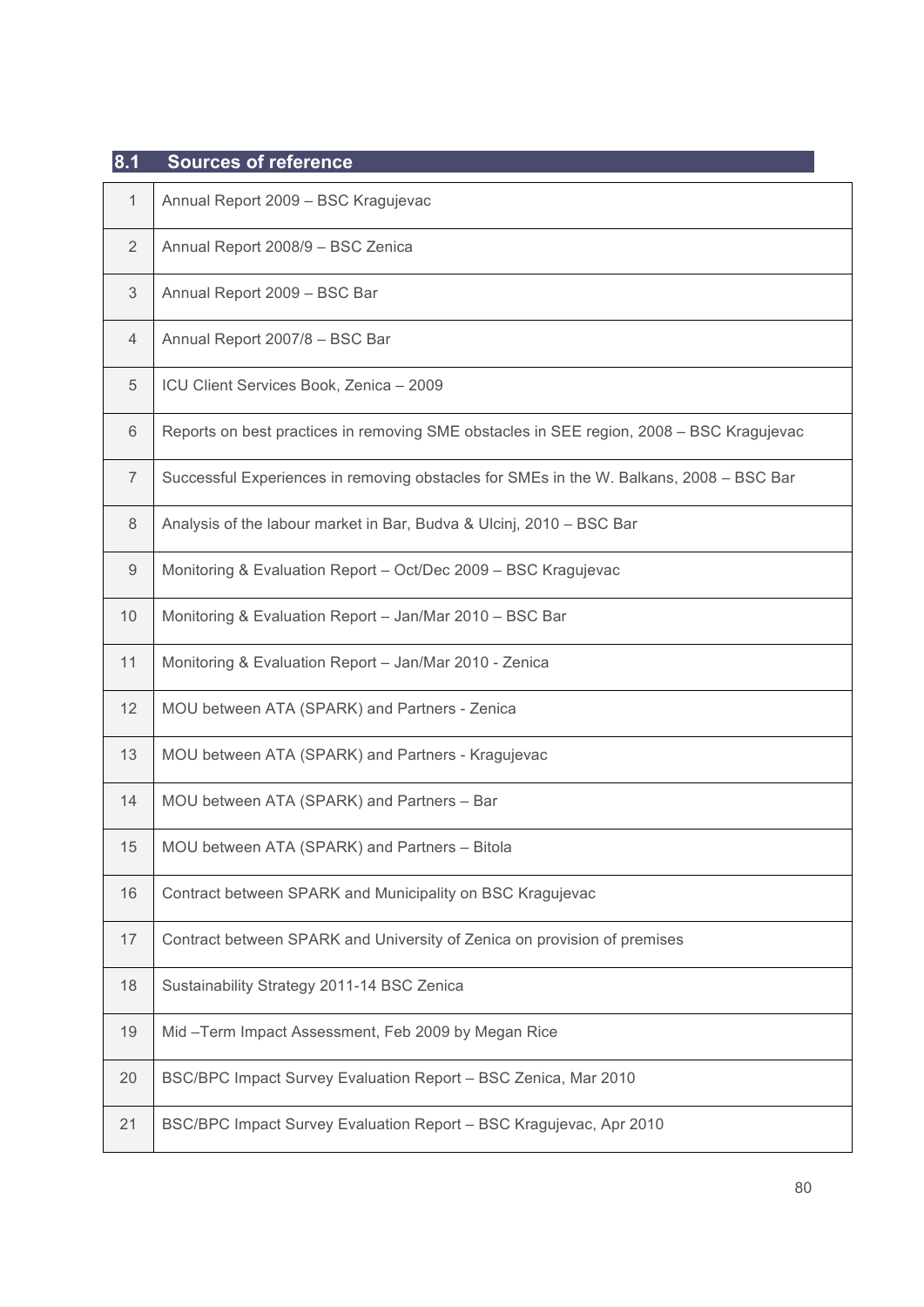| 22 | BSC/BPC Impact Survey Evaluation Report - BSC Bar, Mar 2010                     |
|----|---------------------------------------------------------------------------------|
| 23 | BSC Ktagejevac Sustainability Strategy - June Lavelle, 2009                     |
| 24 | BSC Zenica Sustainability Strategy - June Lavelle, 2009                         |
| 25 | BSC Bar Sustainability Strategy - June Lavelle, 2009                            |
| 26 | BSC Bitola Sustainability Strategy - June Lavelle, 2009                         |
| 27 | SPARK - Zenica BSC Sub-Grant Agreement                                          |
| 28 | SPARK Monitoring Protocol, 2009                                                 |
| 29 | MFS-BSC Program Description 2007-2010                                           |
| 30 | SPARK - BSC Kosovo Sub-Grant Agreement, 2009                                    |
| 31 | Business Support Centre Kosovo, Company Registration Certificate, 2009          |
| 32 | SPARK - NLB Pristina, Credit Facility Agreement, 2009                           |
| 33 | BSCK - Auditors Report, 2009                                                    |
| 34 | MOU between SPARK and University of Pristina, 2009                              |
| 35 | MOU between SPARK and Municipality of Strpce, 2009                              |
| 36 | MOU between SPARK and Municipality of Peja, 2009                                |
| 37 | MOU between SPARK and Gracanica Cultural Centre, 2009                           |
| 38 | Agreement between SPARK/BSCK and Faculty of Technical Sciences, Mitrovica, 2008 |
| 39 | MOU between SPARK and SME Support Agency/MTI, 2009                              |
| 40 | Statute of Business Support Centre Kosovo, 2009                                 |
| 41 | BSCK List of start-ups including micro-credits                                  |
| 42 | MOU between SPARK and Kosovo Chamber of Commerce, 2009                          |
| 43 | BSCK Annual Report 2006-2007                                                    |
| 44 | <b>BSCK Impact Assessment Survey, 2009</b>                                      |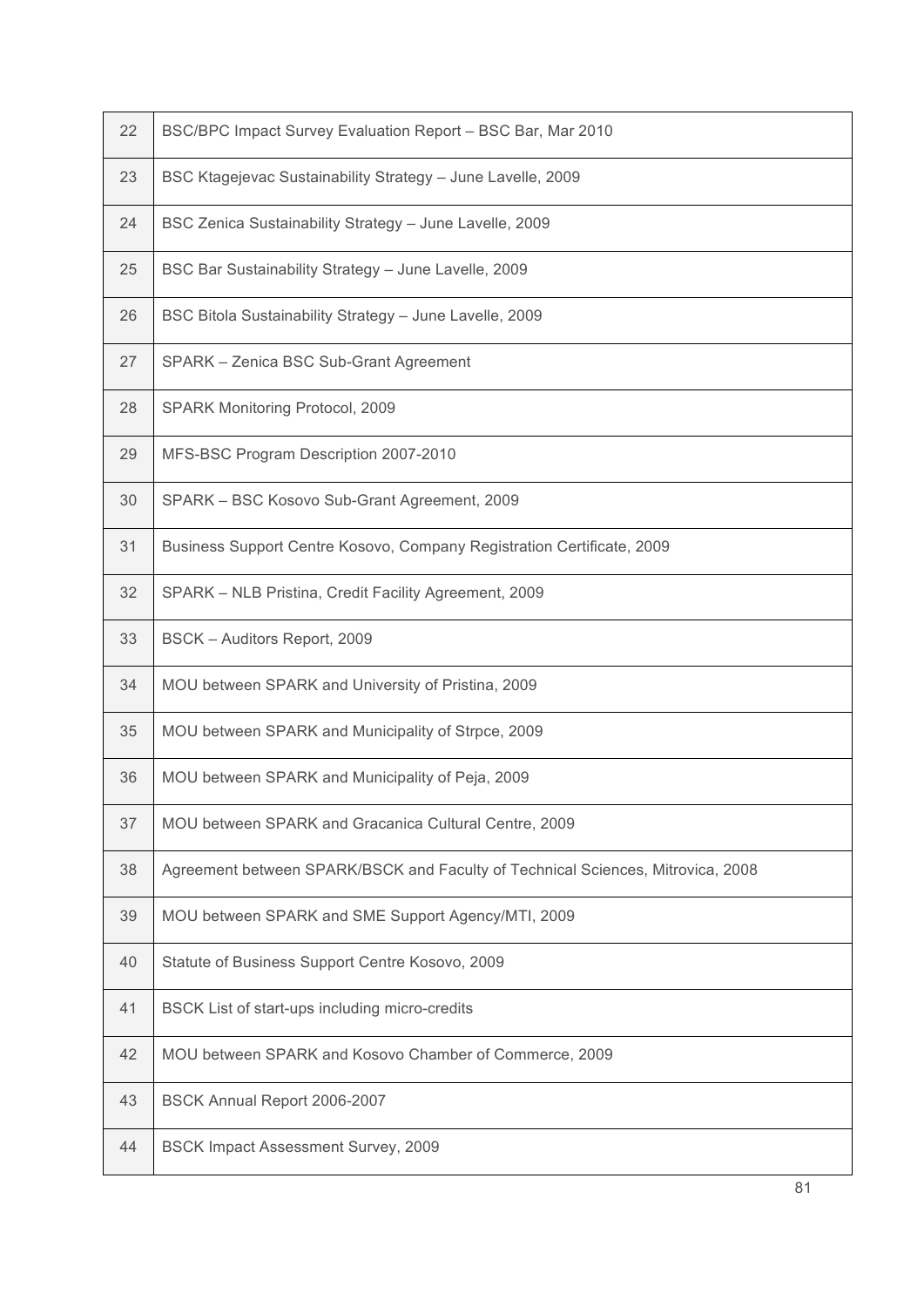| 45 | MOU between BSCK and College of International Management Studies, 2010                  |
|----|-----------------------------------------------------------------------------------------|
| 46 | BSCK Annual Report 2008-2009 (draft)                                                    |
| 47 | SME Support Agency - Annual Report, 2009                                                |
| 48 | BSCK Interim Report, 09/08 - 08/09                                                      |
| 49 | <b>BSCK Narrative Quarterly Report, Mar-May 2010</b>                                    |
| 50 | BSCK Narrative Quarterly Report, Dec 09 - Feb10                                         |
| 51 | SPARK - Kragujevac BSC Sub-Grant Agreement                                              |
| 52 | BST/BPC Bitola Impact Survey Evaluation Report - 03/09 - 03/10                          |
| 53 | BSC Bitola Monitoring & Evaluation Report - Jan-Mar 2010                                |
| 54 | MOU between SPARK and BSC Bitola Project Partners                                       |
| 55 | Contract between Municipality of Bitola and ATA (SPARK)                                 |
| 56 | Contract between Economic Chamber of Macedonia and ATA (SPARK)                          |
| 57 | Contract between University of St Kliment Ohridski and ATA (SPARK)                      |
| 58 | BST - Impact Survey Assessment Report, 2009                                             |
| 59 | Sub-Grant Agreement between SPARK & Kragujevac                                          |
| 60 | Sub-Grant Agreement between SPARK & Zenica                                              |
| 61 | Sub-Grant Agreement between SPARK & Bar                                                 |
| 62 | Sub-Grant Agreement between SPARK & KBSC                                                |
| 63 | NS Report BA Course, May 2010                                                           |
| 64 | NS 1 <sup>st</sup> Quarterly Report, April 2009                                         |
| 65 | NS 2 <sup>nd</sup> & 3 <sup>rd</sup> Quarterly Report, November 2009                    |
| 66 | BSCK (n.d.), Business Start-up Centre Kosovo. Sustainability Strategy - main directions |
| 67 | BSCK (est. 2010), Business Start-up Centre Kosovo. Annual Report 2008-2009              |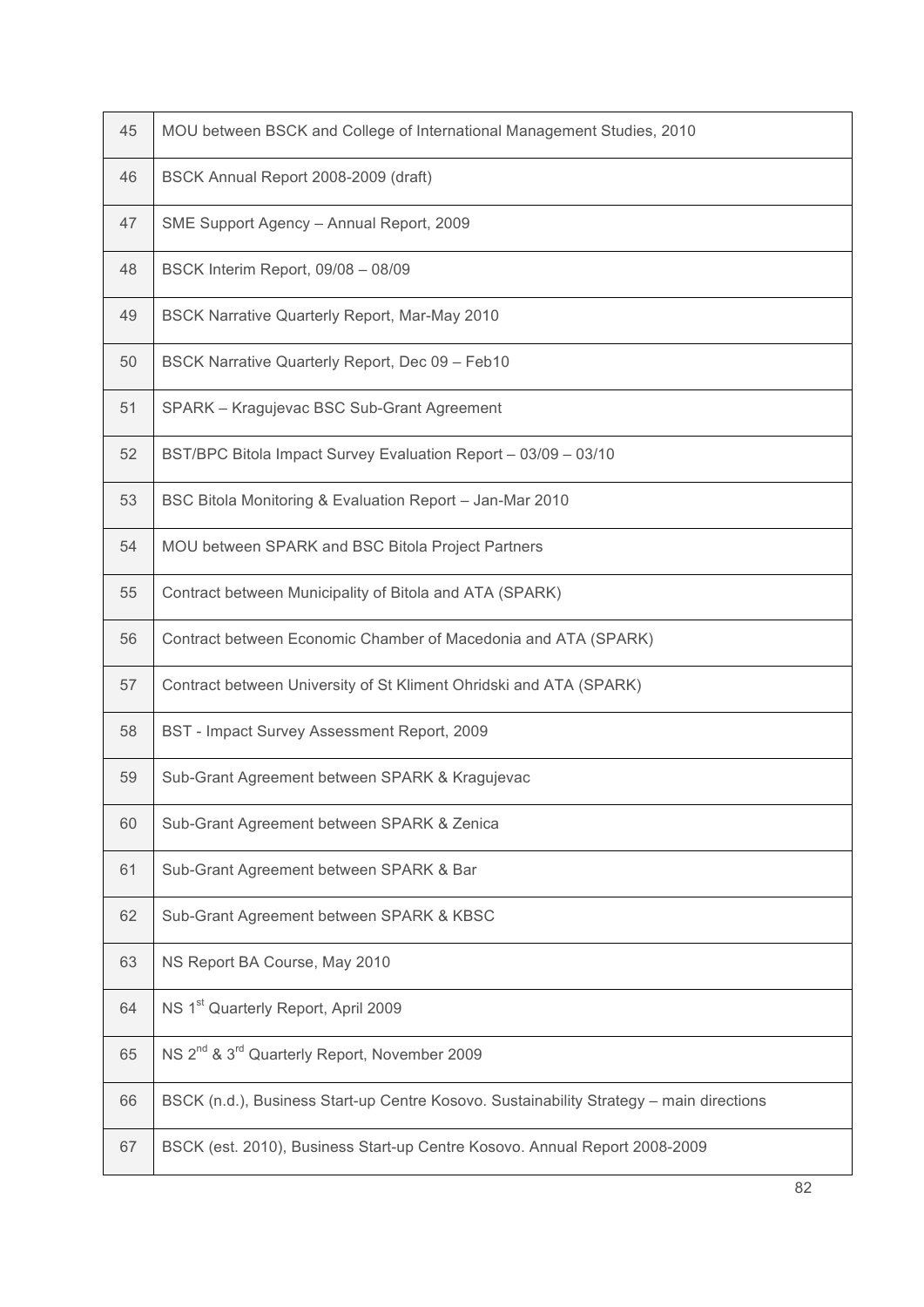| 68 | SPARK (n.d.), Description of income to be earned by 5 Business Start-up Centres (through<br>awarded projects or other activities), unsourced file note |
|----|--------------------------------------------------------------------------------------------------------------------------------------------------------|
| 69 | Price, M. (2010), Poverty Reduction Impact Report, December                                                                                            |
| 70 | Ringler, S. (2010), Impact Report. Capacity Building, December                                                                                         |
| 71 | Ringler, S. (2010), Impact Report. Policy Making, December                                                                                             |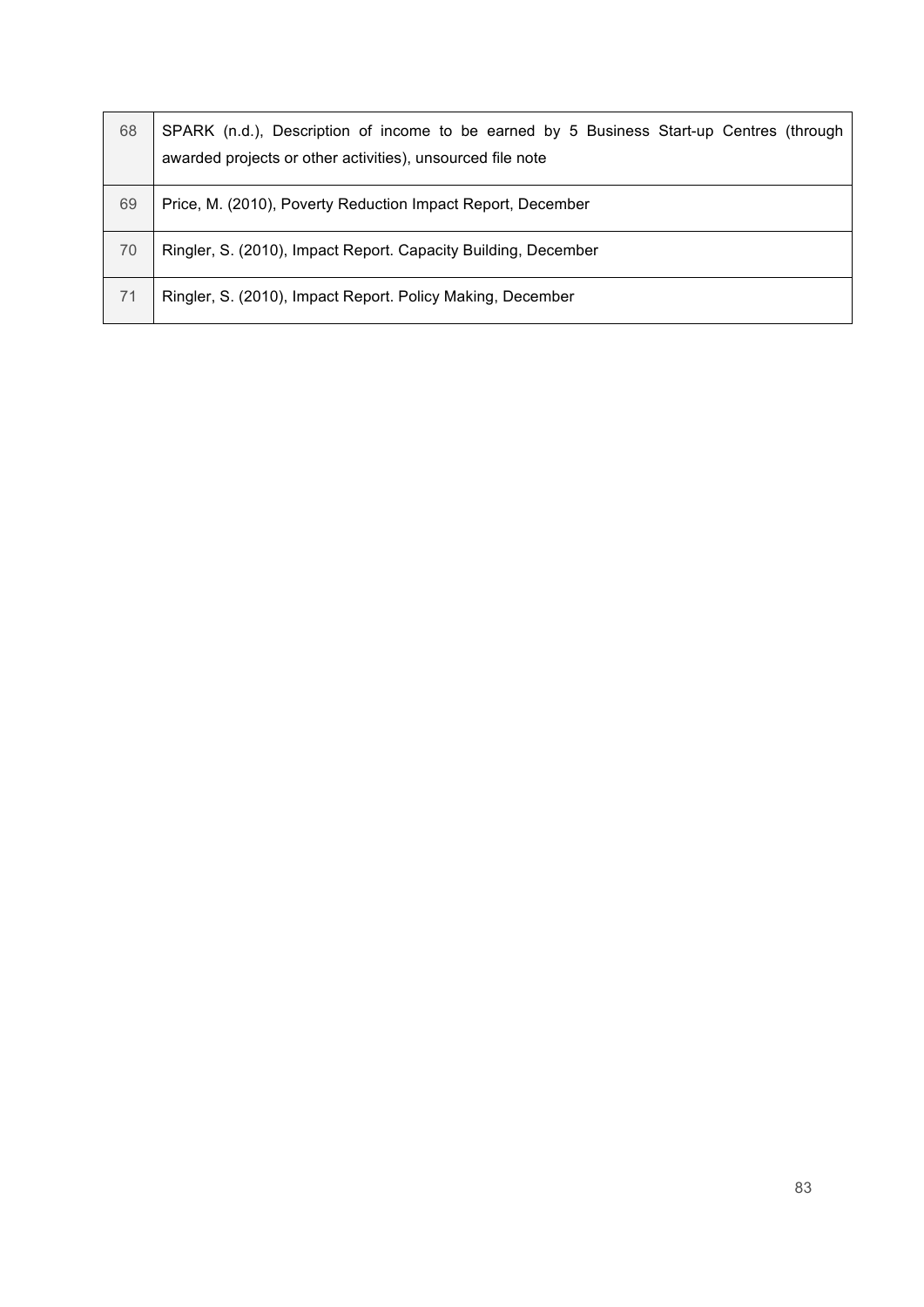|                 | 8.2<br><b>List of Meetings</b>   |                            |                                                                 |  |
|-----------------|----------------------------------|----------------------------|-----------------------------------------------------------------|--|
|                 | <b>CONTACT PERSON</b>            | <b>POSITION</b>            | <b>ORGANISATION</b>                                             |  |
| 1               | <b>Philip Hostert</b>            | Regional Project Manager   | <b>SPARK</b>                                                    |  |
| $\overline{2}$  | Aleksandra<br><b>Bukumirovic</b> | <b>Project Manager</b>     | <b>SPARK</b>                                                    |  |
| 3               | Prof. Fuoda Stankovic            | <b>Former Rector</b>       | Novi Sad University                                             |  |
| $\overline{4}$  | Prof. Vojin Senk                 | Head of UNESCO Chair       | Novi Sad University                                             |  |
| 5               | <b>Mladen Radisic</b>            | <b>Teaching Assistant</b>  | Novi Sad University                                             |  |
| $6\phantom{1}6$ | Nebojsa Simic                    | <b>Director</b>            | <b>Business Start-up Centre</b>                                 |  |
| $\overline{7}$  | Dusan Puaca                      | President                  | Chamber of Commerce *                                           |  |
| 8               | Predrag Lucic                    | <b>Director</b>            | Chamber of Commerce *                                           |  |
| 9               | <b>Miladin Stefanovic</b>        | <b>Assistant Professor</b> | University of Kragujevac -<br>Faculty of<br>Engineering *       |  |
| 10              | Dragan Rankovic                  | <b>Director</b>            | <b>Business Innovation Centre</b>                               |  |
| 11              | Vojislav Veljovic                | <b>Assistant Director</b>  | <b>Business Innovation Centre</b>                               |  |
| 12 <sup>2</sup> | Radojka Savic                    | Director                   | RDA for Economic & Spatial Development<br>Moravicki District) * |  |
| 13              | Marijana Simic                   | <b>HR Manager</b>          | RDA for Economic & Spatial Development<br>Moravicki District) * |  |
| 14              | Ivan Vilimonovic                 | Owner                      | Iban Development Association **                                 |  |
| 15              | Petar Djekic                     | Owner                      | Diva Apartments **                                              |  |
| 16              | <b>Boban Nedic</b>               | Owner                      | Formex                                                          |  |
| 17              | Jasminka Jaglicic                | <b>Director</b>            | Economic<br>Development<br>Regional<br>Agen                     |  |
|                 |                                  |                            | 84                                                              |  |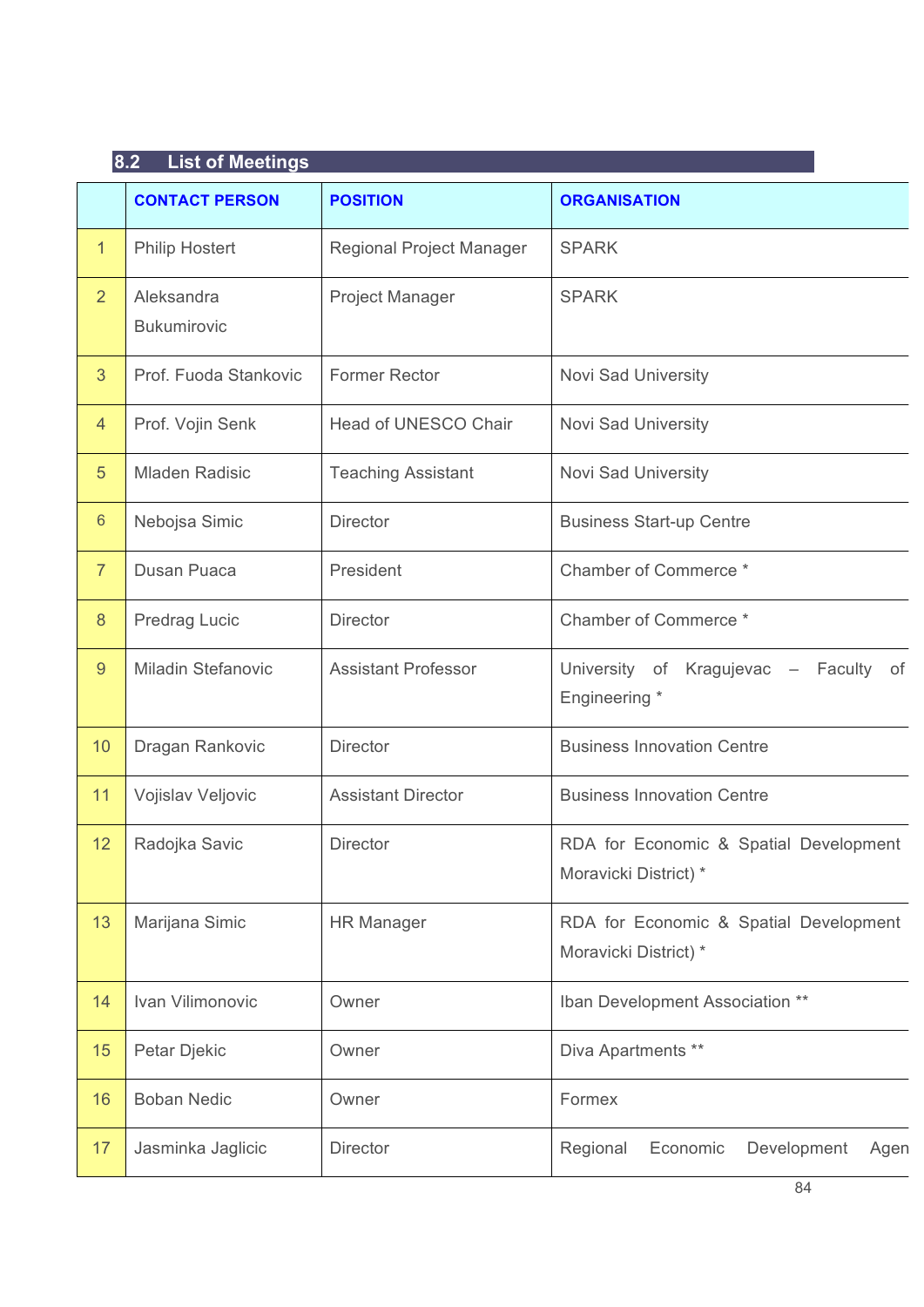|    |                      |                               | Sumadija & Pomoravje *                                  |
|----|----------------------|-------------------------------|---------------------------------------------------------|
| 18 | Zoran Kuzmanovic     | <b>Head of Administration</b> | City Administration for Economic Resources *            |
| 19 | Natasa Radosavljevic | <b>Head of Department</b>     | City Administration for Economic Resource<br>$dept$ ) * |
| 20 | Dragan Paunovic      | President                     | <b>SLOGA (Small Business Association)</b>               |
| 21 | Nebojsa Simic        | <b>Director</b>               | <b>Business Start-up Centre</b>                         |
| 22 | Nino Serdarevic      | <b>Executive Director</b>     | <b>Business Start-up Centre</b>                         |
| 23 | Valida Imamovic      | Assist. to Secretary          | Business Service Centre of Gov't of Zenic<br>Canton     |
| 24 | Rasema Hasanic       | Assist. to Secretary          | Business Service Centre of Gov't of Zenic<br>Canton     |
| 25 | Damir Selak          | <b>Incubator Manager</b>      | <b>BSC Business Incubator</b>                           |
| 26 | Husejin Smajlovic    | Mayor                         | Municipality of Zenica *                                |
| 27 | MuhsinIbrahimagic    | <b>Director</b>               | ZEDA - Zenica Economic Development Ageno                |
| 28 | Alda Pasalic         | Bus. Incubator Assist.        | ZEDA - Zenica Economic Development Ageno                |
| 29 | <b>Zukic Anes</b>    | Owner                         | Dust Company **                                         |
| 30 | Emina Talic          | Owner                         | Abakus (Private Institution for School Age Chi<br>$***$ |
| 31 | Mensura Susic        | Owner                         | Vita (Also completed ToT course and trains for          |
| 32 | Said Dracic          | Owner                         | SMART**                                                 |
| 33 | Nadira Sivic         | Owner                         | MONTANA **                                              |
| 34 | Valid Heldov         | Owner                         | ALEDINO <sup>**</sup>                                   |
| 35 | <b>Almir Sehic</b>   | Owner                         | B Panel **                                              |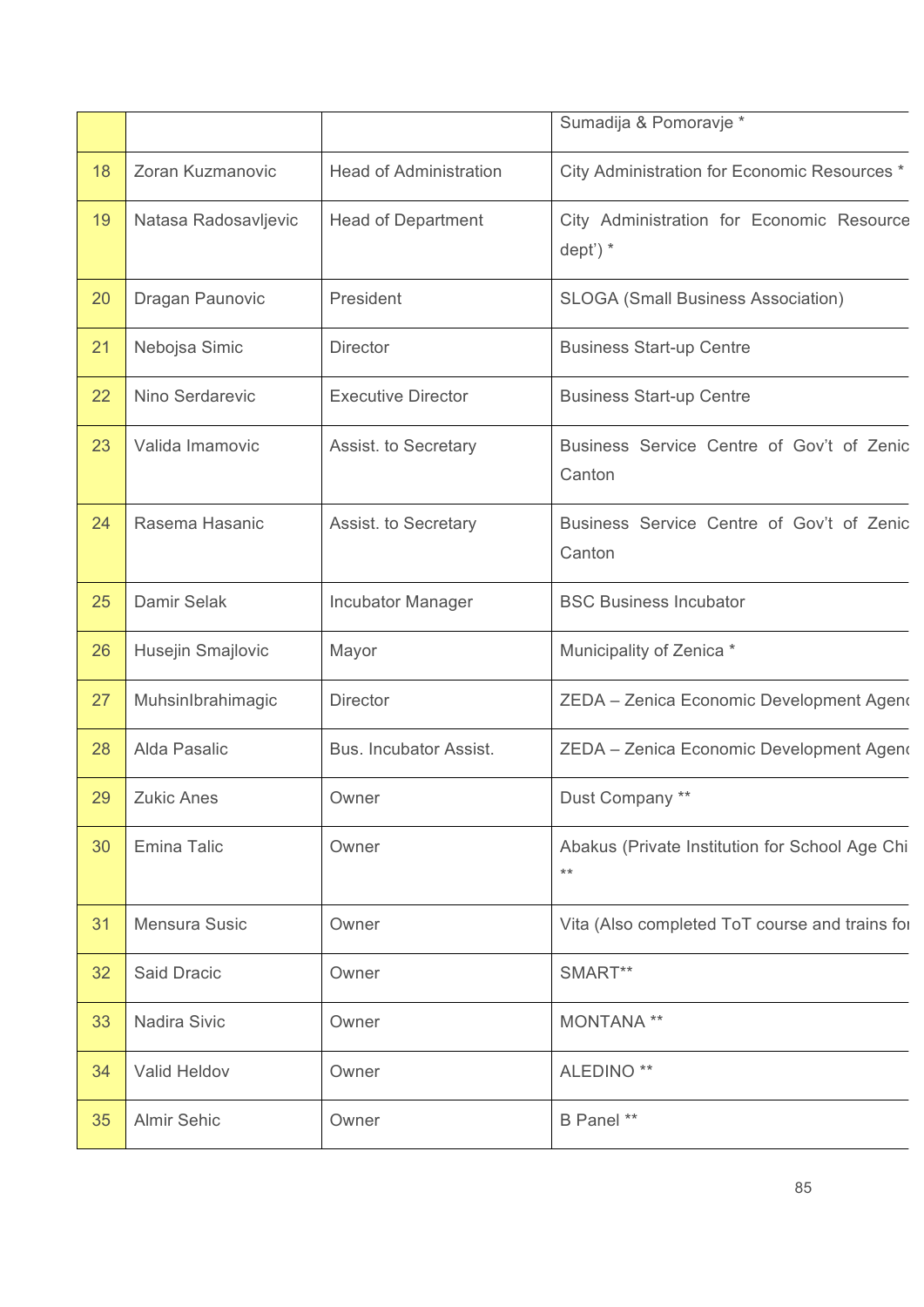| 36 | <b>Bojan Suster</b>     | Euro Info Officer             | <b>Business Start-up Centre</b>                    |
|----|-------------------------|-------------------------------|----------------------------------------------------|
| 37 | Sabra Dragovoja         | <b>Project Officer</b>        | <b>Business Start-up Centre</b>                    |
| 38 | Ivana Tomasevic         | <b>Director</b>               | <b>Business Start-up Centre</b>                    |
| 39 | Mirjana Babic           | Owner                         | OLIVMONT **                                        |
| 40 | Olja Fatic              | <b>Financial Analyst</b>      | <b>Cultural Centre</b>                             |
| 41 | Vlado Pavicevic         | <b>Executive Assistant</b>    | Municipality - Mayor's Office                      |
| 41 | Nedelijko Covic         | <b>Vice-President</b>         | <b>Entrepreneur Association</b>                    |
| 42 | Nikola Pjescic          | Advisor for Immigrants        | <b>Employment Bureau</b>                           |
| 43 | <b>Mladen Kovacevic</b> | Owner                         | Studio Paravirtuale **                             |
| 44 | Pedrag Dukovic          | Owner                         | Mobileland **                                      |
| 45 | Sandra Djurovic         | Trainer                       | <b>Centre for Social Work</b>                      |
| 46 | Velibor Boskovic        | <b>Director</b>               | Business Incubator - 'Inventivnost'                |
| 47 | Sasa Jovanovic          | Incubator Manager             | <b>Business Start-up Centre</b>                    |
| 48 | Igor Glavanovic         | Owner                         | Business Incubator tenant - 'Barpesce'             |
| 49 | Vesna Lekovic           | Owner                         | Business Incubator tenant - Vici                   |
| 50 | Besnik Krasniqi         | <b>Director</b>               | <b>Business Support Centre</b>                     |
| 51 | Prof.Nazmi Mustafa      | Rector                        | <b>College of International Management Studies</b> |
| 52 | Naser Grajcevci         | CEO                           | <b>SME Support Agency</b>                          |
| 53 | Isak Mehmeti            | <b>Chief Economic Section</b> | Municipality                                       |
| 54 | Ardit Krasniqi          | Co-Owner                      | Idea Consulting **                                 |
| 55 | <b>Armend Fazlliu</b>   | Co-Owner                      | Advax **                                           |
|    |                         |                               |                                                    |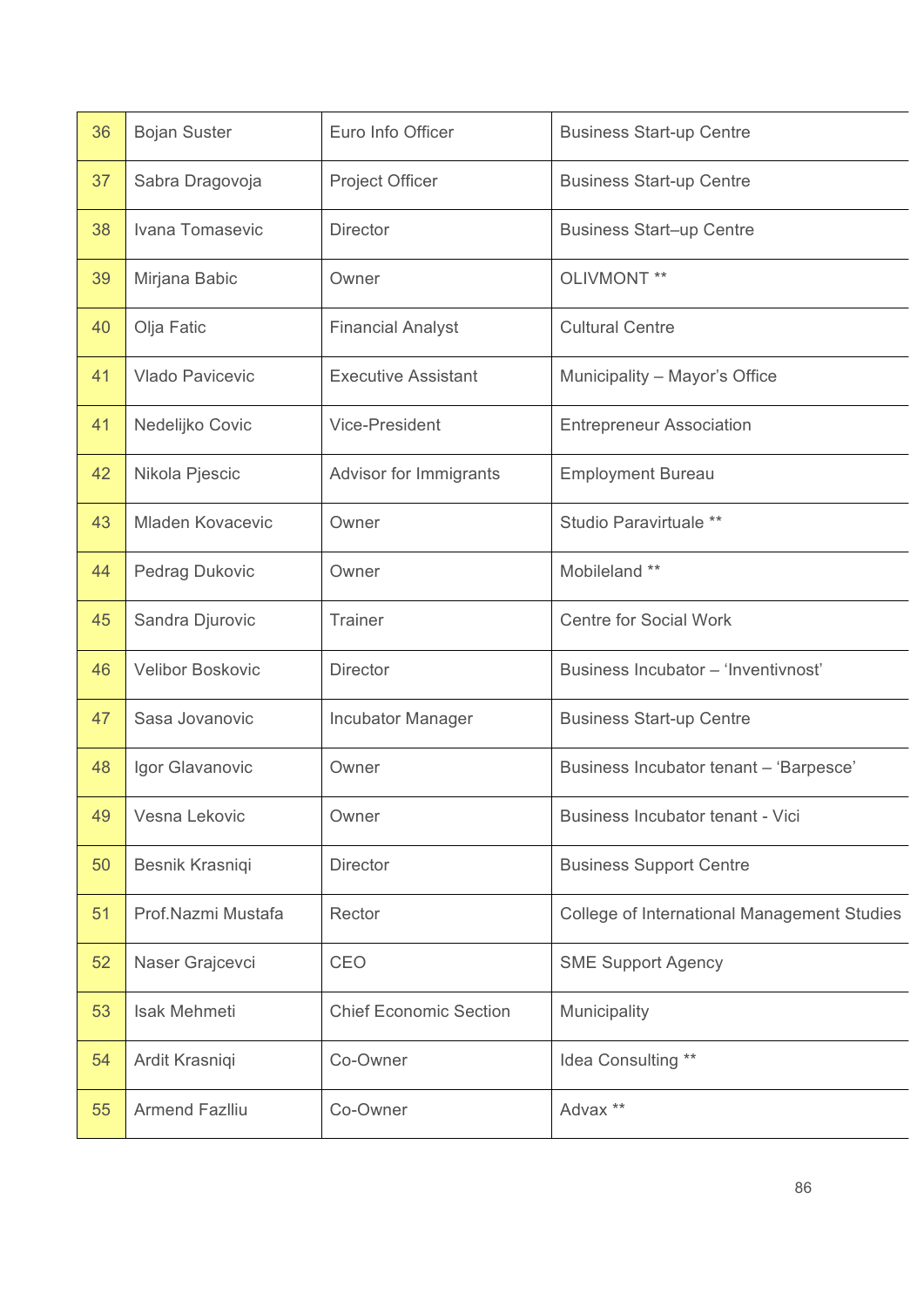| 56 | <b>Berat Rukiqi</b> | <b>Secretary General</b>        | Kosovo Chamber of Commerce          |
|----|---------------------|---------------------------------|-------------------------------------|
| 57 | Salih Morina        | <b>Permanent Secretary</b>      | Ministry of Culture, Youth & Sport  |
| 58 | Arnisa Xharra       | Owner                           | Fresko**                            |
| 59 | Trajan Kotevski     | <b>LED Manager</b>              | Municipality of Bitola              |
| 60 | Goce Markovski      | <b>Business Liaison Officer</b> | University of St Kliment Ohridski   |
| 61 | Veljan Dimkovski    | <b>Director</b>                 | <b>Regional Chamber of Commerce</b> |
| 62 | Pece Cacorovski     | Manager                         | Geracomsoft **                      |
| 63 | Laze Dunimagloski   | Owner                           | Ciklus Komerc **                    |
| 64 | Aneta Mickoska      | Owner                           | Frizersko**                         |
| 65 | KisteNedelkovski    | Manager                         | <b>BV Engineering</b>               |
| 66 | Sonja Gruevska      | Trainer                         | <b>BSC Courses</b>                  |
| 67 | Oliver Ilievski     | Trainer                         | <b>BSC Courses</b>                  |
| 68 | Zoran Nasev         | <b>ICT Section</b>              | Municipality of Bitola              |
| 69 | Igor Nedelkovski    | Consultant                      | Independent                         |
| 70 | Rozita Hristovska   | <b>Director</b>                 | <b>BSC/BI Bitola</b>                |

\* (Project Partner) \*\* (BSC Business Plan Competition Winner)

| <b>List of Other Events</b><br>8.3 |                                               |                 |  |  |
|------------------------------------|-----------------------------------------------|-----------------|--|--|
| <b>EVENT</b>                       | <b>ATTENDEES</b>                              | <b>LOCATION</b> |  |  |
| <b>Focus Group Session</b>         | MA Program Students at University of Novi Sad | Novi Sad        |  |  |
| <b>Focus Group Session</b>         | BSC Business training skills participants     | Kragujevac      |  |  |